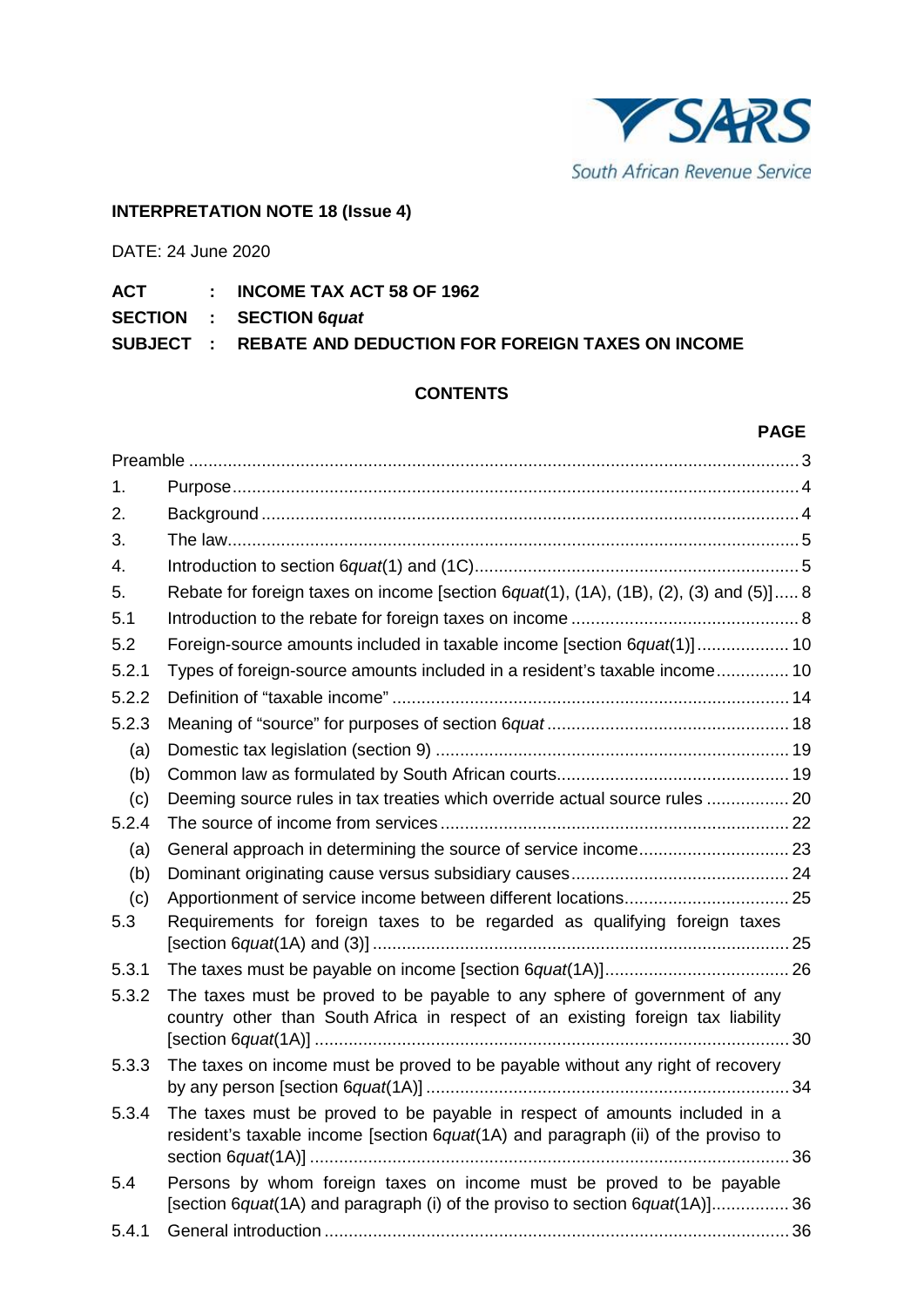| 5.4.2 | Foreign taxes must be proved to be payable by specified persons                                                                                                                                                                                        |  |
|-------|--------------------------------------------------------------------------------------------------------------------------------------------------------------------------------------------------------------------------------------------------------|--|
| 5.5   |                                                                                                                                                                                                                                                        |  |
| 5.5.1 | Deductions for contributions to retirement funds and donations [paragraph (i) of                                                                                                                                                                       |  |
| 5.5.2 | Foreign taxes payable on exempt foreign dividends [paragraph (ii) of the proviso                                                                                                                                                                       |  |
| 5.6   | Application of section 6quat to capital gains [paragraph (iB) of the proviso to                                                                                                                                                                        |  |
| 5.6.1 |                                                                                                                                                                                                                                                        |  |
| 5.6.2 | Inclusion of a foreign-source taxable capital gain in taxable income 48                                                                                                                                                                                |  |
| 5.6.3 |                                                                                                                                                                                                                                                        |  |
| 5.6.4 | The three-step limitation process [section 6quat(1), (1A) and (1B)(a)]50                                                                                                                                                                               |  |
| 5.7   | Application of section 6quat to the attributed income of a controlled foreign                                                                                                                                                                          |  |
| 5.7.1 | General provisions applying to controlled foreign companies (section 9D(2), (2A),                                                                                                                                                                      |  |
| 5.7.2 | The three-step limitation process in determining the rebate for foreign taxes proved<br>to be payable by a controlled foreign company [section 6quat(1B)(a) and                                                                                        |  |
| 5.8   | The carry-forward of a balance of excess foreign taxes [paragraphs (ii) and (iii) of                                                                                                                                                                   |  |
| 5.9   | Interaction between credit methods of relief under a tax treaty and relief under                                                                                                                                                                       |  |
| 5.9.1 |                                                                                                                                                                                                                                                        |  |
| 5.9.2 | Choice between the tax treaty credit method and rebate method under                                                                                                                                                                                    |  |
| 5.9.3 | Tax treaty credit method - Effect of wording of relevant articles 66                                                                                                                                                                                   |  |
| 5.9.4 | The tax treaty credit method - Articles not "subject to" section 6quat 66                                                                                                                                                                              |  |
| 5.9.5 | The tax treaty credit method - Articles "subject to" section 6quat 69                                                                                                                                                                                  |  |
| 5.9.6 | Application of the tax treaty credit method and section 6quat rebate method in the                                                                                                                                                                     |  |
| 5.9.7 | Meaning of "income" in the article of a tax treaty dealing with the elimination of                                                                                                                                                                     |  |
| 5.9.8 |                                                                                                                                                                                                                                                        |  |
| 5.10  |                                                                                                                                                                                                                                                        |  |
| 6.    | The deduction of foreign taxes on income from a South African source                                                                                                                                                                                   |  |
| 7.    | The translation of foreign taxes to rand and the treatment of foreign provisional tax<br>section 66(13A)<br>(section 6quat(4)<br>and (4A) and<br>payments<br>and<br>paragraph $21(1)(a)(ii)$ and $(b)(ii)$ and paragraph 23 of the Fourth Schedule) 80 |  |
| 7.1   |                                                                                                                                                                                                                                                        |  |
| 7.2   | Rounding off of foreign tax translated to rand, to the nearest R1 [section 6quat(4A)]                                                                                                                                                                  |  |
| 7.3   | A foreign tax year which does not match a South African year of assessment                                                                                                                                                                             |  |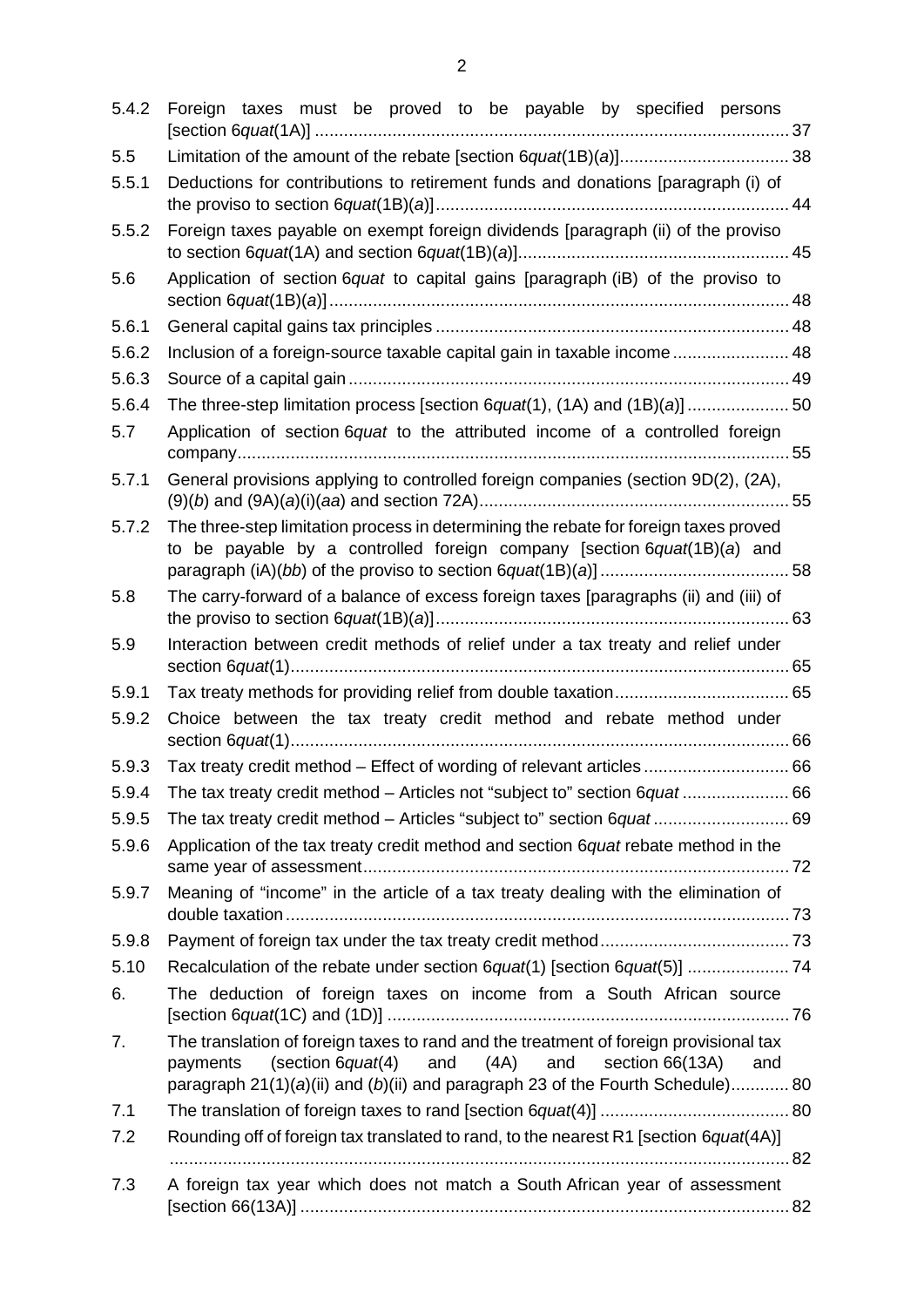| 7.4                                                                                | Foreign provisional tax payments (paragraphs $21(1)(a)(ii)$ and $(b)(ii)$ and                                                                                      |  |  |  |
|------------------------------------------------------------------------------------|--------------------------------------------------------------------------------------------------------------------------------------------------------------------|--|--|--|
| 8.                                                                                 | Deductibility of foreign taxes against income in determining taxable income                                                                                        |  |  |  |
| 9.                                                                                 |                                                                                                                                                                    |  |  |  |
| 9.1                                                                                |                                                                                                                                                                    |  |  |  |
| 9.2                                                                                | Additional information required when the foreign tax has been withheld at source  85                                                                               |  |  |  |
| 9.3                                                                                | Additional information required when the foreign tax was not withheld at source<br>and the foreign tax jurisdiction operates a system of self-assessment of income |  |  |  |
|                                                                                    |                                                                                                                                                                    |  |  |  |
| 9.4                                                                                | Additional information required when the foreign tax was not withheld at source<br>and the foreign tax jurisdiction operates a system of assessment similar to     |  |  |  |
|                                                                                    |                                                                                                                                                                    |  |  |  |
| 9.5                                                                                |                                                                                                                                                                    |  |  |  |
| 10.                                                                                |                                                                                                                                                                    |  |  |  |
| Annexure A – Comprehensive Example – Three-step limitation under section 6quat  89 |                                                                                                                                                                    |  |  |  |
|                                                                                    |                                                                                                                                                                    |  |  |  |

## <span id="page-2-0"></span>*Preamble*

In this Note unless the context indicates otherwise –

- **"CFC"** means a controlled foreign company as defined in section 1(1);
- "foreign source" means a source<sup>[1](#page-2-1)</sup> outside South Africa;
- **"foreign-source amount"** means an amount derived from a foreign source;
- **"normal tax"** means 'normal tax' as defined in section 1(1), namely, income tax referred to in section  $5(1);^2$  $5(1);^2$
- **"OECD"** means the Organisation for Economic Co-operation and Development;
- **"qualifying foreign taxes"** means foreign taxes qualifying for a rebate or deduction;
- **"Schedule"** means a Schedule to the Act;
- **"section"** means a section of the Act;
- **"South Africa"** and **"the Republic"** are treated as having the same meaning;
- **"South African-source amount"** means an amount derived from a source[3](#page-2-3) in South Africa;
- **"TA Act"** means the Tax Administration Act 28 of 2011;
- "**the Act"** means the Income Tax Act 58 of 1962;
- **"tax treaty"** means an agreement (including a convention) for the avoidance of double taxation entered into between South Africa and another country; and

3

<span id="page-2-1"></span> <sup>1</sup> See **5.2.3** for the principles applicable to the determination of the source of an amount.

<span id="page-2-2"></span><sup>&</sup>lt;sup>2</sup> Income tax referred to in section  $5(1)$  is levied on taxable income received by or accrued to or in favour of a person.

<span id="page-2-3"></span><sup>3</sup> See **5.2.3** for the principles applicable to the determination of the source of an amount.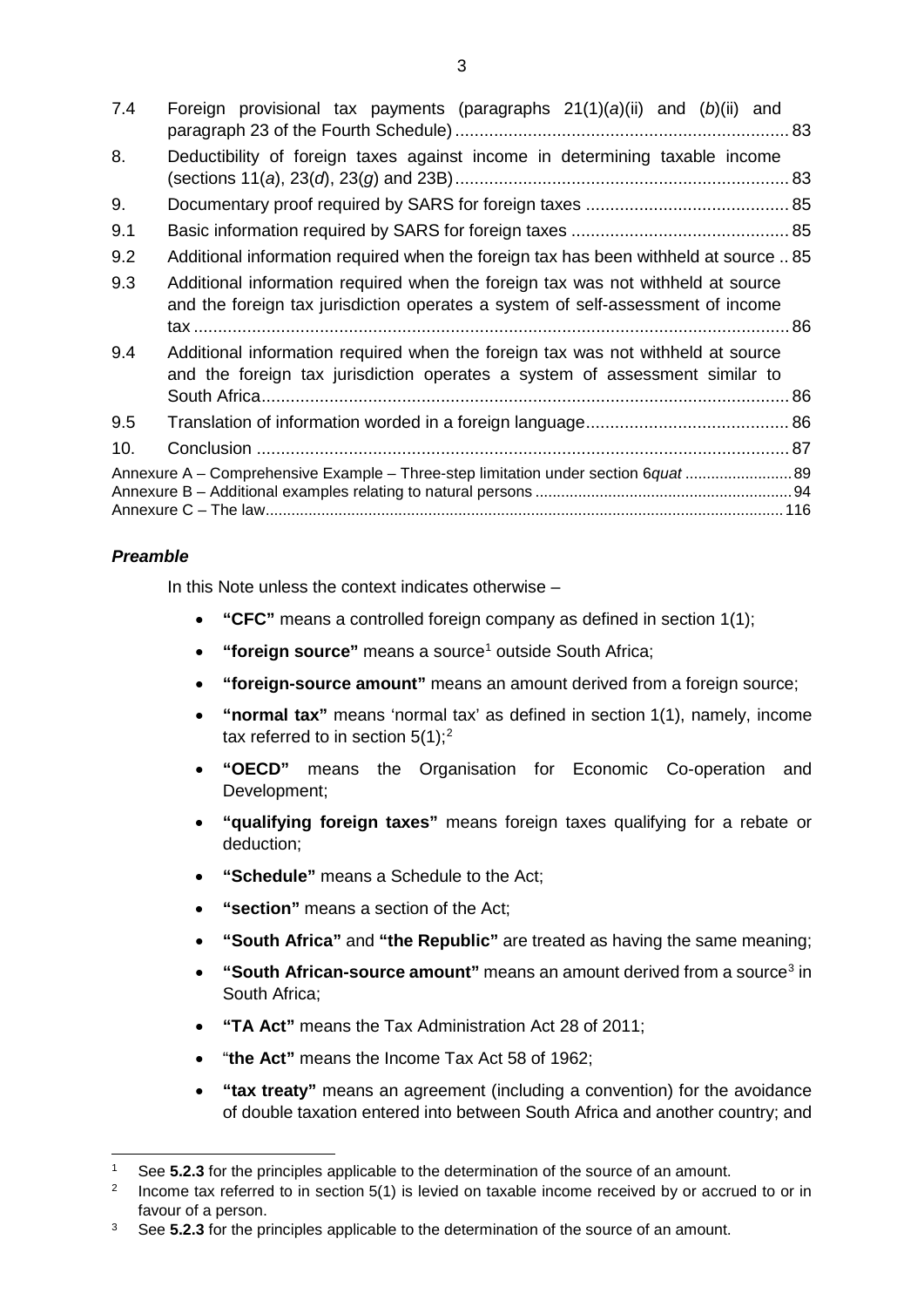• any other word or expression bears the meaning ascribed to it in the Act.

All guides and interpretation notes referred to in this Note are available on the SARS website at **[www.sars.gov.za](http://www.sars.gov.za/)**. Unless indicated otherwise, the latest issue of these documents should be consulted.

#### <span id="page-3-0"></span>**1. Purpose**

This Note explains the scope, interpretation and application of section 6*quat* which provides for a rebate or deduction for foreign taxes on income.

Section 6*quin* previously provided for a rebate for foreign taxes paid on South Africansource service income included in South African taxable income. Section 6*quin*(1) to (4) were deleted with effect from years of assessment commencing on or after 1 January 2016. Section 6*quin* is not discussed in this Note, but a detailed discussion of the section is contained in Issue 3 of this Note which is available on the website under "Legal Counsel  $\Leftrightarrow$  Legal Advisory  $\Leftrightarrow$  Interpretation Notes".

Section 64N, which provides for a rebate for foreign taxes on dividends against dividends tax payable, is not discussed in this Note. The *Comprehensive Guide to Dividends Tax* contains a detailed discussion in this regard.

This Note reflects the income tax and tax administration legislation (as amended) at the time of publication and includes the following:

- The Taxation Laws Amendment Act 34 of 2019 which was promulgated on 15 January 2020 (as per *Government Gazette* 42951).
- The Tax Administration Laws Amendment Act 33 of 2019 which was promulgated on 15 January 2020 (as per *Government Gazette* 42952).
- The Rates and Monetary Amounts and Amendment of Revenue Laws Act 32 of 2019 which was promulgated on 15 January 2020 (as per *Government Gazette* 42950).

### <span id="page-3-1"></span>**2. Background**

Residents are subject to income tax on their worldwide taxable income regardless of the source of the income. Foreign-source amounts derived by a resident may under specific circumstances be taxed by the country of source and by South Africa, resulting in international juridical double taxation. International juridical double taxation refers to the imposition of similar taxes by two or more sovereign countries on the same item of income (including capital gains) of the same person.

Relief from double taxation resulting from the imposition of tax by a residence country and a source country on the same amount is normally granted by the residence country. Thus, the source country's right to tax generally has priority over the residence country's right to tax. In many instances, countries provide for relief from international juridical double taxation under a tax treaty, although many countries (including South Africa) also provide unilateral tax relief in their domestic law.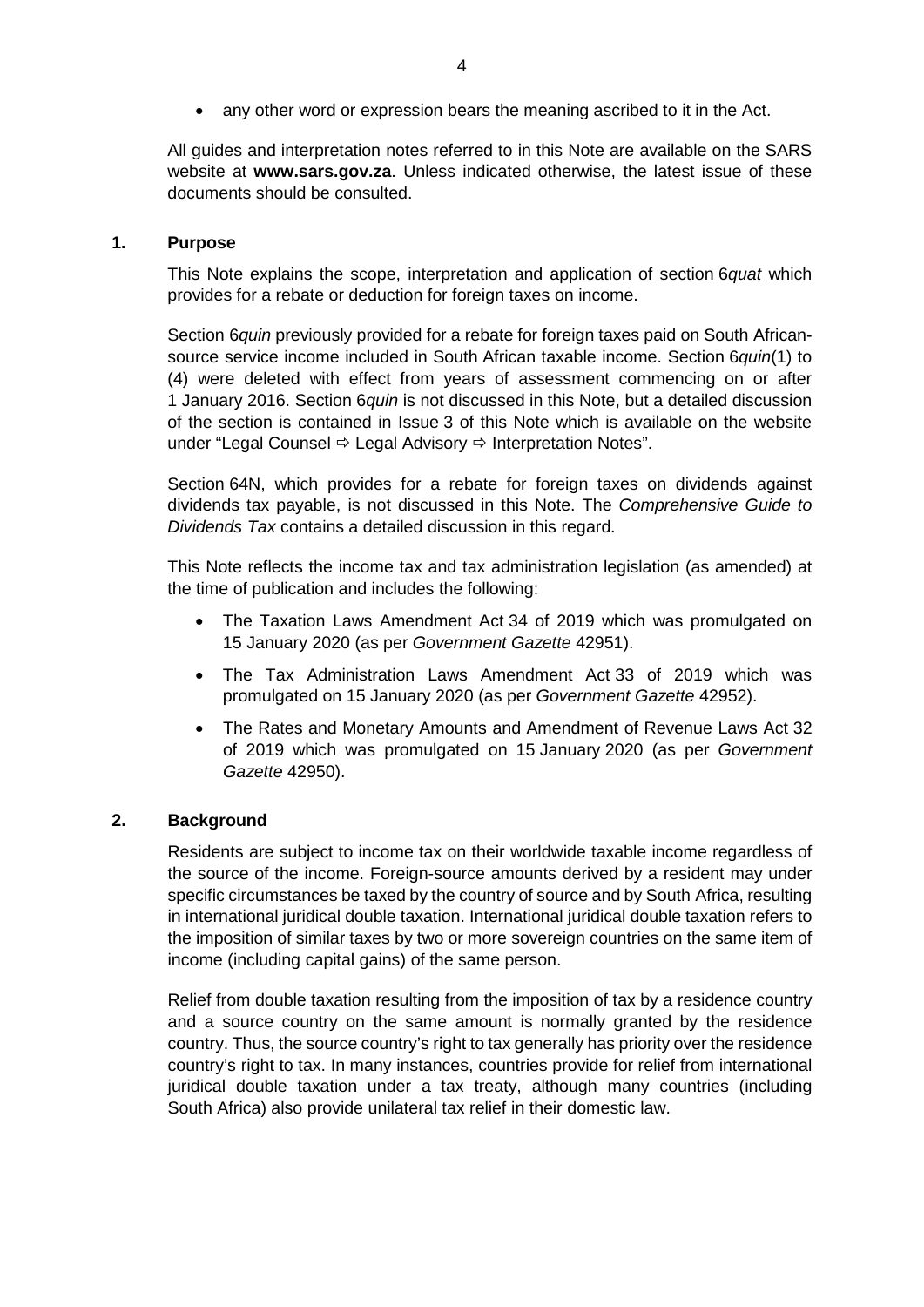South Africa provides relief from double taxation to its residents in its domestic law mainly by rebate methods<sup>[4](#page-4-2)</sup> or by a deduction<sup>[5](#page-4-3)</sup> for foreign taxes payable on income that is subject to South African normal tax. The rebate and deduction methods are supplemented by certain exemptions for foreign-source amounts received by or accrued to residents.

## <span id="page-4-0"></span>**3. The law**

The relevant sections of the Act are quoted in **[Annexure](#page-110-0) C**.

## <span id="page-4-1"></span>**4. Introduction to section 6***quat***(1) and (1C)**

### *The rebate methods of relief for foreign taxes*

The following rebate methods are currently employed in South Africa:

- Section 6*quat*(1) which is the principal method used to provide relief for foreign taxes proved to be payable on income derived from a foreign source which is included in a resident's taxable income. Foreign taxes on income derived from a foreign source do not qualify for a deduction under section 6*quat*(1C)(*a*). Section 6*quat*(1) provides for the deduction of foreign taxes against normal tax payable.
- Section 64N which provides for relief for foreign taxes paid on foreign dividends paid by a foreign company on listed shares.<sup>[6](#page-4-4)</sup> Section 64N provides for a deduction of foreign taxes against dividends tax levied under section 64E(1).

## *The deduction method of relief for foreign taxes*

Under section 6*quat*(1C)(*a*) a resident may claim certain foreign taxes that are not contemplated in section 6*quat*(1) as a deduction in determining taxable income derived from carrying on any trade, that is, essentially, foreign taxes paid or proved to be payable on South African-source amounts.

Depending on the nature and detail of the amounts, one or more of the methods of relief provided for in section 6*quat*(1), section 6*quat*(1C)(*a*) and section 64N may apply to a person in respect of different amounts received by or accrued to or paid to that person during a particular year of assessment.

| Example 1 – Methods of relief for certain foreign taxes paid or proved to be |  |  |  |  |  |  |
|------------------------------------------------------------------------------|--|--|--|--|--|--|
| payable                                                                      |  |  |  |  |  |  |

*Facts:*

The following income is received by a resident during a year of assessment:

Nature of income **Foreign taxes** paid or proved to be payable

R

(A) Trading income derived from Country A (the income constitutes a foreign-source amount). 15 000

<span id="page-4-2"></span> <sup>4</sup> Section <sup>6</sup>*quat*(1) and section 64N(1).

<span id="page-4-3"></span><sup>5</sup> Section 6*quat*(1C).

<span id="page-4-4"></span><sup>6</sup> See the *Comprehensive Guide to Dividends Tax* for a discussion of dividends tax and section 64N.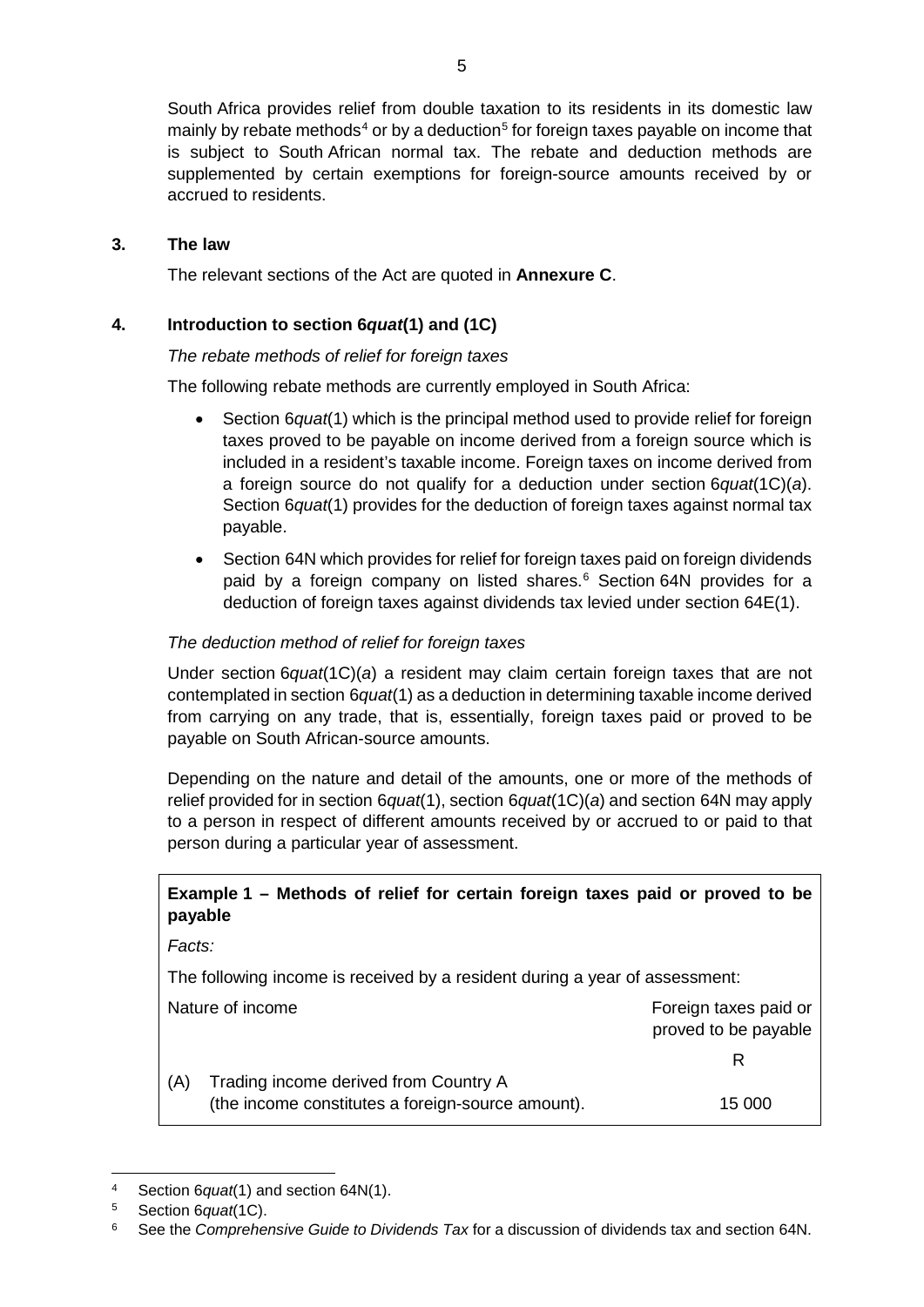| (B)                                                                                                        | Fees received for managerial services rendered<br>in South Africa to a person resident in Country B (the<br>income constitutes a South African-source amount). | 20 000 |  |  |  |
|------------------------------------------------------------------------------------------------------------|----------------------------------------------------------------------------------------------------------------------------------------------------------------|--------|--|--|--|
| (C)<br>amount).                                                                                            | Royalty income received from a person resident in<br>Country C (the income constitutes a South African-source                                                  | 30 000 |  |  |  |
| (D)<br>foreign-source amount).                                                                             | Cash foreign dividends received from a foreign company on<br>shares listed on an exchange <sup>7</sup> (the income constitutes a                               | 20 000 |  |  |  |
|                                                                                                            | No tax treaties are in place for any of these scenarios.                                                                                                       |        |  |  |  |
| Result:                                                                                                    |                                                                                                                                                                |        |  |  |  |
| In respect of the foreign taxes, the resident is potentially entitled in the year of<br>assessment under - |                                                                                                                                                                |        |  |  |  |
| $(A)$ , to a rebate under section 6 <i>quat</i> (1);                                                       |                                                                                                                                                                |        |  |  |  |
| (B), to a deduction under section $6$ quat(1C)(a);                                                         |                                                                                                                                                                |        |  |  |  |
| (C), to a deduction under section $6$ quat $(1C)(a)$ ; and                                                 |                                                                                                                                                                |        |  |  |  |
| (D), to a rebate for dividends tax purposes under section 64N (Note).                                      |                                                                                                                                                                |        |  |  |  |
| Note:                                                                                                      |                                                                                                                                                                |        |  |  |  |
| The foreign dividend is exempt from normal tax under section $10B(2)(d)$ .                                 |                                                                                                                                                                |        |  |  |  |

## *Exemption for certain foreign-source amounts*

The rebate methods under section 6*quat*(1) and section 64N and the deduction method under section 6*quat*(1C)(*a*) are complimented with exemptions or the disregarding of certain types of foreign-source income and capital gains received by or accrued to a resident, for example:

- Exemption for foreign dividends when a person (whether alone or together with any other company forming part of the same group of companies as that person) holds at least 10% of the total equity shares and voting rights in a foreign company declaring a foreign dividend [section 10B(2)(*a*)].
- Exemption for foreign dividends which relate to amounts previously included in the income of a resident under section  $9D^8$  $9D^8$  [section  $10B(2)(c)$ ].
- Partial exemption for foreign dividends received or accrued which are not otherwise exempt under section 10B(2). The exempt portion is calculated according to a formula in section 10B(3). For example, in respect of a natural person the exempt portion equals the amount of the foreign dividend multiplied by the ratio of 25 / 45. $9$

<span id="page-5-0"></span> <sup>7</sup> As defined in section 1 of the Financial Markets Act 19 of 2012 and licensed under section 9 of that Act.

<span id="page-5-1"></span><sup>&</sup>lt;sup>8</sup> Section 9D deals with the attribution of net income of CFCs in certain circumstances.

<span id="page-5-2"></span>The ratio of 25 / 45 applies to years of assessment of a natural person commencing on or after 1 March 2017. See Interpretation Note 93 "The Taxation of Foreign Dividends" for the ratios applicable to persons other than natural persons.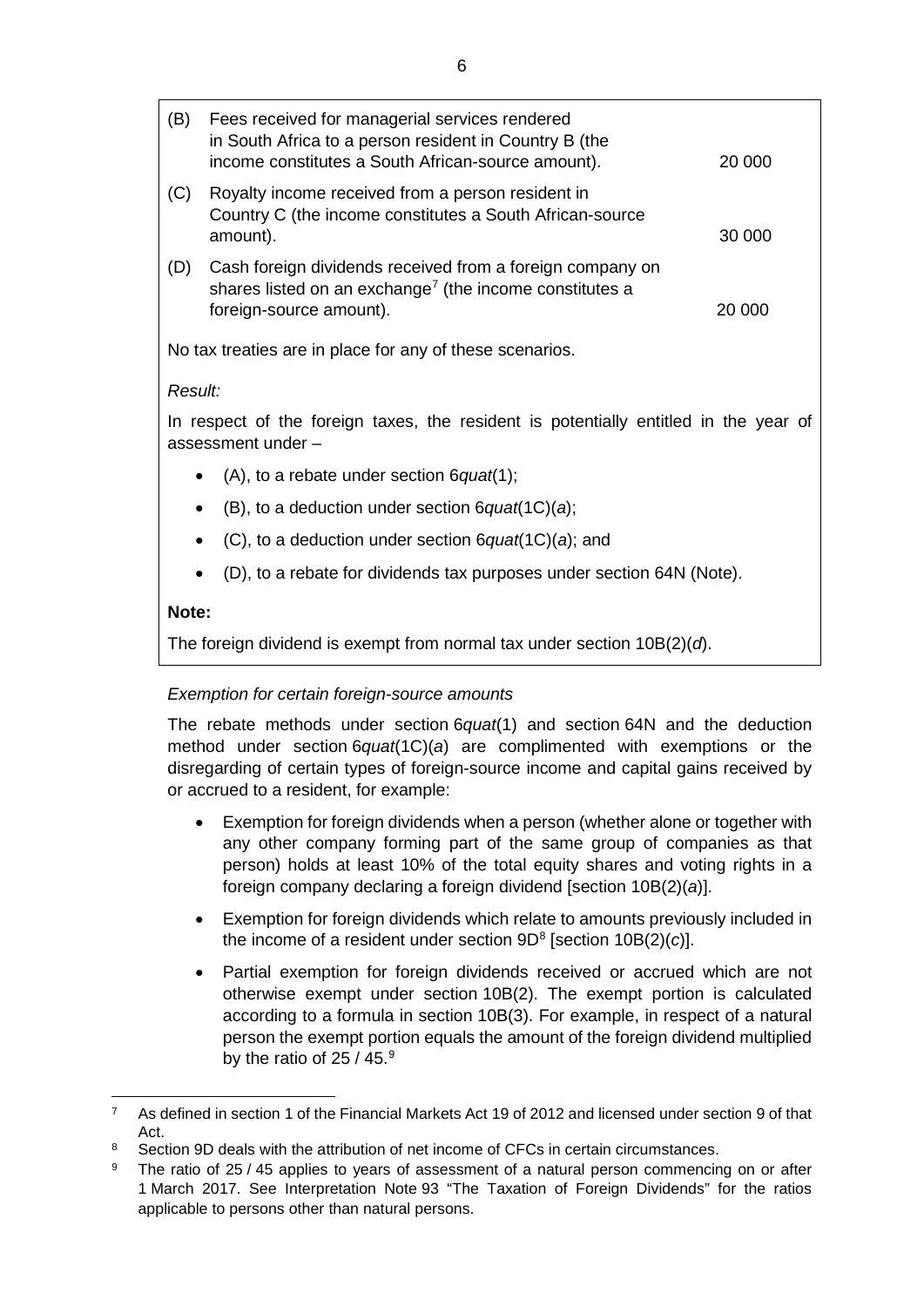- Exemption for remuneration received by or accrued to an employee for services rendered outside South Africa during a period exceeding 183 full days in aggregate during a 12-month period and for a continuous period exceeding 60 full days during that period [section  $10(1)(o)(ii)$  $10(1)(o)(ii)$ ].<sup>10</sup> With effect from years of assessment commencing on or after 1 March 2020, a maximum of R1 million can qualify for the exemption under section 10(1)(*o*)(ii) provided the relevant requirements are met. It is proposed in the Budget Speech, 2020, that the exemption under section 10(1)(*o*)(ii) be increased to R1 250 000.
- Exemption for certain pensions received by or accrued to a resident from a source outside South Africa for past services rendered outside South Africa [section 10(1)(*g*C)(ii)].
- The disregarding of any capital gain or capital loss on the disposal of equity shares in foreign companies if certain requirements are met [paragraph 64B of the Eighth Schedule].

#### *Order of deducting rebates from the amount of normal tax payable*

A person's normal tax liability is determined by deducting rebates from normal tax according to the sequence of the sections in the Act:

#### *A natural person*

|                                                           | R            |
|-----------------------------------------------------------|--------------|
| Normal tax payable                                        | XXX.         |
| Less: Primary, secondary and tertiary rebates – section 6 | (XXX)        |
| Less: Medical scheme fees tax credit – section 6A         | (XXX)        |
| Less: Additional medical expenses tax credit – section 6B | (XXX)        |
| Less: Rebate for foreign taxes – section $6$ quat(1)      | <u>(XXX)</u> |
| Normal tax payable                                        | <b>XXX</b>   |
| Any person other than a natural person                    |              |
| Normal tax payable                                        | <b>XXX</b>   |
| Less: Rebate for foreign taxes – section $6$ quat(1)      | (XXX)        |
| Normal tax payable                                        | XXX          |

The sum of the rebates under sections 6, 6A, 6B and 6*quat*(1) could potentially exceed the amount of normal tax payable.<sup>[11](#page-6-1)</sup> To the extent that the sum of those rebates exceeds the normal tax payable, any excess is forfeited and is not refundable – see **Examples 1** [part 2.4 (b) and (c)], **5** [parts (d), (e) and (f)] and **6** [parts (f) and (g)] in **[Annexure B](#page-93-0)**. The excess may also not be carried forward to the immediately succeeding year of assessment for purposes of determining the normal tax payable in that year. This outcome can be contrasted with the situation in which the amount of the qualifying foreign taxes exceeds the amount of the rebate determined under section 6*quat*(1A). Paragraph (ii) of the proviso to section 6*quat*(1B)(*a*) provides that certain excess foreign taxes proved to be payable may be carried forward to the immediately succeeding year of assessment to potentially qualify for set-off under paragraph (ii) of the proviso to section 6*quat*(1B)(*a*) in that year (see **[5.8](#page-62-0)**).

<span id="page-6-0"></span><sup>&</sup>lt;sup>10</sup> See Interpretation Note 16 "Exemption from Income Tax: Foreign Employment Income" for more information on section 10(1)(*0*)(ii).

<span id="page-6-1"></span><sup>11</sup> The possibility arises as a result of, for example, the rebates under sections 6, 6A and 6B which are available to natural persons.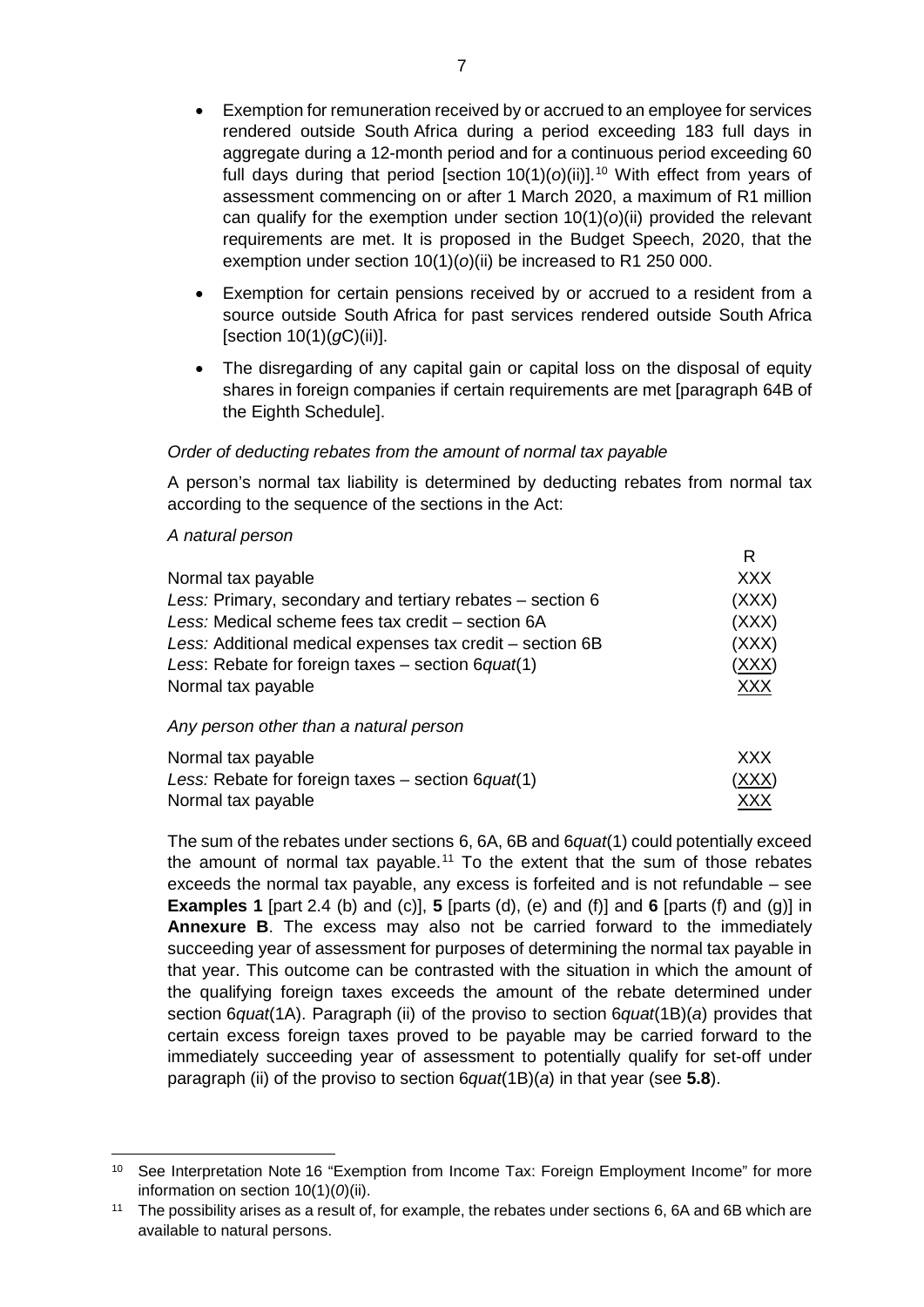## *A comparison of the rebate method under section 6quat*(1) *and the deduction method under section 6quat(1C)(a)*

Foreign taxes taken into account as a tax rebate reduce a resident's liability for normal tax. However, if taken into account as a deduction from income, the foreign taxes merely reduce a resident's taxable income. In most situations, it will benefit a person if the foreign taxes paid or proved to be payable qualify for a rebate rather than a deduction.

# **Example 2 – Comparison of tax payable under the deduction and rebate methods**

*Facts:*

A resident company received income of R100 on which foreign taxes of 25% (R25) are proved to be payable.

*Result:*

The results obtained by applying the rebate method under section 6*quat*(1) or the deduction method under section 6*quat*(1C)(*a*) are as follows:

|                                                 | Deduction<br>Method | Rebate<br>Method |
|-------------------------------------------------|---------------------|------------------|
|                                                 | R                   | R                |
| Taxable income from a South African source      | 100                 |                  |
| Taxable income from a foreign source            | 0                   | 100              |
| Less: Foreign taxes qualifying for a deduction  | <u>(25)</u>         | (0)              |
| Taxable income after deduction of foreign taxes | 75                  | <u>100</u>       |
| Normal tax (28%)                                | 21,00               | 28,00            |
| Less: Rebate under section 6quat(1)             | (0)                 | <u>(25,00)</u>   |
| Normal tax payable                              | 21,00               | 3,00             |
| Total tax (normal tax and foreign tax)          |                     | 28,00            |

## *Grossing-up of foreign-source amounts*

The gross amount of foreign source income, and not the amount which is net of the foreign tax liability incurred on that amount, must be included in a person's gross income.

The foreign taxes would incorrectly be taken into account twice, first, as a deduction and, secondly, as a foreign tax rebate if the net foreign-source amount were to be included in gross income.

## <span id="page-7-0"></span>**5. Rebate for foreign taxes on income [section 6***quat***(1), (1A), (1B), (2), (3) and (5)]**

## <span id="page-7-1"></span>**5.1 Introduction to the rebate for foreign taxes on income**

Section 6*quat*(1) is South Africa's primary mechanism for avoiding double taxation. "Rebate" means "a deduction from an amount to be paid" and, more specifically, under section 6*quat* refers to a deduction of foreign taxes from normal tax otherwise payable. South Africa grants this relief unilaterally through domestic legislation and bilaterally through most of its tax treaties.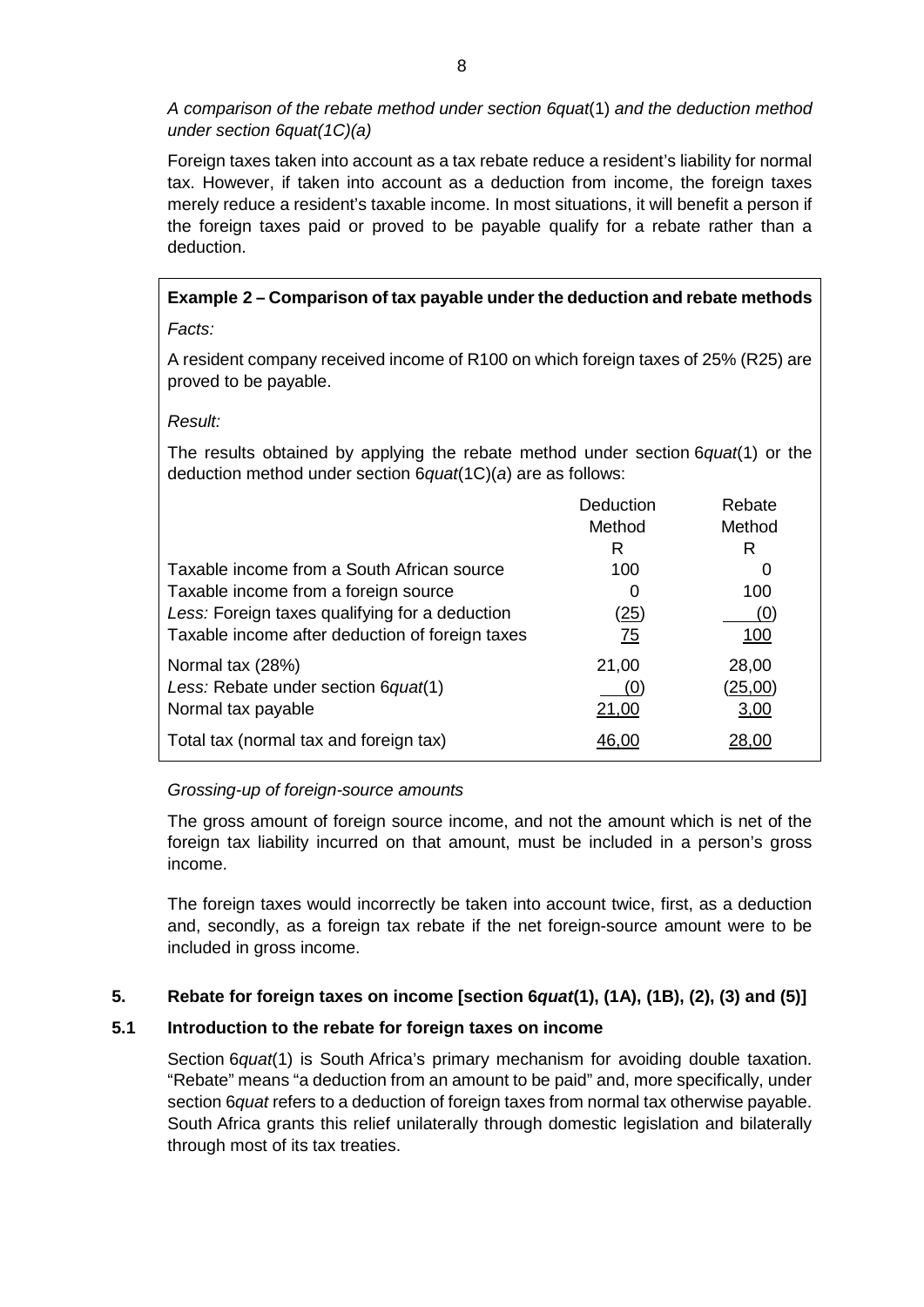Section 6*quat* provides detailed rules for determining the rebate. These rules cover, amongst others, the following:

- The deduction of a rebate from normal tax payable by a resident in respect of specified receipts and accruals of income and capital gains, included in the resident's taxable income (see **[5.2](#page-9-0)**).
- The determination of the amount of the rebate for certain foreign taxes on income proved to be payable by specified persons [section 6*quat*(1A)] (see **[5.3](#page-24-1)** and **[5.4](#page-35-0)**).
- The requirements for foreign taxes to be regarded as qualifying foreign taxes (see **[5.3](#page-24-1)**).
- Limitations on the amount of the rebate [section 6*quat*(1B)] (see **[5.5](#page-37-0)**, **[5.6](#page-47-0)** and **[5.7](#page-54-0)**).
- The carry-forward of the excess amount of foreign taxes to the immediately succeeding year of assessment [section 6*quat*(1B)] (see **[5.8](#page-62-0)**).
- The interaction with the relief provided for in tax treaties [section 6*quat*(2)] (see **[5.9.2](#page-65-0)**).
- The translation of foreign tax to rand [section 6*quat*(4)] (see **[7](#page-79-0)**).
- The issuing of additional or reduced assessments within a period of six years from the date of the original assessment to give effect to the correct calculation of the amount of the rebate [section 6*quat*(5)] (see **[5.10](#page-73-0)**).

A resident will not qualify for a rebate under section 6*quat*(1) for foreign tax proved to be payable to a foreign country on a South African-source amount.

### **Example 3 – Application of section 6***quat***(1)**

### *Facts:*

A resident company received foreign-source income of R100 000. No expenses were incurred in production of the foreign-source income. No other income was received by the company. In the country of source the income was subject to foreign tax at a rate of 10% which resulted in a tax liability of R10 000 (R100 000  $\times$  10%).

### *Result:*

The amount of R100 000 is included in the company's gross income and taxable income. Normal tax payable amounts to R28 000,00 (R100 000  $\times$  28% normal tax rate). The foreign tax of R10 000,00 is allowed as a rebate under section 6*quat*(1).

The rebate reduces the normal tax payable on the foreign-source income to R18 000,00 (R28 000,00 – R10 000,00).

See **Example 35** for an example of a foreign tax rate exceeding the normal tax rate.

Under section 6*quat*(1) foreign taxes proved to be payable can be set off only against normal tax payable and cannot be set off against other domestic taxes, for example, turnover tax on micro businesses levied under section 48A.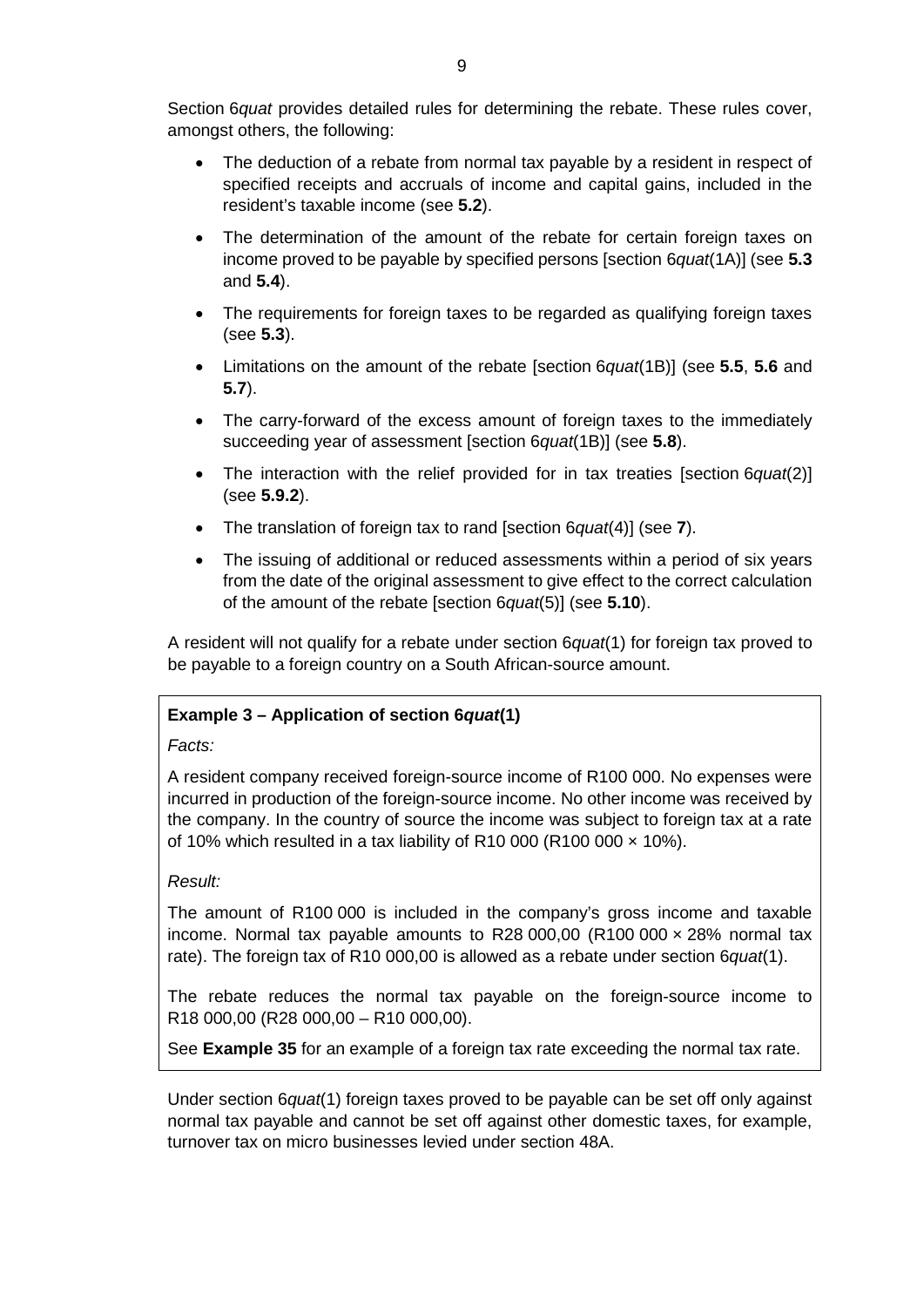## <span id="page-9-0"></span>**5.2 Foreign-source amounts included in taxable income [section 6***quat***(1)]**

## <span id="page-9-1"></span>**5.2.1 Types of foreign-source amounts included in a resident's taxable income**

Under section 6*quat*(1) a rebate for foreign taxes on income as calculated under section 6*quat* must be deducted from normal tax if any of the foreign-source<sup>[12](#page-9-2)</sup> amounts discussed in (*a*) to (*f*) below, are included in a resident's taxable income. [13](#page-9-3)

See **[5.2.2](#page-13-0)** for a discussion of the definition of "taxable income".

*(a) Any income received by or accrued to a resident from a foreign source [section 6quat(1)(a)]*

"Income" means "income" as defined in section 1(1), namely, the amount remaining of the gross income of any person for any year or period of assessment after deducting therefrom any amounts exempt from normal tax under Part I of Chapter II. The exclusion of exempt amounts from income means that foreign taxes which are attributable to exempt income will generally not qualify for a rebate under section 6*quat*(1). For example, foreign taxes attributable to an amount exempt under section 10(1)(*o*)(ii) will not qualify for a rebate under section 6*quat*(1) (see **Example 7** in **Annexure B**). There is, however, an exception to this rule in relation to foreign dividends in that for the purposes of section 6*quat*(1A) when determining the amount of the rebate, the amount of income included in taxable income is determined as if the partial exemption under section 10B(3) did not apply (see **[5.5.2](#page-44-0)** and **[Annexure B](#page-93-0)** for examples).<sup>[14](#page-9-4)</sup> This means that the amount of foreign taxes relating to the portion of the foreign dividend which is exempt under section 10B(3) will potentially qualify for a rebate under section 6*quat*(1) subject to the limitation under section 6*quat*(1B) (see **[5.5.2](#page-44-0)**).

*(b) Any portion of the net income of a CFC as contemplated in section 9D which is attributed to a resident under section 9D(2) [section 6quat(1)(b)]*

Generally speaking,<sup>[15](#page-9-5)</sup> under section  $9D(2)$  a portion of the net income of a CFC is included in the income of a resident<sup>[16](#page-9-6)</sup> that, directly or indirectly, together with a connected person, holds at least 10% of the participation rights and can exercise at least 10% of the voting rights in the CFC. This is commonly referred to as attribution of income. Special rules apply in the case of the participation rights of a resident in a foreign company which is a CFC as a result of its financial results being included in that resident company's<sup>[17](#page-9-7)</sup> consolidated financial results. In calculating the net income of a CFC under section 9D(2A) for purposes of attributing it to a resident, the CFC is regarded as a taxpayer and a resident for certain sections, amongst others, the definition of "gross income" in section 1(1).

*(c) Any taxable capital gain as contemplated in section 26A from a foreign source [section 6quat(1)(e)]*

Under section 26A a person's taxable capital gain as determined under the Eighth Schedule must be included in a resident's taxable income. A taxable capital gain equals the percentage specified in paragraph 10 of the Eighth Schedule multiplied

<span id="page-9-2"></span> <sup>12</sup> See **5.2.3**.

<span id="page-9-3"></span><sup>13</sup> Unless the relief provided for in a tax treaty is chosen – see **5.9.3**.

<span id="page-9-4"></span><sup>14</sup> Paragraph (ii) of the proviso to section 6*quat*(1A).

<span id="page-9-5"></span><sup>&</sup>lt;sup>15</sup> See, for example, the exclusion in paragraph  $(B)$  of the proviso to section  $9D(2)$ .

<span id="page-9-6"></span><sup>&</sup>lt;sup>16</sup> Other than a headquarter company.

<span id="page-9-7"></span><sup>&</sup>lt;sup>17</sup> Other than a headquarter company.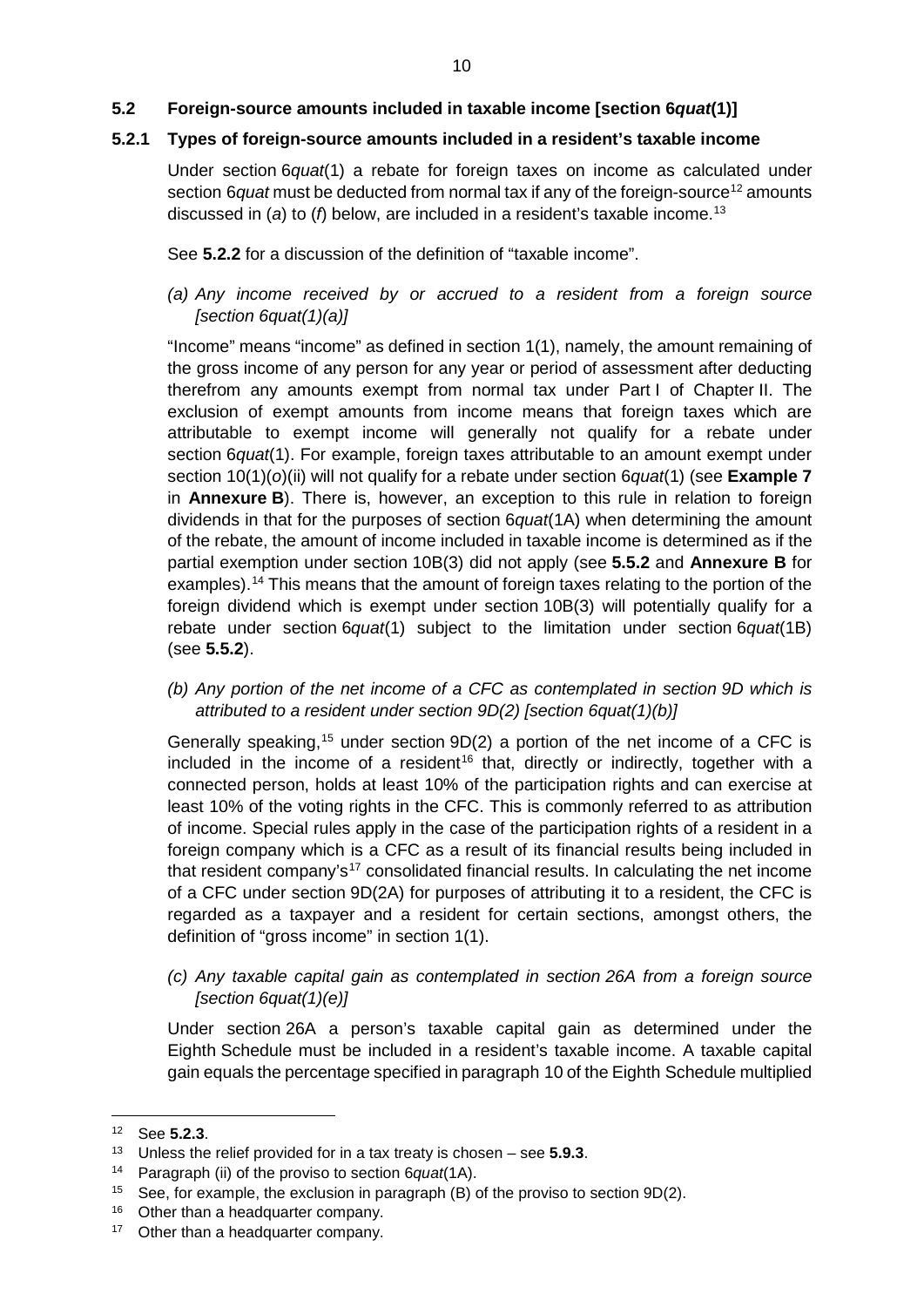by the person's net capital gain. See **[5.6](#page-47-0)** for detail on the inclusion of a foreign-source taxable gain in taxable income.

*(d) Any amount contemplated in section 6quat(1)(a) or (b) which is received by or accrued to another person but which is deemed to have been received by or accrued to a resident under section 7 [section 6quat(1)(f)(i)]*

Income received by or accrued to a person from a source outside South Africa or income attributed from a CFC to that person can be deemed to have been received by or accrued to another person, being a resident, under section 7. Section 7(2) to (8) are discussed below.

### *Section 7(2)*

Any income received by or accrued to a person married in or out of community of property<sup>[18](#page-10-0)</sup> (the recipient) is deemed to be income accrued to the person's spouse (the donor) if –

- the income was derived in consequence of a donation, settlement or other disposition made by the donor on or after 20 March 1991 or of a transaction, operation or scheme entered into or carried out by the donor on or after 20 March 1991, and the sole or main purpose was the reduction, postponement or avoidance of the donor's liability for any tax, levy or duty which, but for the donation, settlement, other disposition, transaction, operation or scheme, would have become payable by the donor under the Act or any other Act administered by the Commissioner; or
- income was received by or accrued to the recipient
	- $\triangleright$  from a trade carried on by the recipient in partnership or association with the donor or which is in any way connected with a trade carried on by the donor; or
	- $\triangleright$  from the donor or a partnership of which the donor was at the time of such receipt or accrual a member or a private company of which the donor was at such time the sole or main holder of shares or one of the principal holder of shares,

and such income represents the whole or any portion of the total income so received by or accrued to the recipient which exceeds the amount of income to which the recipient would reasonably be entitled having regard to the nature of the relevant trade, the extent of the recipient's participation therein, the services rendered by the recipient or any other relevant factor.

### *Section 7(3)*

Income is deemed to have been received by the parent of a minor child or stepchild, if by reason of any donation, settlement or other disposition made by that parent it has been –

- received by or accrued to or in favour of that child;
- expended for the maintenance, education or benefit of that child; or

<span id="page-10-0"></span><sup>&</sup>lt;sup>18</sup> See section 7(2A) for detail regarding how income derived from carrying on a trade, income from the letting of fixed property and income derived otherwise than from carrying on a trade are dealt within in relation to people married in community of property.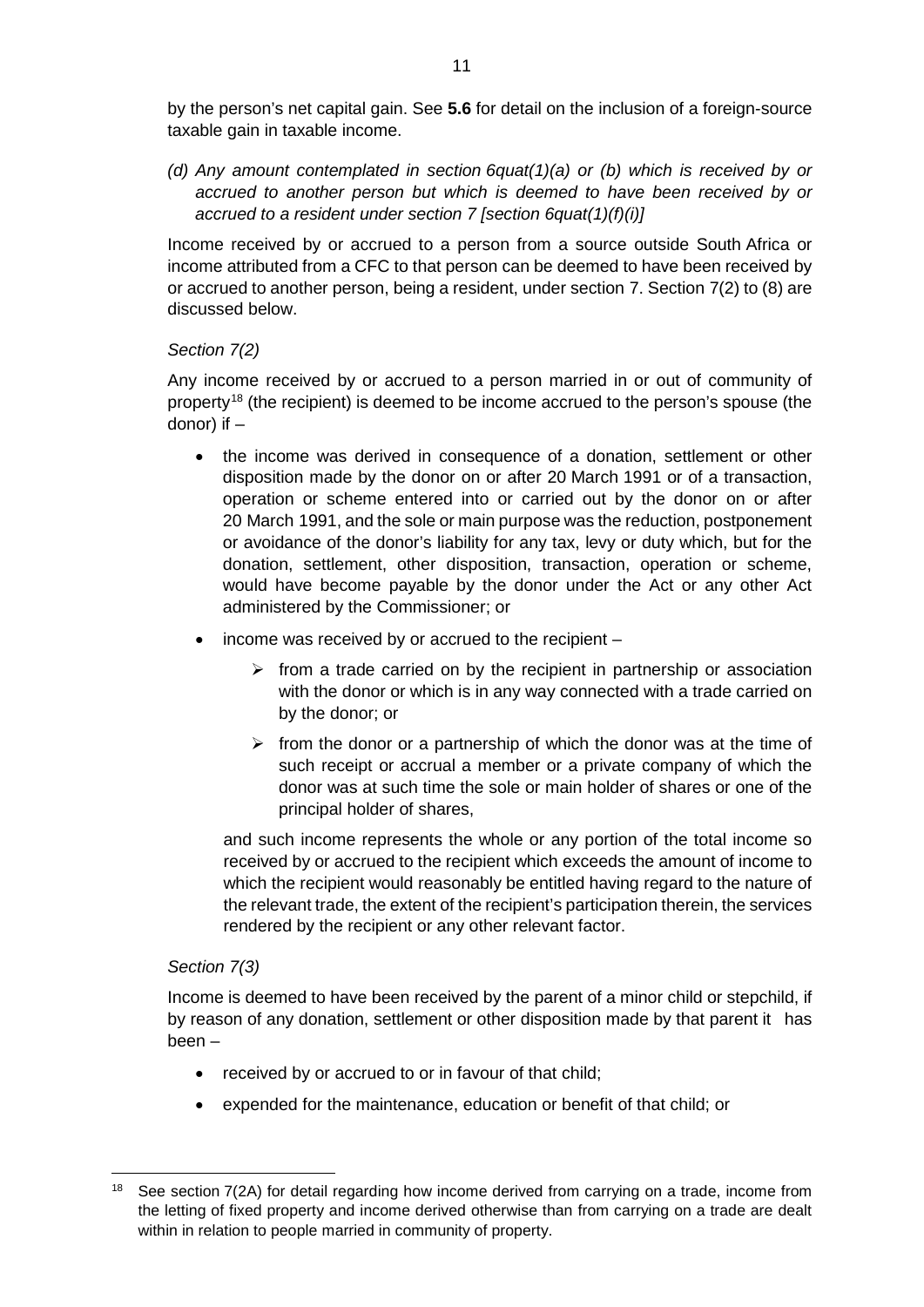• accumulated for that child's benefit.

## *Section 7(4)*

Any income received by or accrued to or in favour of a minor child or stepchild of a person, by reason of a donation, settlement or other disposition made by another person, shall be deemed to be the income of the parent of that child, if the parent or parent's spouse made a donation, settlement or other disposition or gave some other consideration in favour directly or indirectly of the said other person or the other person's family.

## *Section 7(5)*

Section 7(5) applies if a person has made a donation, settlement or other disposition which is subject to a stipulation or condition, whether made or imposed by that person or anybody else, to the effect that the beneficiaries or some of them shall not receive the income or some portion of the income thereunder until the happening of some fixed or contingent event. The effect is that so much of any income as would, but for the stipulation or condition, in consequence of the donation, settlement or other disposition be received by or accrue to or in favour of the beneficiaries, shall, until the earlier of happening of that event or the death of that person be deemed to be the income of that person.

## *Section 7(6)*

Section 7(6) applies if a deed of donation, settlement or other disposition contains a stipulation that the right to receive income thereby conferred may, under powers retained by the person by whom the right is conferred, be revoked or conferred upon another person. The effect is that so much of any income as in consequence of the donation, settlement or other disposition is received by or accrues to or in favour of the person on whom that right is conferred, shall be deemed to be the income of the person by whom it is conferred, so long as that person retains those powers.

### *Section 7(7)*

Section 7(7) applies if by reason of a donation, settlement or other disposition made by a person (the donor) –

- the donor's right to receive or have paid for the donor's benefit an amount of passive income referred to in that sub-section, is ceded or otherwise made over to any other person or to a third party for that other person's benefit in such manner that the donor remains the owner of or retains an interest in the property referred to or if the property or interest is transferred, delivered or made over to the other person or to a third party for the other person's benefit, in such manner that the donor is or will at a fixed or determinable time be entitled to regain ownership of or the interest in the property; or
- the donor's right to receive or have paid to the donor or for the donor's benefit any income which is or may become due by another person acting in a fiduciary capacity is ceded or otherwise made over to any other person or to a third party for that other person's benefit in such manner that the donor is or will at a determinable time be entitled to regain the said right,

and means any such passive income as is received by or accrues to or for the benefit of the other person and which would otherwise, but for the donation, settlement or other disposition, have been received by or have accrued to or for the benefit of the donor, shall be deemed to have been received by or to have accrued to the donor.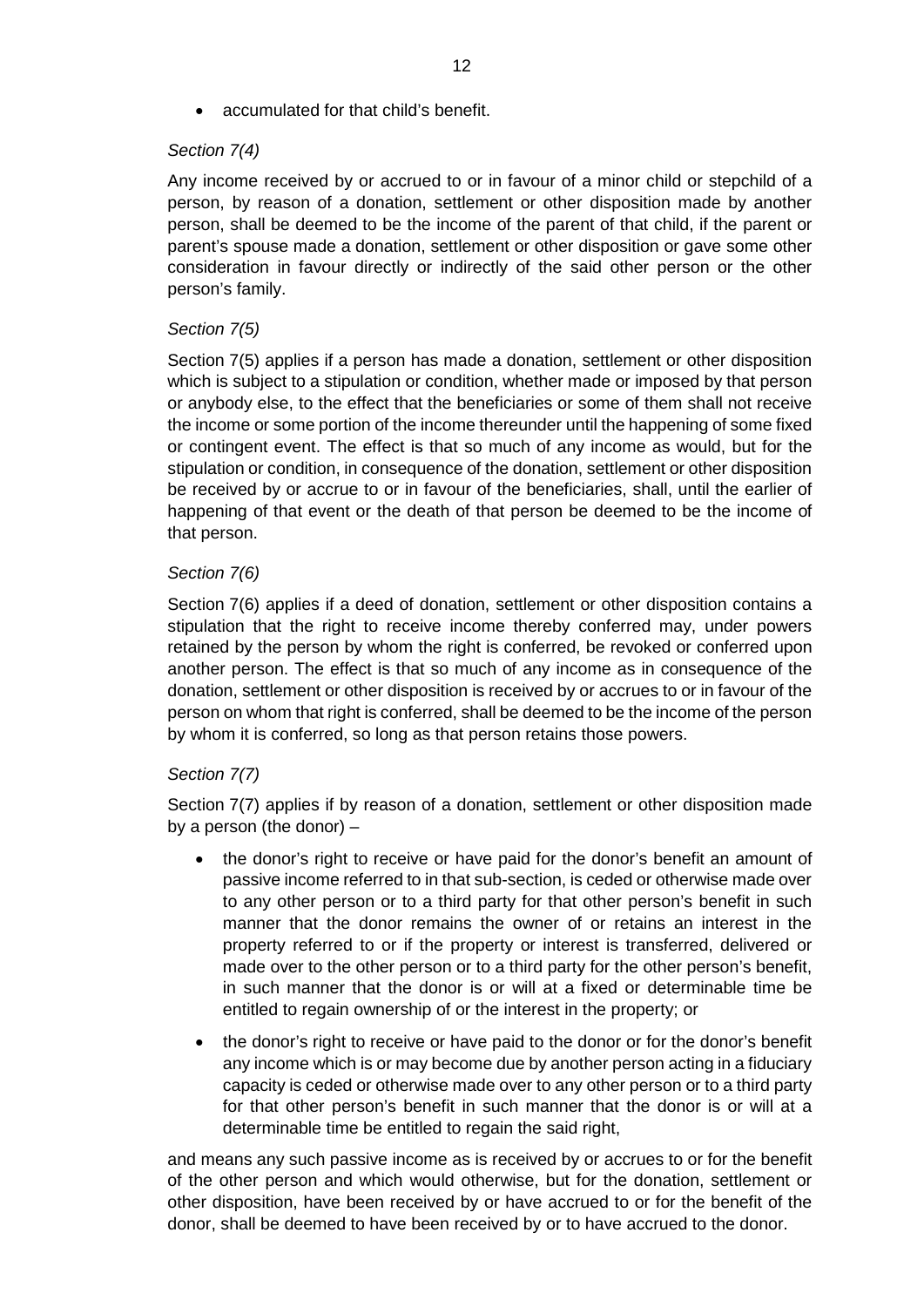### *Section 7(8)(a)*

Section 7(8)(*a*) applies if by reason of or in consequence of a donation, settlement or other disposition (other than to a non-resident which is similar to a public benefit organisation contemplated in section 30) made by a resident, an amount is received by or accrued to a non-resident (other than a CFC in relation to the resident), which would have constituted income had that person been a resident. The effect is that the amount attributable to that donation, settlement or other disposition, shall be included in the resident's income.

*(e) A capital gain from a source outside South Africa which is received by or accrued to another person but which is attributed to a resident under paragraph 68, 69, 70, 71, 72 or 80 of the Eighth Schedule [section 6quat(1)(f)(ii)]*

Capital gains are attributed to a resident as indicated in the relevant paragraphs of the Eighth Schedule below.

### *Paragraph 68*

A person's capital gain which can be attributed to circumstances which are similar to those referred to in section 7(2) as discussed in (*d*) above, must be disregarded in the person's hands and taken into account when determining the aggregate capital gain or aggregate capital loss of the person's spouse.

#### *Paragraph 69*

A minor child's capital gain which can be attributed to circumstances which are similar to those referred to in section 7(3) or (4) as discussed in (*d*) above, must be disregarded in the child's hands and taken into account when determining the aggregate capital gain or aggregate capital loss of the child's parent.

#### *Paragraph 70*

A person's capital gain which can be attributed to circumstances which are similar to those referred to in section 7(5) as discussed in (*d*) above, must be disregarded in the person's hands and taken into account when determining the aggregate capital gain or aggregate capital loss of the person who made the donation, settlement or other disposition.

### *Paragraph 71*

A beneficiary's capital gain which can be attributed to circumstances which are similar to those referred to in section 7(6) as discussed in (*d*) above, must be disregarded in the person's hands and taken into account when determining the aggregate capital gain or aggregate capital loss of the person retaining the power of revocation.

### *Paragraph 72*

A person's capital gain which can be attributed to circumstances which are similar to those referred to in section 7(8)(*a*) as discussed in (*d*) above, must be disregarded in the person's hands and taken into account when determining the aggregate capital gain or aggregate capital loss of the resident.

### *Paragraph 80*

A capital gain of a trust must under specified circumstances be disregarded in the trust and taken into account for the purpose of calculating the aggregate capital gain or aggregate capital loss of a resident beneficiary.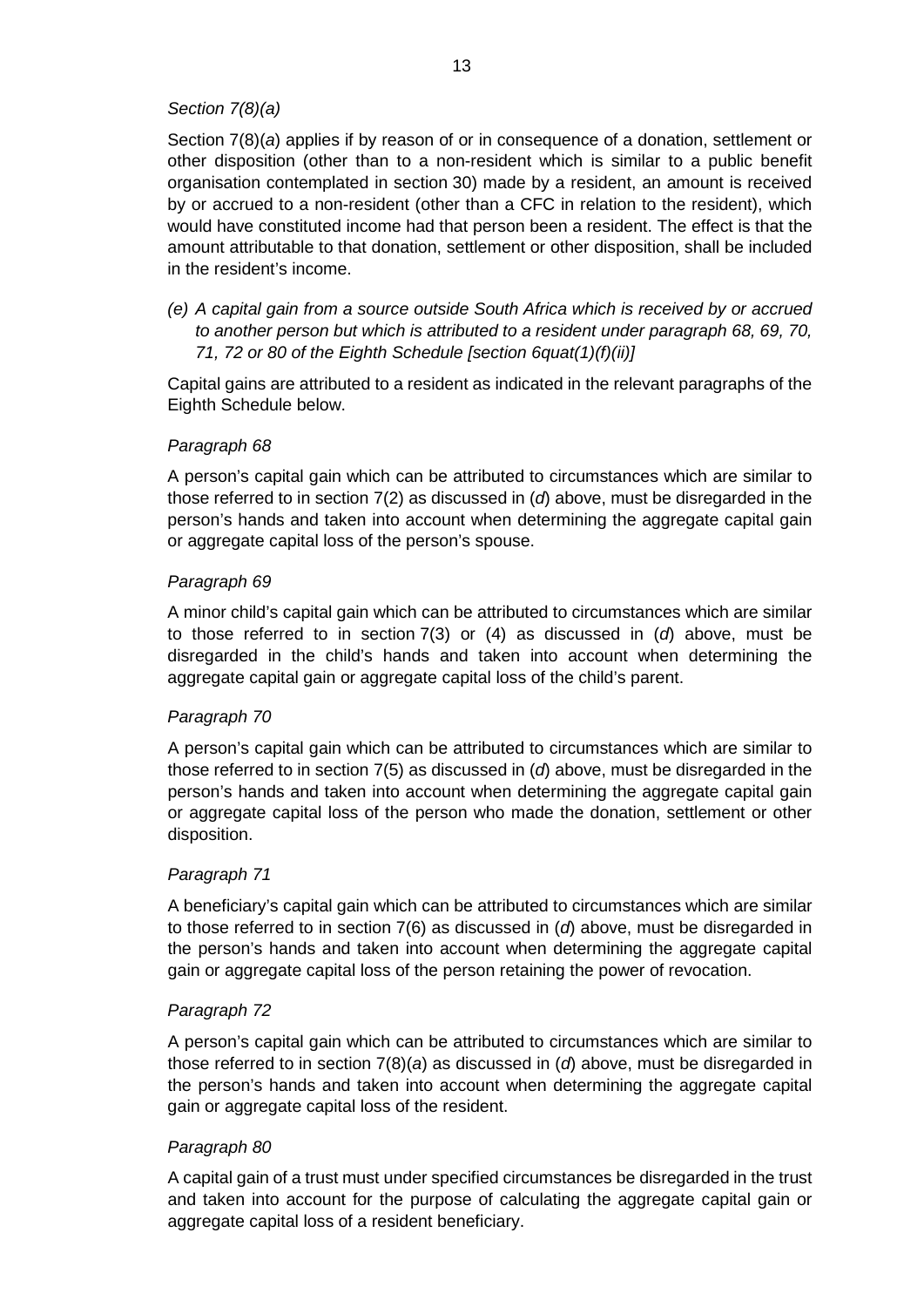*(f) Any amount contemplated in section 6quat(1)(a), (b) or (e) which forms part of the capital of a trust which is not a resident and which is included in income of a resident under section 25B(2A) or taken into account in determining the aggregate capital gain or aggregate capital loss of that resident under paragraph 80(3) of the Eighth Schedule [section 6quat(1)(f)(iii)]*

## *Section 25B(2A)*

A resident that acquired a vested right to specified amounts representing capital of a non-resident trust during a year of assessment must include that amount in income in that year. The specified amounts are amounts of capital of the trust which arose from receipts or accruals that would have constituted income of the trust if it had been a resident during any previous year of assessment in which the resident had a contingent right to that amount and which was not previously subject to tax in South Africa.

## *Paragraph 80(3) of the Eighth Schedule*

This paragraph is similar to section 25B(2A) because it provides that when a resident acquires a vested right to specified amounts representing the capital of a non-resident trust those amounts must be taken into account in calculating the resident's aggregate capital gain or aggregate capital loss in that year. The specified amounts are any capital gains on assets contemplated in paragraph 2(1)(*b*) of the Eighth Schedule if such gains were not subject to tax in South Africa at the time they arose (for example, because of the application of a tax treaty) and any amount which would have constituted a capital gain had the trust been a resident (namely, capital gains on assets other than assets referred to in paragraph 2(1)(*b*) of the Eighth Schedule), provided the resident had a contingent right to the capital in the year the gain arose.

### <span id="page-13-0"></span>**5.2.2 Definition of "taxable income"**

As indicated in **[5.2.1](#page-9-1)** a rebate for foreign taxes on income as calculated under section 6*quat*(1A) must be deducted from normal tax if any of the foreign-source amounts discussed in **[5.2.1](#page-9-1)** are included in a resident's taxable income.

"Taxable income" is defined in section  $1(1)$  to mean the aggregate of  $-$ 

- "(*a*) the amount remaining after deducting from the income of any person all the amounts allowed under Part I of Chapter II to be deducted from or set off against such income; and
- (*b*) all amounts to be included or deemed to be included in the taxable income of any person in terms of this Act;"

It is evident from this definition that taxable income can be a positive or negative figure. Paragraph (*a*) of the definition of "taxable income" would become negative when the amounts allowed under Part I of Chapter II exceed the income of a person. Furthermore, Part I of Chapter II includes section 20 which deals with assessed losses.<sup>[19](#page-13-1)</sup>

Even if a person has an assessed loss it does not mean that the foreign-source income has not been included in taxable income. It may have been included in taxable income in which case, assuming all the other requirements are met, the foreign tax would potentially qualify for a rebate although not in that particular year. The reason is that section 6*quat*(1B)(*a*) provides that the rebate shall not exceed an amount which bears

<span id="page-13-1"></span> $19$  "Assessed loss" means, for purposes of section 20, any amount by which the deductions admissible under section 11 exceeded the income in respect of which they are so admissible.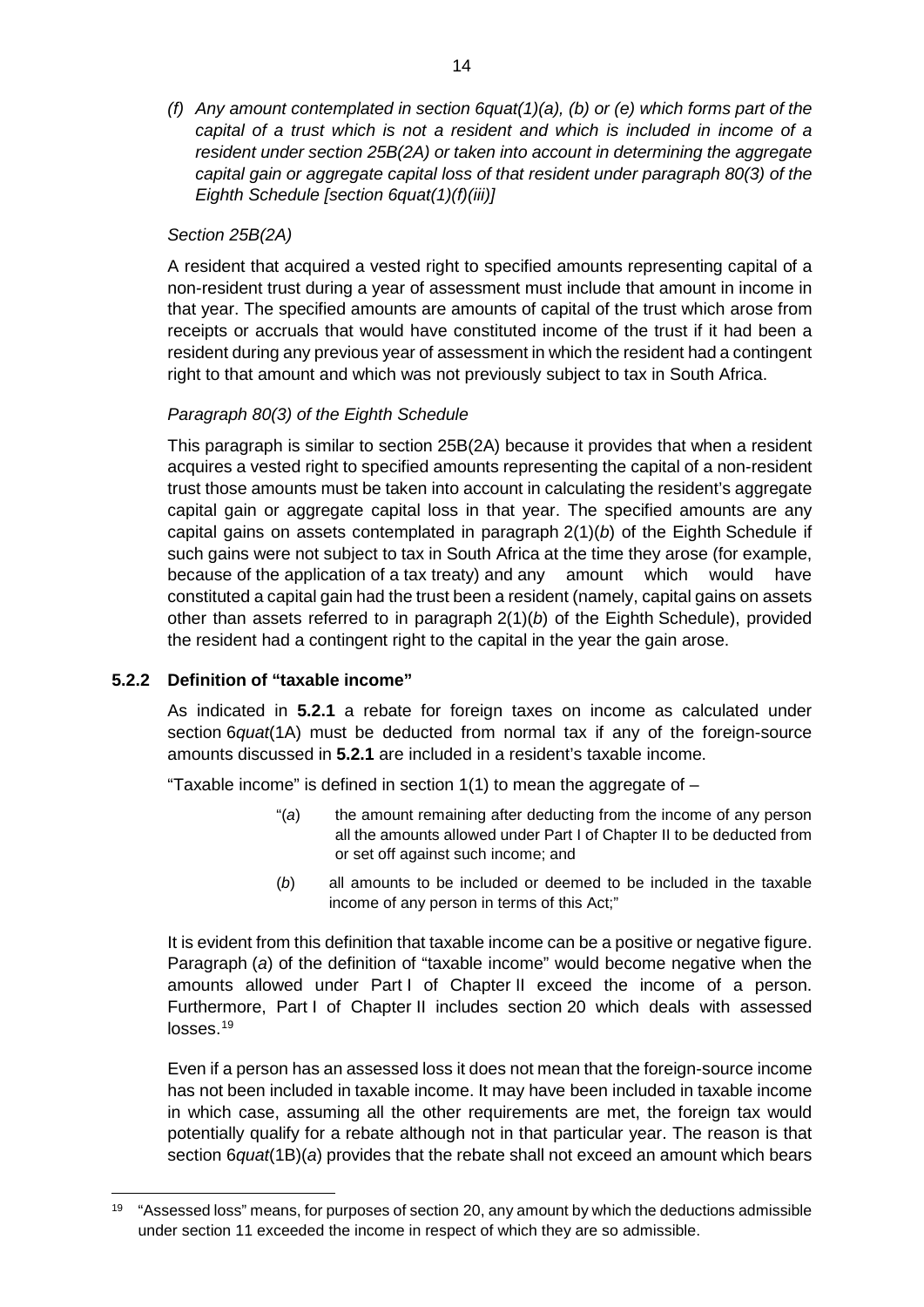to the total normal tax payable the same ratio as total foreign taxable income bears to total taxable income (see **[5.5](#page-37-0)**). If taxable income for a year of assessment is a negative figure, normal tax for that year is nil and the amount of the rebate in that year of assessment is also nil. However, it will be possible for a person to carry forward the balance of excess qualifying foreign taxes determined under paragraph (ii) of the proviso to section 6*quat*(1B)(*a*) to the immediately succeeding year of assessment to potentially qualify for a rebate in that year. Not all excess qualifying foreign taxes may be carried forward under paragraph (ii) of the proviso to section 6*quat*(1B)(*a*) (see **[5.8](#page-62-0)**).

## **Example 4 – Set-off of local trading losses against foreign trading profits**

*Facts:*

Company A, a resident, received foreign-source income from Country S of R100 000. Country S allowed deductions of R40 000 and levied tax at the rate of 10% on the taxable profit of R60 000, namely, R6 000,00 (R60 000  $\times$  10%). The income is also taxable in South Africa at a rate of 28% with deductions of only R30 000 allowable under the Act.

Company A also conducted other operations in South Africa and received income of R250 000 and incurred expenses of R350 000 in this regard.

*Result:*

*Calculation of taxable income / assessed loss*

#### **Foreign trade**

|                                | R         | R         |
|--------------------------------|-----------|-----------|
| Gross income                   | 100 000   |           |
| Less: Deductions               | (30 000)  |           |
| Profit from foreign trade      |           | 70 000    |
| South African trade            |           |           |
| Gross income                   | 250 000   |           |
| Less: Deductions               | (350 000) |           |
| Loss from South African trade  |           | (100 000) |
| Assessed loss for current year |           | 30 000)   |

Foreign taxable income of R70 000 is included in taxable income of (R30 000). The foreign tax of R6 000 potentially qualifies for a rebate under section 6*quat*(1). It is, however, not allowed as a rebate in the current year of assessment because of the limitation in section 6*quat*(1B)(*a*). The excess of R6 000,00 is carried forward to the immediately succeeding year of assessment under paragraph (ii) of the proviso to section 6*quat*(1B)(*a*).

## **Example 5 – Effect of foreign trading losses on the determination of a rebate under section 6***quat***(1)**

*Facts:*

Company A, a resident, conducts its primary trading operations in South Africa. It also has a branch in Country N.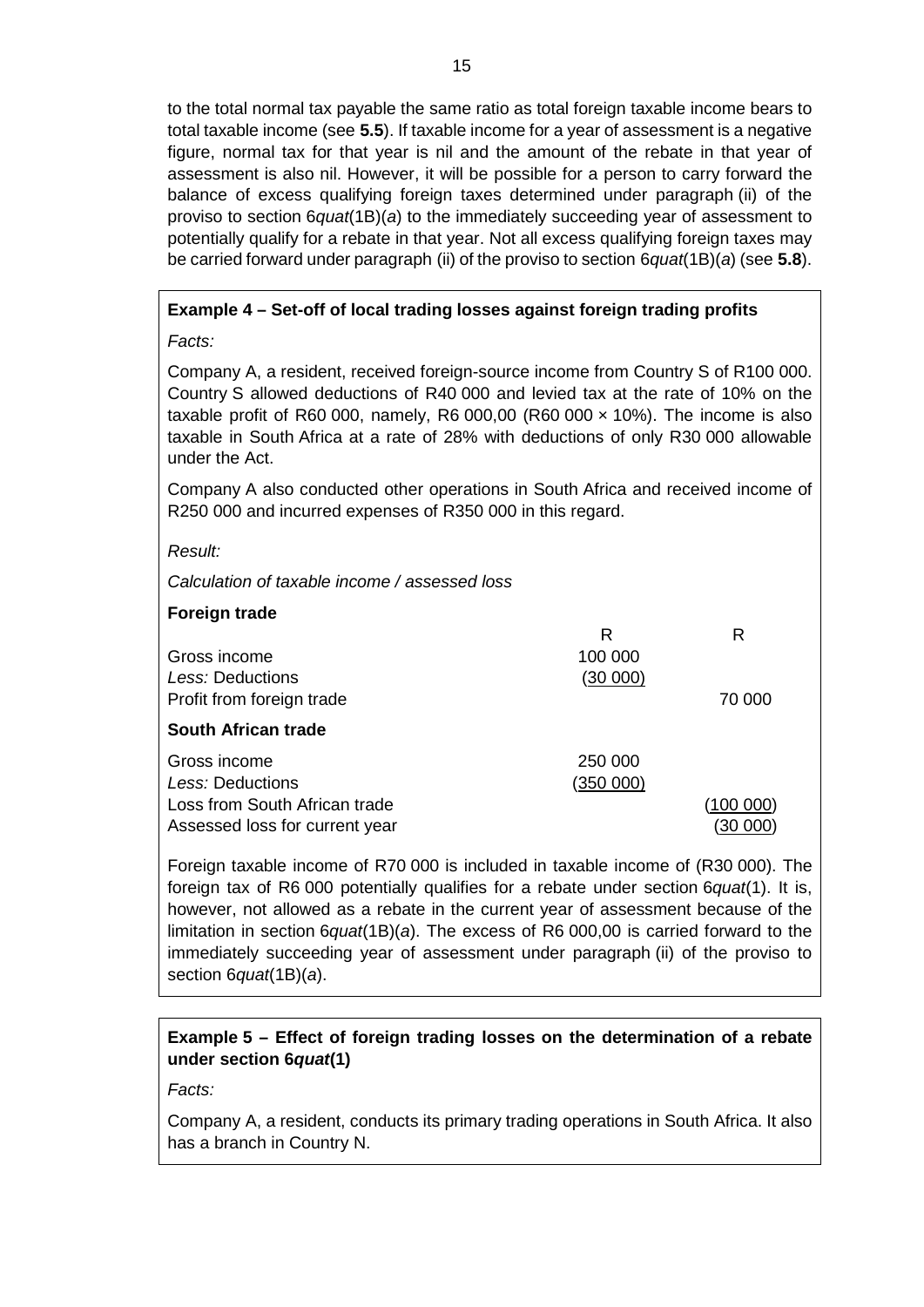#### *Year 1*

Company A received trading income of R100 000 from a South African source. Its branch in Country N incurred a loss of R300 000.

#### *Year 2*

Company A received trading income of R100 000 from a South African source. Its branch in Country N derived taxable income of R400 000. Foreign tax is levied in Country N at the rate of 5%.

*Result:*

**Year 1**

## **Tax position in Country N**

The branch has an assessed loss of R300 000 which is carried forward to year 2 under that country's domestic tax legislation.

## **Tax position in South Africa**

The foreign assessed loss of R300 000 is ring-fenced under paragraph (*b*) of the proviso to section 20(1) and is carried forward to year 2. The local trade income of R100 000 is subject to normal tax at the rate of 28%.

## **Year 2**

# **Tax position in Country N**

|                                                                                                           | R         | R                |  |  |  |  |
|-----------------------------------------------------------------------------------------------------------|-----------|------------------|--|--|--|--|
| Taxable income                                                                                            |           | 400 000          |  |  |  |  |
| Less: Assessed loss brought forward from year 1                                                           |           | <u>(300 000)</u> |  |  |  |  |
| Taxable income                                                                                            |           | <u>100 000</u>   |  |  |  |  |
| Tax levied at 5%                                                                                          |           | 5000,00          |  |  |  |  |
| <b>Tax position in South Africa</b>                                                                       |           |                  |  |  |  |  |
| Taxable income from a foreign source                                                                      |           |                  |  |  |  |  |
| Taxable income for year 2                                                                                 | 400 000   |                  |  |  |  |  |
| Less: Assessed loss brought forward from year 1                                                           | (300 000) | 100 000          |  |  |  |  |
| Taxable income from a South African source                                                                |           |                  |  |  |  |  |
| Trade income from a South African source                                                                  |           | 100 000          |  |  |  |  |
| Taxable income (all sources)                                                                              |           | 200 000          |  |  |  |  |
| Normal tax payable at 28%                                                                                 |           | 56 000,00        |  |  |  |  |
| Rebate limitation under section 6quat(1B)(a)                                                              |           |                  |  |  |  |  |
| Taxable income derived from all foreign sources (A) x Normal tax payable on (B)                           |           |                  |  |  |  |  |
| Taxable income derived from all sources (B)                                                               |           |                  |  |  |  |  |
| R100 000 / R200 000 x R56 000,00                                                                          |           |                  |  |  |  |  |
| $=$ R28 000,00                                                                                            |           |                  |  |  |  |  |
| The full amount of foreign tax of R5 000,00 qualifies for the rebate under<br>section 6quat(1) in year 2. |           |                  |  |  |  |  |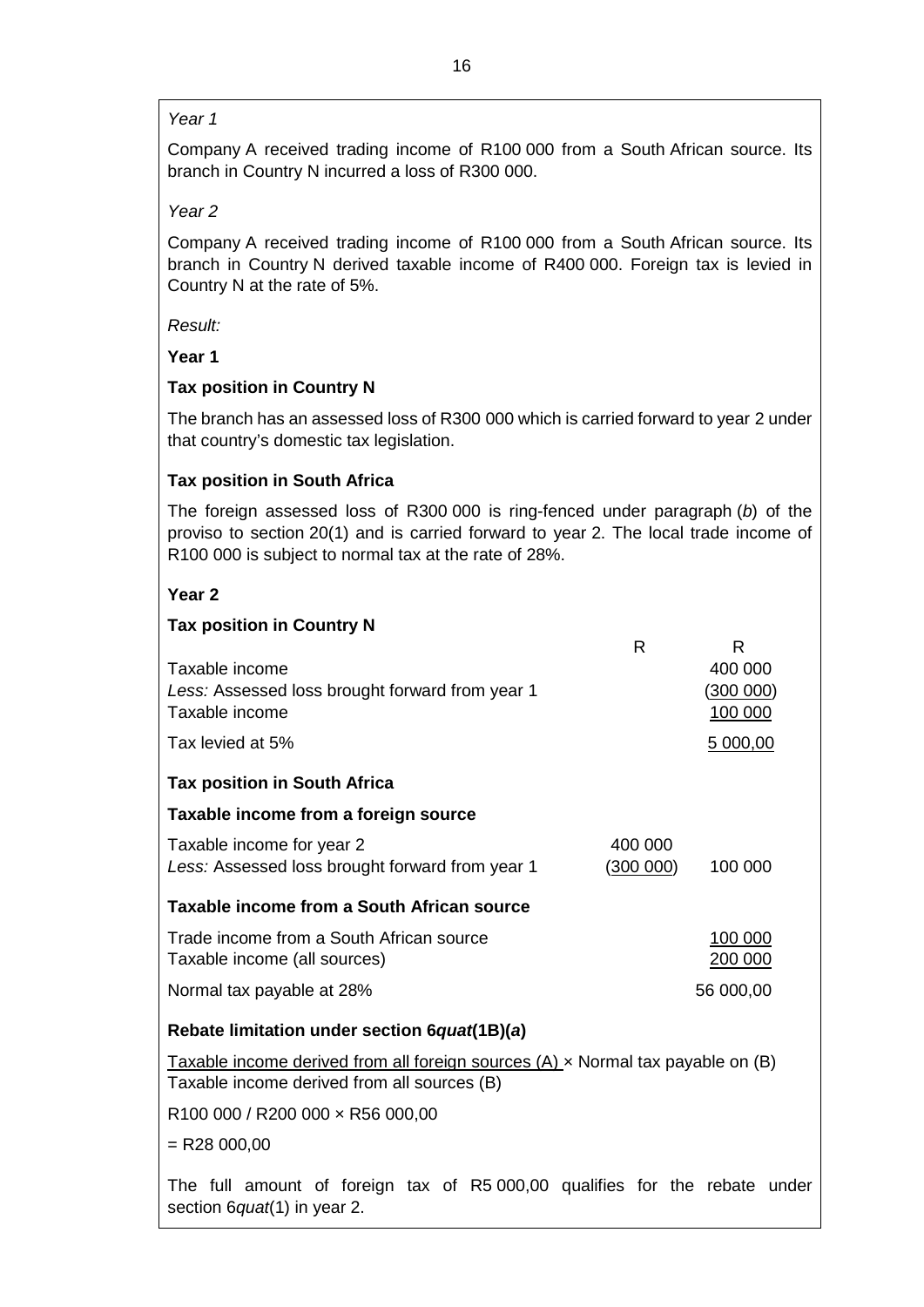## **Example 6 – Set-off of foreign trading losses against foreign trading profits** *Facts:*

Company A, a resident, conducts operations in Country S which gives rise to income of R20 million, deductible expenses of R10 million and foreign tax of R4 million. The corporate tax rate in Country S is 40%.

Company A also conducts operations in Country T which gives rise to income of R10 million and deductible expenses of R14 million. No foreign tax is payable in Country T as a result of the loss of R4 million.

Company A's operations in South Africa give rise to income of R15 million and deductible expenses of R10 million.

*Result:*

## **South African taxable income / assessed loss**

| <b>Foreign operations</b>              |            |           |
|----------------------------------------|------------|-----------|
|                                        | R          |           |
| Taxable income in Country S            | 10 000 000 |           |
| $(R20$ million $-$ R10 million)        |            |           |
| Assessed loss in Country T             | (400000)   |           |
| $(R10$ million $- R14$ million)        |            |           |
| Taxable income from foreign operations |            | 6.000.000 |

### **South African operations**

| $(R15$ million $-$ R10 million) | 5 000 000    |
|---------------------------------|--------------|
| Total taxable income            | 11 000 000   |
| Normal tax payable at 28%       | 3 080 000,00 |

## **Limitation of the rebate under section 6***quat***(1B)(***a***)**

Taxable income derived from all foreign sources  $(A) \times$  Normal tax payable on  $(B)$ Taxable income derived from all sources (B)

- $=$  R6 000 000 / R11 000 000  $\times$  R3 080 000,00
- $=$  R1 680 000,00

The rebate under section 6*quat*(1) is limited to R1 680 000,00. Paragraph (ii) of the proviso to section 6*quat*(1B)(*a*) provides that the excess of R2 320 000  $(R4 000 000,00 - R1 680 000,00)$  may be carried forward to the immediately succeeding year of assessment to rank for a rebate in that year.

The effective combined foreign tax rate on foreign taxable income of R6 million is 66,7% (R4 000 000 / R6 000 000 × 100%).

The effective combined foreign tax rate is significantly higher than Country S's tax rate of 40%, because paragraph (*b*) of the proviso to section 20(1) does not prohibit the set-off of foreign trading losses against foreign trading profits, meaning that taxable income derived from all foreign sources is R6 million and not R10 million.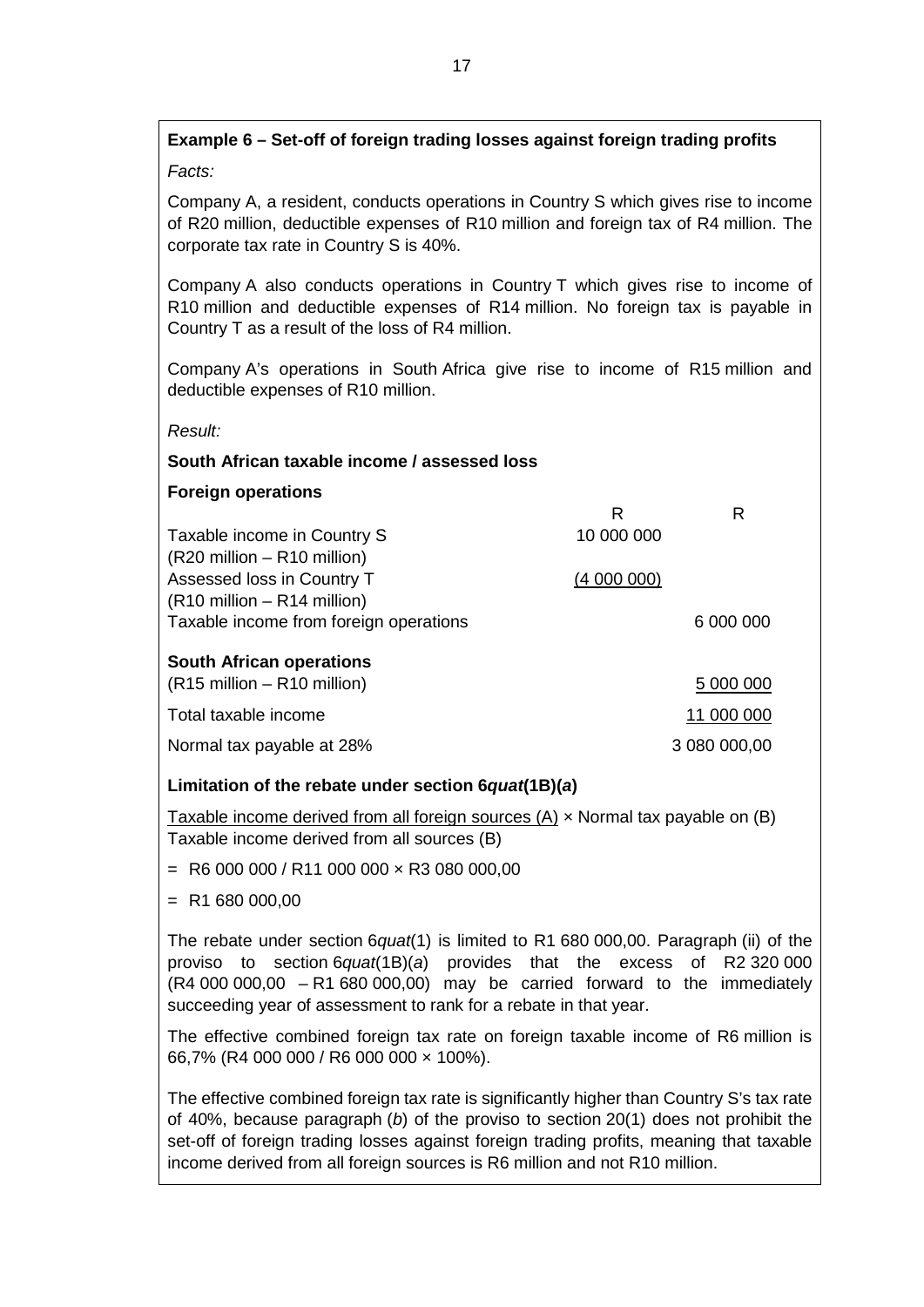*"Transactions" between a resident's head office in South Africa and its foreign permanent establishment*

A resident's South African presence (for example, a head office) may "transact" with its foreign permanent establishment (for example, a branch in Country A) and for accounting purposes charge a fee including a mark-up on those "transactions". However, from a South African tax perspective when calculating taxable income and attributing profits to the South African presence and the foreign permanent establishment, transactions within one legal entity are not recognised. Therefore, in this example, the fee payable by the foreign branch to the head office is not recognised in the resident's hands (that is, there is no gross income) and the foreign branch may be allocated only a relevant portion of the external costs excluding any internal markup.

Assuming the services are rendered in the foreign country, it means that if, for example, the foreign government levies a foreign withholding tax on the payments by the foreign branch to the head office, the South African resident will not qualify for a rebate under section 6*quat*(1). The reason is that the accounting fee "charged" by the head office is not recognised for tax purposes and there is no foreign-source income which is included in the resident's taxable income. This treatment applies irrespective of whether the withholding tax was levied on the cost portion of the "fee" or the full "fee" including the mark-up and irrespective of whether the withholding tax was permitted under a tax treaty. $20$ 

#### <span id="page-17-0"></span>**5.2.3 Meaning of "source" for purposes of section 6***quat*

"Source" is a crucial concept in a residence-based tax system like South Africa's in –

- determining taxes to be levied on income from a South African source received by or accrued to non-residents; and
- allowing a rebate for foreign taxes on foreign-source amounts included in a resident's taxable income.

Although the Act contains specific source rules for certain types of income in section 9, "source" is not defined in the Act. There is also no universal definition or understanding of the meaning of "source".

The determination of whether an amount is received or accrued from a South African source (alternatively referred to as a source within South Africa) or a foreign source (alternatively referred to as a source outside South Africa) is important for purposes of section 6*quat*, since the rebate is allowed only for foreign taxes proved to be payable on foreign-source amounts.

In determining the source of an amount, the following must be considered:

- Domestic tax legislation, namely, section 9.
- Common law as formulated by South African courts.
- The application of the articles of relevant tax treaties.

<span id="page-17-1"></span><sup>&</sup>lt;sup>20</sup> South Africa has reserved the right to use the version of article 7 of the OECD Model Tax Convention on Income and on Capital, and the relevant commentary, immediately prior to the July 2010 update. See OECD *Model Tax Convention on Income and on Capital*: Condensed version (2017) OECD Publishing at page 625.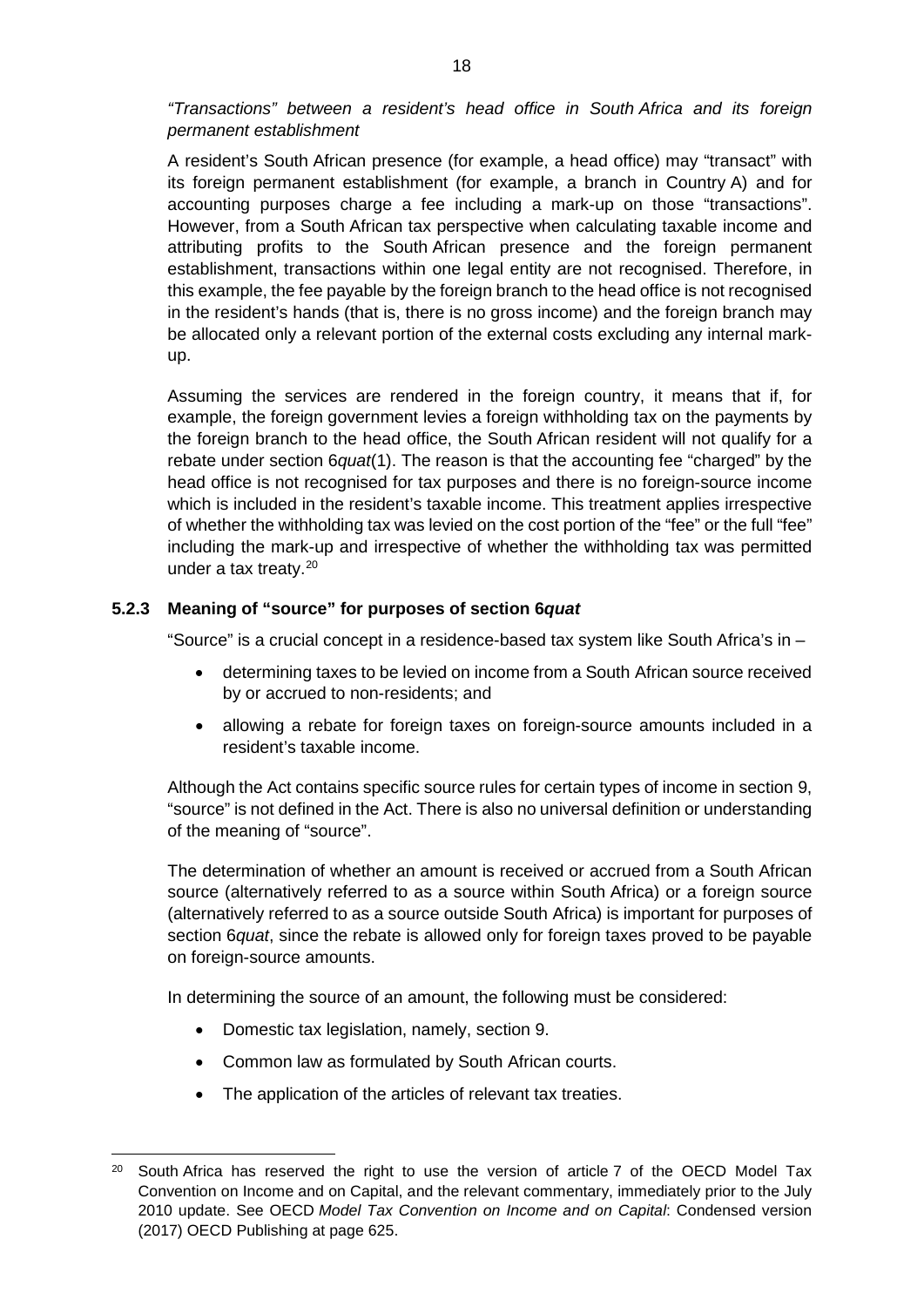A tax treaty may override the position which would otherwise be reached under section 9 or common law. See **Example 7**.

This approach is relevant for purposes of determining the source of gross income,  $21$ calculating the rebate under section 6*quat*(1) and determining the deduction of foreign taxes under section 6*quat*(1C).

In applying this approach, if the source of an amount is South Africa, it will be treated as South African source for South African tax purposes irrespective of whether it is treated as being foreign source under a foreign jurisdiction's legislation.

## <span id="page-18-0"></span>**(a) Domestic tax legislation (section 9)**

Section 9 contains provisions to determine whether the amount of certain types of income and capital gains is received or accrued from a source within or outside South Africa. Section 9 overrides the common law position [see **[5.2.3\(b\)](#page-18-1)**] in cases of conflict. However, the articles of a tax treaty [see **[5.2.3\(c\)](#page-19-0)**] override section 9 and the common law in cases of conflict.

The source rules contained in section 9 do not cover all types of income, for example, income received or accrued from professional services.

The source of items of income which are not specifically covered by the Act will be determined under common law principles as formulated by the South African courts and, if applicable, tax treaties.

## <span id="page-18-1"></span>**(b) Common law as formulated by South African courts**

The particular items of income received by or accrued to a taxpayer and the facts and circumstances applicable to these items of income need to be considered when applying common law principles to determine the source of the income. In *Liquidator, Rhodesia Metals Ltd v COT, Southern Rhodesia* Stratford CJ quoted with approval that  $-22$  $-22$ 

" '[s]ource means, not a legal concept, but something which a practical man would regard as a real source of income', 'the ascertainment of the actual source is a practical hard matter of fact.' (see *Ingram's* work, p.66.)."

The purpose of this Note is not to provide an in-depth source analysis of particular items of income. The source of income has generally been defined by the courts in terms of a two level analysis, firstly, the identification of the originating cause of the income (as opposed to the quarter from which it was received) and, secondly, the location of that originating cause.<sup>[23](#page-18-4)</sup> The courts have also noted that the originating cause may occur in different places and may even occur in different countries.<sup>[24](#page-18-5)</sup>

<span id="page-18-2"></span> $21$  As defined in section 1(1).

<span id="page-18-3"></span><sup>22</sup> 1938 AD 282, 9 SATC 363 at 379.

<span id="page-18-4"></span><sup>23</sup> *CIR v Lever Brothers & Unilever Ltd* 1946 AD 441, 14 SATC 1 at 8 and *Overseas Trust Corporation Ltd v CIR* 1926 AD 444, 2 SATC 71 at 76.

<span id="page-18-5"></span><sup>24</sup> *CIR v Lever Brothers & Unilever Ltd* 1946 AD 441, 14 SATC 1 at 10. See also Interpretation Note 73 "Tax Implications of Rental Income from Tank Containers" for a discussion of the meaning of "source".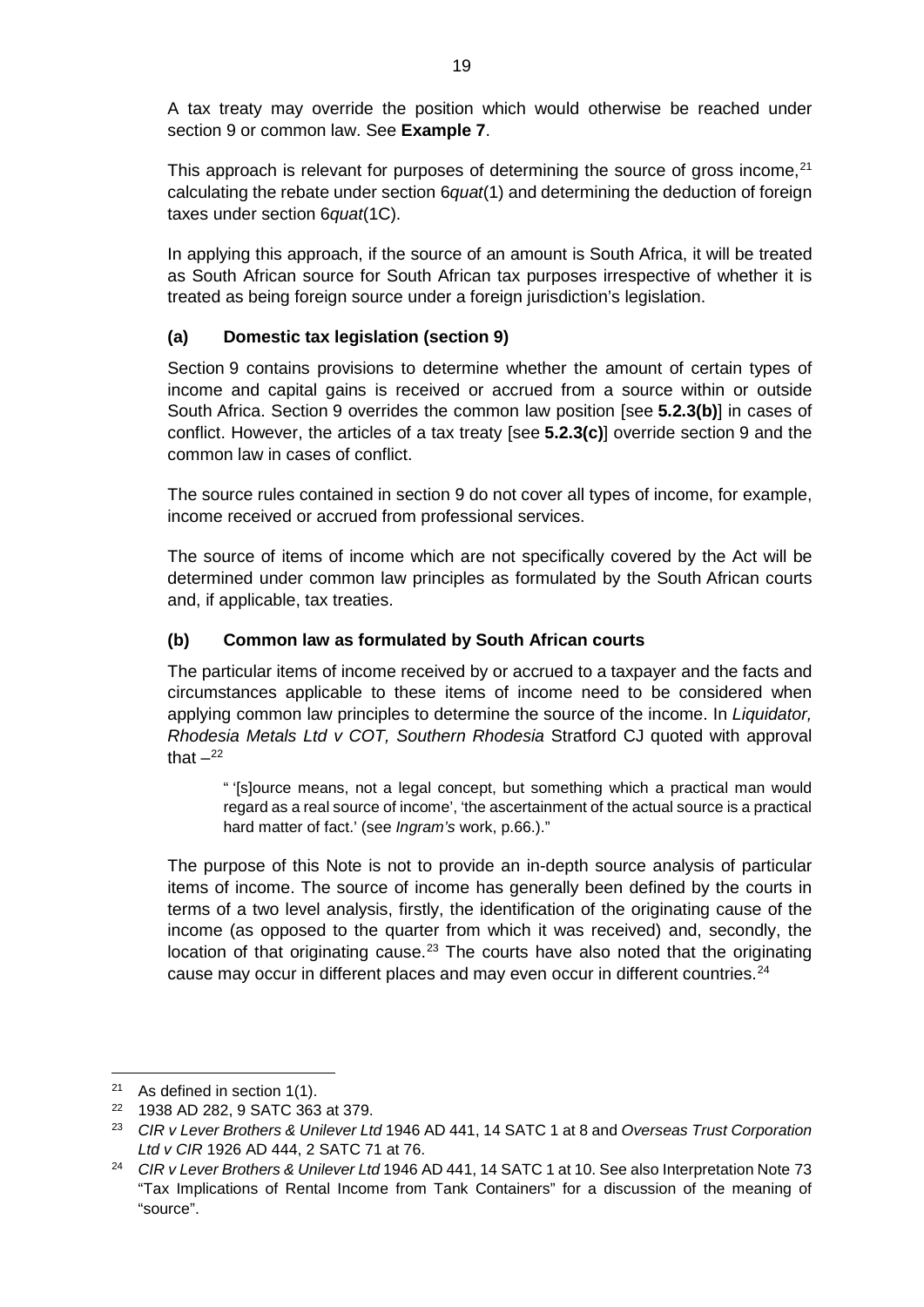For example, a resident company manufactures teapots, which are sold internationally. One factory is located in South Africa and the other factory in Country B. South Africa does not have a tax treaty with Country B. Based on the specific facts and circumstances of the case, the originating cause of the income is the manufacturing activity which is conducted in two different countries. The source of the income arising from the sale of the teapots would therefore need to be apportioned between South Africa and Country B using an appropriate method.

The same approach applies for purposes of determining the source of gross income for non-residents,<sup>[25](#page-19-1)</sup> calculating the rebate for foreign taxes for residents under section 6*quat*(1) and determining the deduction of foreign taxes under section 6*quat*(1C)(*a*). The South African jurisprudence in relation to determining source for purposes of gross income therefore remains valid for determining source for purposes of section 6*quat*.

Some tax commentators have suggested that the word "source" should be interpreted differently for the purposes of section 6*quat* than from the way in which it is interpreted in relation to the definition of "gross income".<sup>[26](#page-19-2)</sup> They argue that in the context of section 6*quat* "source" should be given the less-restrictive meaning of "the quarter from which it comes" rather than the meaning of "originating cause". The purpose of this Note is not to provide an in-depth analysis of the meaning of source or to discuss alternative views on source. Nevertheless, SARS has considered this view, but does not accept it.

## <span id="page-19-0"></span>**(c) Deeming source rules in tax treaties which override actual source rules**

A tax treaty between South Africa and a foreign country may contain "deemed source" rules for determining the source of certain items of income and capital gains, in which case the outcome from applying these rules is applied for purposes of the Act as a whole.

Therefore, if the outcome of the application of the deemed source rules in a tax treaty<sup>[27](#page-19-3)</sup> is that the source of a particular amount is different to the position reached when applying section 9 and common law principles, the deemed tax treaty source rules apply for purposes of, amongst others, gross income and section 6*quat*.

It could mean that South Africa loses its right to tax a non-resident on actual South African-source income or that South Africa needs to grant a resident a rebate under section 6*quat*(1) on actual South African-source income. However, this is an acceptable consequence of tax treaties.

<span id="page-19-1"></span> $25$  Definition of "gross income" in section 1(1).

<span id="page-19-2"></span> $26$  As defined in section 1(1).

<span id="page-19-3"></span><sup>&</sup>lt;sup>27</sup> Taking into account any agreement reached in an applicable mutual agreement procedure.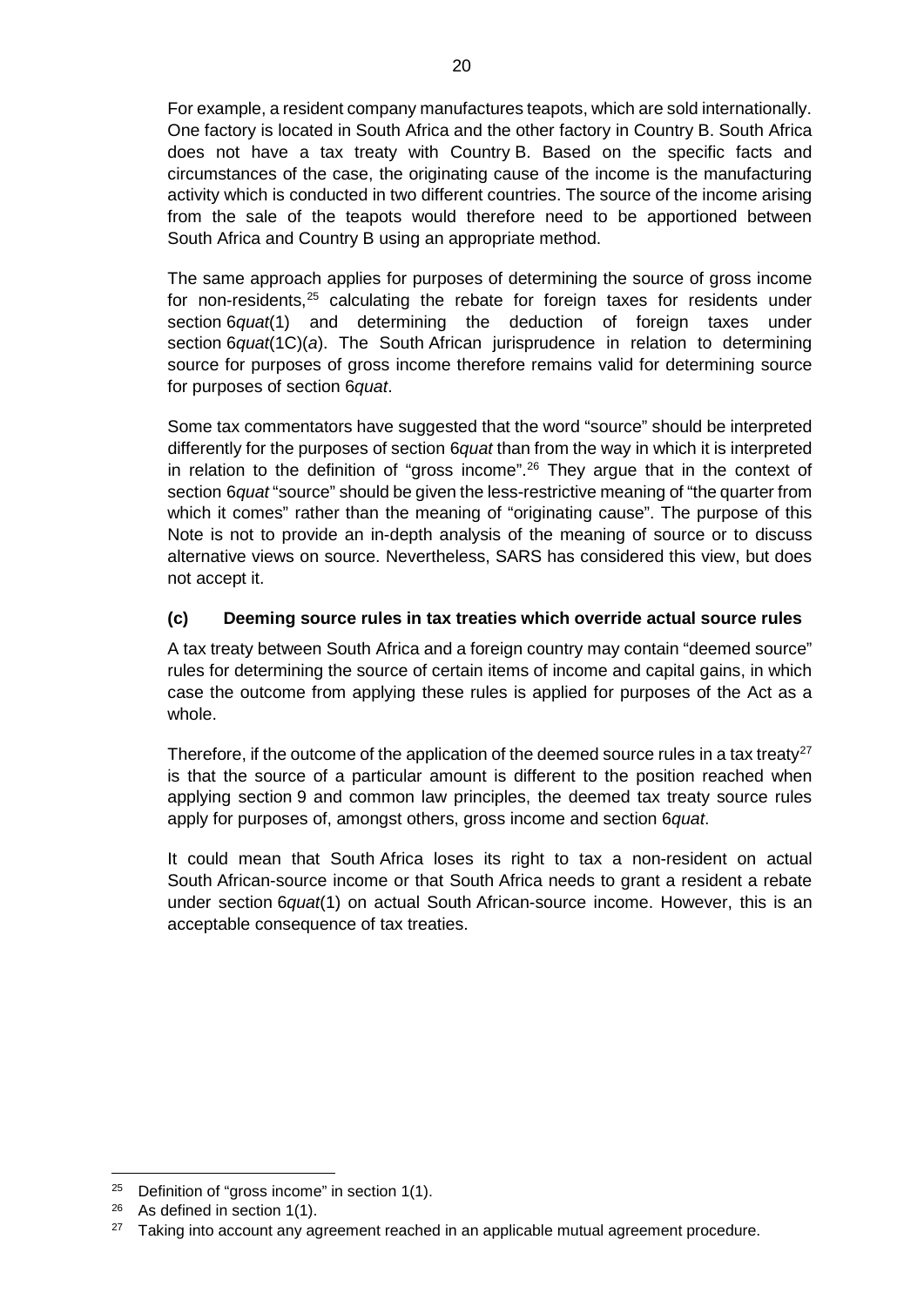## **Example 7 – Deeming source rule for interest under a tax treaty**

## *Facts:*

A resident company received interest income as a result of money lent to a Namibian resident. The funds were used by the Namibian resident in South Africa.

## *Result:*

Under section 9(2)(*b*)(ii) interest income is derived from a source in South Africa when it is received in respect of the use or application in South Africa by any person of funds or credit obtained under any form of interest-bearing arrangement. However, under article 11(5) of the tax treaty entered into between South Africa and Namibia, the interest income is deemed to be derived from a source in Namibia, since the payer is a person resident in Namibia. Article 11(5) reads as follows:

"5. Interest shall be deemed to arise in a Contracting State when the payer is that State itself, a political subdivision, a local authority or a resident of that State…."

Even though the funds are used by the Namibian resident in South Africa, the source of the interest is Namibia, since article 11(5) of the tax treaty overrides the source rule under section 9(2)(*b*)(ii).

While the tax treaty treats the interest income received by the resident company as being derived from a source in Namibia, and therefore permits Namibia to impose tax on such interest income under paragraph 2 of article 11 of the tax treaty, South Africa still has the right to tax the interest income in the resident company under paragraph 1 of article 11 of the tax treaty. However, under article 23 of the tax treaty, South Africa<sup>[28](#page-20-0)</sup> will need to provide a rebate for the tax, if any, suffered in Namibia. South Africa will exercise its right to tax the income by including the interest in the resident company's gross income and taxable income and may potentially grant a rebate for Namibian tax on the interest income under section 6*quat*(1).

## **Example 8 – No deeming source rule for interest under a tax treaty**

*Facts:*

A resident company received interest income as a result of money lent to a person resident in Country Z. The funds were used in South Africa. Country Z taxed the resident company on the interest.

The tax treaty entered into between South Africa and Country Z does not provide for a deemed source rule for interest income in favour of Country Z.

## *Result:*

Under section 9(2)(*b*)(ii) interest income is received from a source in South Africa when it is received in respect of the use or application in South Africa by any person of funds or credit obtained under any form of interest-bearing arrangement.

South Africa will not grant a rebate under section 6*quat*(1) for the taxes levied by Country Z on the interest income because the interest income is derived from a source in South Africa.

<span id="page-20-0"></span> <sup>28</sup> As the country of residence.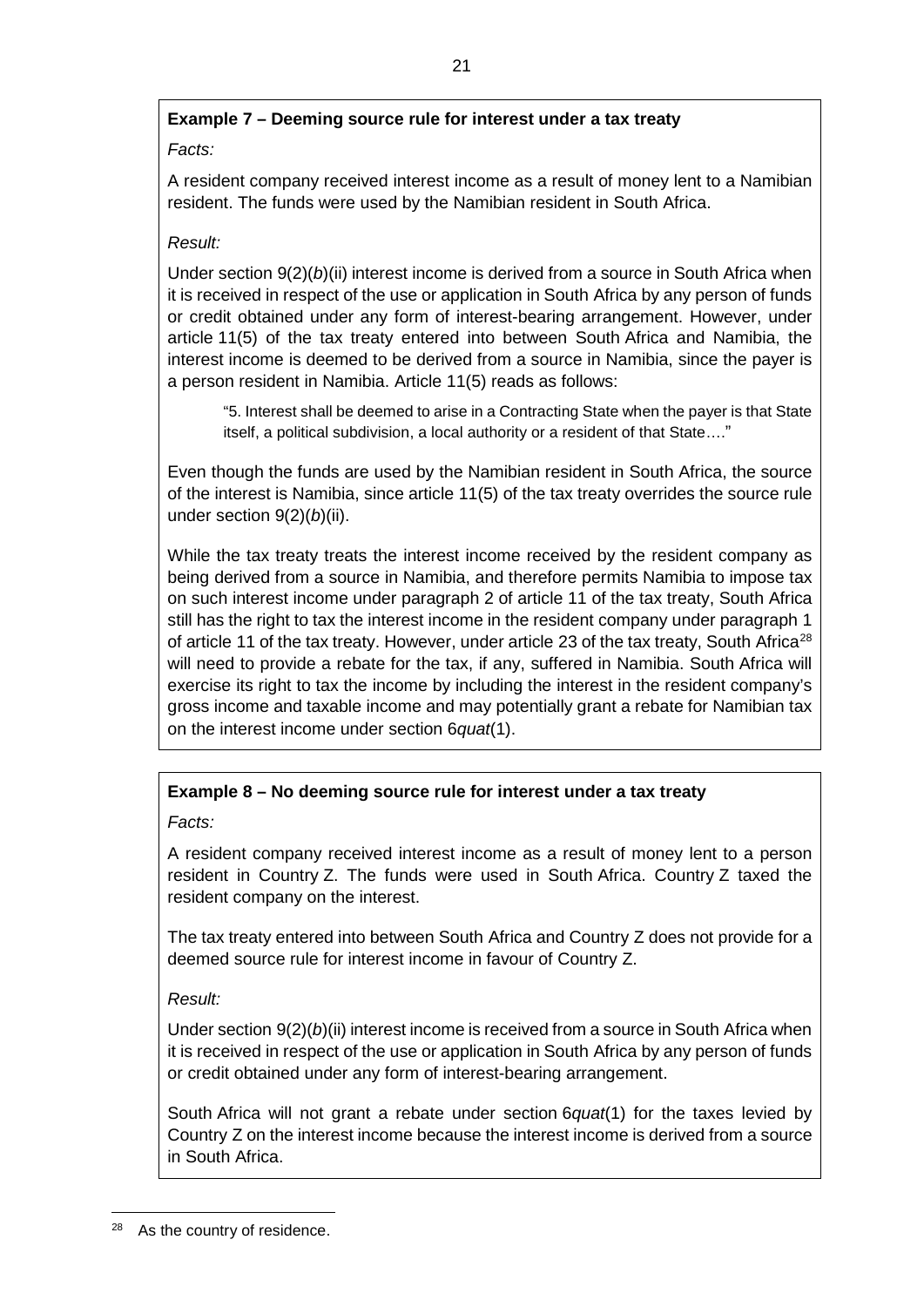## **Example 9 – Source – Interaction between common law and a tax treaty** *Facts:*

A resident company manufactures teapots in South Africa which are sold in stores operated by the resident company in South Africa and Country X.

Based on the specific facts and circumstances of the case, the originating cause of the income is the manufacturing activity which is conducted in South Africa.

The business profit article in the tax treaty entered into between South Africa and Country X provides that –

"the profits of an enterprise of a Contracting State shall be taxable only in that State unless the enterprise *carries on business* in the other Contracting State *through a permanent establishment* situated in that other State. If the enterprise carries on business in that manner, the profits of the enterprise may be taxed in the other State but only so much of them as is attributable to that permanent establishment".

(Emphasis added.)

The store operated by the resident company in Country X constitutes a permanent establishment as defined in the tax treaty. Under the tax treaty, both South Africa and Country X have a right to tax the income.

### *Result:*

Section 9(2) does not contain a specific source rule for income derived from the manufacture of goods. However, under common law, based on the originating cause being in South Africa, the income is determined to be from a source in South Africa. The common law position is, however, overridden by the tax treaty when the business profit article of the tax treaty gives Country X a right to tax the profits attributable to the permanent establishment in Country X. The income underlying the attributable profits will effectively be treated as being from a foreign source. This means that the resident will potentially qualify for relief under section 6*quat*(1) for the taxes paid on such income in Country X.

### <span id="page-21-0"></span>**5.2.4 The source of income from services**

"Services" is not defined in the Act. Consideration should therefore be given to its ordinary grammatical meaning taking into account the context in which it appears and the purpose to which it is directed.

The *Merriam-Webster Dictionary*[29](#page-21-1) defines the word "service" as –

- "**1 a:** the occupation or function of [serving](http://www.merriam-webster.com/dictionary/serving) //in active *service*
	- **b:** employment as a [servant](http://www.merriam-webster.com/dictionary/servant) //entered his *service*
- **2 a:** the work performed by one that serves //good *service*

*….* **4 :** the act of serving: such as

*…*

**b:** useful labor that does not produce a tangible commodity — usually used in plural //charge for professional *services*".

<span id="page-21-1"></span> <sup>29</sup> **[www.merriam-webster.com/dictionary/service](http://www.merriam-webster.com/dictionary/service)** [Accessed 24 June 2020].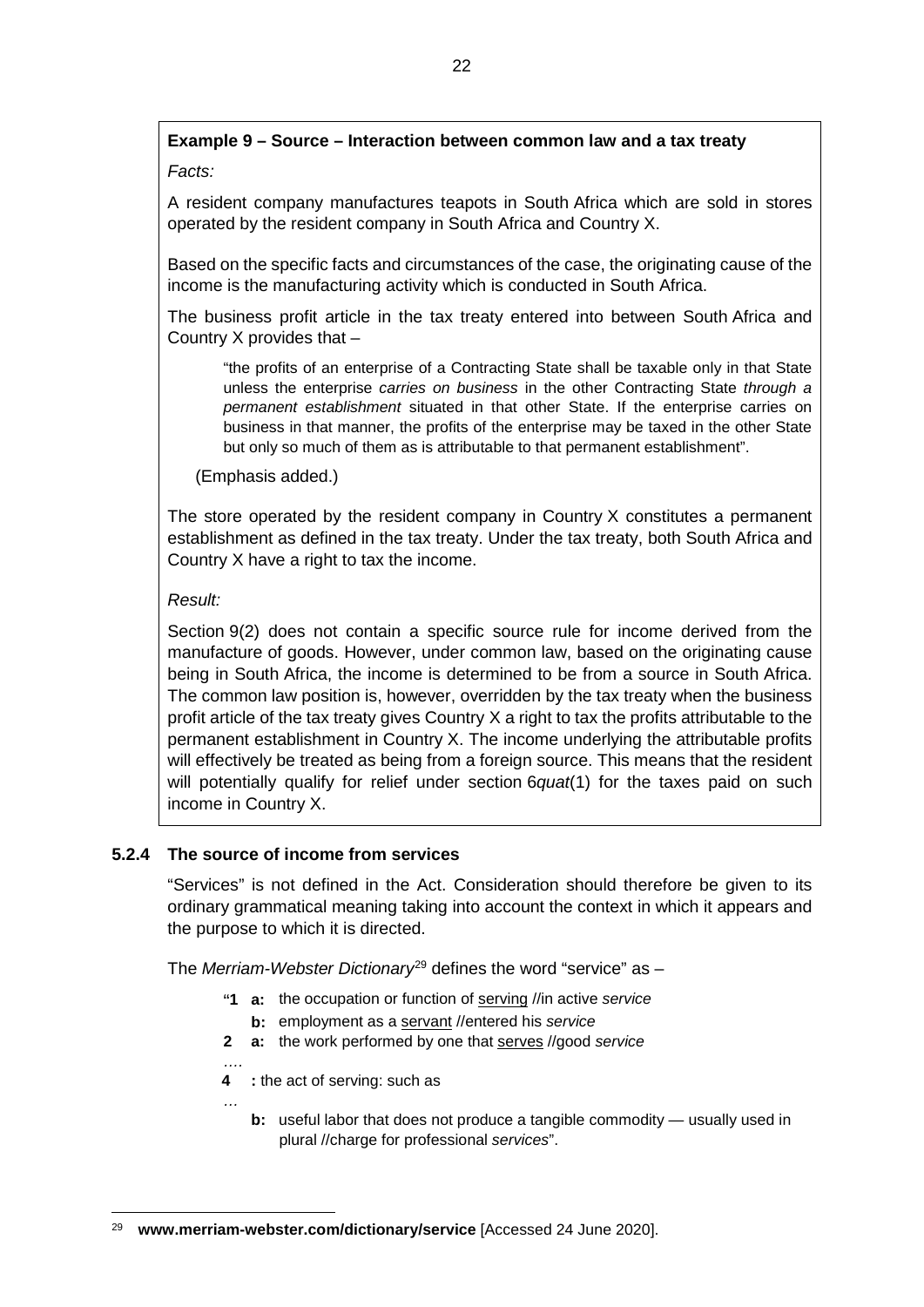"Services" may include, amongst other things, independent professional services such as scientific, literary, artistic, educational or teaching activities as well as the activities of physicians, lawyers, engineers, architects, dentists and accountants.

## **Example 10 – Distinction between services and goods**

*Facts:*

X is employed by Company A which manufactures washing machines.

Company A sells the washing machines to local and international customers and also provides a repair service to domestic clients.

*Result:*

X renders employment services to Company A which renders repair services to its customers. The repair services are distinguishable from the goods which Company A provides to its customers.

## <span id="page-22-0"></span>**(a) General approach in determining the source of service income**

Determining the source of service income can be complex, particularly since the type of service and the fact that it may be rendered in multiple locations may impact on the determination of the location(s) of source. Despite the possible complexities, the approach to be followed is the same as that discussed in **[5.2.3](#page-17-0)**.

Section 9(2) has source rules for certain types of service income. In applying section 9(2) the nature of the particular service rendered must be considered.

In the absence of section 9(2) applying it will be necessary to apply common law principles. Consequently the concept of "originating cause" remains valid for purposes of determining the true source of income derived from services rendered. In *COT (SR) v Shein*[30](#page-22-1) the court held that "*prima facie*, the test of the source of a payment for services rendered is the place where those services are rendered". The Court also expressed the view that if certain services in a particular country were subsidiary and incidental it would not be practical to suggest that a portion of the income was sourced in that country.

In addition, consideration must be given to whether any deemed tax treaty source rules apply. For example, a number of South Africa's tax treaties have a deemed source rule for income derived from independent professional services.

## **Example 11 – Tax treaty providing for a deemed-source rule for service income**

*Facts:*

A resident company provides technical consulting services to a company resident in Eswatini<sup>[31](#page-22-2)</sup> under an agreement negotiated and concluded in South Africa. The services are rendered in South Africa. The company in Eswatini does not have a presence in South Africa and *vice versa* for the resident company.

<span id="page-22-1"></span> <sup>30</sup> 1958 (3) SA 14 (FC), 22 SATC 12 at 15.

<span id="page-22-2"></span><sup>31</sup> Eswatini was previously called Swaziland.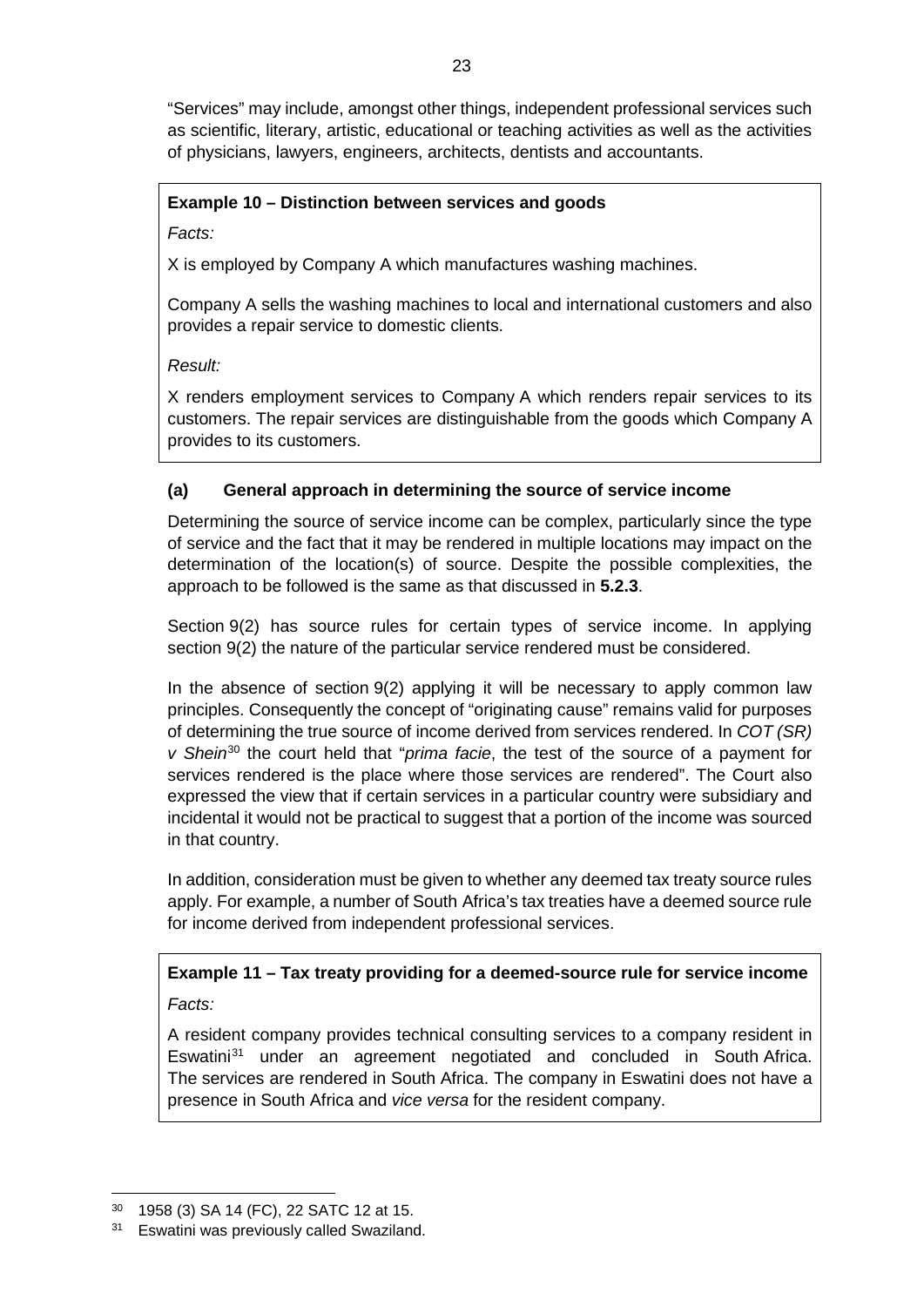Under Eswatini's domestic tax law a withholding tax of 15% is imposed on fees derived from independent professional services remitted to South Africa. The tax treaty between South Africa and Eswatini reduces the rate of the withholding tax to 10%.

*Result:*

The true source of the fees is where the services are rendered, namely, South Africa.

However, article 13(5) of the tax treaty between South Africa and Eswatini, which deals with technical fees, provides as follows:

"Technical fees shall be deemed to arise in a Contracting State when the payer is a resident of that State…"

Article 13(5) overrides the true source for the service fees and deems the fees to be from a source in Eswatini for purposes of the Act and the tax treaty. As a result, article 13(2) gives Eswatini a right to tax the income subject to the limitation that the tax charged may not exceed 10% of the gross amount of the fees.

South Africa also has a right to tax the income in the resident company<sup>[32](#page-23-1)</sup> but article 22 imposes an obligation on South Africa to provide relief for the tax suffered in Eswatini. This obligation is met by South Africa potentially providing a rebate under section 6*quat*(1). To qualify for the rebate all the requirements of section 6*quat* must be met. For example, although Eswatini imposed the withholding tax at the domestic rate of 15%, the 5% withholding tax above the permitted rate of 10% will not meet the "proved to be payable" requirement (see **[5.3.2](#page-29-0)**) and will not qualify for the rebate.

## **Note:**

In the absence of article 13(5), the amount would be from a South African source irrespective of whether Eswatini's domestic tax law treated the amount as being sourced in South Africa or Eswatini.

## <span id="page-23-0"></span>**(b) Dominant originating cause versus subsidiary causes**

In considering the facts and circumstances of a particular item of service income, it must be determined whether the service itself is the dominant originating cause or whether the service is incidental to and part of another activity which is the dominant originating cause. The principle of determining the dominant originating cause when there is more than one originating cause is not unique to service income.

## **Example 12 – Subsidiary and separate originating cause**

*Facts:*

A, a resident, manufactures factory equipment in South Africa which is sold to customers based in and outside South Africa. As part of the sale of the equipment, A provides on-site assistance with the installation of the equipment. Most of A's clients are located in South Africa.

During the year of assessment A sold equipment to C in Zimbabwe and sent a technician to Zimbabwe to assist with the installation. A does not have a permanent establishment in Zimbabwe.

<span id="page-23-1"></span><sup>&</sup>lt;sup>32</sup> Article 13(1) of the tax treaty between South Africa and Eswatini.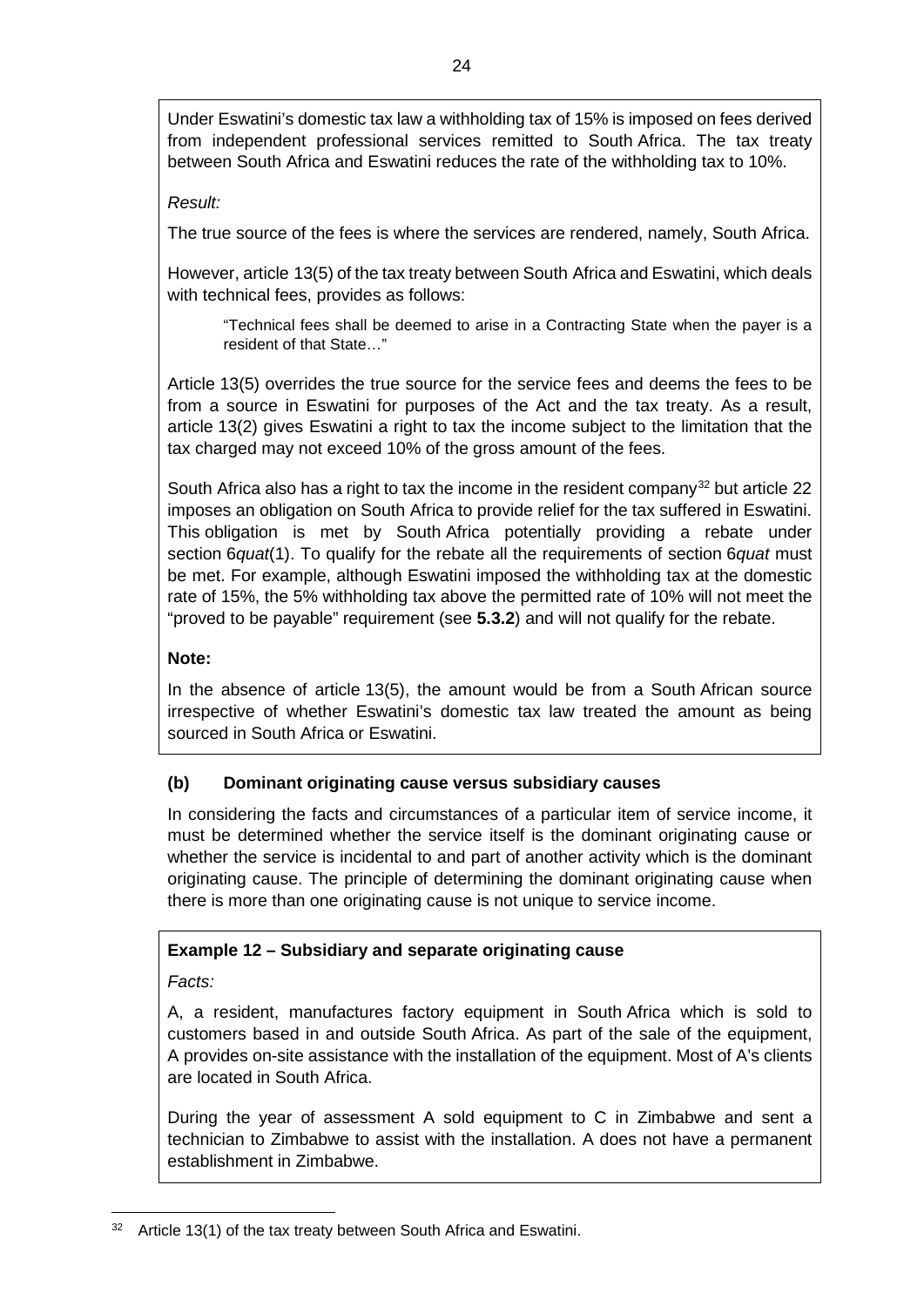In addition to the manufacture and sale of the equipment, A concludes contracts with some clients to provide on-site monthly maintenance services.

A has concluded a maintenance contract with three South African clients and with C.

*Result:*

## **Manufacture, sale and installation**

The manufacturing of the equipment, and not the installation thereof, is the dominant originating cause of the income received by or accrued to A in respect of the manufacture and sale of the equipment. The source of the income is South Africa.

The installation services are not the dominant originating cause and are merely an incidental part of the composite supply and installation of the equipment.

## **Maintenance contracts**

The monthly service contract is separate from the manufacture and sale of the equipment. The true source of the income will be where the services are rendered (see **[5.2.4\(c\)](#page-24-0)** for the apportionment of service income between locations).

## <span id="page-24-0"></span>**(c) Apportionment of service income between different locations**

In the absence of section 9 or an article in a tax treaty providing otherwise, the location of the source of the income is where the service is physically rendered if the originating cause of income is the rendering of the service. The service may be rendered in more than one location, in which case an apportionment of the source of the income will be required (assuming the locations are in different countries).

For example, a single invoice may be issued for services carried out partly in South Africa and partly outside South Africa. In these situations it is necessary to consider what services were conducted in which location and to apply an appropriate basis to apportion the source of the income to its appropriate location. This apportionment will, for example, impact on whether a resident is entitled to relief from double taxation under section 6*quat*(1) or (1C)(*a*)*.*

The appropriate basis of apportionment will depend on the facts and circumstances of the particular case. For example, if the *same* service is rendered in two countries and the same hourly rate is charged, time (for example, hours) may be an appropriate basis of apportionment. However, if a different rate is charged, a pure time basis would be inappropriate. Also, if the nature of the service rendered in the two locations is different, that would need to be taken into account in the apportionment of the income.

## <span id="page-24-1"></span>**5.3 Requirements for foreign taxes to be regarded as qualifying foreign taxes [section 6***quat***(1A) and (3)]**

Foreign taxes must meet the requirements set out in **[5.3.1](#page-25-0)** to **[5.3.4](#page-35-0)** to potentially qualify for a rebate under section 6*quat*(1). In addition, if the foreign taxes relate to a capital gain or to attributed income of a CFC, the total amount of foreign taxes which potentially qualifies for a rebate is limited under paragraphs (iA) and (iB) of the proviso to section 6*quat*(1B)(*a*). These limits, as well as the general limitation, are discussed in **[5.5](#page-54-0)**, **[5.6](#page-47-0)** and **[5.7](#page-54-0)**.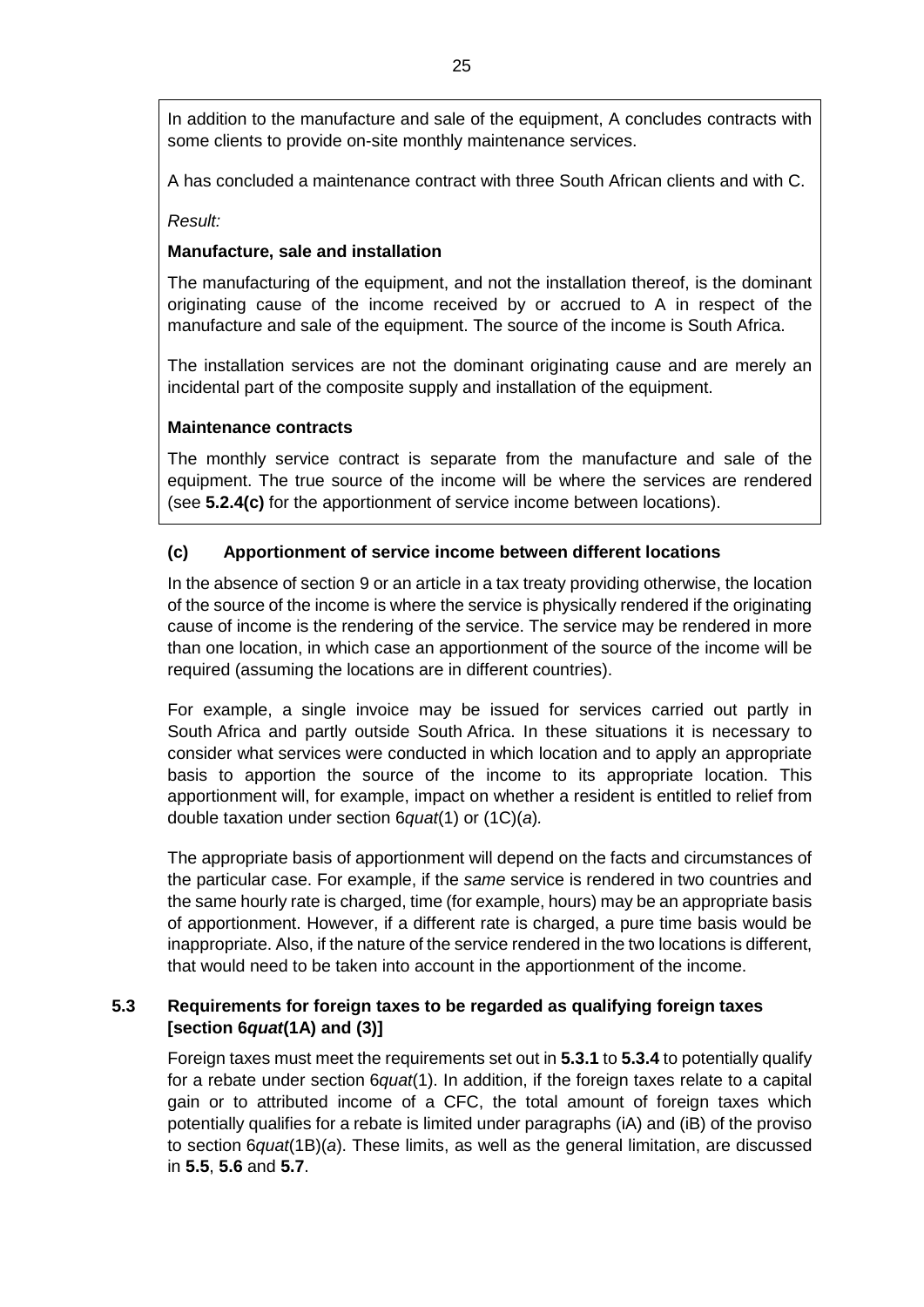## <span id="page-25-0"></span>**5.3.1 The taxes must be payable on income [section 6***quat***(1A)]**

In determining whether a particular foreign tax qualifies as a tax on income, the basic scheme of application of the foreign tax must be compared with that of the Act. The foreign tax will be accepted as a tax on income only if the basis of taxation is substantially similar to that under the Act.

To a certain extent it is immaterial that the detail of a foreign tax law differs from South Africa's domestic tax law. The important consideration is whether the basis of taxation is substantially similar. For example, a foreign tax law may include certain items of income or may allow certain exclusions or deductions not included or allowed under South African domestic tax law, yet, it could still be considered a tax on income.

In contrast, the mere fact that a foreign tax is regarded as a tax on income by the country levying the tax or that the same term is used is insufficient. The precise nature of the foreign tax and the meaning of particular terms must be determined and considered. The foreign tax liability must be a tax on income within the South African concept of such a tax. SARS levies the following taxes on income: [33](#page-25-1)

- Normal tax on taxable income, which includes a taxable capital gain (section 5)
- Withholding tax on royalties, a final tax [section 49B(1)]
- Withholding tax on interest, a final tax [section 50B(1)]
- Tax on foreign entertainers and sportspersons, a final tax [section 47B(1)]
- Turnover tax on micro businesses (section 48A)
- Dividends tax [section 64E(1)]

Any foreign taxes which are substantively similar in nature to the aforementioned taxes will be considered a tax on income. Withholding taxes which constitute an advance payment on an ultimate foreign tax liability do not qualify as a foreign tax on income, however, the underlying ultimate foreign tax liability itself may qualify as a tax on income. Foreign taxes similar to employees' tax, provisional tax and withholding tax levied on payments made to non-resident sellers of immovable property in South Africa under section 35A would therefore not qualify as a tax on income. (See "Advance payments" in **[5.3.2.](#page-29-0)**)

### *Taxes covered in a tax treaty*

Taxes covered in a tax treaty between South Africa and another country will generally qualify as a tax on income. An exception, for example, is the French wealth tax covered in article 2(3)(a)(iv) of the tax treaty between South Africa and France. It does not qualify as a tax on income because it is levied on unrealised increases in the market value of a person's assets which is not a basis that is similar to South Africa's capital gains tax legislation (which is a tax on income). If a resident is subject to a wealth tax in France, the resident will not be entitled to a rebate for foreign taxes under section 6*quat*(1) for that tax.

<span id="page-25-1"></span><sup>33</sup> See Binding General Ruling 9 "Taxes on Income and Substantially Similar Taxes for Purposes of South Africa's Tax Treaties" – available on **[www.sars.gov.za](http://www.sars.gov.za/)**.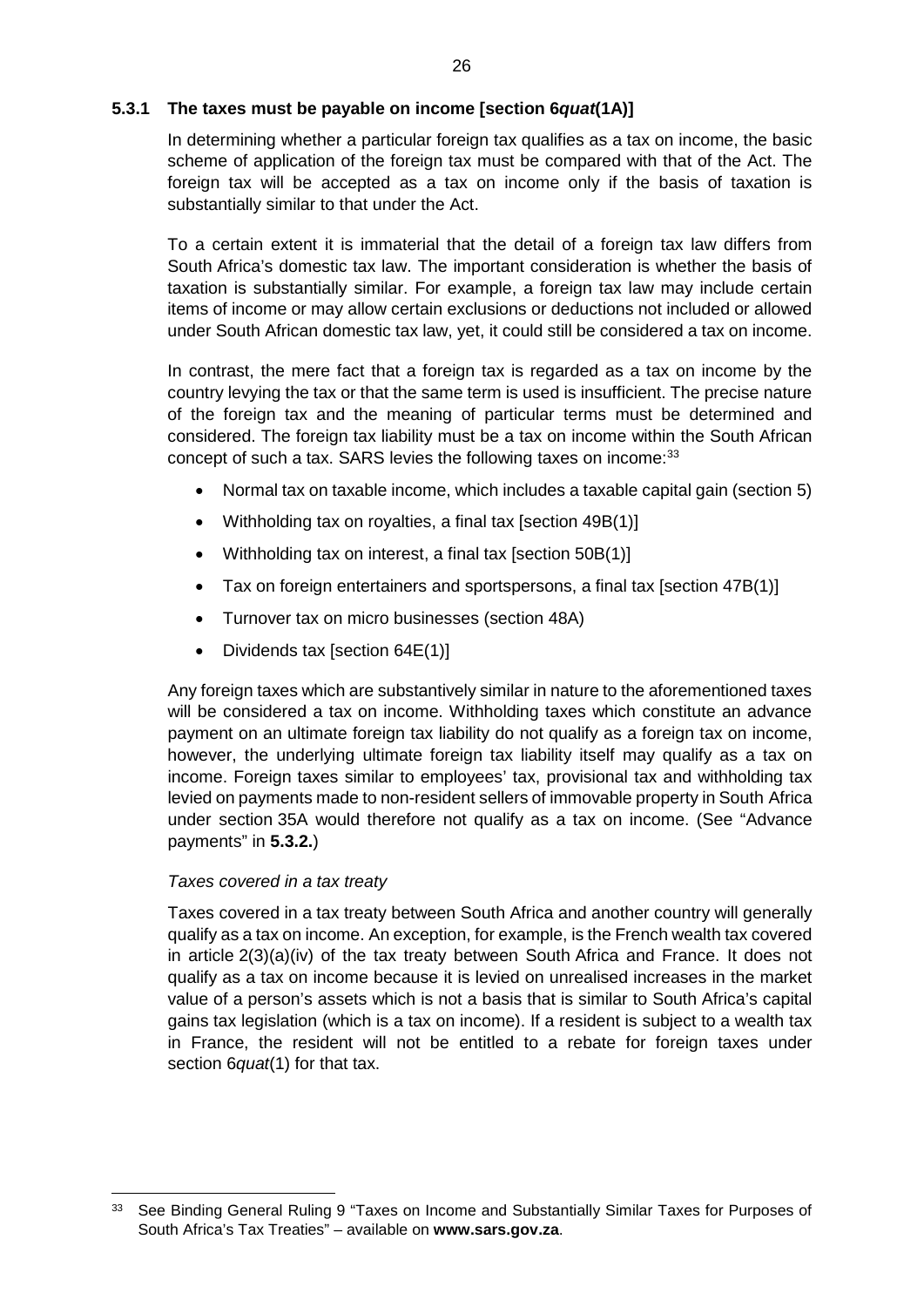### *Taxes levied on gross receipts*

Taxes levied on a gross receipt basis are similar to taxes levied on a turnover basis. "Gross receipts" generally has a wider meaning than "turnover" and includes gross sales and capital gains. "Turnover" would generally include only gross sales. Both the gross receipt basis and the turnover basis are concerned with taxing receipts, often at a fixed percentage, and it is irrelevant whether the recipient makes a net profit or loss.

Although South Africa primarily taxes persons on a taxable income basis, certain persons are taxed on a turnover basis when qualifying as, and electing to register as, a micro business. As noted, turnover tax on a micro business is a tax on income which means taxes levied by foreign tax jurisdictions on gross receipts or turnover will also constitute a tax on income provided the basis is similar.

The amount subject to tax on a gross receipt or turnover basis will not be equal to the amount subject to tax on a net profit basis but this does not mean that the full amount of the foreign tax will not potentially qualify for a rebate. For example, if Country X taxes an amount on a gross receipt or turnover basis and South Africa taxes it as part of taxable income, the amount subject to tax in Country X will be more than the amount subject to tax in South Africa. The amount of foreign tax could be greater than or less than the amount of South African tax depending on the rate at which it is levied. The amount of foreign tax will qualify for a rebate under section 6*quat*(1) assuming it meets all the requirements of section 6*quat* and will be subject to limitation under section 6*quat*(1B)(*a*) (see **[5.5](#page-37-0)**).

### **Example 13 – Limiting foreign taxes levied on gross receipts**

*Facts:*

Company Z, a resident, received income for independent professional services rendered in Country A. The presence of Company Z in Country A did not create a permanent establishment for Company Z in that country.

In year 1 Company Z received gross income of R100 000 and incurred operating expenses of R80 000 for services rendered in Country A. Country A levied tax on independent professional services at a rate of 10% on gross receipts. The tax payable in Country A was R10 000,00 (R100 000  $\times$  10%) for year 1.

Company Z had other taxable income of R50 000 sourced in South Africa. Normal tax payable in South Africa was R19 600,00 [(R100 000 – R80 000 + R50 000) × 28%].

*Result:*

From a South African tax perspective the foreign tax of R10 000,00 potentially qualifies for a rebate under section 6*quat*(1) but will be subject to limitation under section 6*quat*(1B)(*a*):

Taxable income derived from all foreign sources  $(A) \times$  Normal tax payable on  $(B)$ Taxable income derived from all sources (B)

 $=$  R20 000 / R70 000  $\times$  R19 600,00

 $=$  R5 600,00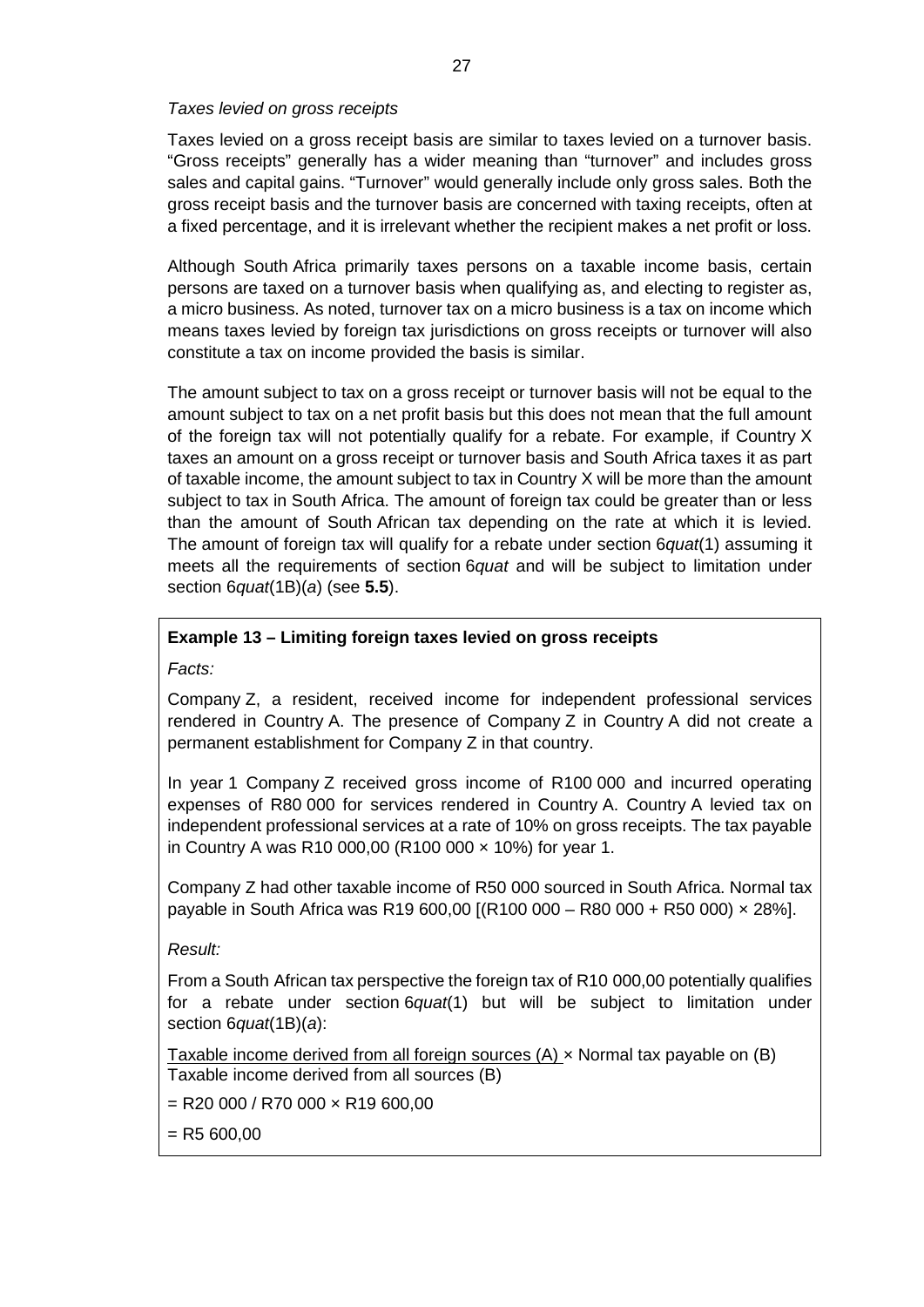The amount of the rebate under section 6*quat*(1) in year 1 will be limited to R5 600,00. The excess of R4 400,00 (R10 000,00 – R5 600,00) may be carried forward to year 2 under paragraph (ii) of the proviso to section 6*quat*(1B)(*a*) to potentially qualify for a rebate in that year.

## *Liability for interest, additional foreign taxes, fines and penalties*

A liability for interest, additional foreign taxes, fines, penalties or any other similar obligation imposed under the tax laws of a foreign country is not regarded as a tax on income and does not qualify for a rebate under section 6*quat*(1).

The aforementioned expenses, except possibly for interest depending on the facts, are generally not deductible under section 11(*a*) read with section 23(*g*), since all the requirements for deduction are unlikely to be met. See **[8.](#page-82-1)** for a discussion of the reasons why taxes on income do not qualify for a deduction under section 11(*a*) read with section 23(*g*).

In addition, section 23(*o*)(ii) prohibits the deduction of certain fines and penalties.

## *Foreign taxes not constituting taxes on income*

Examples of taxes which are not considered to be a tax on income include the following:

- Annual wealth taxes
- Business licence and other trade taxes
- Capital taxes $34$
- Capital transfer taxes
- Commodity or consumption taxes
- Company duties
- Customs and excise duties
- Diamond export levies
- Environmental taxes such as a greenhouse gas tax, carbon tax or international oil pollution compensation fund contributions levy
- Estate and inheritance taxes
- Franking credits $35$
- Gift or donation taxes
- Import and export duties
- Mineral export levies

<span id="page-27-0"></span><sup>&</sup>lt;sup>34</sup> Capital taxes include, for example, taxes levied at irregular and infrequent intervals on the values of the assets or net worth owned by institutional units or on the values of assets transferred between institutional units as a result of legacies, gifts *inter vivos* or other transfers.

<span id="page-27-1"></span><sup>&</sup>lt;sup>35</sup> For example, in Australia dividends paid to shareholders by Australian resident companies are taxed under a system known as imputation. The tax paid by the company is allocated to shareholders by franking credits attached to the dividends they receive. Detailed information is available at **[www.ato.gov.au](http://www.ato.gov.au/Business/Imputation/In-detail/Refunding-franking-credits/Refunding-franking-credits---individuals/)** [Accessed 24 June 2020].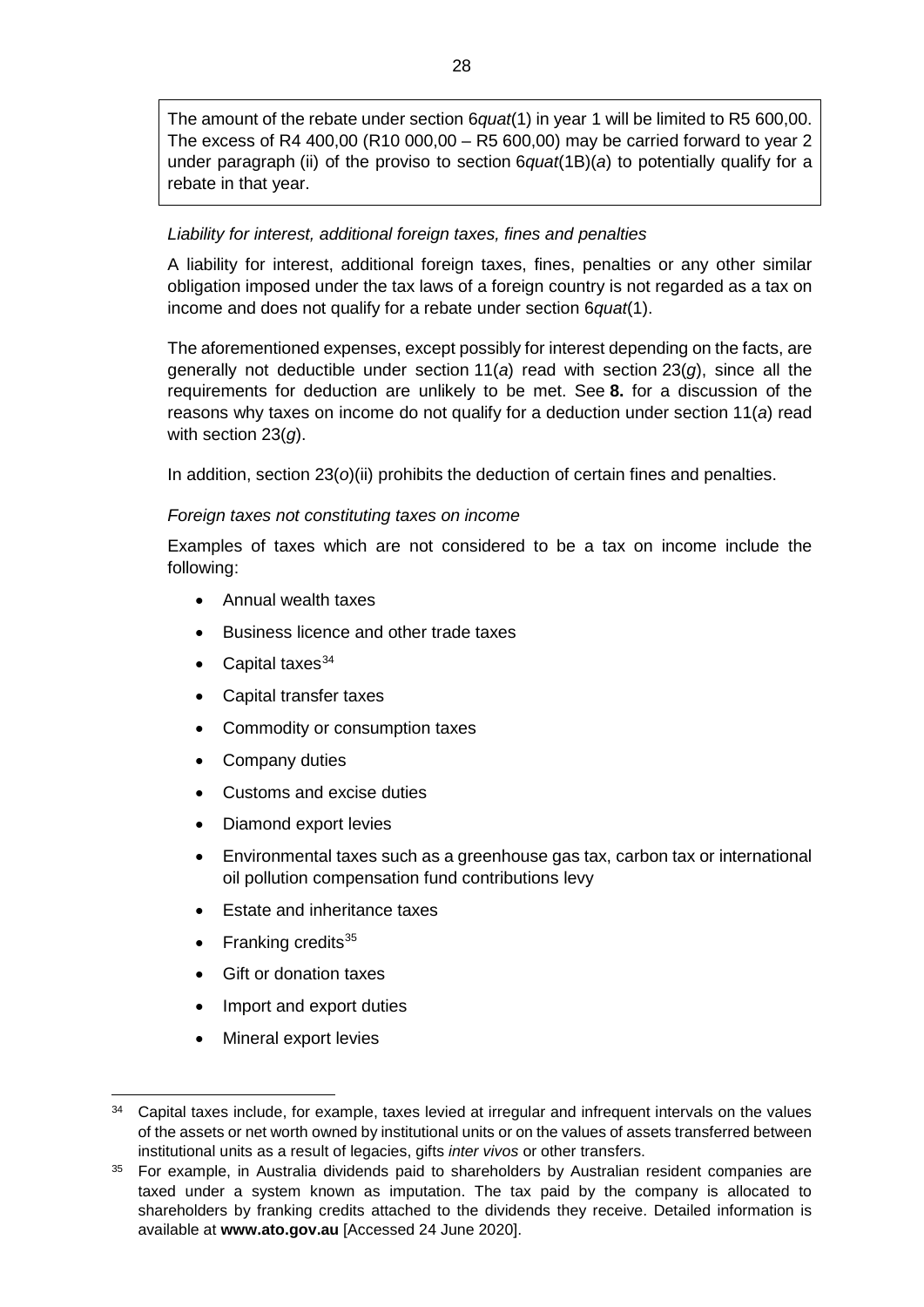- Net worth taxes
- Property or real estate taxes
- Purchase tax, similar taxes and employers' contributions collected for the financing of a social insurance scheme
- Registration duties
- Resource royalties
- Sales tax
- Skills development levies and unemployment insurance fund contributions
- Stamp duties or security transfer taxes
- Transfer duties
- Value-added tax

## **Example 14 – Foreign tax on interest-bearing bonds not qualifying as a tax on income**

*Facts:*

A resident invests in interest-bearing bonds issued in Country A. Country A levies a tax on bonds issued in that country which is payable by the issuers of the bonds but recoverable from the bondholders. The tax is imposed at a rate based on the taxable value of the bonds.

#### *Result:*

The tax is levied on the issue of the interest-bearing bonds and is not linked in any way to the income earned by the issuer or holder. The tax is not regarded as a tax on income for South African tax purposes.

#### *Consideration for the right to extract any mineral or natural oil [section 6quat(3)]*

Some countries "charge" persons for the right to extract minerals and oil. In addition to income taxes, two common methods of "charging" are the payment of royalties on the minerals and natural oil extracted, and production sharing.

"Taxes on income" as defined in section 6*quat*(3) specifically excludes any compulsory payment to a foreign government which constitutes consideration for the right to extract any mineral or natural oil. For example, royalty payments made in cash or in kind are excluded from taxes on income.

The terms of a particular production-sharing agreement must be considered. Generally, production-sharing agreements stipulate the percentage of resources to which the government and the contractor are entitled. The right to and ownership of the specified resources is established upfront and as such even when the resources are transferred to the government or sold on their behalf there is no payment *per se* by the contractor to the government which requires consideration. The agreement will also stipulate which costs the different parties will incur and may stipulate that the contractor will be responsible for all third party costs. The contractor is often responsible for providing the capital, services and technical knowledge. If a productionsharing agreement is structured in such a way that a contractor is required to make a payment to a government in return for extracting the related resources and to settle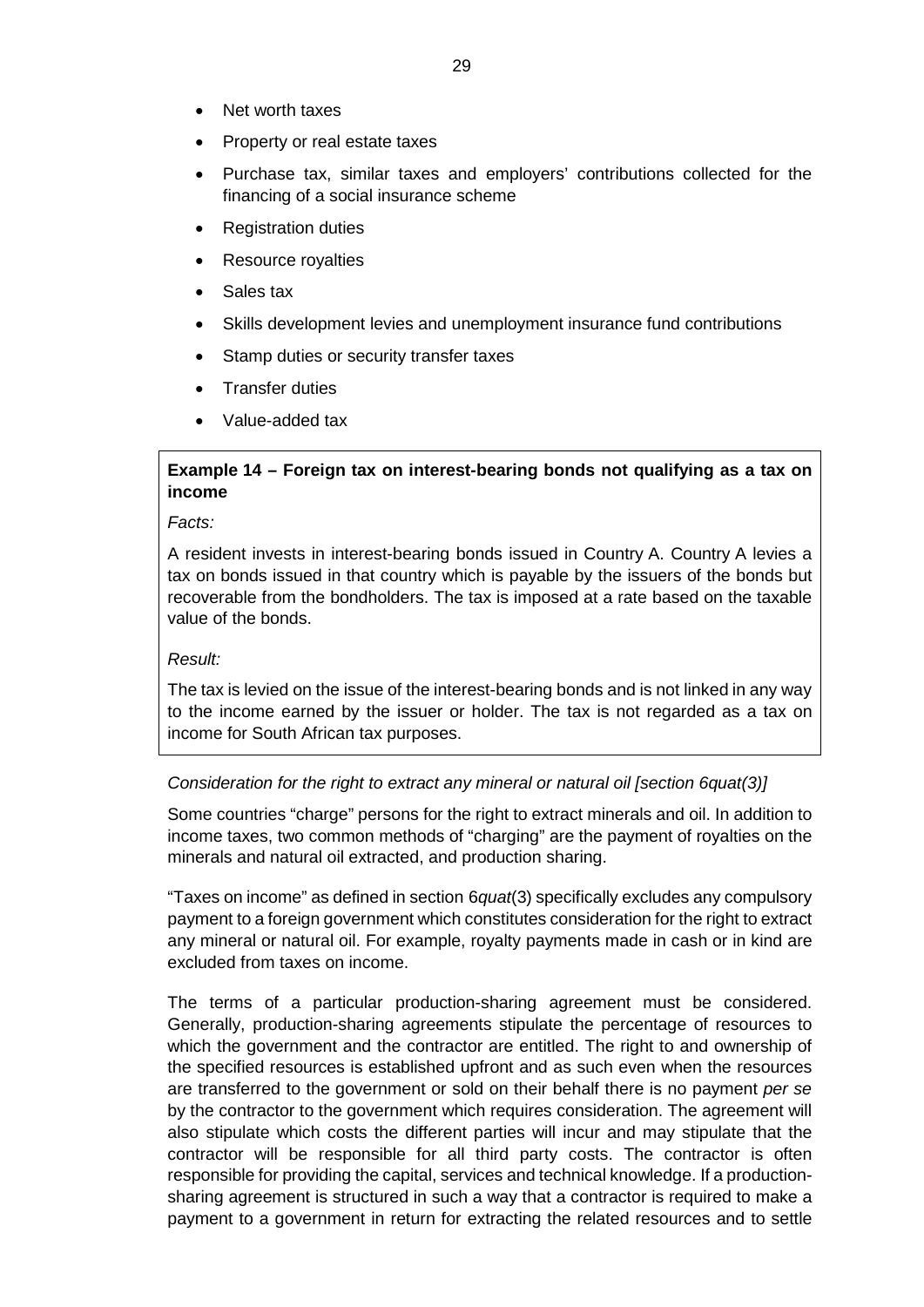that payment through product, the payment will not be considered to be a payment of a tax on income[36](#page-29-1) and will not qualify for a rebate under section 6*quat*(1)*.*

## <span id="page-29-0"></span>**5.3.2 The taxes must be proved to be payable to any sphere of government of any country other than South Africa in respect of an existing foreign tax liability [section 6***quat***(1A)]**

#### *Proved to be payable*

A tax will be "proved to be payable" if a person has an unconditional legal liability to pay the tax in future or the person had an unconditional legal liability and paid the tax. An unconditional legal liability to pay foreign tax arises only once all the events that determine the amount of the foreign tax and the person's liability have taken place.

Although the word "payable" includes situations in which actual payment of the tax has not yet have taken place, if an amount remains outstanding for an extended period, it may call into question whether there is indeed an unconditional obligation to pay the amount.

Given that section 6*quat*(1A) requires the foreign tax to be "proved to be payable" by a person **and** that no person has "any right of recovery" of the tax (see **[5.3.3](#page-33-0)**), an unconditional legal liability in the context of section 6*quat* means the foreign tax must have been levied legitimately under the foreign jurisdiction's tax law and tax treaty (if applicable) to potentially qualify for a rebate under section 6*quat*(1). If the foreign tax has not been levied legitimately under the domestic law of the foreign jurisdiction or has been levied contrary to the provisions of a tax treaty (if applicable), the foreign tax would not be "proved to be payable" and a person would possibly have a "right of recovery". For example, if a foreign jurisdiction imposes a tax on a person that is not in accordance with the foreign jurisdiction's tax law or tax treaty (if applicable), and the tax is paid, with or without prejudice or challenge, by the person, the foreign tax will not be regarded as "proved to be payable" and the person will not be regarded as not having a "right of recovery" for purposes of section 6*quat*(1A). Such foreign tax will not qualify for a rebate under section 6*quat*(1). Similar principles apply to the deduction for foreign taxes on South African-source income which potentially qualify for a deduction under section 6*quat*(1C) (see **[6.](#page-75-0)**).

A practical example includes the situation in which a foreign country levies a withholding tax at the rate specified in its domestic tax legislation and does not limit the withholding tax levied to the lower rate specified in an applicable tax treaty. The amount of foreign tax potentially qualifying for a rebate under section 6*quat*(1) is limited to the tax which may be levied under the applicable tax treaty. The person could possibly claim a refund of the excess withholding tax from the foreign tax authorities. The excess withholding taxes do not qualify for a deduction under section 6*quat*(1C)(*a*), section 11(*a*) or any other section.

Should a person exercise a right to contest a foreign tax liability by lodging an objection or taking a matter to alternative dispute resolution or to court, the disputed amount of the foreign tax liability will not be allowed as a rebate under section 6*quat*(1) while the tax is under dispute and not yet finally determined. The amount of the foreign tax liability under dispute will be taken into account for purposes of determining that rebate under section 6*quat*(1) only when the dispute is resolved. The dispute will be regarded as being resolved when, taking into account all the facts, all reasonable legal remedies

<span id="page-29-1"></span> <sup>36</sup> Definition of "taxes on income" in section <sup>6</sup>*quat*(3).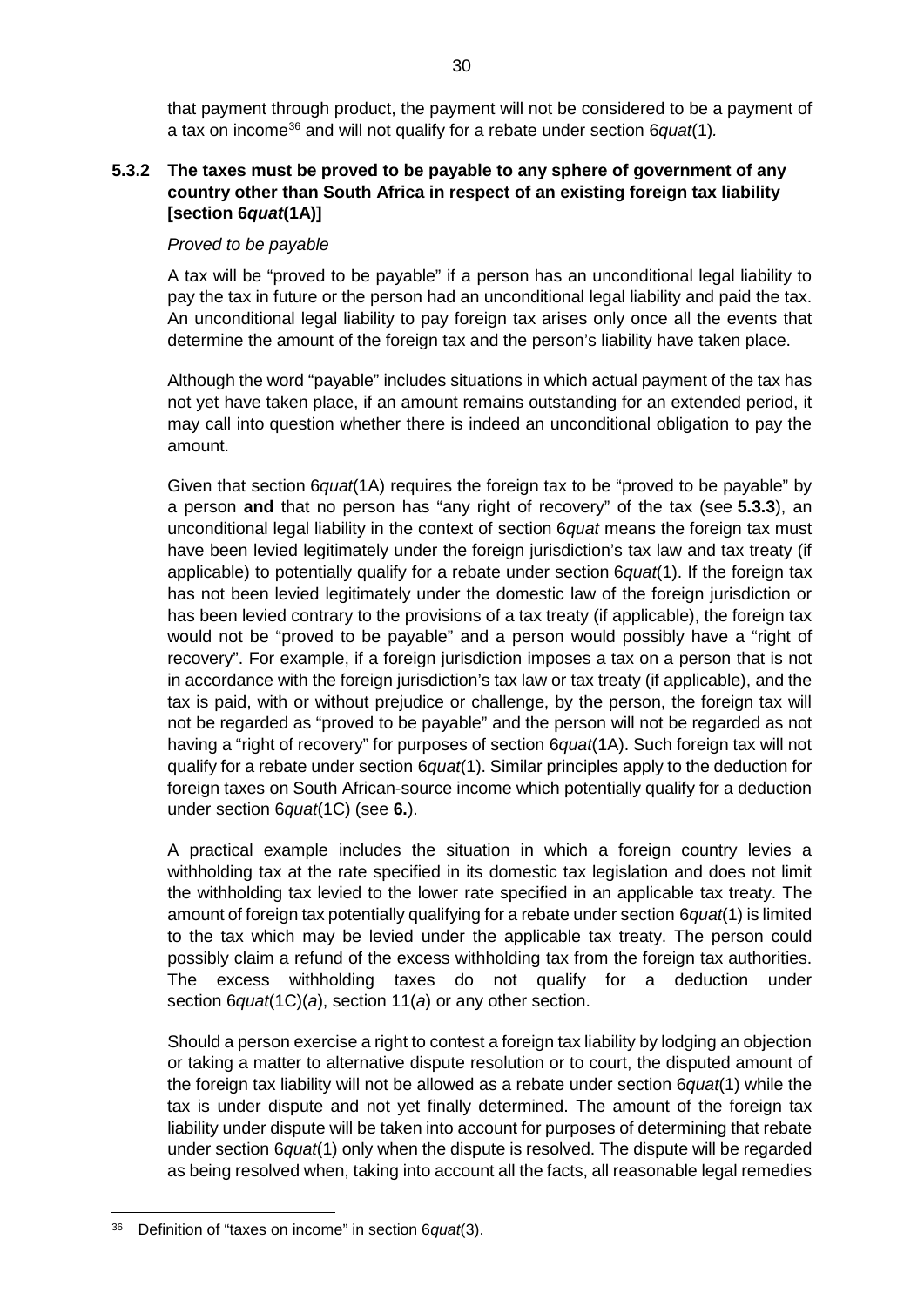relating to the tax liability have been exhausted or a decision in the matter is no longer open to such remedies, subject to what is said in the paragraph below. A person may be called upon to provide evidence to support a claim that all reasonable legal remedies have been exhausted or extinguished. SARS will not allow a rebate on the disputed amount even if a person has paid the amount pending resolution of the dispute.

There could be cases in which a person decides not to commence or continue with a dispute process, or a decision is no longer open to dispute, but the foreign government's treatment is clearly incorrect. The relevant tax in these cases is not considered to be "proved to be payable". For example, if a foreign government, in contravention of a tax treaty with South Africa, incorrectly withholds foreign tax from payments to residents, the foreign tax will not be considered to be "proved to be payable" even though the dispute process was commenced but not completed.

## **Example 15 – Foreign country imposing withholding tax at its domestic rate of tax instead of the lower rate specified in the tax treaty**

*Facts:*

South Africa has concluded a tax treaty with Country X under which the latter may levy a withholding tax of 10% on the gross amount of interest being remitted from Country X. However, Country X levied tax at the rate of 25% on interest income remitted to a resident of South Africa.

The source of the interest is in Country X.

*Result:*

The resident has an unconditional legal obligation to pay tax at the rate of 10%, even though 25% was withheld. The resident may claim a rebate to the extent of 10% as specified in the tax treaty under section 6*quat*(1). The remaining foreign tax of 15% may not be claimed as a rebate under section 6*quat*(1).

## **Example 16 – Foreign withholding taxes levied on services rendered in a foreign country – No technical services article in the tax treaty**

*Facts:*

A, a resident, renders services to Company B in Country D. A does not have a permanent establishment in Country D. Company B withholds and remits 10% withholding tax to Country D's tax authorities. The income is from a foreign source.

South Africa has a tax treaty with Country D. The tax treaty does not contain a technical services article. This means that irrespective of Country D's domestic law, the tax treaty gives South Africa the sole taxing right and does not permit Country D to charge any tax on the service fees paid by Company B to A.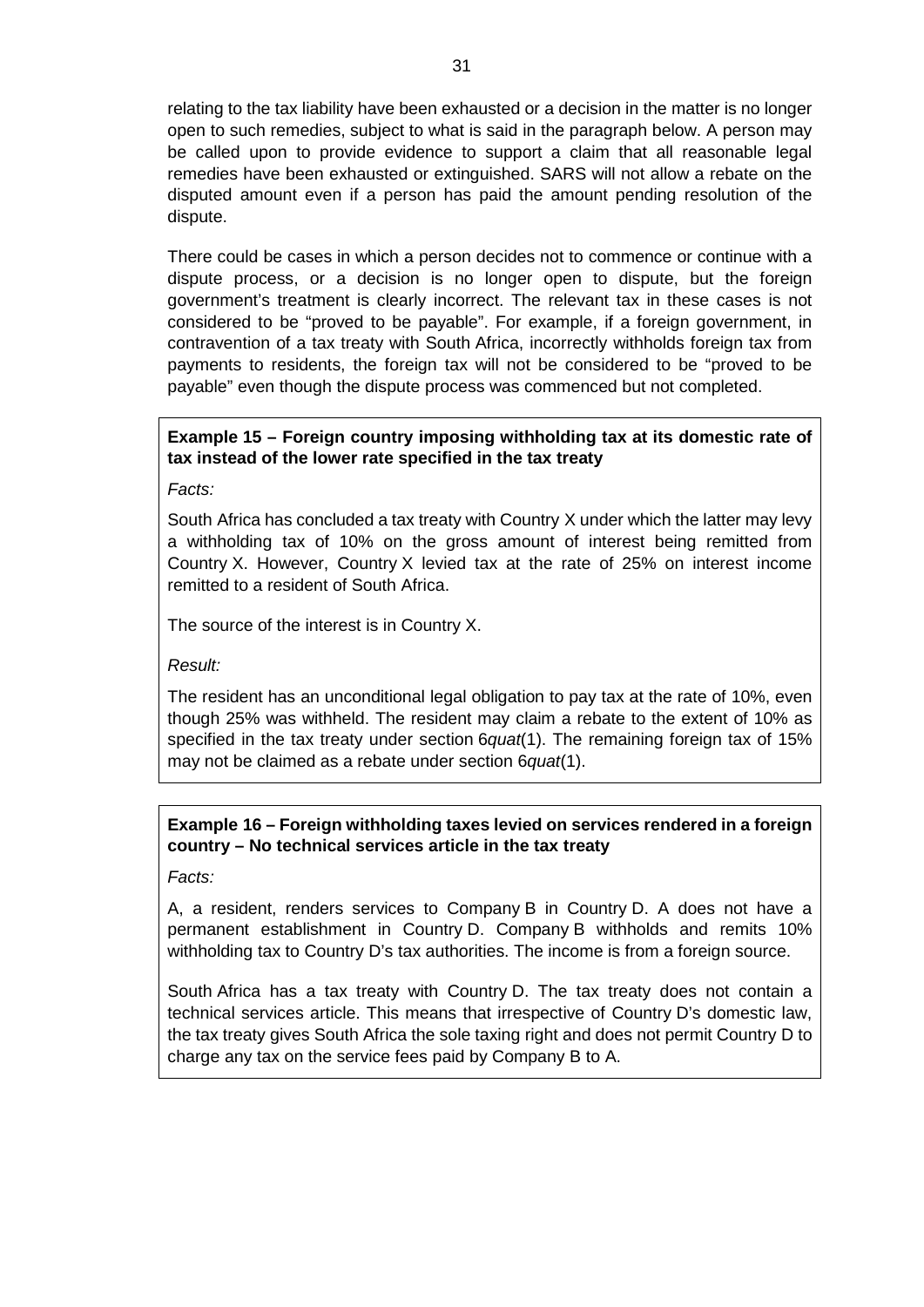#### *Result:*

The foreign withholding tax does not qualify for a rebate under section 6*quat*(1) because Country D did not have a taxing right under the tax treaty. The foreign tax is not "proved to be payable" even though it was paid. The foreign taxes also do not qualify for a deduction under section 6*quat*(1C)(*a*), since the service income is from a foreign source. A can possibly approach Country D's tax authorities for a refund and, if that fails, can follow a mutual agreement procedure under the tax treaty.

## **Example 17 – Withholding taxes levied on services rendered in a foreign country – Technical services article in the tax treaty**

### *Facts:*

C, a resident, renders services to Company D in Country E. C does not have a permanent establishment in Country E. Company D withholds and remits 10% withholding tax to the tax authorities of Country E. The income is sourced in Country E.

South Africa has a tax treaty with Country E which contains a technical services article permitting Country E to tax the amount at a maximum rate of 10%.

### *Result:*

The foreign withholding tax qualifies as taxes "proved to be payable" under section 6*quat*(1A), since it was withheld in accordance with the tax treaty. The foreign tax will qualify for a rebate under section 6*quat*(1) if the other requirements of the section are met.

### *Tax-sparing arrangements*

Foreign taxes which are waived or rebated by a foreign government, for example, in tax-sparing arrangements, [37](#page-31-0) do not qualify for a rebate under section 6*quat*(1) because the amount of tax waived or rebated represents an amount of tax which is not payable to a foreign government. This position may, however, be altered by the provisions of a tax treaty. For example, article 22(2) of the tax treaty with Botswana provides that in certain circumstances "Botswana tax paid" is deemed to include the amount of tax which would have been paid in Botswana but for the tax sparing arrangement.

### *Payable to any sphere of government of a foreign country*

The taxes must be payable to any sphere of government of a foreign country, for example, the national, state, provincial, local or municipal sphere. A foreign levy is a tax if it requires a compulsory payment pursuant to the authority of a foreign country to levy taxes. Taxes on income imposed at a supra-national level, for example, tax imposed by the European Union on pensions paid to its former employees, do not qualify for a rebate under section 6*quat*(1) because it is not a tax levied by a sphere of government of a foreign country.

<span id="page-31-0"></span><sup>&</sup>lt;sup>37</sup> Tax-sparing arrangements are often used to incentivise foreign investment in a country and may involve a residence country giving a tax credit not only for foreign taxes paid to the source country but also on tax spared or waived in that country.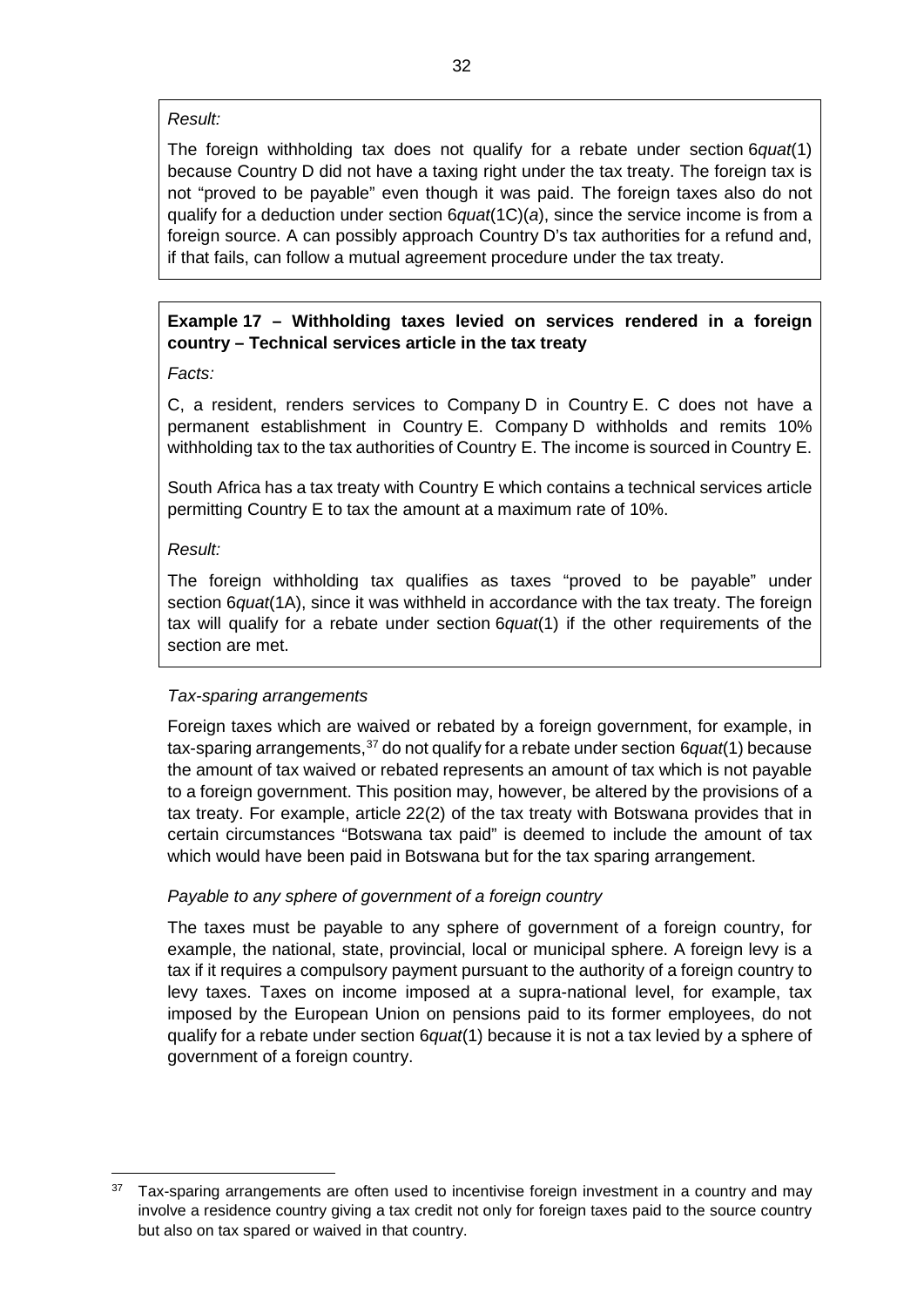#### *Advance payments*

Many countries impose some form of advance payment for a tax liability which is finally determined and becomes unconditional only at a future date. The specific terms of these advance payments vary but are generally based upon the taxpayer's tax liability for the preceding year of assessment or an estimate of its liability for the current year of assessment. An advance payment of an income tax liability imposed by a foreign tax jurisdiction, which is similar to South Africa's employees' tax or provisional tax, is made on an estimated tax liability rather than on an unconditional final tax liability. Advance payments of tax are not taxes which are proved to be payable to a foreign government and are merely advance payments of taxes which may ultimately be proved to be payable to a foreign government.

Notwithstanding that an advance payment of a foreign income tax liability, which is similar to South Africa's employees' tax or provisional tax, is not considered to be a tax which is proved to be payable to a foreign government for purposes of section 6*quat*(1) and 6*quat*(1C), it does not mean that to the extent the income is also subject to tax in South Africa that the Commissioner cannot take it into account in considering an application for a directive under paragraph 10 of the Fourth Schedule. Under paragraph 10 of the Fourth Schedule, if the circumstances warrant it the Commissioner may approve a variation to the basis used in calculating the amount of employees' tax to be deducted on a monthly basis.

The final foreign tax liability, which may arise months after the advance payments have been made, is the amount which will be regarded as being "proved to be payable" for purposes of section 6*quat*(1) and the deduction under section 6*quat*(1C)(*a*). Part of the final foreign tax liability may have been paid as advance payments and part of it may still be payable in the future. In contrast, the excess of advance payments above the final foreign tax liability is generally refunded and does not qualify for a rebate under section 6*quat*(1). SARS recognises that cash-flow timing mismatches will occur if a foreign tax year ends after the South African year of assessment. As a result, SARS may regard the advance or provisional tax payments as being "proved to be payable" for purposes of the rebate under section 6*quat*(1) and the deduction under section 6*quat*(1C)(*a*) *to the extent that* a resident taxpayer can satisfy SARS that such payments correspond to and do not exceed the final foreign tax liability.

An understanding of the relevant foreign tax is necessary in determining whether a foreign tax payment is an advance payment which is similar to South Africa's employees' tax or provisional tax. For example, in some self-assessment countries, a provisional payment is in substance a final payment which is based on actual taxable income for the particular year of assessment, not an estimate, and is not an interim partial payment made during the year which is subject to change based on the final amount submitted by the taxpayer. Such payment may be referred to as a provisional because it may be amended if the taxpayer is reviewed or audited and the calculation which the taxpayer submitted is amended. In this situation, and subject to obtaining a detailed understanding of the relevant foreign tax, SARS may treat the payment as a final tax payment and not a provisional tax payment.

See **[7.4](#page-82-1)** for a discussion regarding the treatment of foreign provisional tax payments when calculating South African provisional tax payments.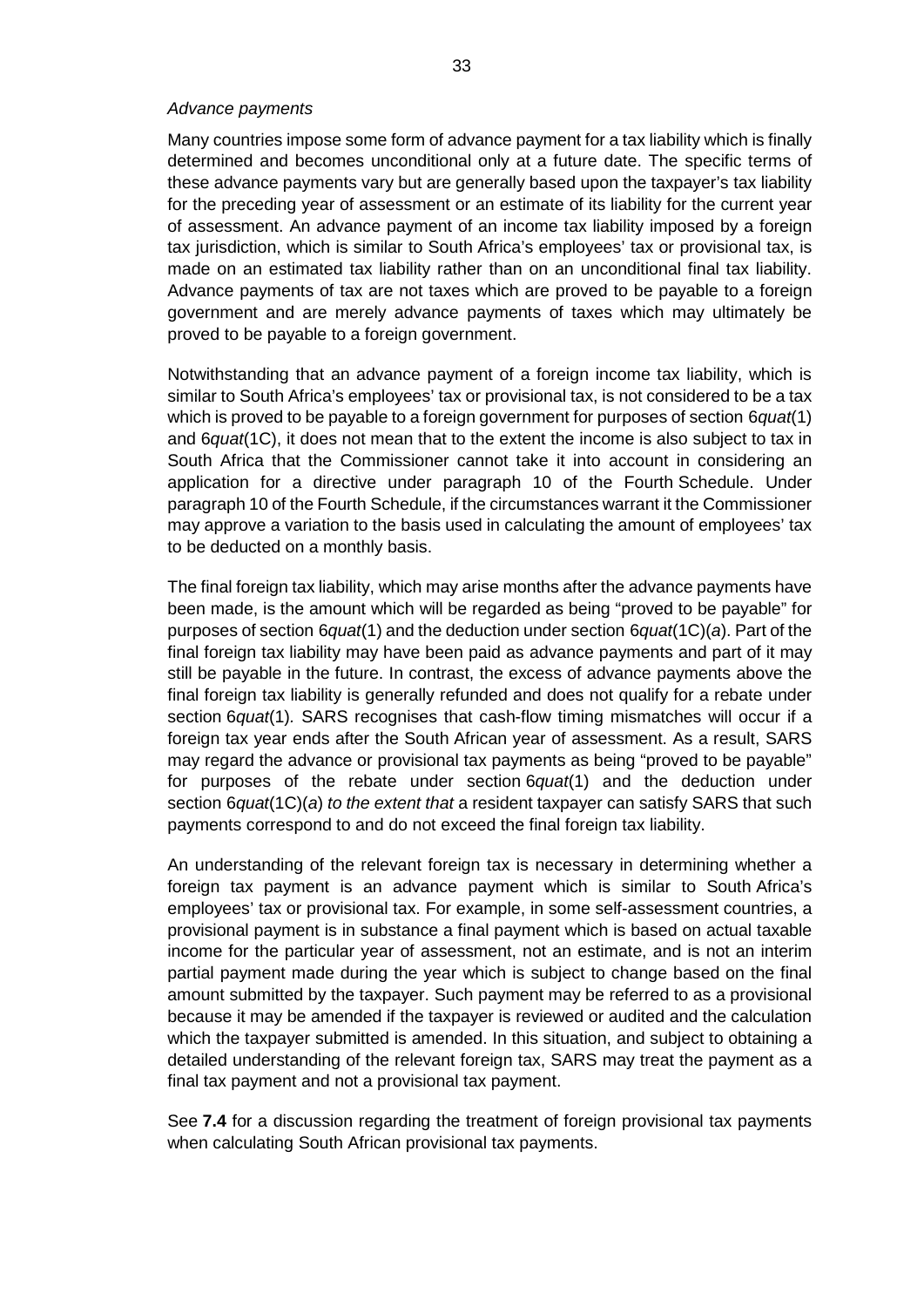## **Example 18 – Advance payments – Foreign-source royalty income**

## *Facts:*

Resident Company R received royalty income from a source in Country S. Country S levies a withholding tax on royalty payments made by its residents to non-residents at a rate of 15%. The withholding tax levied on royalty payments made to non-residents is not a final withholding tax. A final tax determination is made on an annual basis based on taxable income which is subject to a corporate tax rate of 20%.

## *Result:*

The tax withheld does not represent taxes "proved to be payable" and does not qualify for a rebate under section 6*quat*(1).

## **Example 19 – Advance payments – Foreign-source service income**

*Facts:*

A natural person resident in South Africa took up employment in Country Z.

The resident's remuneration is subject to a payroll withholding tax in Country Z. The payroll withholding tax is similar to South Africa's employees' tax system and represents an advance payment of the resident's tax liability in Country Z. The resident's tax liability in Country Z is determined on an assessment basis.

South Africa does not have a tax treaty with Country Z.

*Result:*

The payroll withholding taxes levied on the service income sourced in Country Z do not constitute foreign taxes which are proved to be payable, which will potentially qualify for a rebate under section 6*quat*(1), without a right of recovery. The final foreign tax proved to be payable is only determined upon assessment. Therefore these withholding taxes do not qualify for a rebate under section 6*quat*(1).

Notwithstanding that the payroll withholding taxes do not qualify for a rebate under section 6*quat*(1), depending on the circumstances there may be grounds for the employer to apply under paragraph 10 of the Fourth Schedule for the payroll withholding taxes to be taken into account to the extent that income is also subject to employees' tax when calculating the amount of employees' tax which must be deducted and paid over to SARS on a monthly basis.

## <span id="page-33-0"></span>**5.3.3 The taxes on income must be proved to be payable without any right of recovery by any person [section 6***quat***(1A)]**

A resident is entitled to claim a rebate under section 6*quat*(1) for a foreign tax on income only to the extent that the amount of the foreign tax is proved to be payable to a sphere of government of a foreign country *without a right of recovery by any person (other than a right of recovery under any entitlement to carry back losses arising during any year of assessment to any year of assessment before such year of assessment)*.

"Right of recovery by any person" is interpreted very broadly and includes any form of relief against a foreign tax liability. For example, a refund, credit, rebate, remission, or deduction, is considered to be a right of recovery. Any other form of economic benefit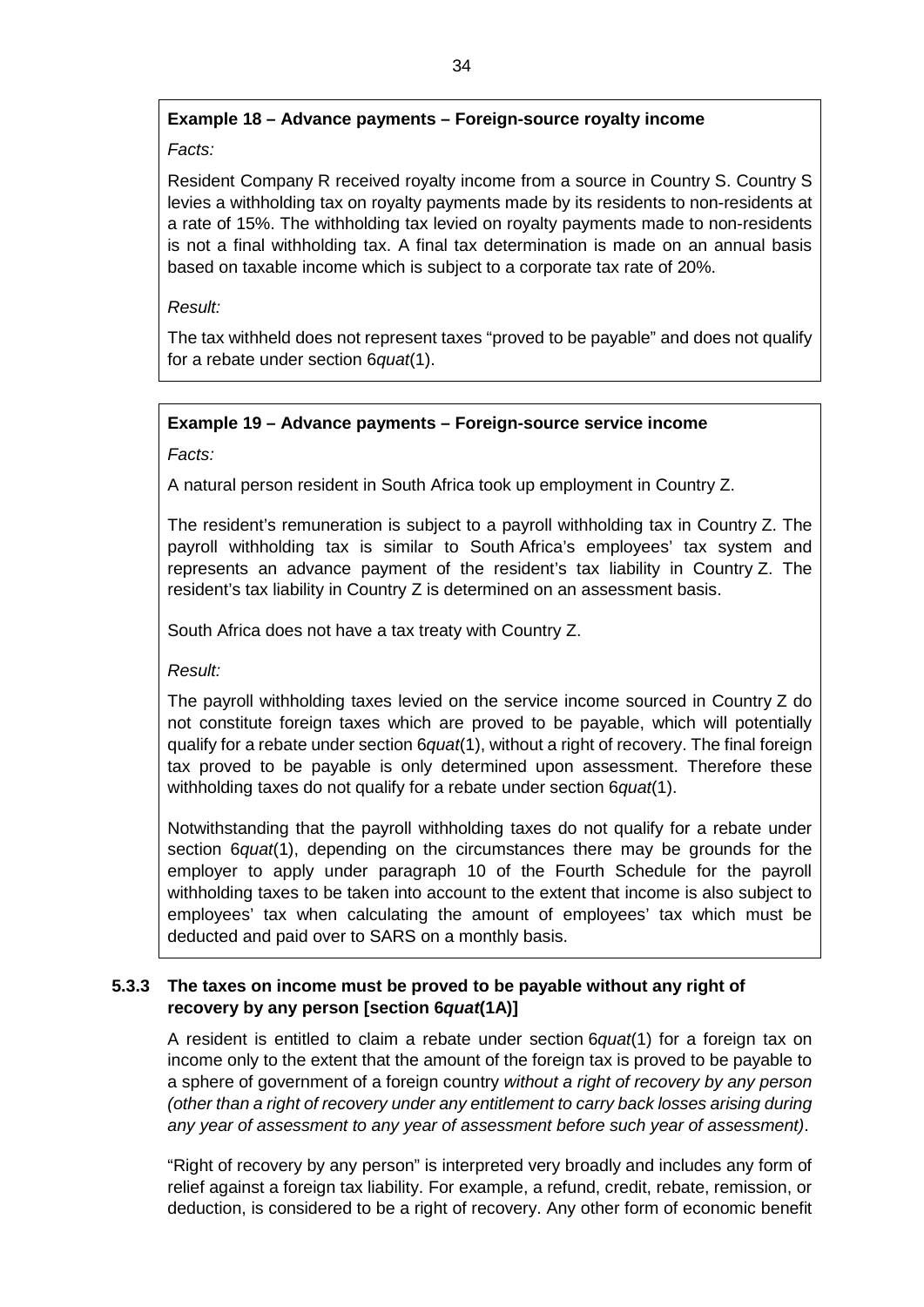Examples of economic benefits include the following:

- Goods received
- Services rendered
- Fees or other payments
- Rights to use, acquire or extract any resources or other property
- Discharge of contractual obligations
- Linked subsidies<sup>38</sup>

The "right of recovery" may be by the taxpayer or any other person and includes situations in which a holder of shares in a company receives a refund for the tax paid by the company. The amount which the company could potentially claim as a rebate under section 6*quat*(1) would be reduced by the amount of the refund received by the holder of the shares.

If a person is entitled to but chooses not to seek a refund, the amount not refunded will still not qualify for a rebate under section 6*quat*(1) because a right of recovery for the amount existed. The existence of a right of recovery and not the enforcement of that right is the relevant factor. A resident claiming a rebate under section 6*quat*(1) must disclose relevant information to SARS when any person, including the resident, becomes entitled to a right of recovery in respect of a foreign tax liability incurred by that resident.

# **Example 20 – Right of recovery of foreign tax by means of a government subsidy**

*Facts:*

Two resident retail companies formed a joint venture to distribute and sell products owned by the government of Country A in Country A. In Country A the joint venture is regarded as a taxable entity. The joint venture sold the products at inflated prices which resulted in an increase in its liability for tax. The government of Country A in turn gave the joint venture a subsidy as a form of economic incentive to compensate for the extra taxes paid owing to the inflated sale prices. The income received for the distribution and selling of the products was from a foreign source.

In South Africa each company wanted to claim a rebate under section 6*quat*(1) based on its proportionate share of the total amount of foreign taxes paid by the joint venture without taking into account the amount of the government subsidy received.

<span id="page-34-0"></span> <sup>38</sup> <sup>K</sup> Vogel *Double Taxation Conventions* <sup>3</sup> ed (1997) Kluwer Law International Ltd London United Kingdom in paragraph 154 at page 1223 - Klaus Vogel's<sup>38</sup> remarks provide further insight on the nature of this item, namely, "[i]f any of the tax collected is returned to the taxpayer in the form of a (non-repayable) subsidy – as it is in certain cases under Brazilian law – the allowable credit is restricted to the amount of tax remaining after the deduction of the subsidy…".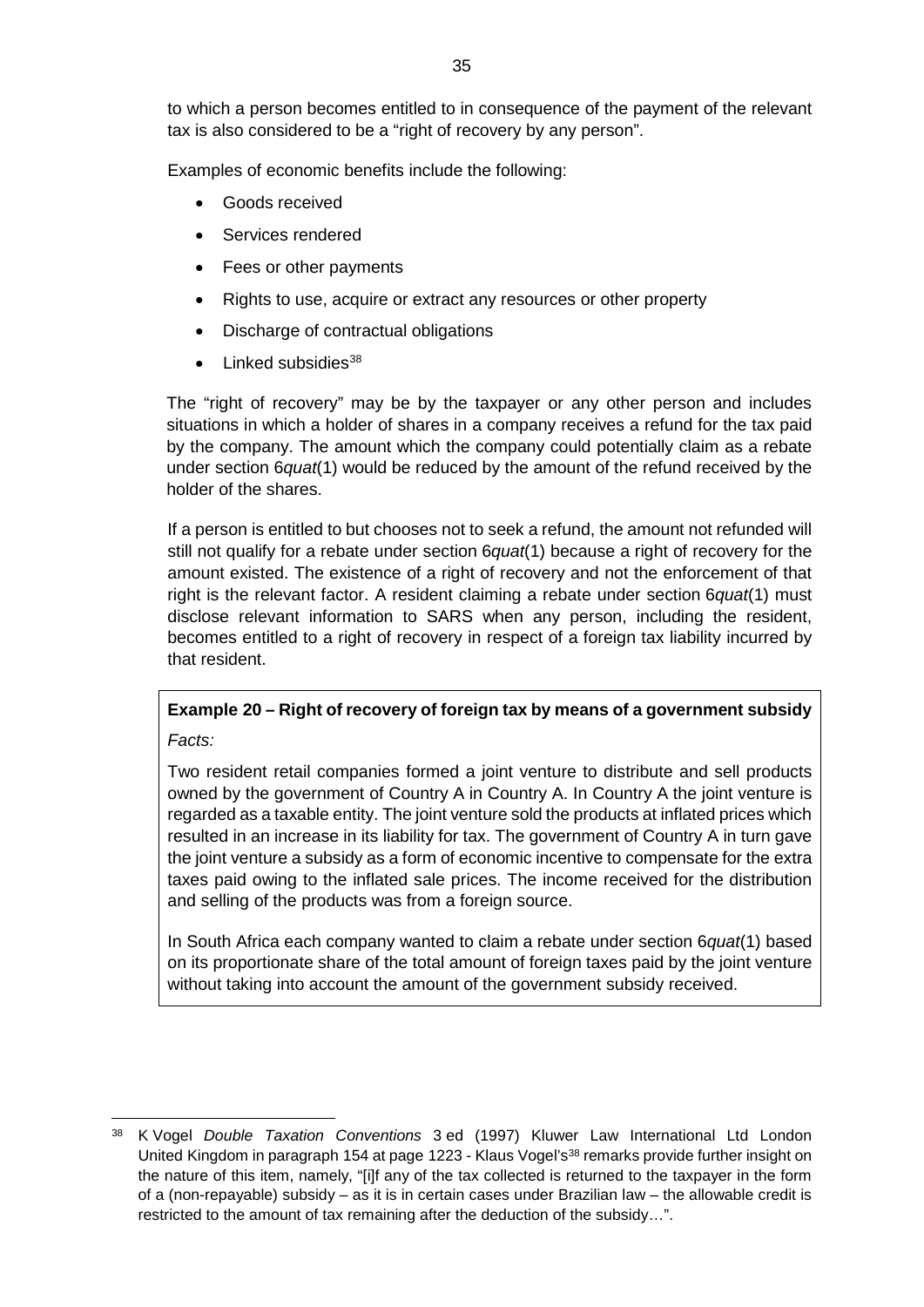## *Result:*

The treatment applied by the two resident companies is incorrect and must be corrected. In determining the amount of the rebate under section 6*quat*(1A) to be allowed under section 6*quat*(1), the foreign tax liability must be reduced by the amount of the government subsidy. The amount of the government subsidy must be apportioned between the companies based on each company's interest in the joint venture.

## <span id="page-35-0"></span>**5.3.4 The taxes must be proved to be payable in respect of amounts included in a resident's taxable income [section 6***quat***(1A) and paragraph (ii) of the proviso to section 6***quat***(1A)]**

The foreign taxes must be "proved to be payable" in respect of specified foreign-source amounts which are included in a resident's taxable income. The specified foreignsource amounts are discussed in **[5.2](#page-9-0)**.

## *Foreign taxes payable in respect of exempt foreign dividends*

Foreign taxes which are payable in respect of exempt income will generally not qualify for a rebate under section 6*quat*(1), since, as noted above, the foreign taxes must be "proved to be payable" in respect of amounts included in a resident's taxable income. For example, foreign taxes attributable to an amount exempt under section 10(1)(*o*)(ii) will not qualify for a rebate under section 6*quat*(1). However, the full amount of foreign taxes payable in respect of the exempt portion of foreign dividends under section 10B(3) will potentially qualify for a rebate under section 6*quat*(1)[.39](#page-35-3) While the full amount of the exempt foreign dividends must be included under paragraph (ii) of the proviso to section 6*quat*(1A) in the resident's taxable income for the purpose of determining the amount of foreign taxes which potentially qualify for the rebate under section 6*quat*(1), those foreign taxes will still be subject to the limitation determined under section 6*quat*(1B)(*a*) (see **[5.5.2](#page-44-0)**).

## <span id="page-35-1"></span>**5.4 Persons by whom foreign taxes on income must be proved to be payable [section 6***quat***(1A) and paragraph (i) of the proviso to section 6***quat***(1A)]**

## <span id="page-35-2"></span>**5.4.1 General introduction**

Generally, the person potentially entitled to claim a rebate under section 6*quat*(1) is a resident that is liable to pay foreign tax on a foreign-source amount included in the resident's taxable income.

However, in the circumstances mentioned in section 6*quat*(1A)(*b*) and (*f*) and paragraph (i) of the proviso to section 6*quat*(1A) a resident may take an amount of foreign tax into account notwithstanding that another person was liable for the amount of foreign tax. For example, in calculating the rebate under section 6*quat*(1) a resident must take into account an amount of foreign tax which that resident's spouse was liable for, provided the related foreign-source amount is deemed to have accrued to the resident under section  $7(2)$ .<sup>[40](#page-35-4)</sup> The resident's spouse is not allowed to claim a rebate for the foreign taxes proved to be payable under these circumstances, since the foreign-source amount is not included in the spouse's taxable income.

<span id="page-35-3"></span> <sup>39</sup> Paragraph (ii) of the proviso to section <sup>6</sup>*quat*(1A).

<span id="page-35-4"></span><sup>40</sup> Section 6*quat*(1A)(*f*).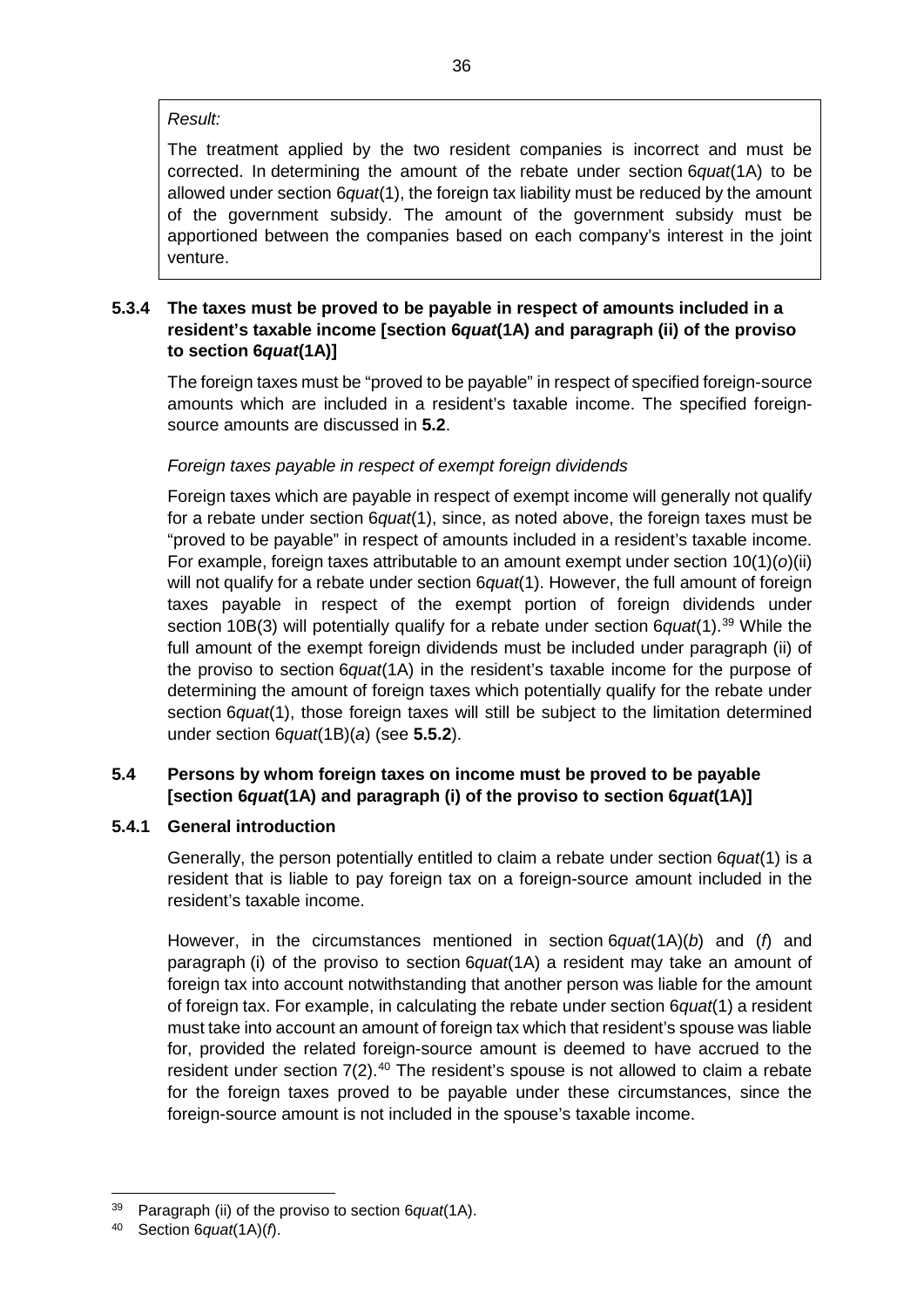In the context of withholding taxes, although the payer of an amount (for example, a royalty) is required to withhold and remit an amount of tax to the relevant foreign government, the tax itself is generally levied on the amount which is received by or accrues to the payee and the payee is the person who is liable to pay the foreign tax, not the payer. In these circumstances the payee is the person that would potentially qualify for a rebate under section 6*quat*(1). The specific wording of the legislation must be considered to determine if the payer or payee is liable for the tax.

# **5.4.2 Foreign taxes must be proved to be payable by specified persons [section 6***quat***(1A)]**

The qualifying foreign taxes on income taken into account in calculating the rebate under section 6*quat*(1) must be proved to be payable by any of the following persons:

- $\bullet$  A resident in respect of  $-$ 
	- $\triangleright$  any income received by or accrued to that person from a foreign source [section 6*quat*(1A)(*a*)(i)]; or
	- $\triangleright$  any amount of taxable capital gain contemplated in section 26A derived from a foreign source [section 6*quat*(1A)(*a*)(iii)].
- A CFC in respect of the proportional amount of the CFC's net income which is attributed to a resident under section  $9D(2)$ , subject to section  $72A(3)^{41}$  $72A(3)^{41}$  $72A(3)^{41}$ [section 6*quat*(1A)(*b*)].
- A person in respect of the amounts of income received or accrued from a foreign source or any proportional amount of a CFC's net income which is to be included in another resident's income under section 9D(2), if the amount is deemed to have been received by or accrued to a resident under section 7 [section 6*quat*(1A)(*f*)].
- A person in respect of any amount of capital gain from a source outside the Republic which is attributed to a resident under paragraph 68, 69, 70, 71, 72 or 80 of the Eighth Schedule [section 6*quat*(1A)(*f*).
- A non-resident trust in respect of the following amounts which represent the capital of that trust and which is included in a resident's income under section 25B(2A) or taken into account in determining that resident's aggregate capital gain or aggregate capital loss under paragraph 80(3) of the Eighth Schedule:
	- $\triangleright$  Any income received or accrued from a foreign source.
	- $\triangleright$  The proportional amount of a CFC's net income which is attributed to a resident under section 9D(2).
	- $\triangleright$  Any amount of a taxable capital gain contemplated in section 26A derived from a foreign source [section 6*quat*(1A)(*f*)].

In addition, when the resident is either a member of a partnership or a beneficiary of a trust and the partnership or trust is liable for tax as a separate entity in a foreign country, a proportional amount of tax payable by that entity is deemed to be payable by that resident member or beneficiary for purposes of section 6*quat*(1A). The proportional amount must be determined with reference to the resident's interest in the

<span id="page-36-0"></span> <sup>41</sup> See **5.7.1** for a discussion of section 72A.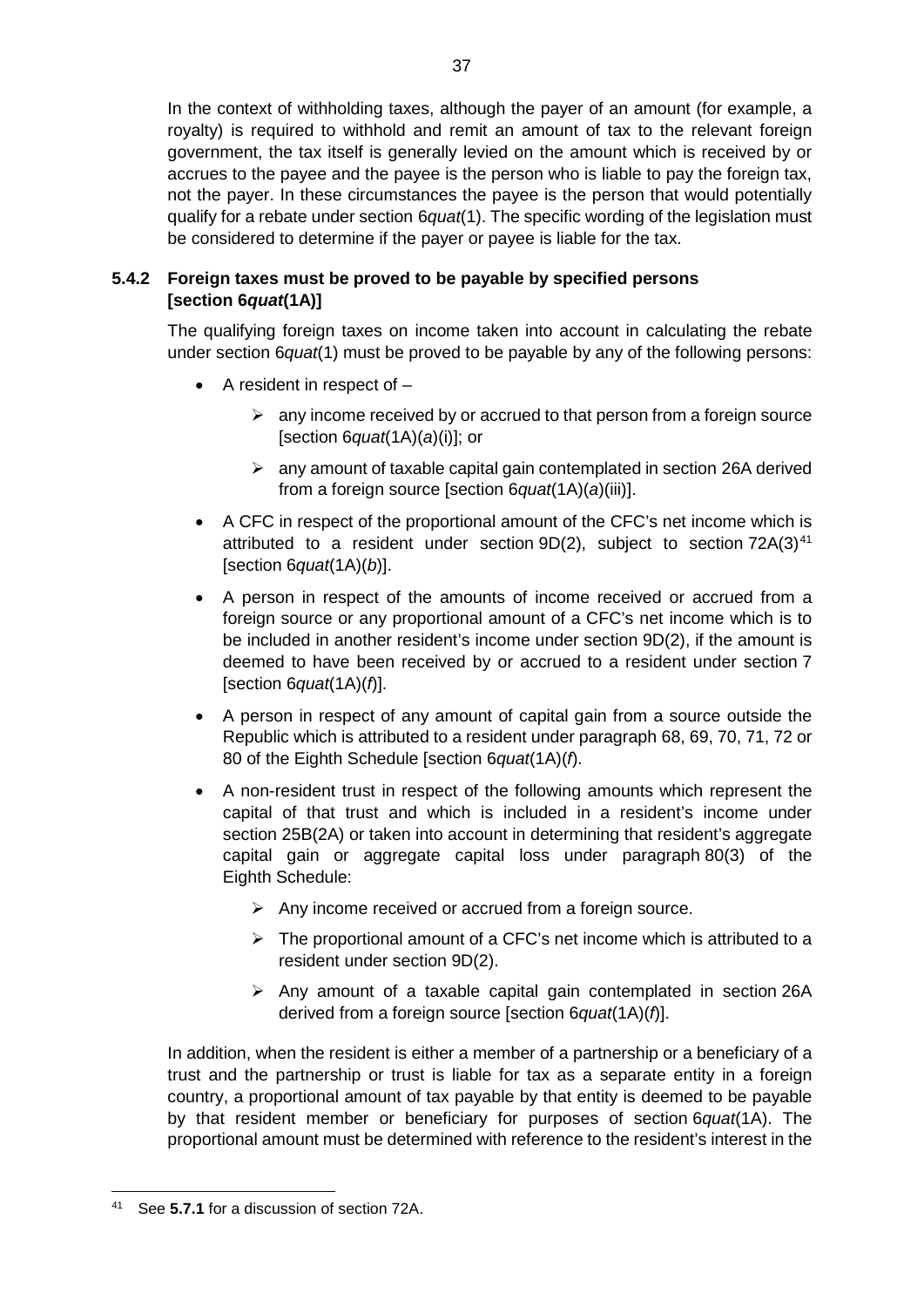partnership or trust in relation to the total interest held in the partnership or trust [paragraph (i) of the proviso to section 6*quat*(1A)]. [42](#page-37-0)

As noted above, foreign tax may be "proved to be payable" by a person other than a resident in whose taxable income certain amounts are included, for example:

- A resident's spouse when the underlying income is deemed to have accrued to that resident under section 7(2).
- A trust when the underlying income is deemed to have been received by a resident parent of a minor child under section 7(3) or (4).
- A trust or the beneficiary of a trust when any of paragraphs 68 to 72 or 80 of the Eighth Schedule attributes a capital gain to that resident.
- A discretionary trust when section 25B(2A) applies to include an amount in that resident's income.
- A partnership which is treated as a separate entity for tax purposes in another country on an amount included in that resident partner's taxable income.
- A CFC on a proportional amount included in that resident's taxable income under section 9D(2).

### <span id="page-37-3"></span>**5.5 Limitation of the amount of the rebate [section 6***quat***(1B)(***a***)]**

The amount of foreign taxes which qualify for the rebate under section 6*quat*(1) in a particular year of assessment is the lesser of –

- the sum of the qualifying foreign taxes;<sup>[43](#page-37-1)</sup> or
- the amount calculated under the limitation as set out below.

The limitation is calculated as follows: [44](#page-37-2)

Taxable income derived from all foreign sources  $(A) \times$  Normal tax payable on  $(B)$ Taxable income derived from all sources (B)

"Taxable income derived from all foreign sources" includes all amounts of foreignsource income which were included in the resident's total taxable income regardless of the rate of foreign tax (if any) to which those amounts are subject. The taxable income of both the numerator and the denominator is determined according to the Act.

Normal tax is South African income tax calculated under the Act on taxable income. It is determined before the deduction of any rebates contemplated in sections 6, 6A, 6B and 6*quat*(1).

The purpose of the limitation in section 6*quat*(1B)(*a*) is to ensure that the rebate granted for foreign taxes proved to be payable relates only to the foreign income included in a resident's taxable income. If no foreign income is included in a resident's taxable income, no rebate will be available even if the foreign tax is proved to be payable by the resident. The purpose of the rebate under section 6*quat*(1) is to provide relief to residents for the foreign taxes proved to be payable to the extent that the

<span id="page-37-0"></span> <sup>42</sup> See Binding Private Ruling 222 dated 18 February 2016 "Foreign Partnership – Rebate in respect of Foreign Taxes on Income".

<span id="page-37-1"></span><sup>43</sup> The sum of qualifying foreign taxes is potentially limited in relation to situations dealing with capital gains (see **5.6**) and attributed income of CFCs (see **5.7**).

<span id="page-37-2"></span><sup>44</sup> Section 6*quat*(1B)(*a*).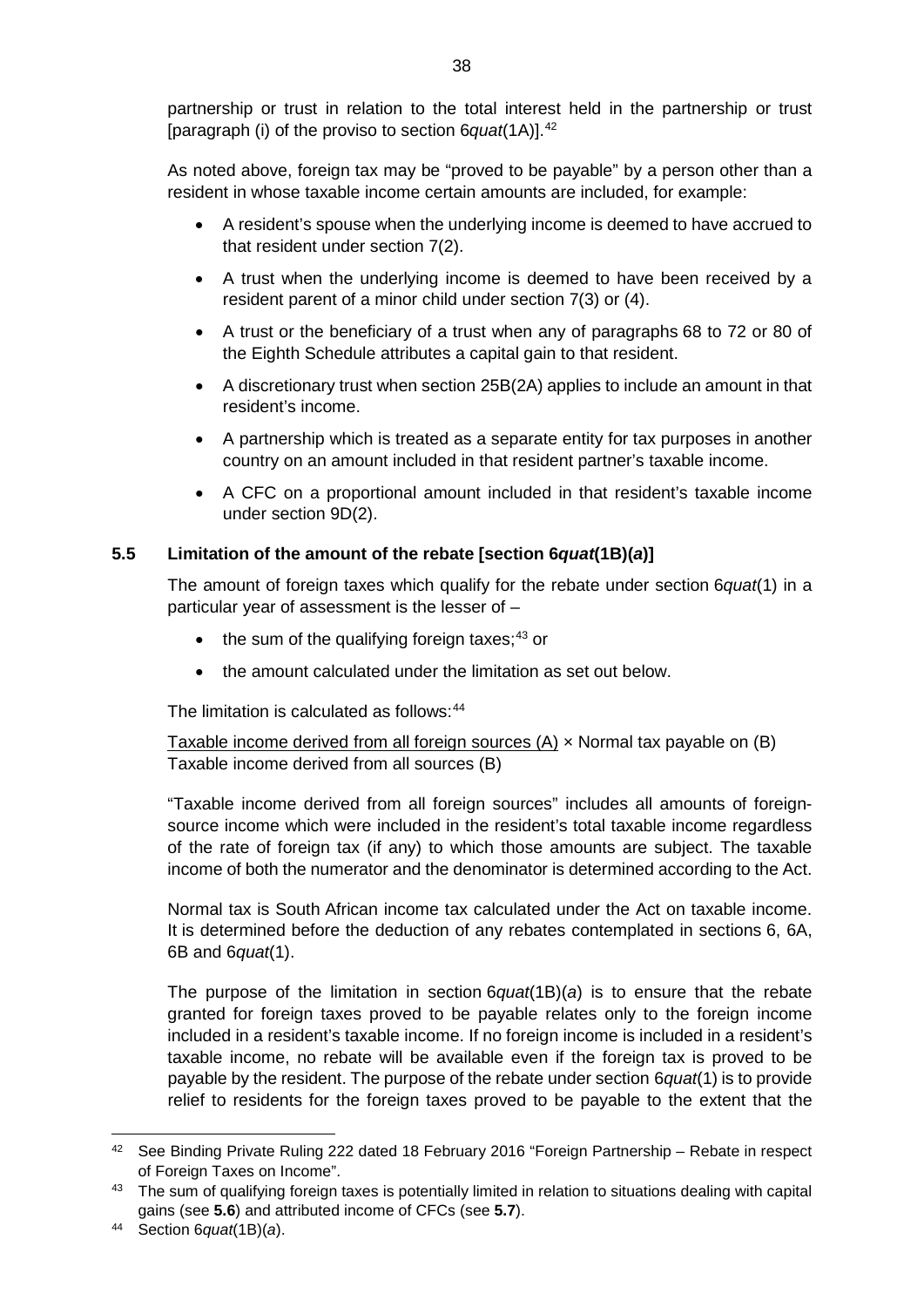foreign-source amount has also been taxed in South Africa. The purpose is not to subsidise the tax base of foreign jurisdictions by providing relief for all foreign taxation.

The application of the limitation under section 6*quat*(1B)(*a*) results in normal tax being reduced only by foreign taxes payable on foreign-source amounts. The limitation does not reduce normal tax payable on South African-source amounts.

The limitation is an "overall" limitation in the sense that all the foreign-source amounts derived from different foreign sources are added together without being subdivided further between the different foreign countries from which the amounts were derived. This is in contrast to the "per country" limitation or the "per income item" limitation adopted in some countries.

Effectively the "overall" limitation divides a resident's taxable income into two separate components, namely, taxable income derived from –

- a South African source: and
- a foreign source.

Under an overall limitation system, all qualifying foreign taxes are aggregated and the rebate is limited (capped) at the lesser of the aggregate of the foreign taxes proved to be payable and the proportion of normal tax payable on the resident's foreign taxable income.

Before applying the limitation under section 6*quat*(1B)(*a*), one must first determine –

- income from a South African source; and
- income from a foreign source (see **[5.2.3](#page-17-0)**).

Secondly, a taxable income computation must be performed under South African tax principles and requirements to determine the taxable income resulting from –

- the income derived from South African sources; and
- the income derived from foreign sources.

In determining the taxable income derived from a foreign source, the following principles must be applied:

- Any expenditure incurred which is directly attributable to income derived from a foreign source must be deducted from such income (assuming it meets the requirements for deductibility under the relevant section and irrespective of whether such expenditure is incurred in or outside South Africa).
- A portion of any general expenses incurred which are not directly attributable to income derived either from a South African source or a foreign source, for example, head office expenses, must be apportioned between taxable income[45](#page-38-0) derived from South African sources and foreign sources.

<span id="page-38-0"></span><sup>45</sup> Assuming it meets the requirements for a deduction.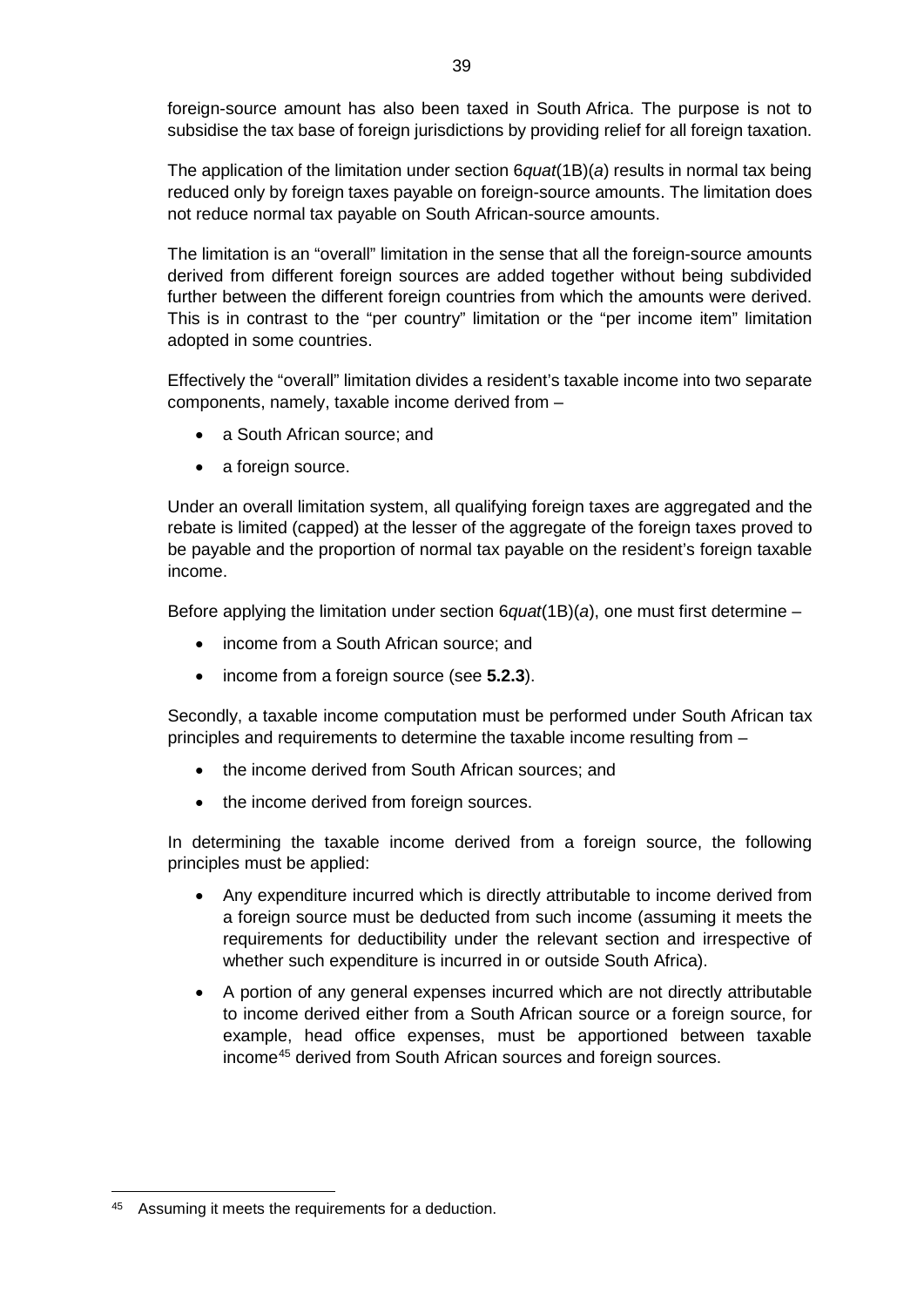• If apportionment is required it must be based on any method which gives a fair and reasonable result appropriate to the circumstances of the particular case (for example, turnover, gross profit or value of fixed assets).[46](#page-39-0)

# **Example 21 – Expenses incurred in South Africa attributable to foreign-source income**

*Facts:*

Resident Company A incurred expenditure in obtaining advice from a South African legal adviser on the operations of a foreign branch located in Country B.

*Result:*

Although the expenditure was incurred in South Africa, it relates directly to Company A's foreign operations and must be deducted from the foreign branch's income when calculating taxable income derived from foreign sources.

# **Example 22 – Foreign expenses attributable to South African-source income**

*Facts:*

Resident Company A incurred expenditure in obtaining advice from a solicitor based in London for a deal it concluded for the sale of various products manufactured in South Africa to a person resident in London. This expenditure meets the requirements of section 11(*a*). Company A has a branch in London which manufactures a different line of products to those manufactured in South Africa.

# *Result:*

The expense relates directly to the sale of products manufactured by Company A in South Africa. The expense may not be deducted from income received or accrued from the branch in London when calculating taxable income arising from a foreign source.

The expense must be deducted from South African-source income when calculating Company A's taxable income from all sources.

The Act requires taxable income to be calculated separately for each trade carried on by a person.<sup>[47](#page-39-1)</sup> Consequently, any expense attributable to a particular trade must be deducted in determining that trade's taxable income and may not be deducted in determining the taxable income derived from another trade carried on by a person. Taxable income from a taxpayer's various trades is aggregated except that assessed losses (current or prior year) from carrying on a trade outside South Africa may not be set off against any amount derived from a South African source.<sup>[48](#page-39-2)</sup> The trades (local and foreign) of a resident that trades in and outside South Africa are regarded as two separate trades for purposes of the Act. This treatment will apply even if the operations

<span id="page-39-0"></span> <sup>46</sup> This approach is endorsed in *International Tax Primer* <sup>2</sup> ed (2002) Kluwer Law International The Hague The Netherlands at page 48 by Brian Arnold advocating two methods for allocating expenses, namely, tracing and apportionment.

<span id="page-39-1"></span><sup>&</sup>lt;sup>47</sup> See, for example, the preamble to section 11 which provides that for the purposes of calculating the taxable income from carrying on any trade, specified deductions are permitted, and section 20(1)(*b*) which refers to the set-off of an assessed loss from one trade against the income from another. See also *C v COT* 1966 (3) SA 6 (RAD) 28 SATC 127.

<span id="page-39-2"></span><sup>48</sup> Paragraph (*b*) of the proviso to section 20(1).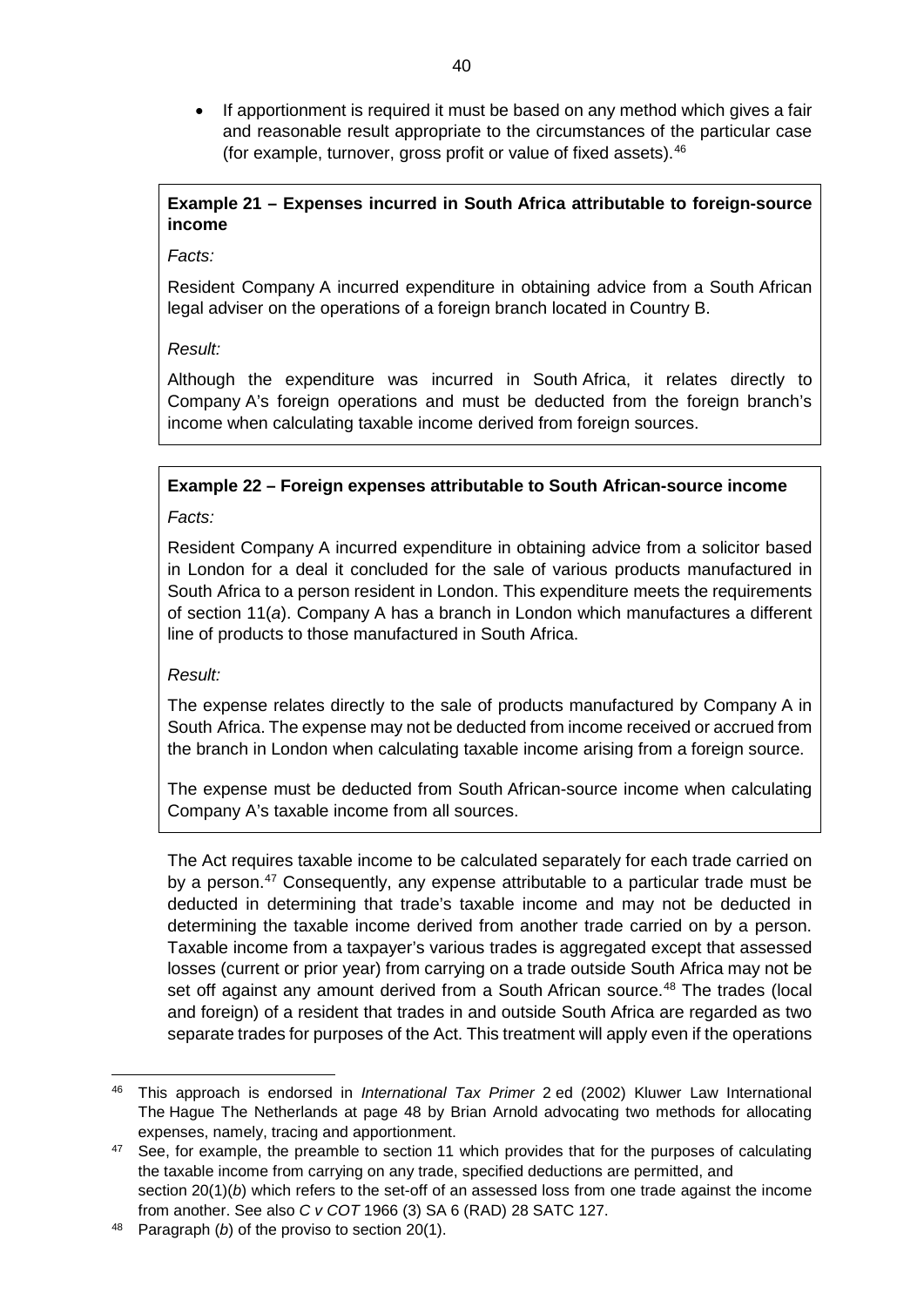conducted inside South Africa and outside South Africa are identical in nature, for example, a retail operator with retail shops in South Africa and outside South Africa.

# **Example 23 – Application of section 6***quat***(1B)(***a***) – Allocation of expenses relating to foreign-source income**

R

*Facts:*

Resident Company A received the following income in a year of assessment:

| Taxable income from a South African source           | 1.000 |
|------------------------------------------------------|-------|
| Taxable income from a foreign source attributable to |       |
| a foreign permanent establishment                    | 100   |

The above-mentioned amounts do not include the borrowing of R100 by the foreign branch from a financial institution in South Africa at 10% interest and the investment of that R100 in a bank deposit in the foreign country where the branch is located. The deposit earned interest at 11%.

The corporate tax rate is 40% in the foreign country and 28% in South Africa.

### *Result:*

The interest incurred by the foreign branch of R10 relates to the earning of foreignsource interest of R11 and must therefore be claimed as a deduction in the calculation of the foreign-source taxable income.

|                                                | Taxable income   | Taxable       |
|------------------------------------------------|------------------|---------------|
|                                                | (foreign source) | income        |
|                                                |                  | (all sources) |
|                                                | R                | R             |
| Taxable income before interest                 | 100              | 1 100         |
| Interest income                                | 11               | 11            |
| Interest expense                               | (10)             | <u>(10)</u>   |
| Taxable income                                 | <u>101</u>       | <u> 1 101</u> |
| Tax payable                                    |                  |               |
| Foreign tax (R101 $\times$ 40%)                |                  | 40,40         |
| South African normal tax (R1 101 $\times$ 28%) |                  | 308,28        |

# **Limitation of the rebate under section 6***quat***(1B)(***a***)**

Taxable income derived from all foreign sources  $(A) \times$  Normal tax payable on B Taxable income derived from all sources (B)

 $= R101 / R1 101 \times R308,28$ 

 $= R28.28$ 

The amount of foreign taxes proved to be payable is R40,40. However, the amount qualifying for a rebate under section 6*quat*(1) is limited to R28,28. The excess of R12,12 (R40,40 – R28,28) may be carried forward to the immediately succeeding year of assessment in which it will be deemed to be foreign tax paid in that year on foreignsource income.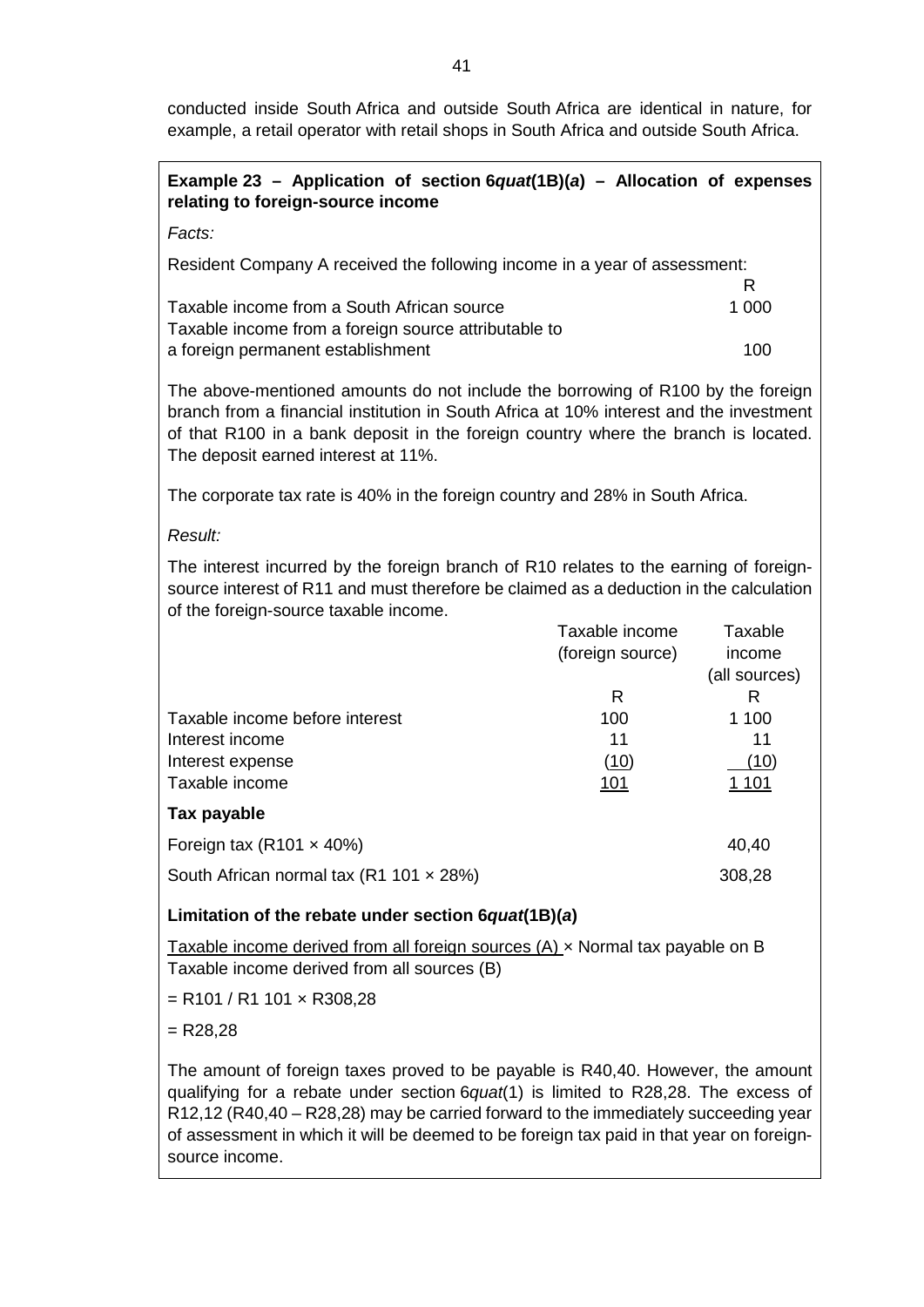| Example 24 – Determination of the rebate under section $6$ <i>quat</i> (1) – No limitation<br>under section 6quat(1B)(a)                            |                              |                |                                          |
|-----------------------------------------------------------------------------------------------------------------------------------------------------|------------------------------|----------------|------------------------------------------|
| Facts:                                                                                                                                              |                              |                |                                          |
| Resident Company A conducts its trading operations in South Africa. It also has a<br>branch in Country L.                                           |                              |                |                                          |
| The following results are applicable to the year of assessment:                                                                                     |                              |                |                                          |
|                                                                                                                                                     | South Africa<br>$\mathsf{R}$ | Country L<br>R | Total<br>$\mathsf{R}$                    |
| Turnover<br>Less: Direct expenses<br>Less: Indirect expenses<br>Taxable income (all sources)                                                        | 8 0 0 0<br>(2000)            | 2 000<br>(800) | 10 000<br>(2800)<br>(600)<br>6 600       |
| Foreign taxes proved to be payable                                                                                                                  |                              |                | 108,00                                   |
| South African normal tax (R6 600 x 28%)                                                                                                             |                              |                | 1848,00                                  |
| Result:                                                                                                                                             |                              |                |                                          |
| Calculation of taxable income derived from Country L                                                                                                |                              |                |                                          |
| Turnover<br>Less: Direct expenses<br>Less: Indirect expenses<br>Taxable income                                                                      |                              |                | 2 0 0 0<br>(800)<br>$(120)^*$<br>1 0 8 0 |
| $\star$<br>Indirect expenses apportioned to branch in Country L based on turnover                                                                   |                              |                |                                          |
| $= (R2 000 / R10 000) \times R600$                                                                                                                  |                              |                |                                          |
| $= R120$                                                                                                                                            |                              |                |                                          |
| Limitation of the rebate under section 6quat(1B)(a)                                                                                                 |                              |                |                                          |
| Taxable income derived from all foreign sources (A) x Normal tax payable on B<br>Taxable income derived from all sources (B)                        |                              |                |                                          |
| $=$ (R1 080 / R6 600) $\times$ R1 848,00                                                                                                            |                              |                |                                          |
| $=$ R302,40                                                                                                                                         |                              |                |                                          |
| The amount of foreign taxes proved to be payable is R108,00. Therefore the full<br>amount of R108,00 qualifies for a rebate under section 6quat(1). |                              |                |                                          |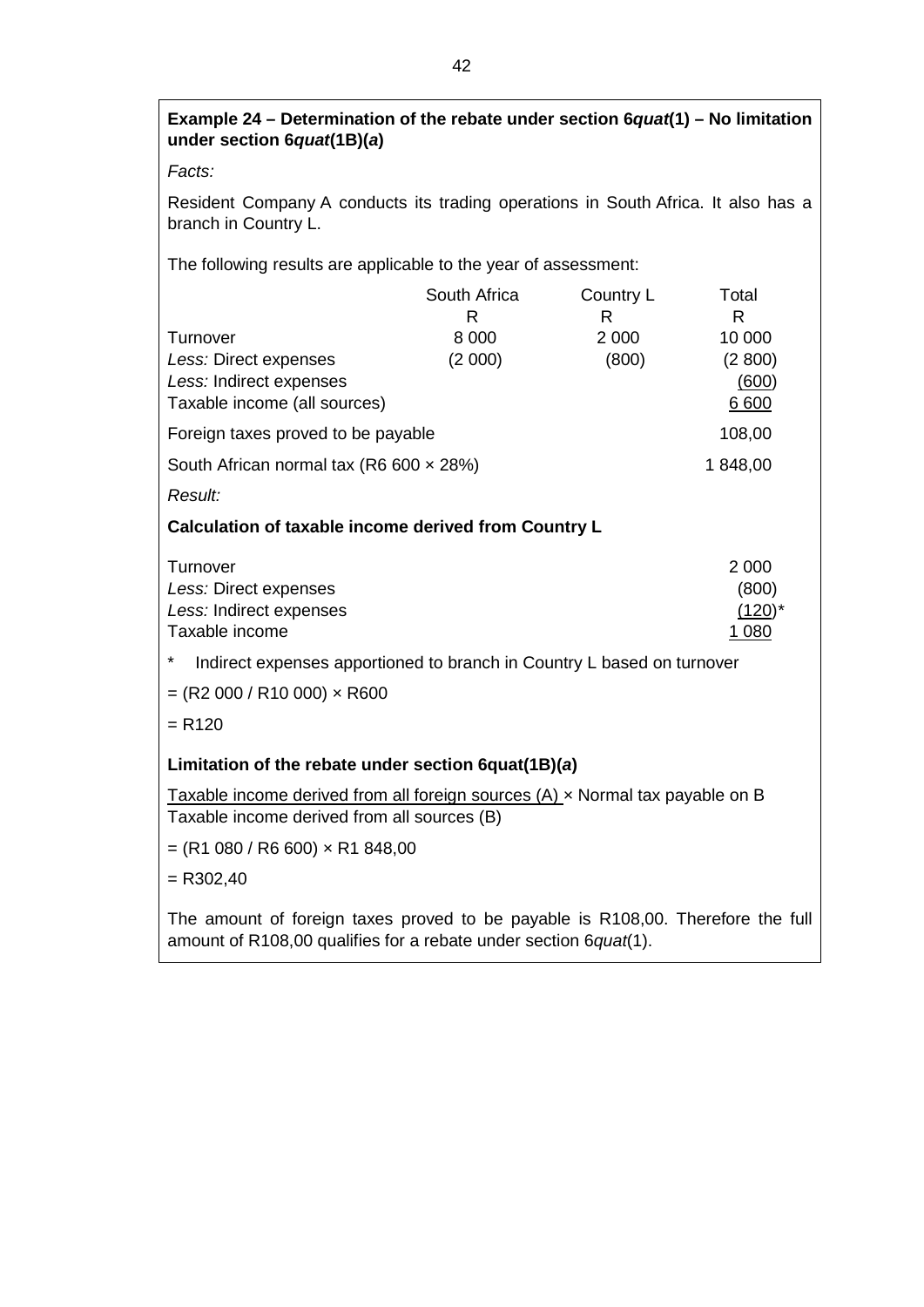# **Example 25 – Determination of rebate – No limitation under section 6***quat***(1B)(***a***)** *Facts:*

Resident Company A conducts its trading operations in South Africa. It also has a branch in Country L.

The following results are applicable to the year of assessment:

|                                                       | South Africa       | Country L<br>R | Total<br>R       |
|-------------------------------------------------------|--------------------|----------------|------------------|
| Turnover                                              | 10 000             | 4 0 0 0        | 14 000           |
| Less: Direct expenses<br>Taxable income (all sources) | (12 000)<br>(2000) | (500)<br>3500  | (12500)<br>1 500 |
| Foreign taxes proved to be payable                    |                    |                | 700,00           |
| South African normal tax (R1 500 $\times$ 28%)        |                    |                | 420,00           |

*Result:*

# **Limitation of the rebate under section 6quat(1B)(a)**

Taxable income derived from all foreign sources  $(A) \times$  Normal tax payable on B Taxable income derived from all sources (B)

 $= (R3 500$  limited to R1 500 / R1 500)  $\times$  R420,00

 $= R420,00$ 

The amount of foreign taxes proved to be payable is R700,00. However, the amount qualifying for a rebate under section 6*quat*(1) is limited R420,00. The excess of R280,00 (R700,00 – R420,00) may be carried forward to the immediately succeeding year of assessment in which it will be deemed to be foreign tax paid in that year on foreign-source income.

# **Example 26 – Determination of rebate – Application of the limitation under section 6***quat***(1B)(***a***)**

*Facts:* 

Resident Company A conducted share-dealing activities through a branch operated by a dependent agent<sup>[49](#page-42-0)</sup> in Country M. The branch bought shares in a foreign company resident in Country M for R10 000. The branch received a gross payment of R1 000 from which withholding tax of R150,00 was deducted. The payment was made from the foreign company's income reserves. Under Country M's tax laws the amount distributed is treated as a payment of interest and not as a payment of a dividend.

The shares were held by Company A as trading stock. During the same year of assessment the foreign branch sold the shares for R9 500. The sale of the shares did not result in a tax liability in Country M.

Expenses of R300 were incurred on these transactions. No other transactions or activities were concluded by Company A.

<span id="page-42-0"></span><sup>49</sup> A dependent agent may create a permanent establishment, unlike an independent agent.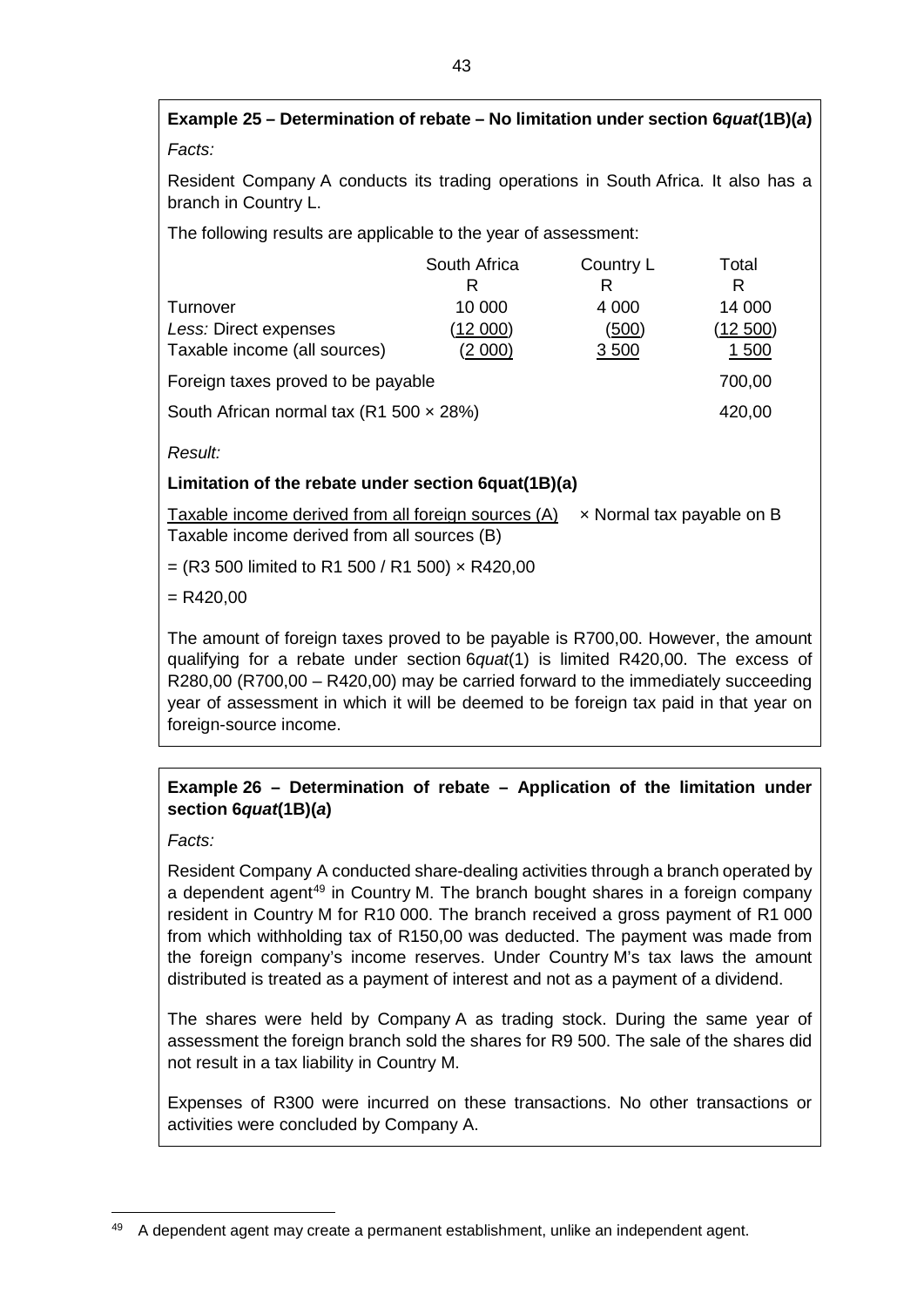### *Result:*

The amount received by Company A does not constitute a foreign dividend<sup>[50](#page-43-0)</sup> for South African tax purposes because the foreign payment is not treated as a dividend for income tax purposes under the tax laws of the country where the company paying the foreign amount is resident. The receipt of R1 000 constitutes a revenue receipt, since the shares were held as trading stock and the payment was from the foreign company's income reserves (that is, it was not a capital distribution).

# **Calculation of taxable income**

|                                        | R        |
|----------------------------------------|----------|
| Sale of shares                         | 9 500    |
| Revenue receipt                        | 1 000    |
|                                        | 10 500   |
| Less: Acquisition cost                 | (10 000) |
| Less: Other expenses                   | (300)    |
| Taxable income - foreign source        | 200      |
| Taxable income - South African source  | <u>0</u> |
| Taxable income (all sources)           | 200      |
| Normal tax payable (R200 $\times$ 28%) | 56,00    |
| Foreign withholding taxes              | 150,00   |

# **Limitation of the rebate under section 6***quat***(1B)(***a***)**

Taxable income derived from all foreign sources  $(A) \times$  Normal tax payable on B Taxable income derived from all sources (B)

 $=$  R200 / R200  $\times$  R56,00

 $=$  R56.00

The rebate is limited to R56,00 under section 6*quat*(1B)(*a*). The excess of R94,00 (R150,00 – R56,00) may be carried forward to the immediately succeeding year of assessment during which it will be deemed to be foreign tax paid in that year on foreignsource income.

# **5.5.1 Deductions for contributions to retirement funds and donations [paragraph (i) of the proviso to section 6***quat***(1B)(***a***)]**

*Years of assessment commencing on or after 1 March 2018*[51](#page-43-1)

In determining the amount of the taxable income that is attributable to the income, proportional amount, taxable capital gain or amount referred to in section 6*quat*(1)<sup>[52](#page-43-2)</sup> –

- any allowable deductions under sections 11F and 18A must be deemed to have been incurred proportionately in respect of taxable income derived from sources within and outside the Republic;
- the deduction under section 11F must be allocated in relation to the taxable income from sources within and outside the Republic before taking into account any deduction under that section, section 6*quat*(1C) and section 18A; and

<span id="page-43-0"></span> <sup>50</sup> As defined in section 1(1).

<span id="page-43-1"></span><sup>&</sup>lt;sup>51</sup> See earlier issues of this Note for the deductions for retirement annuity fund contributions and donations in earlier years.

<span id="page-43-2"></span><sup>52</sup> That is, taxable income from a foreign source as referred to in section 6*quat*(1) – see **5.5**.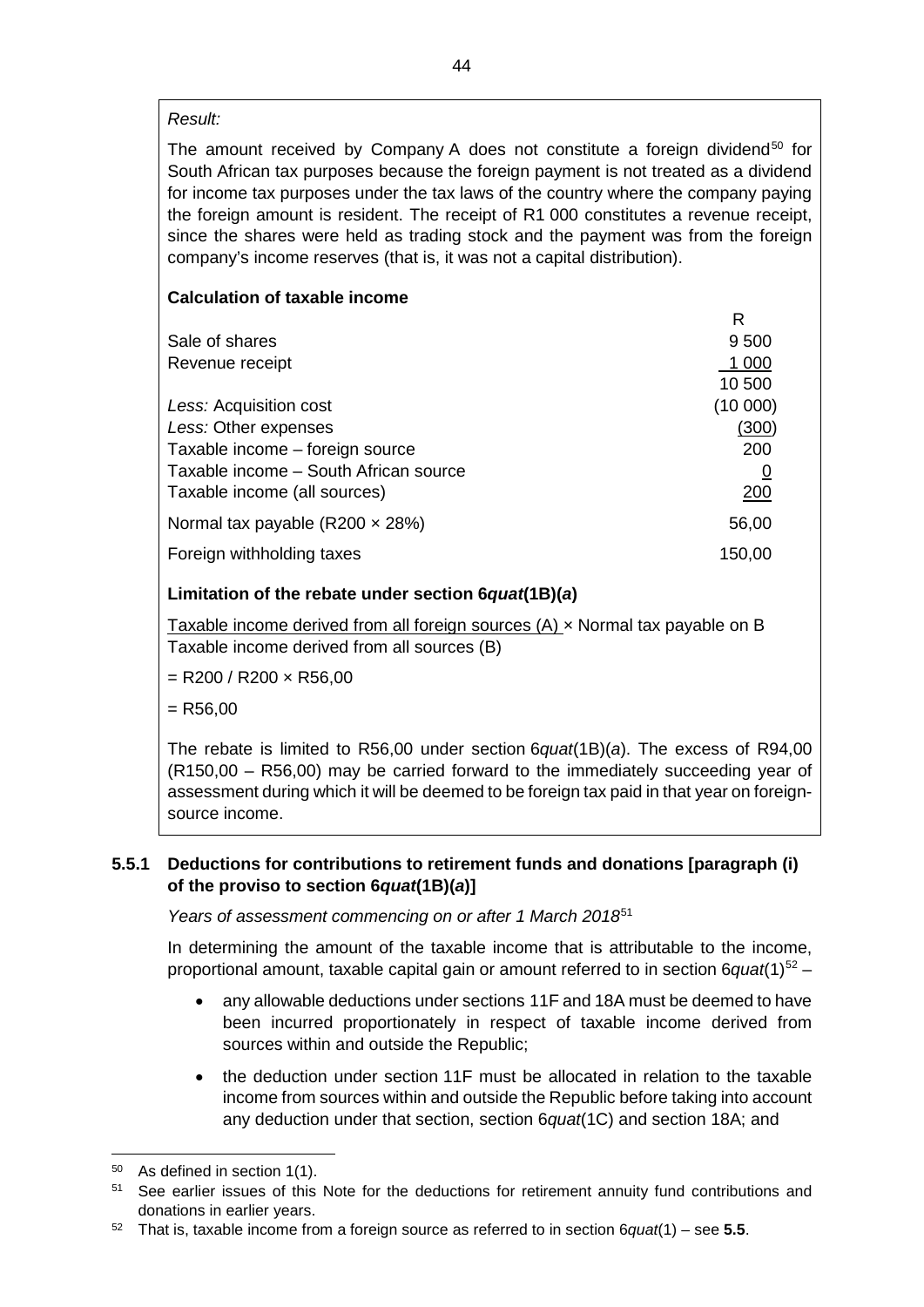• the deduction under section 18A must be allocated in relation to taxable income from sources within and outside the Republic before taking into account any deduction under that section and section 6*quat*(1C).

The following sequence must be followed to calculate the deductions under sections 11F and 18A:

 $\mathbf{r}$ 

| Gross income from all sources                               | XXX        |
|-------------------------------------------------------------|------------|
| Less: Exempt income $-$ section 10(1)                       | (XXX)      |
| Income                                                      | <b>XXX</b> |
| Less: Deductible expenditure                                | (XXX)      |
| Taxable capital gain from all sources                       | <b>XXX</b> |
| Taxable income before contributions to retirement funds and |            |
| donations to certain organisations                          | <b>XXX</b> |
| Less: Contributions to retirement funds – section $11F^*$   | (XXX)      |
| Donations to certain organisations – section 18A**          | (XXX)      |
| Taxable income from all sources                             | XXX        |

- When calculating the deduction for contributions to retirement funds under section 11F on or after 1 March 2016, the taxable capital gain must be included in the amount on which the 27,5% allowable deduction is calculated under section 11F(2)(*b*)(ii). This treatment must be contrasted with the calculation under section 11F(2)(*c*) which specifically requires any taxable capital gain to be excluded from taxable income for purposes of that calculation.
- The deduction under section 18A is generally based on taxable income. Taxable capital gains form part of taxable income as determined before the deduction under section 18A is calculated. Thus, taxable capital gains must generally be taken into account in determining the deduction under section 18A.

See the examples in **[Annexure](#page-87-0) B**.

### **5.5.2 Foreign taxes payable on exempt foreign dividends [paragraph (ii) of the proviso to section 6***quat***(1A) and section 6***quat***(1B)(***a***)]**

As noted in **[5.2](#page-9-0)** and **[5.3](#page-24-0)**, foreign taxes proved to be payable in respect of exempt income will generally not qualify for a rebate under section 6*quat*(1). Paragraph (ii) of the proviso to section 6*quat*(1A) contains an exception to this rule by providing that when determining the foreign taxes that potentially qualify for the rebate, the amount included in the resident's taxable income must be determined without regard to the partial exemption in section 10B(3). The amount of foreign taxes relating to the exempt portion of foreign dividends under section 10B(3) will therefore potentially qualify for a rebate.

This exception under paragraph (ii) of the proviso to section 6*quat*(1A) does not extend to the limitation determined under section 6*quat*(1B)(*a*). Paragraph (ii) of the proviso to section 6*quat*(1A) states "for the purposes of this subsection", namely, section 6*quat*(1A). The application of paragraph (ii) of the proviso is therefore limited to section 6*quat*(1A) and does not extend to the other provisions of section 6*quat*. "Taxable income" and "normal tax payable" in section 6*quat*(1B)(*a*) have their ordinary meaning under the Act. In calculating taxable income and normal tax for purposes of section 6*quat*(1B)(*a*) the portion of foreign dividends which are exempt under section 10B(3) is therefore excluded.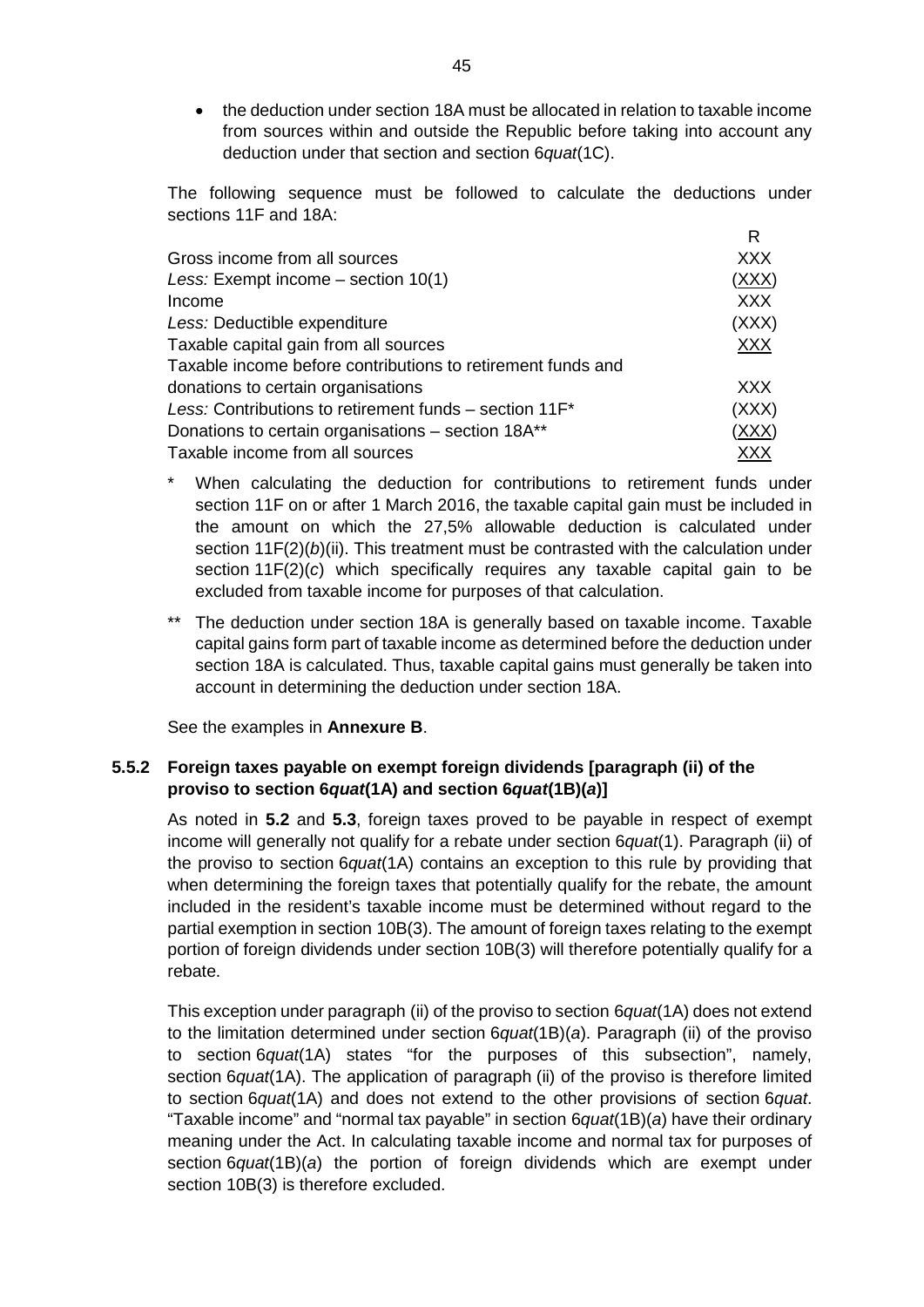To the extent that the amount of qualifying foreign taxes payable, including the foreign taxes payable on the exempt portion of foreign dividends, exceed the amount of the rebate [after applying paragraphs (i), (iA) and (iB) of the proviso to section 6*quat*(1B)(*a*)], the excess may be carried forward to the immediately succeeding year of assessment and will potentially qualify for a rebate in that year (see **[5.5](#page-37-3)** to **[5.8](#page-62-0)**).

# **Example 27 – Foreign taxes qualifying for a rebate under section 6***quat***(1)**

*Facts:*

Resident Company X received income from local and foreign sources.

The income from foreign sources and the foreign tax (see below) have already been translated to rand.

### **Foreign-source income**

(1) Foreign dividends

Company X holds 5% of the equity shares in Company Y, a foreign company. On 20 February year 1 Company Y declared a dividend of R1 405 920 (amount before withholding tax). A dividend of R70 296 (R1 405 920  $\times$  5%) accrued to Company X on 20 February year 1. Withholding tax of R7 851,12 was deducted from the gross amount of the dividend.

(2) Loss incurred by a foreign branch

Company X's foreign branch incurred a loss for the year of R30 000.

### **South African-source income**

During the year of assessment ending on 28 February year 1 Company X received consulting fees of R1 million and interest income of R100 000. No expenses were incurred in the production of the consulting fees and interest income.

*Result:*

# **1 Tax calculation**

# **1.1 Taxable income from foreign sources**

|                                                                | R         |
|----------------------------------------------------------------|-----------|
| Foreign dividends included in gross income (Note 1)            | 70 296    |
| Less: Exemption under section 10B(3) [R70 296 $\times$ 8 / 28] | (20 085)  |
| Less: Loss incurred by foreign branch (Note 1)                 | (30 000)  |
| Taxable income from foreign sources                            | 20 211    |
| 1.2 Taxable income from South African sources                  |           |
| Consulting fees                                                | 1 000 000 |
| Interest                                                       | 100 000   |
| Taxable income from South African sources                      | 1 100 000 |
| 1.3 Total taxable income from all sources                      |           |
| Taxable income from foreign sources                            | 20 211    |
| Taxable income from South African sources                      | 1 100 000 |
| Total taxable income from all sources                          | 120 211   |
|                                                                |           |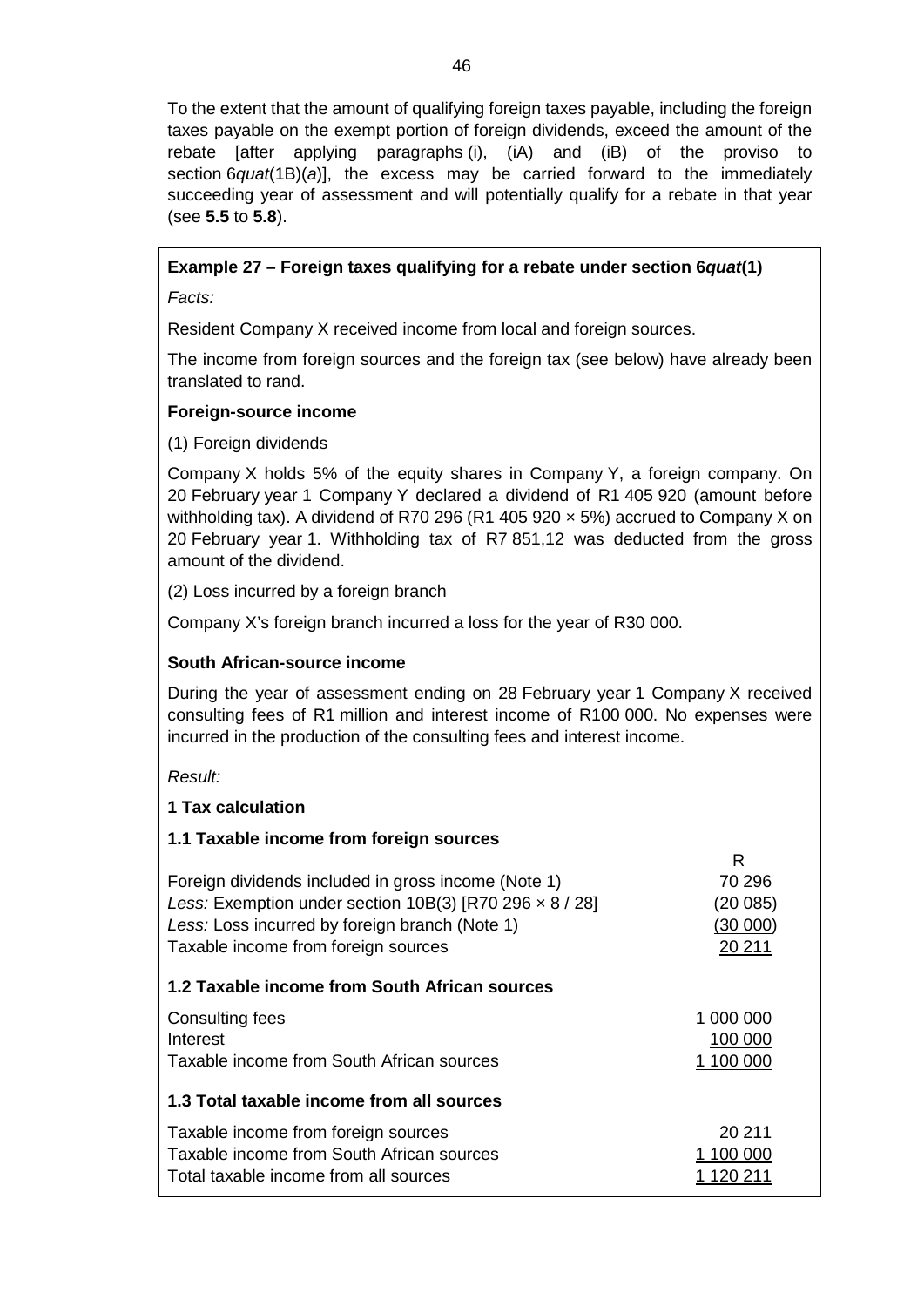| <b>1.4 Normal tax calculation</b>                                                                                                                                                                                           |                                            |  |
|-----------------------------------------------------------------------------------------------------------------------------------------------------------------------------------------------------------------------------|--------------------------------------------|--|
| (a) Calculation of normal tax payable before rebates                                                                                                                                                                        |                                            |  |
|                                                                                                                                                                                                                             | R                                          |  |
| Normal tax payable (R1 120 211 $\times$ 28%)                                                                                                                                                                                | 313 659,08                                 |  |
| (b) Calculation of the rebate under section 6quat(1)                                                                                                                                                                        |                                            |  |
| Amount of foreign taxes proved to be payable (Notes 2 and 3)                                                                                                                                                                | 7 851,00                                   |  |
| Limitation of the rebate under section 6quat(1B)(a)                                                                                                                                                                         |                                            |  |
| Taxable income derived from all foreign sources (A) $\times$ Normal tax payable on B<br>Total taxable income derived from all sources (B)                                                                                   |                                            |  |
| $\times$ R313 659,08<br>R <sub>20</sub> 211                                                                                                                                                                                 |                                            |  |
| R1 120 211                                                                                                                                                                                                                  |                                            |  |
| $=$ R5 659,08                                                                                                                                                                                                               |                                            |  |
| Therefore, the amount of the rebate is R5 659,08 (Note 4).                                                                                                                                                                  |                                            |  |
| (c) Calculation of normal tax payable after the rebate under section 6quat(1)                                                                                                                                               |                                            |  |
| Normal tax payable before rebates<br>Less: Rebate under section 6quat(1)<br>Normal tax payable                                                                                                                              | R<br>313 659,08<br>(5659,08)<br>308 000,00 |  |
| Notes:                                                                                                                                                                                                                      |                                            |  |
| (1) The spot rate was applied under section 25D(1) to translate amounts received or<br>accrued and expenditure incurred to rand.                                                                                            |                                            |  |
| (2) The average exchange rate was applied under section $6$ <i>quat</i> (4) to translate the<br>foreign taxes to rand (see 7.1). The amount of R7 851,12 was rounded off to<br>R7 851,00 under section 6quat(4A) (see 7.2). |                                            |  |

- (3) Under paragraph (ii) of the proviso to section 6*quat*(1A) the amount of foreign taxes attributable to the exempt portion of foreign dividends under section 10B(3) is included in the foreign taxes which qualify for the rebate under section 6*quat*(1).
- (4) R5 659,08 of the qualifying withholding tax of R7 851,00 is deductible from normal tax payable. The balance of R2 191,92 (R7 851,00 – R5 659,08) is carried forward to the next year of assessment to be used in determining the rebate under section 6*quat*(1) for that year.

See **Examples 1** to **5** in **[Annexure B](#page-93-0)** which illustrate the tax treatment of foreign taxes on exempt foreign dividends received by or accrued to natural persons.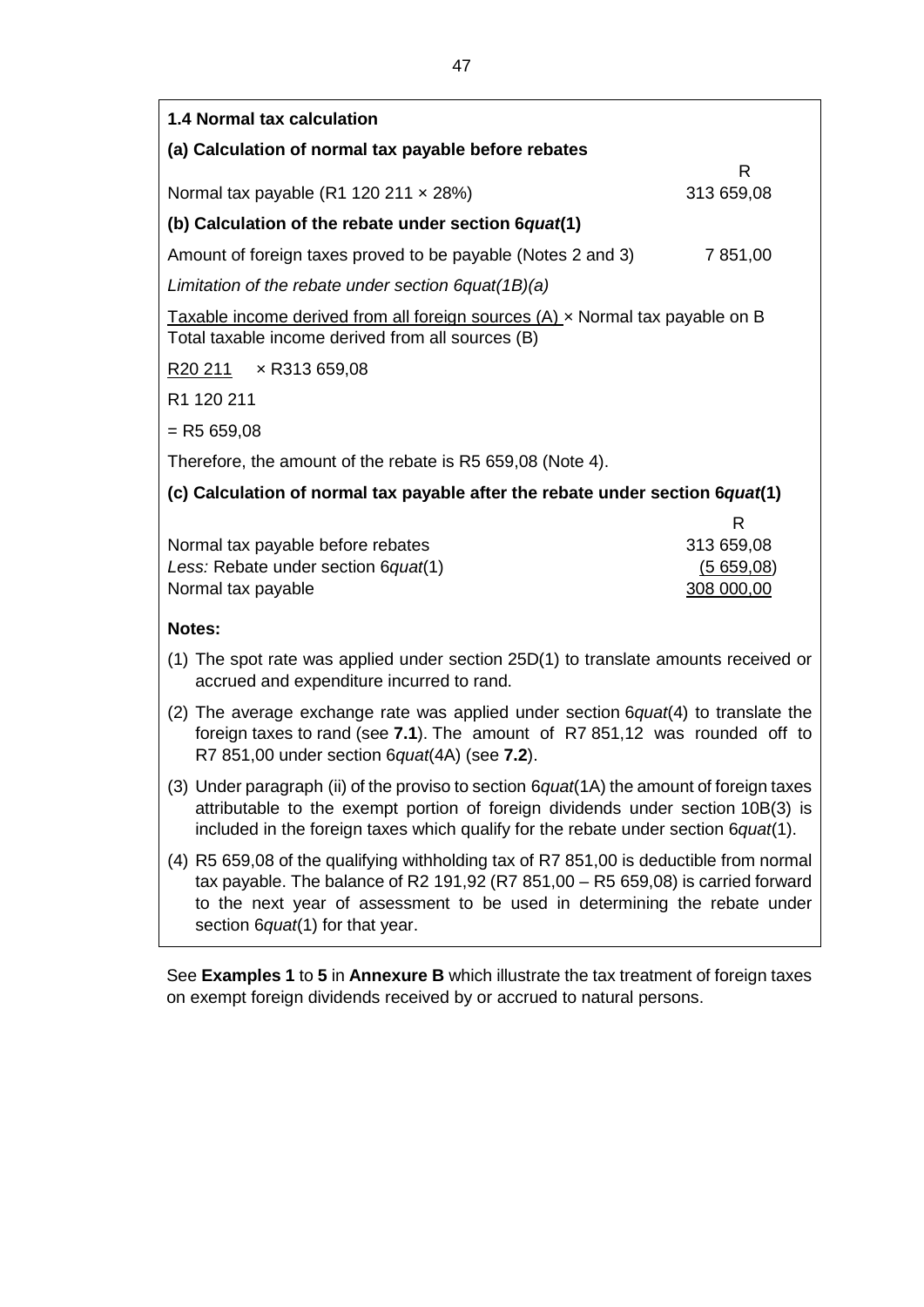### <span id="page-47-6"></span>**5.6 Application of section 6***quat* **to capital gains [paragraph (iB) of the proviso to section 6***quat***(1B)(***a***)]**

### **5.6.1 General capital gains tax principles**

As noted in **[5.2,](#page-9-0)** foreign taxes on foreign capital gains potentially qualify for a rebate under section 6*quat*(1). The amount of the rebate is equal to the amount of any foreign taxes proved to be payable on the taxable capital gain<sup>[53](#page-47-0)</sup> reduced as required by the three-step limitation process under section 6*quat*(1), (1A) and (1B)(*a*) (see **[5.6.4](#page-49-0)**).

The following capital gains tax principles are particularly relevant when calculating a rebate to be allowed under section 6*quat*(1) for foreign taxes proved to be payable on foreign capital gains:

- A person's taxable capital gain for a year of assessment is equal to the relevant inclusion rate multiplied by the person's net capital gain for the year.<sup>[54](#page-47-1)</sup>
- A person's "net capital gain" for a year of assessment is, amongst other things, the positive amount remaining after deducting any assessed capital loss brought forward from the previous year of assessment from the aggregate capital gain for the year.<sup>[55](#page-47-2)</sup>
- A person's aggregate capital gain or loss (as appropriate) for a year of assessment is equal to the sum of the capital gains for the year plus the other capital gains required to be taken into account less the sum of the capital losses for the year less or plus<sup>[56](#page-47-3)</sup> the annual exclusion<sup>[57](#page-47-4)</sup> (for a natural person or special trust).[58](#page-47-5)

### **5.6.2 Inclusion of a foreign-source taxable capital gain in taxable income**

A resident may choose the order in which capital gains are reduced by any capital losses and the order in which an assessed capital loss brought forward from the previous year of assessment is applied against capital gains. In determining the aggregate capital gain, a person may in the first instance allocate capital losses against those capital gains on which no foreign tax liability was incurred. Any excess capital losses must then be applied against those capital gains derived from a foreign source that were subject to foreign tax. Also, in determining the net capital gain, the resident may in the first instance allocate carried forward assessed capital losses against those capital gains on which no foreign tax liability was incurred.

This allocation is relevant when determining if the resident qualifies for a rebate under section 6*quat*(1) and when calculating the general limitation (see **[5.5](#page-37-3)**), since it impacts on the calculation of total foreign taxable income (that is, analysing what portion of the net capital gain is foreign and included in taxable income from all foreign sources).

<span id="page-47-0"></span> <sup>53</sup> Section <sup>6</sup>*quat*(1A)(*a*)(iii).

<span id="page-47-1"></span><sup>54</sup> Paragraph 10 of the Eighth Schedule.

<span id="page-47-2"></span><sup>55</sup> Paragraph 8 of the Eighth Schedule.

<span id="page-47-3"></span><sup>56</sup> The annual exclusion reduces both gains and losses.

<span id="page-47-4"></span><sup>&</sup>lt;sup>57</sup> The annual exclusion is limited to the sum of capital gains and capital losses in a year of assessment.

<span id="page-47-5"></span><sup>58</sup> Paragraphs 6 and 7 of the Eighth Schedule.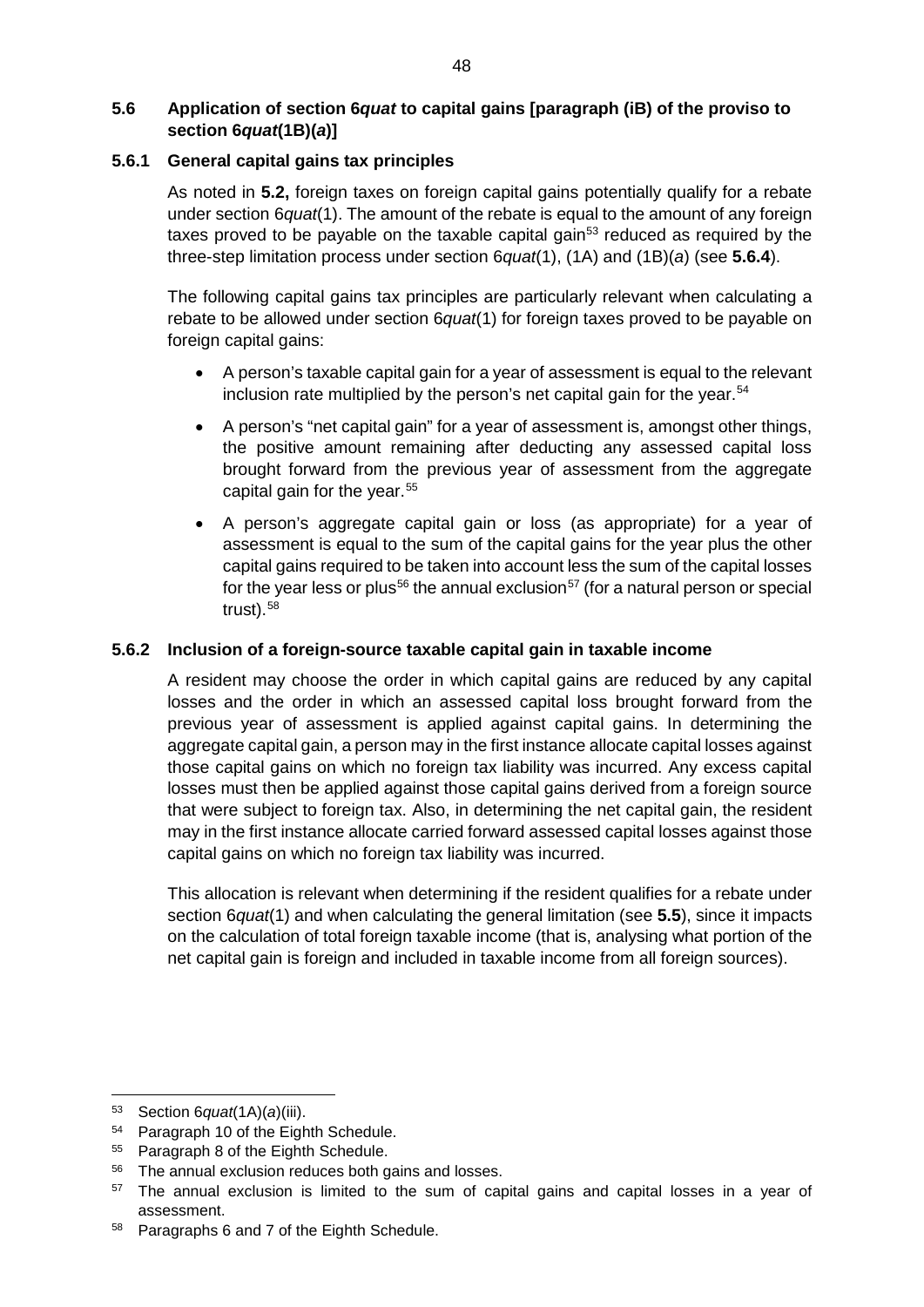### **5.6.3 Source of a capital gain**

Section  $9(2)(i)$  and  $(k)$  and section  $9(4)(d)$  provide the source rules for capital gains and capital losses.

Section 9(2)(*j*) provides that the source of any capital gain or capital loss resulting from the disposal of immovable property or any interest or right of whatever nature to or in immovable property contemplated in paragraph 2 of the Eighth Schedule, is in South Africa if the property is situated in South Africa.

Section 9(2)(*k*) provides that any capital gain or capital loss resulting from the disposal of an asset [other than an asset contemplated in section 9(2)(*j*)] is derived from a South African source when the asset is disposed of –

- $\bullet$  by a resident and  $-$ 
	- $\triangleright$  the asset is not effectively connected with a permanent establishment of the person situated outside South Africa; and
	- $\triangleright$  the proceeds from the disposal are not subject to any taxes on income which are payable to a foreign jurisdiction; or
- by a non-resident and that asset is attributable to a permanent establishment of that person which is situated in South Africa.

Conversely, a capital gain or capital loss will be derived from a foreign source under section  $9(4)(d)$  if the asset is -

- immovable property or any right or interest in immovable property situated outside South Africa; or
- disposed of by a resident; and
	- $\triangleright$  the asset is attributable to a foreign permanent establishment of that person situated outside South Africa; and / or
	- $\triangleright$  the proceeds on disposal are subject to a foreign tax on income; or
- disposed of by a non-resident and the asset is not attributable to a permanent establishment of that person which is situated in South Africa.

In addition to section 9(2) and (4), any deeming source rules in a tax treaty which override the actual source rules must be considered [see **[5.2.3\(c\)](#page-19-0)**].

### **Example 28 – Source of a capital gain**

### *Facts:*

Resident Company A acquired shares in a foreign company which is a resident of Country S. Company A subsequently disposed of the shares at a capital gain. Under Country S's domestic tax laws the proceeds derived by a person who is not a resident of Country S from the sale of shares in a company resident in that country are subject to capital gains tax in that country.

The sale of the shares is not attributable to a permanent establishment of Company A in Country S.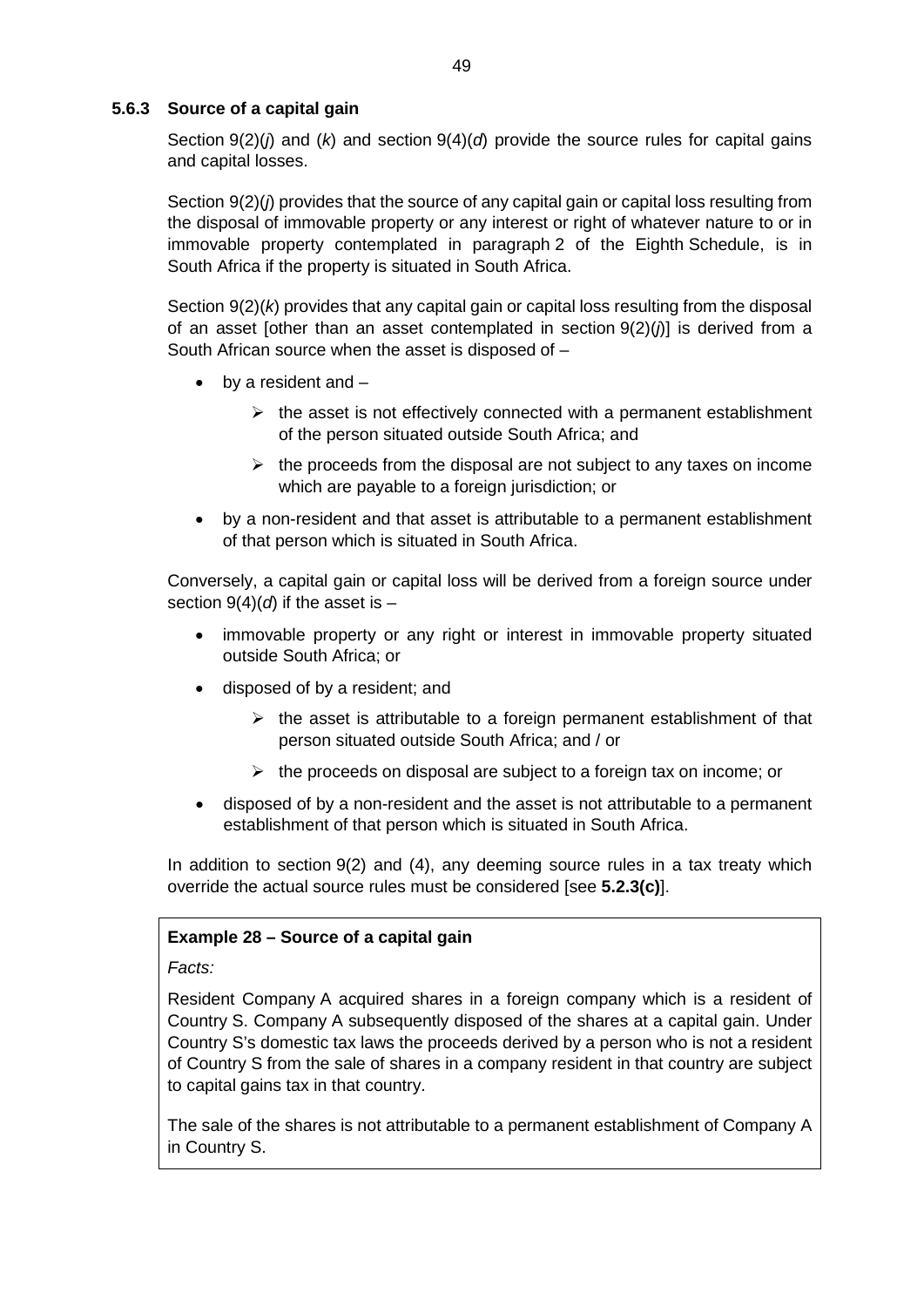### *Result:*

The capital gain from the disposal of the shares in the foreign company is from a foreign source because the proceeds are subject to foreign tax and are not attributable to a foreign permanent establishment [section 9(4)(*d*)]. Resident Company A will therefore be entitled to a rebate under section 6*quat*(1).

### <span id="page-49-0"></span>**5.6.4 The three-step limitation process [section 6***quat***(1), (1A) and (1B)(***a***)]**

The portion of foreign taxes qualifying for a rebate under section 6*quat*(1) on a foreign taxable capital gain is determined under a three-step limitation process:

- Step 1 The comparative inclusion limitation [section 6*quat*(1) and (1A)].
- Step 2 The comparative rate of tax on a foreign taxable capital gain limitation [paragraph (iB) of the proviso to section 6*quat*(1B)(*a*)].
- Step 3 The overall normal tax on taxable income limitation [section 6*quat*(1B)(*a*)].

### *Step 1 – The comparative inclusion limitation [section 6quat(1) and (1A)]*

In South Africa capital gains are taxed more favourably than ordinary income resulting in less than 100% of capital gains ultimately being included in taxable income.

For example, only a certain percentage of a taxpayer's net capital gain is included in taxable income. The percentage included depends on the nature of the person and varies between 0% and 80%.<sup>[59](#page-49-1)</sup> The relevant percentages are as follows:

- A natural person or special trust 40%.<sup>[60](#page-49-2)</sup>
- The individual policyholder fund of an insurer 40%.<sup>[61](#page-49-3)</sup>
- The untaxed policyholder fund of an insurer 0%.<sup>[62](#page-49-4)</sup>
- The company policyholder fund and risk policy fund of an insurer 80%.<sup>[63](#page-49-5)</sup>
- In any other case,  $80\%$ .  $64$

Other examples illustrating the favourable tax treatment of certain capital gains include the following exclusions, amongst others, provided for in the Eighth Schedule:

- The annual exclusion which is deducted from the sum of a natural person or special trust's capital gains and capital losses for the year. [65](#page-49-7)
- The primary residence exclusion for a natural person or special trust.<sup>[66](#page-49-8)</sup>

<span id="page-49-1"></span> <sup>59</sup> Paragraph 10 of the Eighth Schedule.

<span id="page-49-2"></span><sup>&</sup>lt;sup>60</sup> With effect from years of assessment commencing on or after 1 March 2016.

<span id="page-49-3"></span><sup>61</sup> With effect from 29 February 2016 on deemed disposals made by virtue of section 29B and 1 March 2016 on other disposals.

<span id="page-49-4"></span><sup>&</sup>lt;sup>62</sup> With effect from 1 January 2016.

<span id="page-49-5"></span><sup>63</sup> With effect from 29 February 2016 on deemed disposals made by virtue of section 29B and 1 March 2016 on other disposals.

<span id="page-49-6"></span><sup>&</sup>lt;sup>64</sup> With effect from years of assessment commencing on or after 1 March 2016.

<span id="page-49-7"></span><sup>&</sup>lt;sup>65</sup> Paragraph 5 of the Eighth Schedule.

<span id="page-49-8"></span><sup>66</sup> Paragraph 45 of the Eighth Schedule.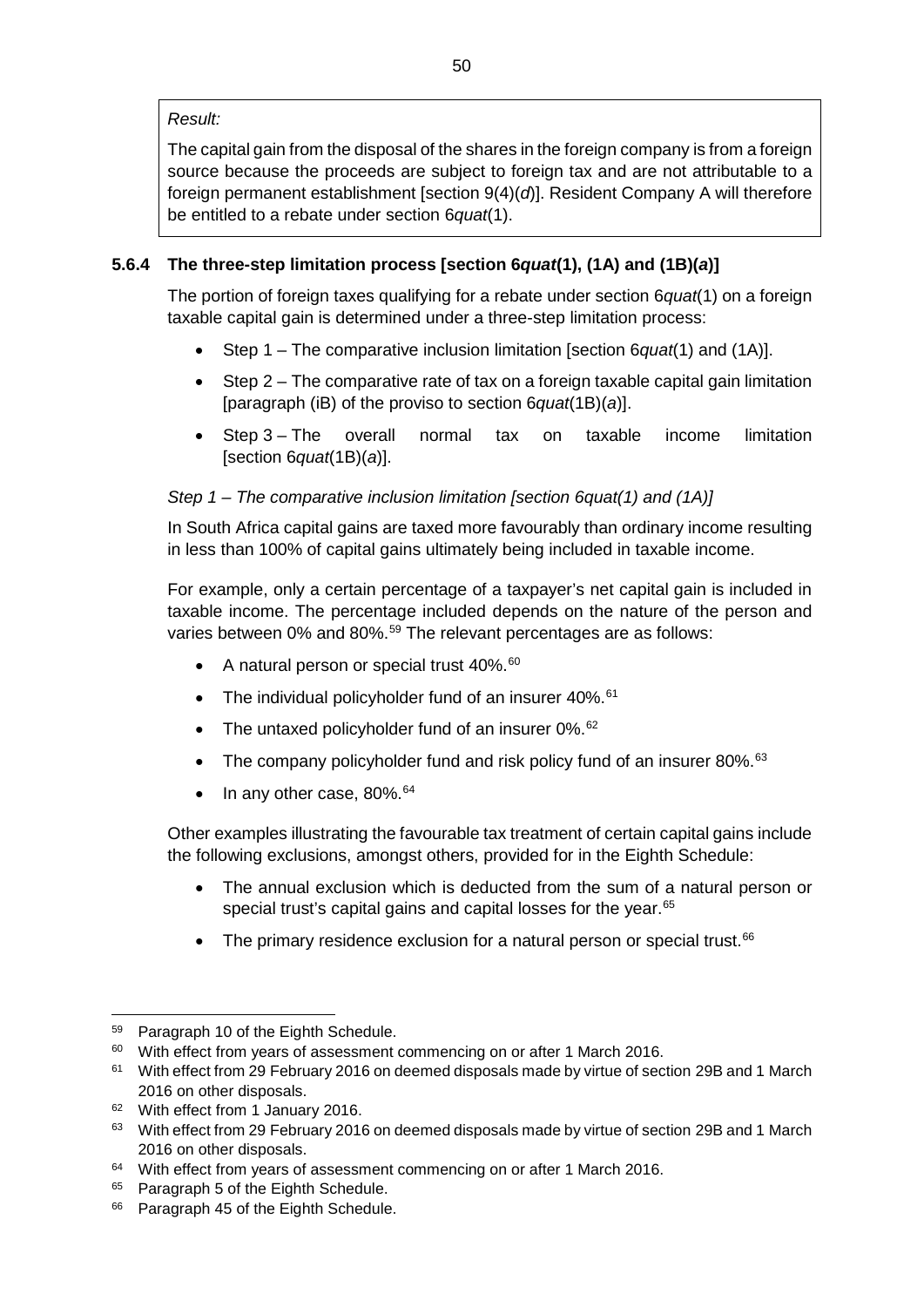Exclusion for personal-use assets of a natural person or special trust.<sup>[68](#page-50-1)</sup>

The full amount of foreign tax proved to be payable on a capital gain will not qualify for a rebate under section 6*quat*(1) if less than 100% of the capital gain is included in taxable income. [69](#page-50-2) Only so much of the foreign tax as is attributable to the portion of the capital gain which is included in taxable income will potentially qualify for the rebate. This is referred to as the *comparative inclusion limitation* and involves a comparison between the portion of the capital gain subjected to foreign tax and the portion subject to South African normal tax, that is:

#### Amount of foreign taxable capital gain included in taxable income Amount of foreign taxable capital gain subject to foreign taxes x Foreign tax payable

No rebate will be allowed for amounts or portions thereof which are not subject to normal tax in South Africa. The taxes disqualified under this step are forfeited and do not qualify to be carried forward to succeeding years of assessment. In addition, the disqualified taxes do not qualify for a deduction under section 6*quat*(1C)(*a*) or any other section.

Therefore, if, for example, a foreign country taxes 100% of a capital gain of a natural person resident in South Africa while South Africa taxes only 40% of that gain, only 40% (40% of the foreign taxable capital income included in taxable income / 100% of the foreign taxable capital gain subject to foreign taxes  $\times$  100% foreign tax) of the foreign taxes on the capital gain will potentially qualify for a rebate under section 6*quat*(1) (that is, before the limitation in steps 2 and 3).

# **Example 29 – Determination of the portion of foreign tax proved to be payable which relates to a foreign taxable capital gain**

*Facts:*

Resident A, a natural person, disposed of a fixed property (which was not the resident's primary residence) located in Country A for R1 040 000 during the year of assessment. The property was acquired for no consideration.

Country A regarded the proceeds as income of a revenue nature and the full amount was subject to tax at a rate of 30%.

<span id="page-50-0"></span> $67$  Paragraph 57(2) of the Eighth Schedule.

<span id="page-50-1"></span><sup>68</sup> Paragraph 53 of the Eighth Schedule.

<span id="page-50-2"></span> $69$  In contrast, when 100% of the capital gain is included in taxable income but less than 100% of the gain is subject to foreign tax, a gross-up of the foreign tax is not allowed.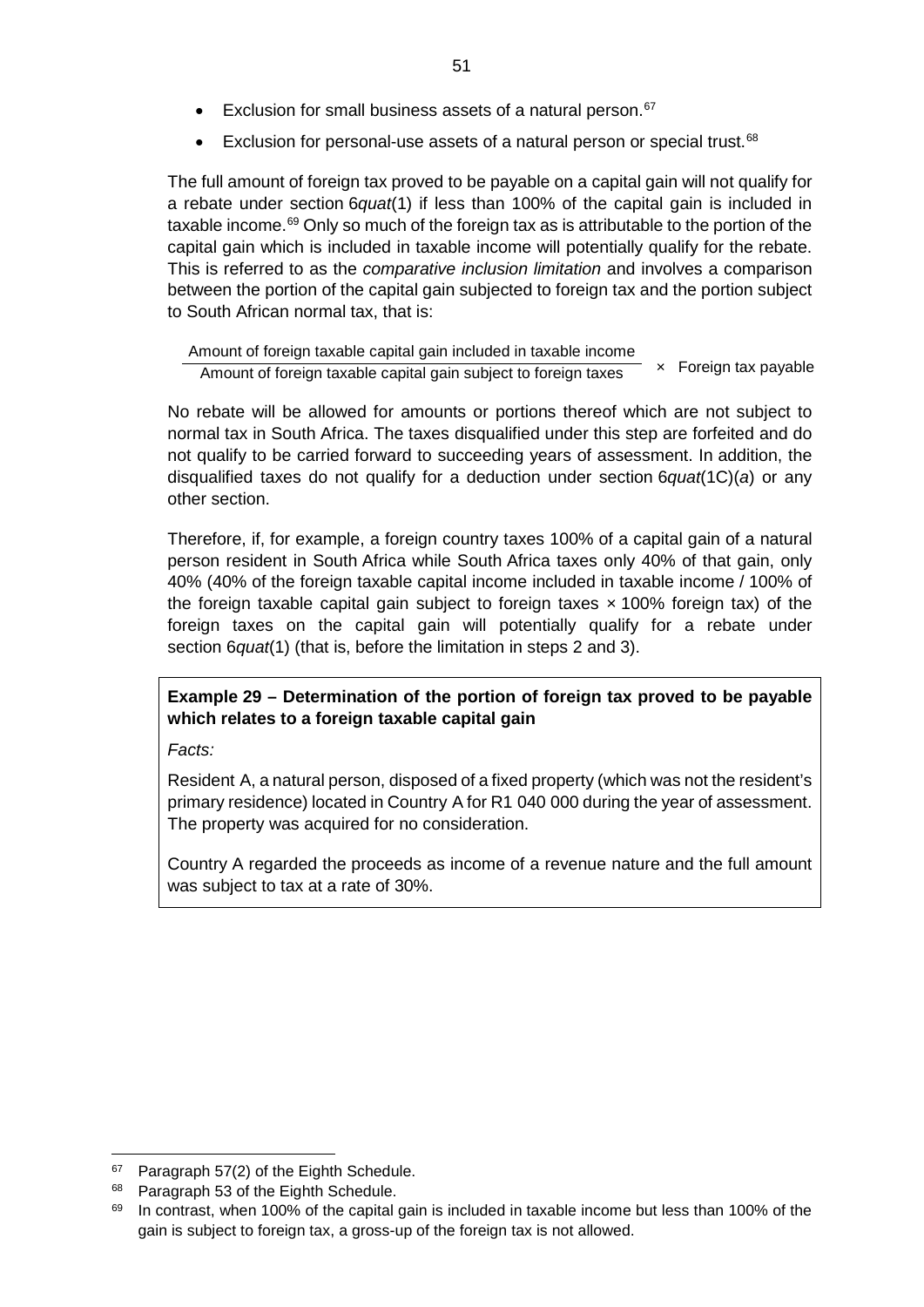*Result:*

The foreign tax liability amounted to R312 000,00 (R1 040 000  $\times$  30%).

In South Africa the taxable capital gain is determined as follows:

| Capital gain (proceeds of R1 040 000 – base cost of RNil)<br>Less: Annual exclusion<br>Net capital gain | 1 040 000<br>(40000)<br>1 000 000 |
|---------------------------------------------------------------------------------------------------------|-----------------------------------|
| Inclusion rate                                                                                          | 40%                               |
| Taxable capital gain                                                                                    | 400 000                           |

R

Only R120 000 (R400 000 / R1 040 000  $\times$  R312 000,00) of the foreign tax liability will potentially qualify for a rebate. The remaining R192 000,00 (R312 000,00 – R120 000,00) will not be taken into account because it does not relate to an amount subject to normal tax in South Africa. The excess amount of R192 000,00 is forfeited and may not be carried forward and taken into account in the immediately succeeding year of assessment.

*Step 2 – The comparative rate of tax on a foreign taxable capital gain limitation [paragraph (iB) of the proviso to section 6quat(1B)(a)]*

The amount of foreign tax which potentially qualifies for a rebate under section 6*quat*(1) is further limited if a resident derives a foreign-source capital gain<sup>[70](#page-51-0)</sup> on the disposal of an asset which is not attributable to a permanent establishment of that resident outside South Africa. In these circumstances the amount of any foreign taxes proved to be payable on the taxable capital gain which potentially qualifies for a rebate under section 6*quat*(1) is limited to the amount of normal tax attributable to the taxable capital gain [paragraph (iB) of the proviso to section 6*quat*(1B)(*a*)].

This limitation is calculated as follows:

| Amount of the foreign-source taxable capital gain which is    |                           |                    |
|---------------------------------------------------------------|---------------------------|--------------------|
| not attributable to a permanent establishment of the resident |                           | Normal tax payable |
| outside South Africa included in taxable income (A)           | $\boldsymbol{\mathsf{x}}$ | on $(B)$           |
| Total taxable income from all sources (B)                     |                           |                    |

A limitation calculation is performed for each foreign capital gain when more than one foreign capital gain is subject to paragraph (iB) of the proviso to section 6*quat*(1B)(*a*). No provision is made for the aggregation of foreign capital gains in applying paragraph (iB) of the proviso.

Any excess foreign tax determined under step 2 is forfeited and does not qualify for a deduction under section 6*quat*(1C)(*a*) or any other section. In addition, any excess foreign tax may not be carried forward to the immediately succeeding year of assessment to potentially qualify for a rebate in that year under paragraph (ii) of the proviso to section 6*quat*(1B)(*a*) (see **Example 30**).

<span id="page-51-0"></span> <sup>70</sup> See section 9(4)(*d*).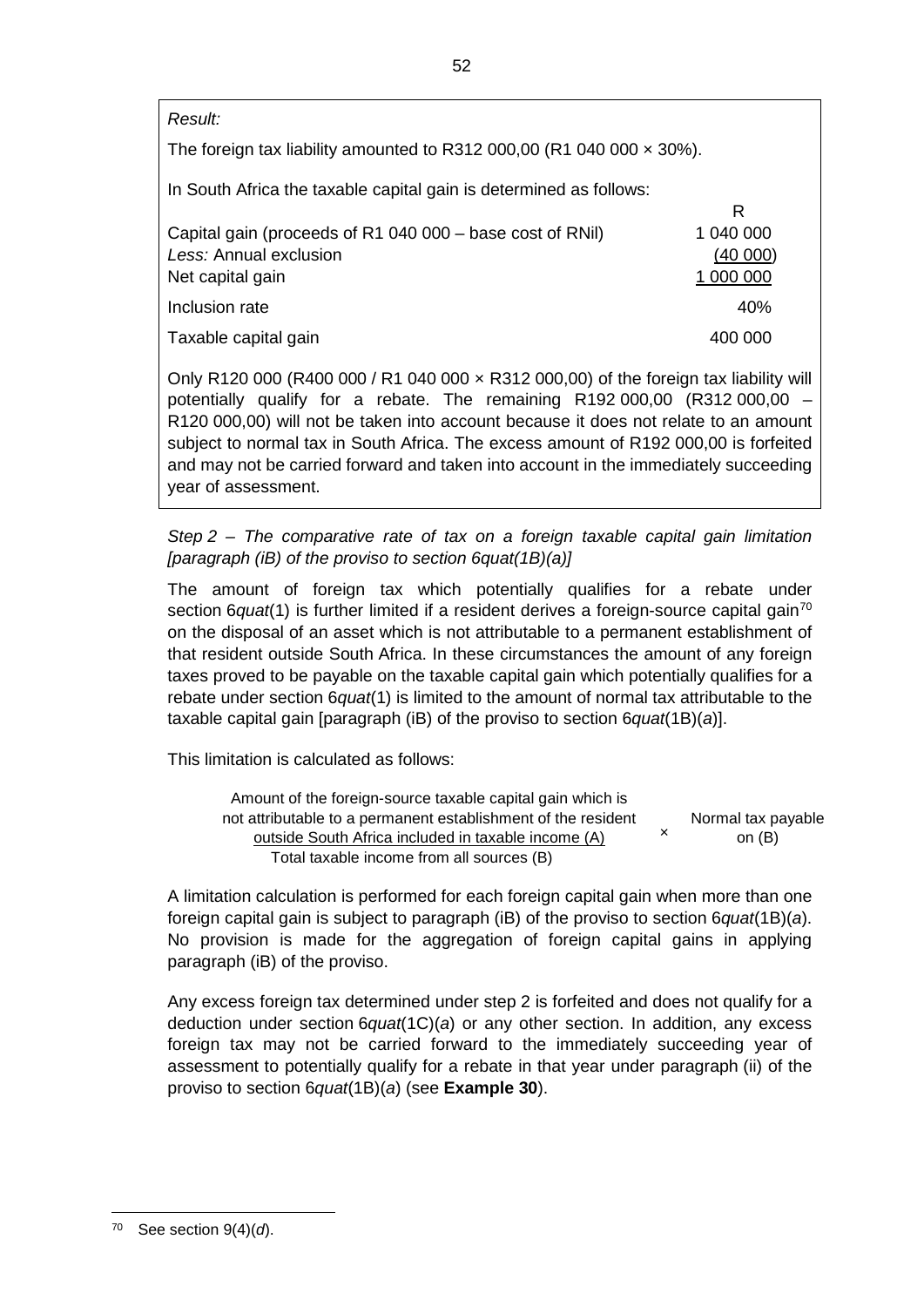#### *Step 3 – The overall normal tax on taxable income limitation [section 6quat(1B)(a)]*

Once the limitations in steps 1 and 2 have been applied, the remaining foreign taxes are added to the other qualifying foreign taxes proved to be payable on the amounts contemplated in section 6*quat*(1)(*a*) to (*f*). The final step in the limitation process is performed under section 6*quat*(1B)(*a*) (see **[5.5](#page-37-3)**).

| Example 30 - Limitation of foreign taxes proved to be payable - Asset not<br>attributable to a foreign permanent establishment                                                                                                                                                                                                                        |                                            |
|-------------------------------------------------------------------------------------------------------------------------------------------------------------------------------------------------------------------------------------------------------------------------------------------------------------------------------------------------------|--------------------------------------------|
| Facts:                                                                                                                                                                                                                                                                                                                                                |                                            |
| Resident Company A holds 5% of the shares in Foreign Company B, a resident of<br>Country T. The shares were acquired 5 years ago for R100 000. Company A has no<br>presence in Country T. Company A disposed of the shares for R1 million. Country T<br>subjected the gain realised on the sale of the shares to withholding tax at a rate of<br>30%. |                                            |
| Other income and foreign tax proved to be payable:                                                                                                                                                                                                                                                                                                    |                                            |
| <b>Income</b>                                                                                                                                                                                                                                                                                                                                         |                                            |
| Income from a South African source<br>Interest income sourced in Country T                                                                                                                                                                                                                                                                            | $\mathsf{R}$<br>300 000<br>200 000         |
| <b>Foreign Taxes</b>                                                                                                                                                                                                                                                                                                                                  |                                            |
| Withholding tax levied on the interest income sourced in Country T<br>Withholding tax levied on the foreign capital gain<br>$(R1 000 000 - R100 000) \times 30\%$                                                                                                                                                                                     | 20 000,00<br>270 000,00                    |
| Result:                                                                                                                                                                                                                                                                                                                                               |                                            |
| (a) Taxable capital gain on disposal of the shares                                                                                                                                                                                                                                                                                                    |                                            |
| The taxable capital gain is determined as follows:                                                                                                                                                                                                                                                                                                    |                                            |
| Capital gain (proceeds of R1 000 000 - base cost of R100 000)                                                                                                                                                                                                                                                                                         | 900 000                                    |
| Inclusion rate                                                                                                                                                                                                                                                                                                                                        | 80%                                        |
| Taxable capital gain                                                                                                                                                                                                                                                                                                                                  | 720 000                                    |
| (b) Normal tax payable                                                                                                                                                                                                                                                                                                                                |                                            |
| Taxable income sourced in South Africa<br>Interest income sourced in Country T<br>Taxable capital gain sourced in Country T<br>Taxable income                                                                                                                                                                                                         | 300 000<br>200 000<br>720 000<br>1 220 000 |
| Normal tax (R1 220 000 x 28%)                                                                                                                                                                                                                                                                                                                         | 341 600,00                                 |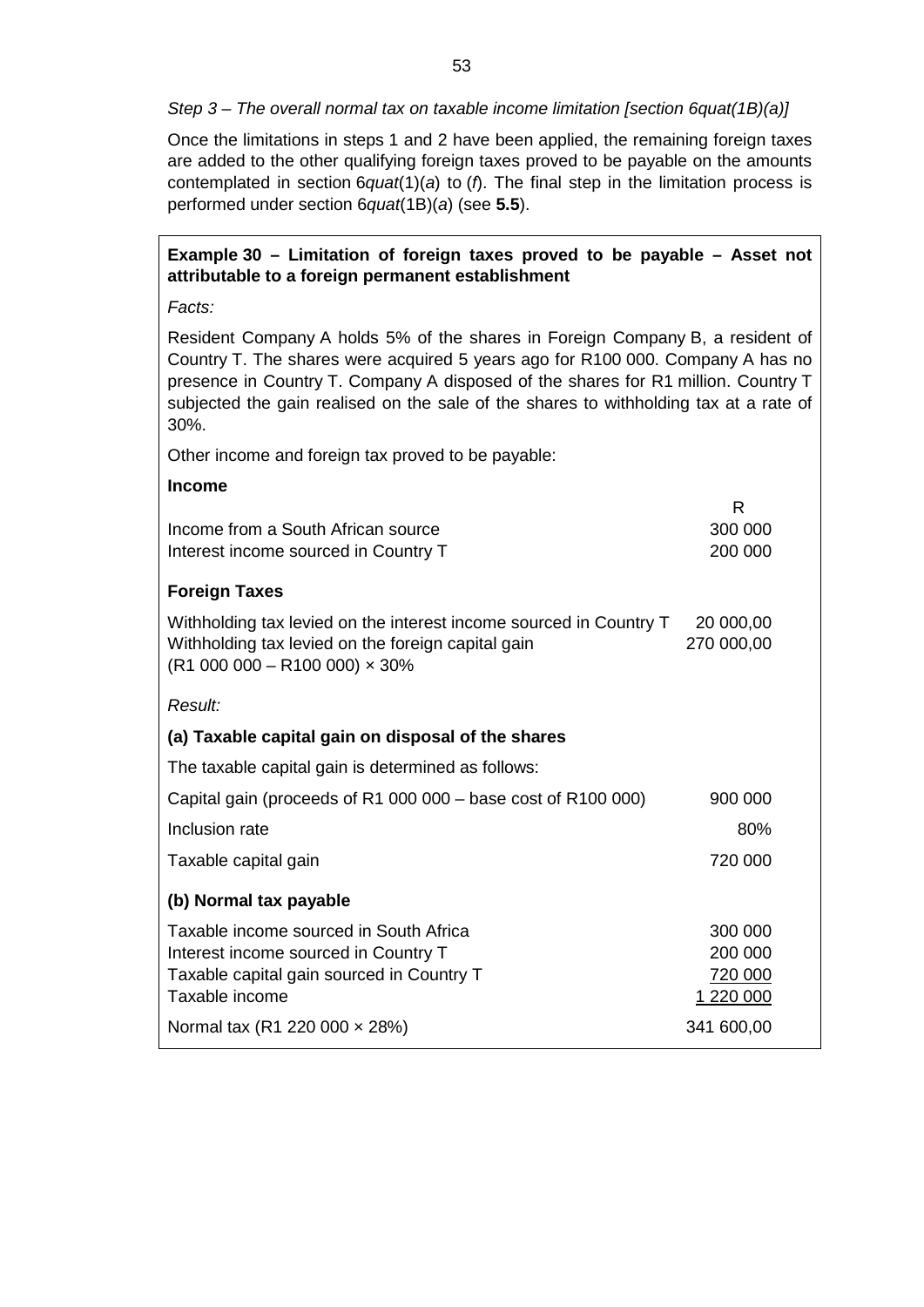**(c) Application of the three step limitation in section 6***quat* **for a foreign taxable gain not attributable to a foreign permanent establishment of a resident**

# **Step 1 – The comparative inclusion limitation [section 6***quat***(1) and (1A)]**

Amount of foreign taxable capital gain included in taxable income × Foreign tax Amount of foreign capital gain subject to foreign taxes

 $=$  R720 000 / R900 000  $\times$  R270 000,00

 $= R216 000,00$ 

Foreign taxes of R216 000,00 potentially qualify for a rebate under section 6*quat*(1) before applying steps 2 and 3. The remaining R54 000,00 (R270 000,00 – R216 000,00) or (R270 000,00  $\times$  20%) does not qualify for the rebate because it relates to the portion of the capital gain of R180 000 (R900 000 – R720 000) which is not subject to tax in South Africa. This amount is forfeited and may not be carried forward to the immediately succeeding year of assessment.

# **Step 2 – The comparative rate of tax on a foreign taxable capital gain limitation [paragraph (iB) of the proviso to section 6***quat***(1B)(***a***)]**

The amount of any foreign taxes proved to be payable on the taxable capital gain potentially qualifying for a rebate under section 6*quat*(1), is limited to the amount of normal tax attributable to the taxable capital gain:

 Amount of the foreign-source taxable capital gain which is not attributable to a permanent establishment of the resident  $\times$  Normal tax payable outside South Africa included in taxable income (A) on (B) Total taxable income from all sources (B)

 $=$  R720 000 / R1 220 000  $\times$  R341 600,00

 $=$  R201 600.00

Only R201 600,00 of the qualifying foreign taxes of R216 000,00 potentially qualifies for the rebate. The balance of R14 400,00 is forfeited.

# **Step 3 – The overall normal tax on taxable income limitation [section 6***quat***(1B)(***a***)]**

The remaining qualifying foreign taxes calculated in Step 2 are added to the other qualifying foreign taxes proved to be payable on the amounts contemplated in section 6*quat*(1)(*a*) to (*f*). The final step is the overall limitation under section 6*quat*(1B)(*a*).

R

# **Sum of qualifying foreign taxes**

| Withholding tax on foreign-source interest income | 20 000,00  |
|---------------------------------------------------|------------|
| Withholding tax on foreign-source capital gain    | 201 600,00 |
| Total                                             | 221 600,00 |

Taxable income derived from all foreign sources  $(A) \times$  Normal tax payable on  $(B)$ Taxable income derived from all sources (B)

 $=(R200000 + R720000) / R1220000 \times R34160000$ 

 $=$  R920 000 / R1 220 000  $\times$  341 600,00

 $=$  R257 600,00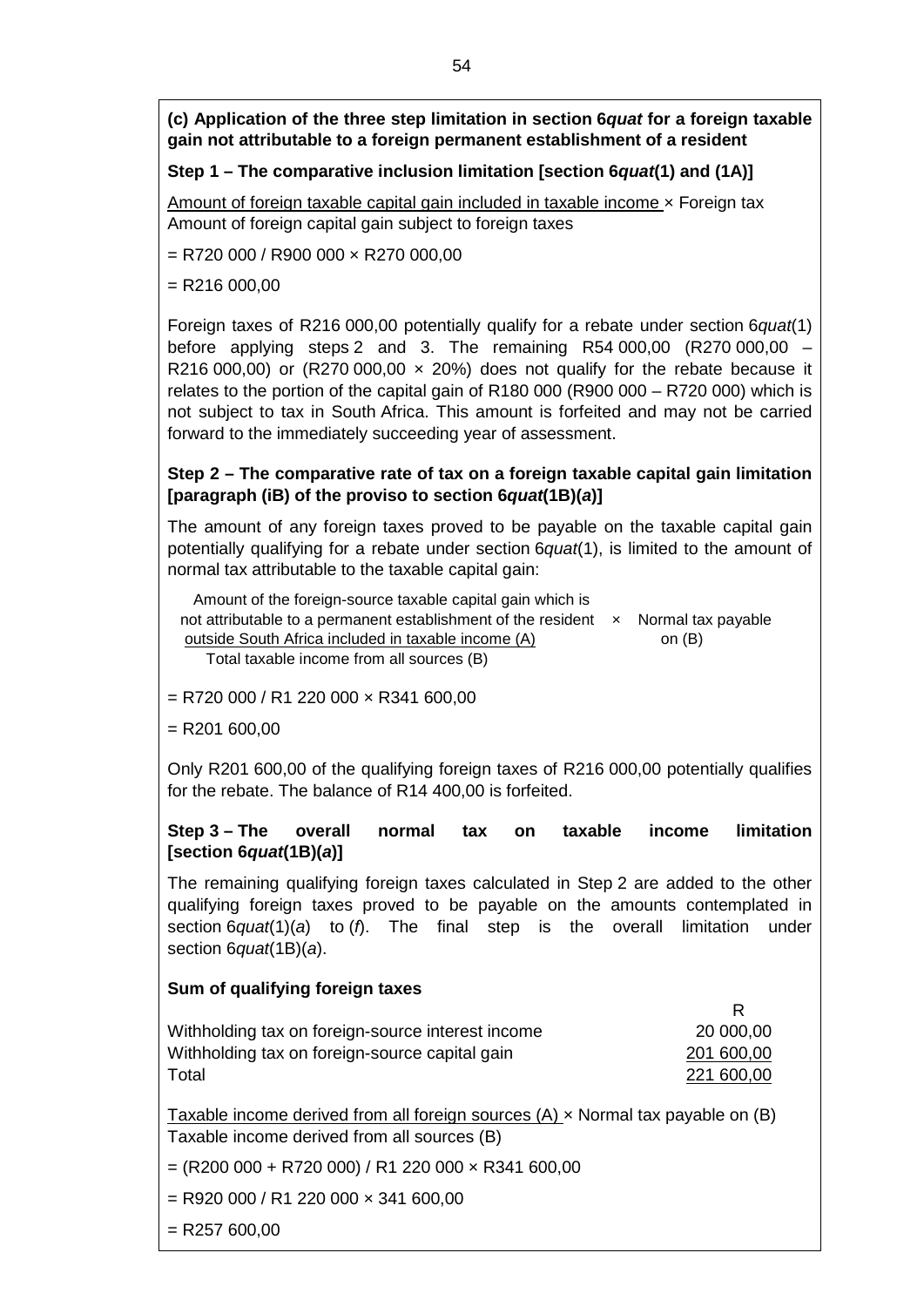Thus the full amount of R221 600,00 qualifies for the rebate under section 6*quat*(1).

# <span id="page-54-0"></span>**5.7 Application of section 6***quat* **to the attributed income of a controlled foreign company**

# **5.7.1 General provisions applying to controlled foreign companies (section 9D(2), (2A), (9)(***b***) and (9A)(***a***)(i)(***aa***) and section 72A)**

As noted in **[5.2](#page-9-0)**, any portion of the net income of a CFC as contemplated in section 9D which is attributed to a resident potentially qualifies for a rebate under section 6*quat*(1). The amount of the rebate is calculated under the three-step limitation process discussed in **[5.7.2](#page-57-0)**.

Section 9D(2) includes in the income of a resident the "proportional amount" of the "net income" of a CFC. "Proportional amount" refers to the resident's effective interest in the "net income" of the CFC. "Net income" is defined in section 9D(2A) and in simplified terms is the CFC's taxable income determined as if it were a resident.

The deemed inclusion in income does not apply to a resident holding less than 10% of the participation rights and that may not exercise at least 10% of the voting rights in a CFC.

Paragraph (i) of the further proviso to section 9D(2A) provides that the net income of a CFC for a foreign tax year will be deemed to be nil when –

- the aggregate amount of tax payable by the CFC to all spheres of government of any country other than the Republic for the foreign tax year of the CFC is at least 75% of the amount of normal tax which would have been payable on any taxable income of the CFC had the CFC been a resident for the foreign tax year; or
- all the receipts and accruals of the CFC are attributable to a foreign business establishment which is not required to be taken into account under section 9D.

Section 9D(9)(*b*) excludes from "net income" any amount attributable to a "foreign business establishment". Section 9D(9A)(*a*) contains a number of exceptions to this exclusion; in other words, section 9D(9A)(*a*) determines certain instances when an amount attributable to a foreign business establishment must be included in "net income".

Under section 72A(1) a resident who directly or indirectly, together with any connected person, holds at least 10% of the participation rights in a CFC (otherwise than indirectly through a resident company) must on an annual basis submit a return in the form prescribed by the Commissioner. In addition section 72A(2) requires that such a resident must have available for submission to the Commissioner when so requested, a copy of the financial statements of the CFC for the relevant tax year of the CFC. These must be translated into English, or one of South Africa's official languages, if so requested.[71](#page-55-0)

 <sup>71</sup> Section 33 of the TA Act.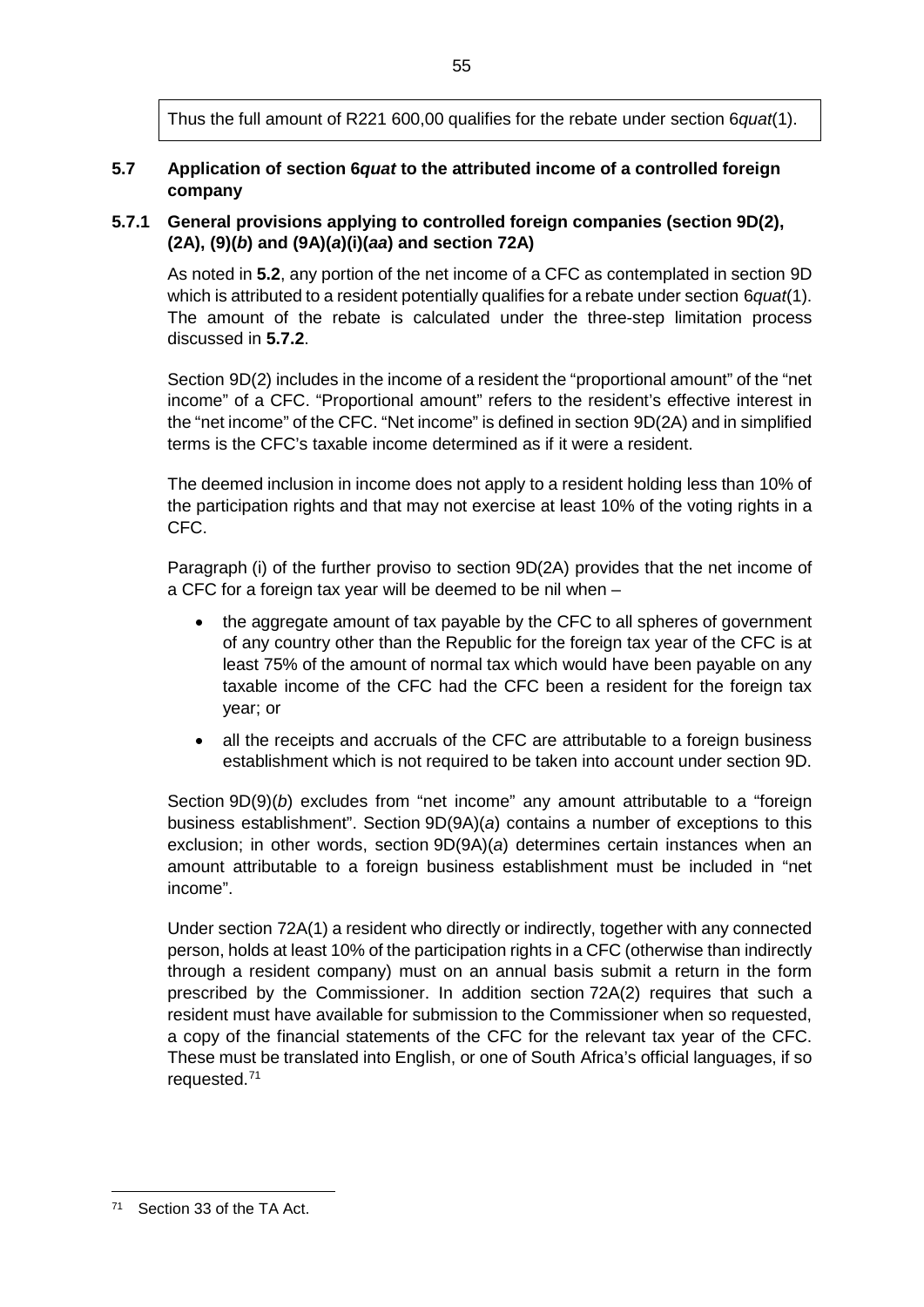Failure to comply with section 72A(2) will result in section 6*quat* not applying to any tax proved to be payable to a foreign government on an amount included in the income of a person under section 9D(2) in relation to the CFC, unless reasonable grounds exist either for the failure which is outside the control of the person or for the person to believe that section [72](#page-55-1)A(2) did not apply.<sup>72</sup>

# **Example 31 – Application of section 6***quat***(1) to foreign taxes paid by a CFC in more than one country**

*Facts:*

Resident Company A holds 100% of the shares in CFC B, a resident of Country B. CFC B received dividends of R100 000 from Company C, a resident of Country C. Company C is not a CFC. CFC B did not earn any other income.

Company C withheld tax of R10 000,00 from the dividend paid to CFC B.

Country B levied tax of R15 000,00 on the dividend received by CFC B and allowed a credit of R4 000,00 for the withholding tax paid to Country C.

Country B and Country C's tax treatment of the dividend is appropriate under the tax treaty between these two countries and the domestic tax laws of each country.

*Result:*

# **Proportional amount attributed to Company A under section 9D(2)**

The dividend of R100 000 received by CFC B from Company C constitutes a foreign dividend and is included in CFC B's net income under section 9D(2A).

The foreign dividend is partially exempt under section 10B(3). The exempt portion of the foreign dividend is calculated as follows:

R100 000  $\times$  8 / 28<sup>[73](#page-55-2)</sup>

 $= R28 571$ 

The taxable portion of the foreign dividend is R71 429 (R100 000 – R28 571). This amount represents the net income of CFC B and is attributed to Company A under section 9D(2).

# **Amount of foreign taxes which potentially qualify for a rebate under section 6***quat***(1)**

Paragraph (ii) of the proviso to section 6*quat*(1A) provides that, for the purposes of section 6*quat*(1A), the amount included in a resident's taxable income must be determined without regard to section 10B(3). The foreign tax relating to the gross amount of the dividend (R100 000) therefore potentially qualifies for a rebate under section 6*quat*(1).

<span id="page-55-1"></span><span id="page-55-0"></span> <sup>72</sup> Section 72A(3)(*b*)(ii).

<span id="page-55-2"></span><sup>&</sup>lt;sup>73</sup> This ratio applies with effect from years of assessment commencing on or after 1 March 2017.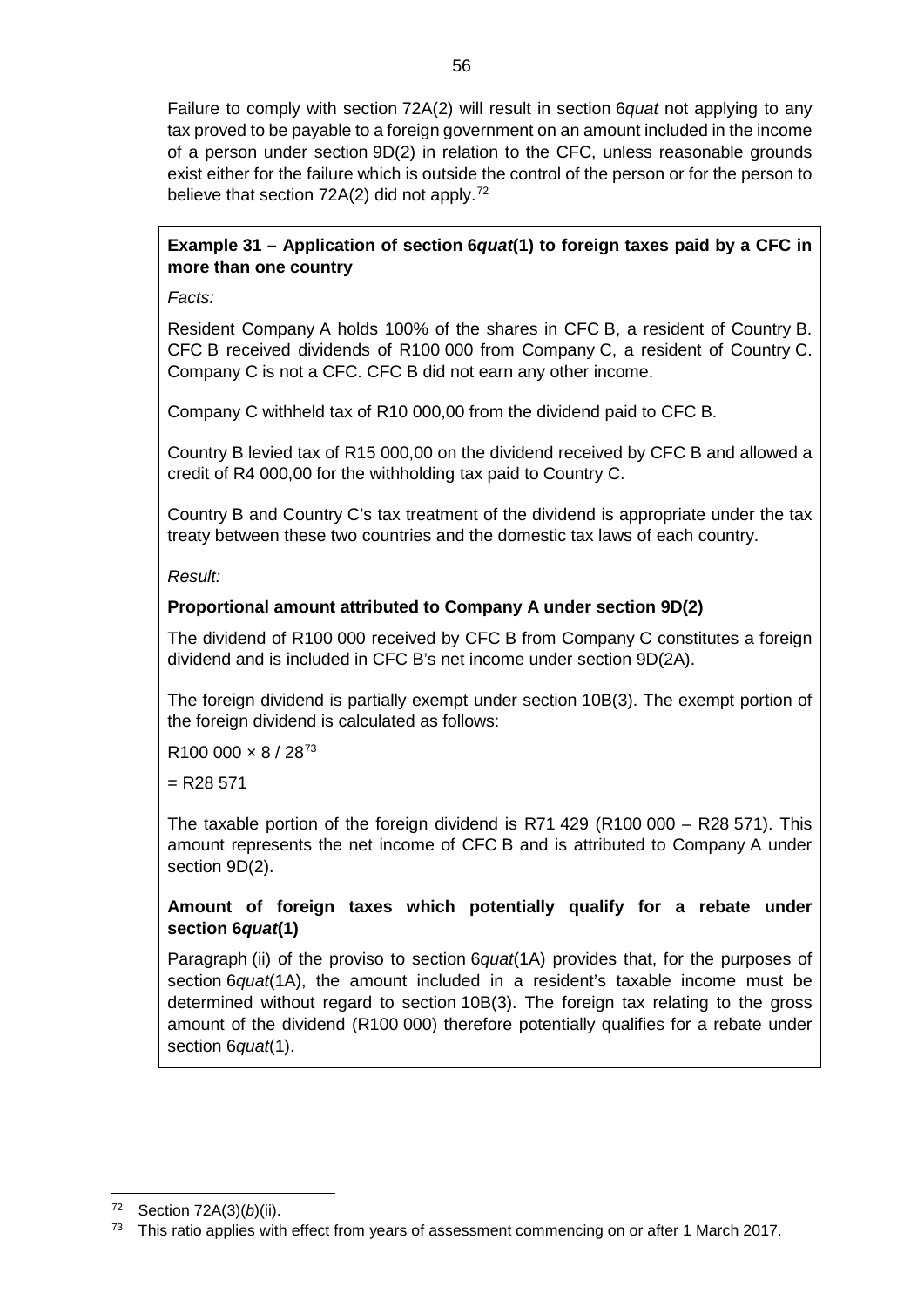| Sum of qualifying foreign taxes          |           |
|------------------------------------------|-----------|
| <b>Country B</b>                         |           |
|                                          | R         |
| Tax on income levied                     | 15 000,00 |
| Less: Rebate for foreign taxes           | (4000,00) |
| <b>Country C</b>                         |           |
| Withholding tax paid                     | 10 000,00 |
| Total foreign taxes proved to be payable | 21 000,00 |

Foreign taxes potentially qualifying for a rebate under section 6*quat*(1) is R21 000,00. The limitation formula in section 6*quat*(1B) will apply to the foreign taxes of R21 000,00.

### **Example 32 – Application of section 6***quat***(1) to foreign taxes proved to be payable by an intermediate CFC which relate to the net income of a lower tier CFC resident in another foreign country**

*Facts:*

Resident Company A holds 100% of the shares in CFC B, a resident of Country B. CFC B holds 100% of the shares in CFC C, a resident of Country C.

CFC C received passive income of R100 000. CFC C does not have a business establishment in Country C. CFC C is subject to tax in Country C on the passive income of R100 000. The foreign tax amounts to R10 000. CFC C distributes the aftertax income of R90 000 as a dividend to CFC B.

Country C does not levy any withholding tax on the dividend distributed by CFC C to CFC B.

Country B has CFC rules similar to those of South Africa. The application of the CFC rules results in the attributed income which is included in CFC B's taxable income (R100 000) being subject to tax in Country B at a rate of 30% which represents a tax liability of R30 000,00. The foreign dividend received from CFC C is exempt from tax in Country B. Country B does not grant CFC B any foreign tax credits.

*Result:*

Under South Africa's CFC rules each CFC in a chain of CFCs is considered separately.

# **CFC C**

Section 6*quat*(1A) provides that the foreign taxes proved to be payable to a sphere of a foreign government by any CFC *in respect of* the proportional amount attributed to the resident may qualify for a rebate.

CFC C's passive income of R100 000 is attributed to and included in Company A's income under section 9D(2). Company A therefore potentially qualifies for a rebate under section 6*quat*(1) for the foreign tax paid by CFC C of R10 000,00.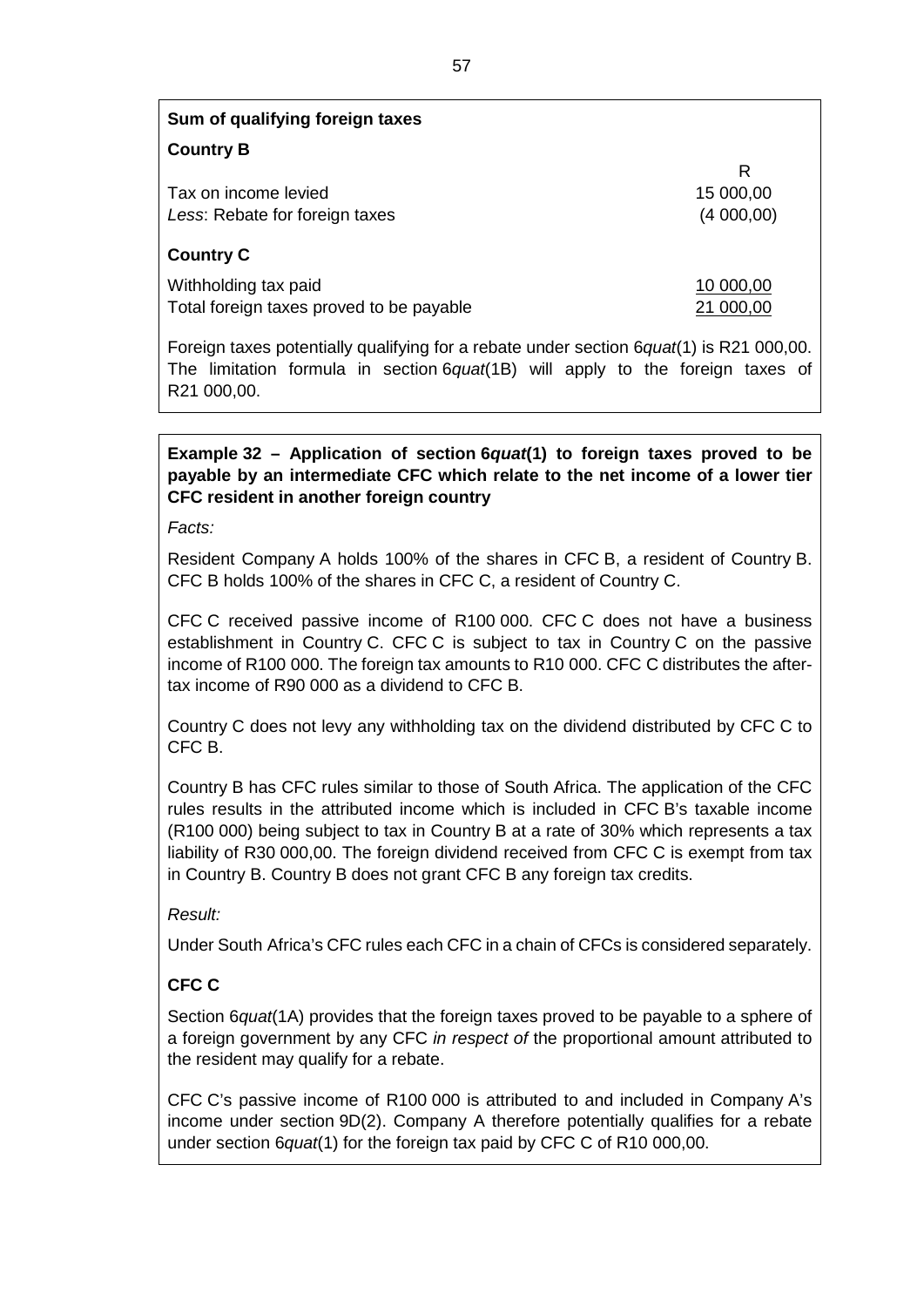Company A also potentially qualifies for a rebate for the foreign tax paid by CFC B of R30 000,00 because the foreign taxes are paid by a CFC and it relates to the same income. The passive income which was attributed to CFC B under Country B's tax rules and on which the foreign tax is payable by CFC B is the same income as that which was attributed to Company A under section 9D(2).

# **CFC B**

The dividend of R90 000 received by CFC B from CFC C constitutes a foreign dividend for purposes of calculating CFC B's net income under section 9D(2A). However, the full amount qualifies for the participation exemption under section 10B(2)(*a*). Thus the net income of CFC B which is attributable to Company A under section 9D(2) is RNil.

If the dividend had been included in net income for South African attribution purposes, the foreign taxes paid by CFC B in Country B would not qualify for a rebate under section 6*quat*(1), since the tax was paid on attributed notional income under Country B's CFC rules and not on actual income (the dividend).

# <span id="page-57-0"></span>**5.7.2 The three-step limitation process in determining the rebate for foreign taxes proved to be payable by a controlled foreign company [section 6***quat***(1B)(***a***) and paragraph (iA)(***bb***) of the proviso to section 6***quat***(1B)(***a***)]**

The amount of foreign taxes which qualify for a rebate under section 6*quat*(1) on the proportional amount of a CFC's net income which is attributed to a resident is determined under a three-step limitation process:

- Step 1: Determine the amount of foreign tax proved to be payable by the CFC which is attributable to the proportional amount of net income included in the resident's income.
- Step 2: Limit the proportional amount of foreign tax determined in step 1 to the relevant amount of South African normal tax [paragraph (iA)(*bb*) of the proviso to section 6*quat*(1B)(*a*)].
- Step 3: Apply the overall limitation under section 6*quat*(1B)(*a*) taking steps 1 and 2 into account.

*Step 1: Determine the amount of foreign tax proved to be payable by the CFC which is attributable to the proportional amount of net income included in the resident's income.*

In assessing whether foreign tax is proved to be payable from a CFC's perspective, the applicable foreign domestic tax law and any tax treaties which are applicable to the CFC and the other foreign country must be considered. The tax treaty between South Africa and foreign jurisdictions will not be relevant in these circumstances.

The amount of foreign taxes proved to be payable by a CFC must be adjusted to  $-$ 

- reflect only the resident taxpayer's effective interest in the CFC (that is, the same interest applied in determining the proportional amount of net income requiring attribution); and
- limit the amount of foreign tax potentially qualifying for the rebate when foreign taxable income is greater than net income determined under section 9D(2A).<sup>[74](#page-57-1)</sup>

<span id="page-57-1"></span> <sup>74</sup> A gross-up is inapplicable when the foreign taxable income is less than net income calculated under section 9D(2A).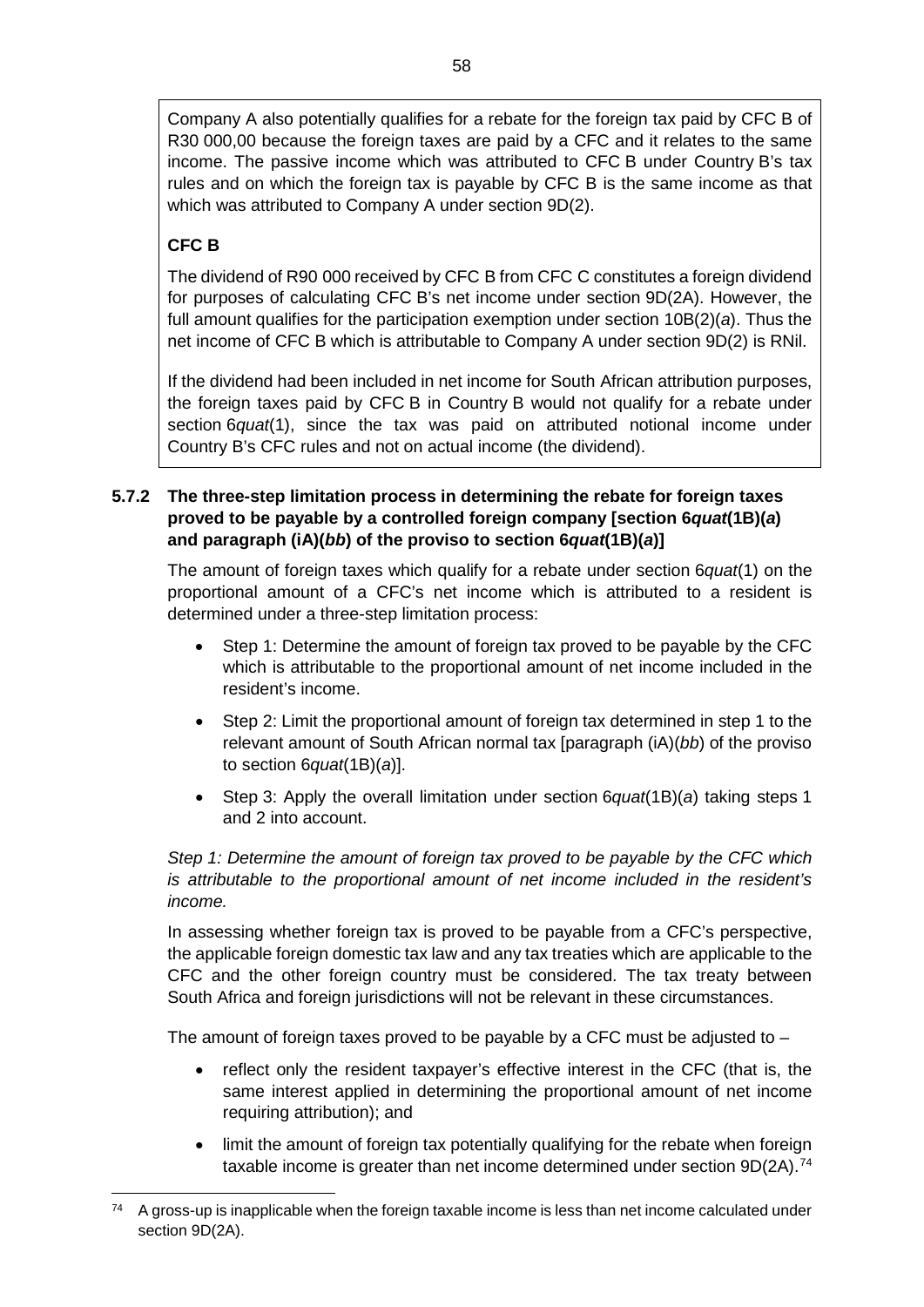If this is the case, the amount of foreign taxes must be limited to the amount that the net income [as determined under South African tax law, namely, section 9D(2A)] bears to the foreign taxable income (as determined under foreign tax law).

If a resident, for example, holds 75% of the participation rights in a CFC, 75% of the foreign tax is potentially available for the rebate under section 6*quat*(1). The qualifying foreign taxes will be further limited to a ratio of 1 / 3 if the amount of the net income is R1 million and foreign taxable income (in rand) is R3 million. The difference of R2 million is not included in net income under section 9D(2) and the foreign tax thereon does not qualify for a rebate under section 6*quat*(1) (see **Examples 33** and **34**).

*Step 2 – Limit the proportional amount of foreign tax determined in step 1 to the relevant amount of South African normal tax* [paragraph (iA)(*bb*) of the proviso to section 6*quat*(1B)(*a*)]

To the extent that the proportional amount of net income, and the proportional amount of foreign taxes, include an amount which is attributable to a CFC's foreign business establishment and which does not qualify for exclusion from attribution under section 9D(9A)(*a*) or 9D(9)(*b*)*,* the amount of foreign taxes which potentially qualify for a rebate is limited under step 2. Broadly speaking, this includes amounts attributable to a foreign business establishment which are not determined on an arm's length basis or which are specifically required to be taken into account as a result of the application of section  $9D(9A)(a)(i) - (vii)$ . These amounts are referred to in this paragraph of the Note as "tainted income".

The amount of foreign taxes, as calculated under step 1, *relating to* the tainted income is further limited to the amount of normal tax attributable to the inclusion of the tainted income in the resident's income under section 9D(2). This limitation is calculated as follows:

Proportionate share of tainted income of CFC x Amount determined under Step 1 Proportionate share of net income of CFC

*Limited to:*

Proportionate share of tainted income of CFC × Normal tax Total South African taxable income

Any excess is forfeited and may not be carried forward to the immediately succeeding year of assessment. [75](#page-58-0) The excess also does not qualify for a deduction under section 6*quat*(1C)(*a*) or any other section. In a number of circumstances the limitation will be applicable and must be calculated but will not have an impact because the normal tax on the comparable amount will be greater than the foreign tax on that amount. This arises because, amongst other reasons, section 9D excludes high taxed jurisdictions from attribution. See paragraph (i) of the proviso to section 9D(2A) under which the net income of a CFC is deemed to be nil when its foreign taxes are at least 75% of the amount of normal tax which would have been payable had attribution been required.

<span id="page-58-0"></span> <sup>75</sup> Paragraph (ii) of the proviso to section <sup>6</sup>*quat*(1B)(*a*).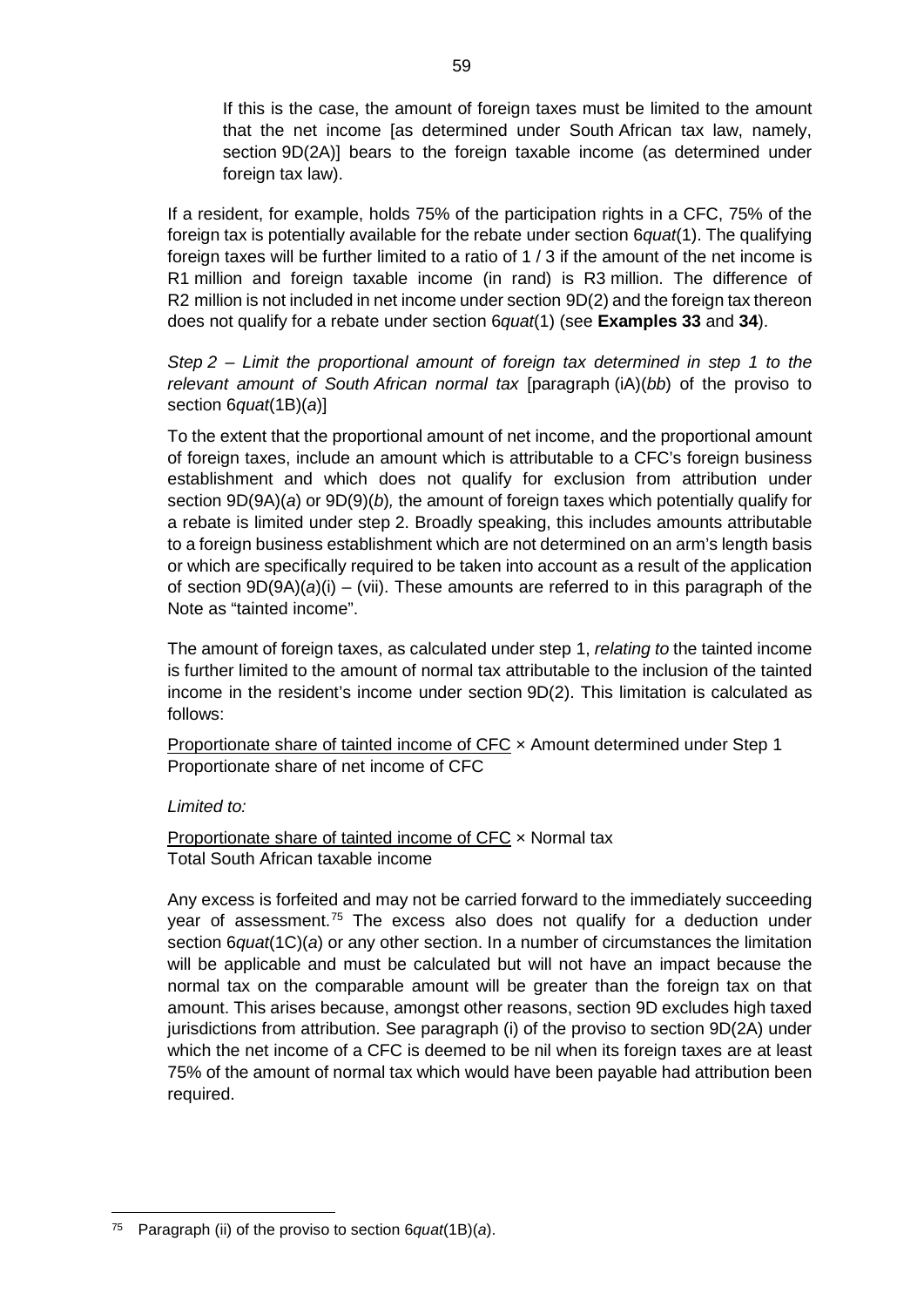The amount of foreign taxes which qualify for the rebate under section 6*quat*(1) in a particular year of assessment is the lesser of –

- the sum of the qualifying foreign taxes after applying steps 1 and 2; or
- the amount calculated under the limitation as set out below.

The limitation formula is calculated as follows:

Taxable income derived from all foreign sources  $(A) \times$  Normal tax payable on  $(B)$ Taxable income derived from all sources (B)

See **[5.5](#page-37-3)** for a detailed discussion of the limitation under section 6*quat*(1B)(*a*).

# **Example 33 – Limitation of foreign taxes on an amount attributable from a CFC which is not excluded from attribution under section 9D**

*Facts:*

Resident A holds 75% of the participation rights in CFC B. CFC B's net income of R500 000 includes interest of R150 000 attributable to CFC B's foreign business establishment which did not qualify for the foreign business establishment exclusion and was required to be taken into account as a result of section 9D(9A)(*a*)(iii)(*cc*). CFC B's taxable income under the tax laws of its country of residence amounted to R490 000 and the foreign tax liability thereon was R100 000,00.

Resident A's taxable income was R1 million (which included 75% of CFC B's net income of R500 000, namely R375 000). Normal tax payable by Resident A was R280 000,00.

*Result:*

**CFC B**

**Step 1: Foreign taxes attributable to the proportional amount of net income included in Resident A's taxable income**

[Foreign taxes  $\times$  (net income under section  $9D(2A)$  / taxable income under foreign tax  $law$ <sup>\*</sup>]  $\times$  participation interest

 $=$  [R100 000,00  $\times$  (n/a<sup>\*</sup>)]  $\times$  75%

 $=$  R75 000,00

not applicable, since CFC B's taxable income under foreign tax law of R490 000 is less than its net income under section 9D(2A) of R500 000.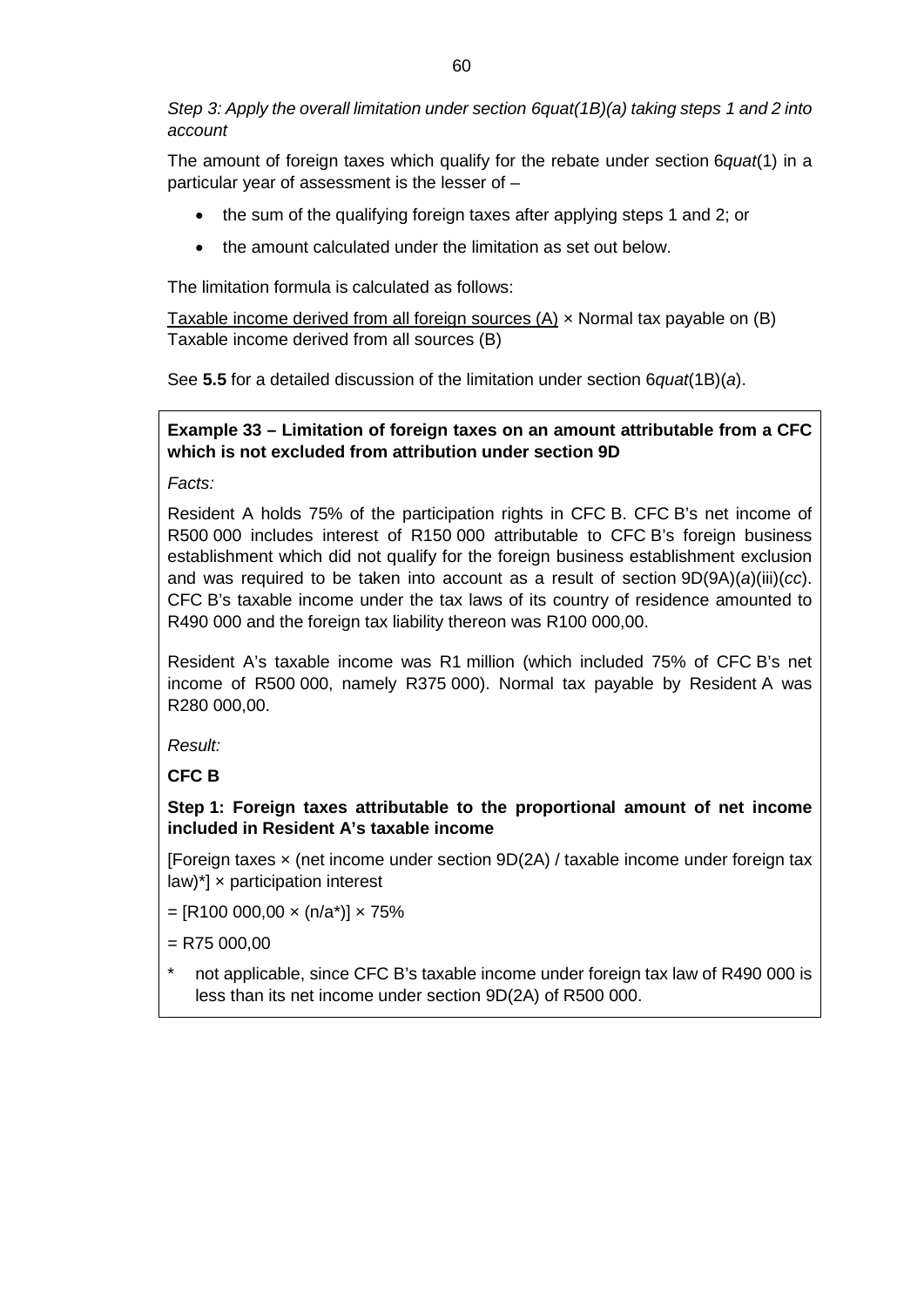# **Step 2**:

The limitation in paragraph (iA)(*bb*) of the proviso to section 6*quat*(1B)(*a*) applies because interest of R150 000 received by CFC B is attributable to a foreign business establishment and included in net income under section 9D(9A)(*a*)(iii)(*cc*).

# **(a) Calculation of foreign taxes attributable to non-tainted income**

Proportionate share of non-tainted income of CFC B × Amount determined under step 1 Proportionate share of net income of CFC B

 $=$  [((R500 000 – R150 000)  $\times$  75%) / (R500 000  $\times$  75%)]  $\times$  R75 000,00

 $=$  R262 500 / R375 000  $\times$  R75 000,00

 $=$  R52 500,00

# **(b) Calculation of foreign taxes attributable to tainted income**

Proportionate share of tainted income of CFC B × Amount determined under step 1 Proportionate share of net income of CFC B

# **Limited to:**

Proportionate share of tainted income of CFC B × Normal tax Total South African taxable income

 $= [(R150 000 \times 75\%) / (R500 000 \times 75\%)] \times R75 000.00$  limited to  $[(R150 000 \times$ 75%) / R1 000 000) × R280 000,00]

= R22 500,00 limited to R31 500,00

The limitation has no effect, since the limitation amount is greater than the applicable amount.

# **Total foreign taxes subject to limitation under section 6***quat***(1B)(***a***) in step 3**

= Foreign taxes attributable to non-tainted income and foreign taxes attributable to tainted income

 $=$  R52 500,00 + R22 500,00

 $=$  R75 000,00

# **Step 3: Applying the overall limitation under section 6***quat***(1B)(***a***) taking steps 1 and 2 into account**

The remaining qualifying foreign taxes proved to be payable by CFC B are added to any other qualifying foreign taxes proved to be payable on the amounts contemplated in section 6*quat*(1)(*a*) to (*f*)*.* The final step in the limitation process is performed, namely, the overall limitation under section 6*quat*(1B)(*a*) (see **[5.5](#page-37-3)**).

Taxable income derived from all foreign sources  $(A) \times$  Normal tax payable on  $(B)$ Taxable income derived from all sources (B)

 $=$  (R500 000 net income  $\times$  75% participation interest) / R1 000 000  $\times$  R280 000,00

 $= R105 000.00$ 

Therefore, the amount of foreign taxes to be allowed under section 6*quat*(1) is R75 000,00 (see steps 1 and 2).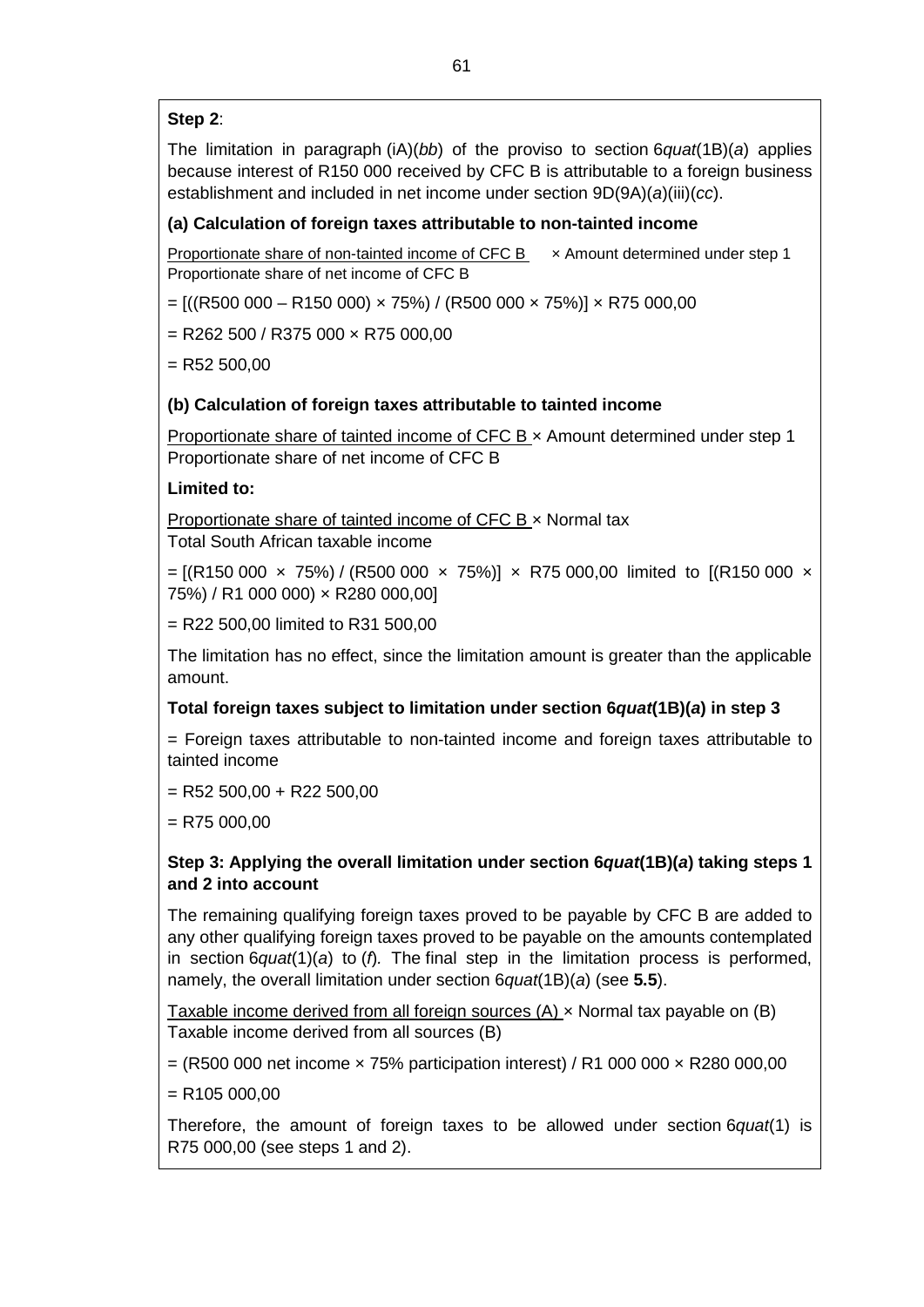# **Example 34 – Limitations of foreign taxes on an amount attributable to a CFC (but not its foreign business establishment) which is not excluded from attribution under section 9D**

*Facts:*

Resident A holds 60% of the participation and voting rights in CFC B which does not have a foreign business establishment. The net income of CFC B is R100 000, consisting of interest income.

Resident A has other foreign-source taxable income of R50 000. Foreign taxes on this income proved to be payable are R15 000,00.

Resident A does not earn any South African-source income.

Resident A's total taxable income is R110 000 [(Net income of CFC B of R100 000  $\times$ 60%) + other income of R50 000] and normal tax payable is R30 800,00 (R110 000  $\times$ 28%).

In its country of residence, CFC B's equivalent taxable income amounts to R120 000 which results in a tax liability of R12 000,00 in that country.

*Result:*

**CFC B**

### **Step 1: Foreign taxes attributable to the proportional amount of net income included in Resident A's taxable income**

[Foreign taxes × (net income of CFC B under section 9D(2A) / taxable income of CFC B under foreign tax law)\*] × participation interest

- $=$  [R12 000,00  $\times$  (R100 000 / R120 000)]  $\times$  60%
- $=$  R6 000,00
- This element of the step 1 limitation is applied because CFC B's taxable income under foreign tax law of R120 000 is greater than its net income under section 9D(2A) of R100 000.

# **Step 2:**

Step 2 does not apply, since the foreign taxes and related net income are not attributable to a foreign business establishment.

# **Sum of total foreign taxes potentially qualifying for a rebate under section 6***quat***(1)**

 $=$  R6 000,00 in relation to CFC B (taking steps 1 and 2 into account) + R15 000,00 relating to the other foreign-source taxable income

 $= R21 000,00$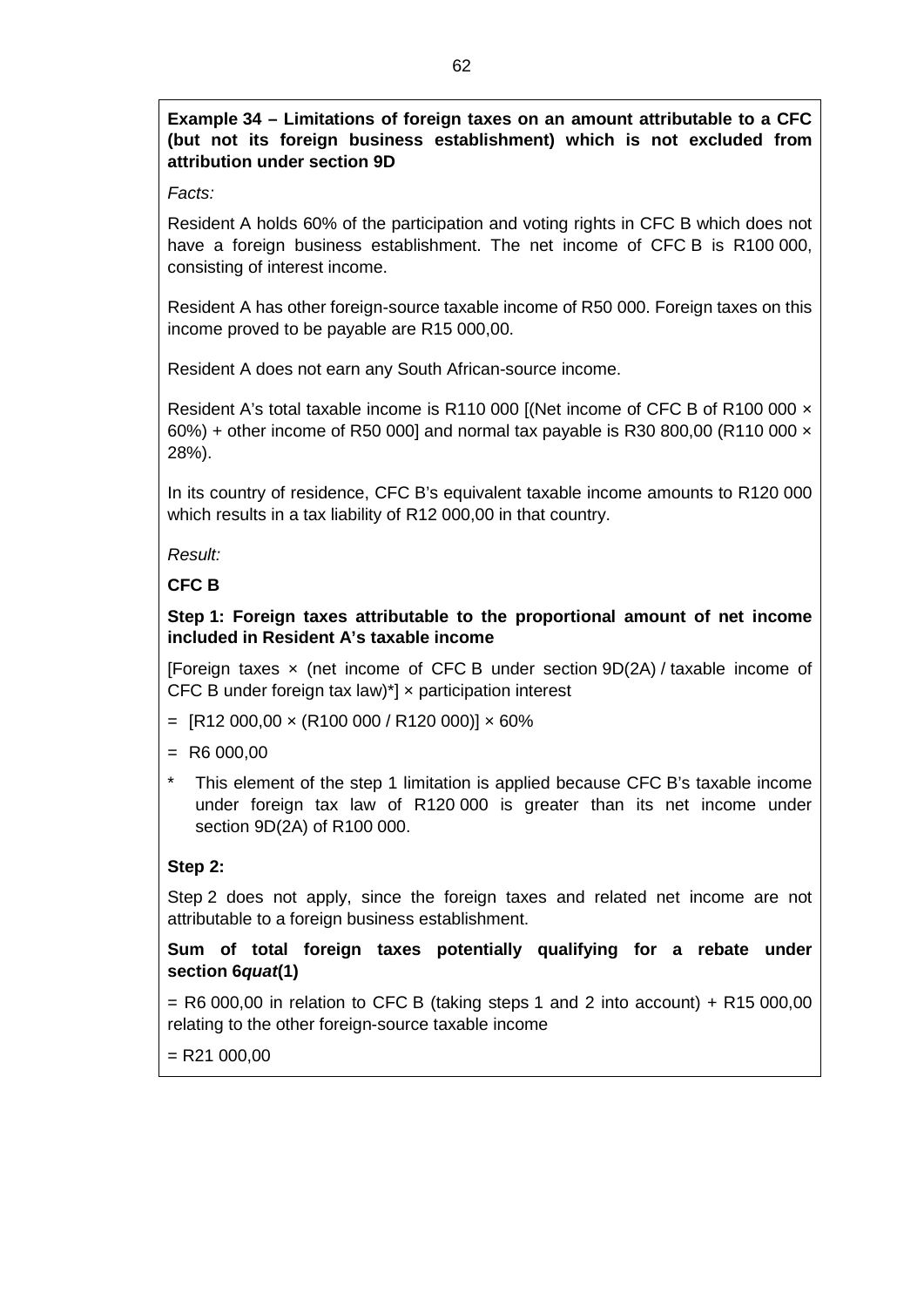# **Step 3: Calculation of the limitation of the rebate under section 6***quat***(1B)(***a***)**

Taxable income derived from all foreign sources  $(A) \times$  Normal tax payable on  $(B)$ Taxable income derived from all sources (B)

 $=$  R110 000 / R110 000  $\times$  R30 800,00

 $=$  R30 800,00

Therefore, the amount of foreign taxes allowed as a rebate under section 6*quat*(1) is R21 000,00.

See **[Annexure A](#page-88-0)** for an example applying the three-step limitation with regards to foreign branch operations, foreign dividend income and income attributed from a CFC.

### <span id="page-62-0"></span>**5.8 The carry-forward of a balance of excess foreign taxes [paragraphs (ii) and (iii) of the proviso to section 6***quat***(1B)(***a***)]**

To the extent that the amount of qualifying foreign taxes proved to be payable exceeds the amount of the rebate determined under section 6*quat*(1A) and (1B) (see **[5.5](#page-37-3)**, **[5.6](#page-47-6)** and **[5.7](#page-54-0)**), the excess amount is carried forward to the immediately succeeding year of assessment. The amount so carried forward will potentially qualify as a foreign tax available for set-off against the normal tax payable on taxable income derived from foreign sources in the immediately succeeding year of assessment [paragraph (ii) of the proviso to section 6*quat*(1B)(*a*)].

Any balance of excess foreign taxes may not be carried forward for more than seven years, calculated from the year of assessment in which the balance was carried forward for the first time [paragraph (iii) of the proviso to section 6*quat*(1B)(*a*)].

The excess amount of foreign taxes does not relate to any taxes overpaid to SARS, but relates solely to taxes paid to foreign tax jurisdictions. SARS may not refund any portion of the excess to the relevant taxpayer or transfer it to another taxpayer such as a company in the same group of companies.

Section 6*quat* does not provide for the carry-back of a balance of excess foreign taxes to previous years of assessment.

The amount of the rebate determined under section 6*quat*(1A) and (1B) relating to the taxable foreign income derived during a year of assessment must be applied against the normal tax payable in that year. Thereafter, any balance of excess foreign taxes brought forward from the preceding year may be set off against the remaining balance of normal tax payable on taxable income derived from foreign sources [paragraph (ii)(*bb*) of the proviso to section 6*quat*(1B)(*a*)].

The balance of excess foreign taxes determined under paragraph (ii) of the proviso to section 6*quat*(1B)(*a*) may not be applied against normal tax payable on taxable income derived from South African sources (see **Example 3** in [Annexure](#page-93-0) B).

The excess amount determined for more than one year of assessment must be recorded separately and applied on a first-in-first-out basis against normal tax payable in future years of assessment.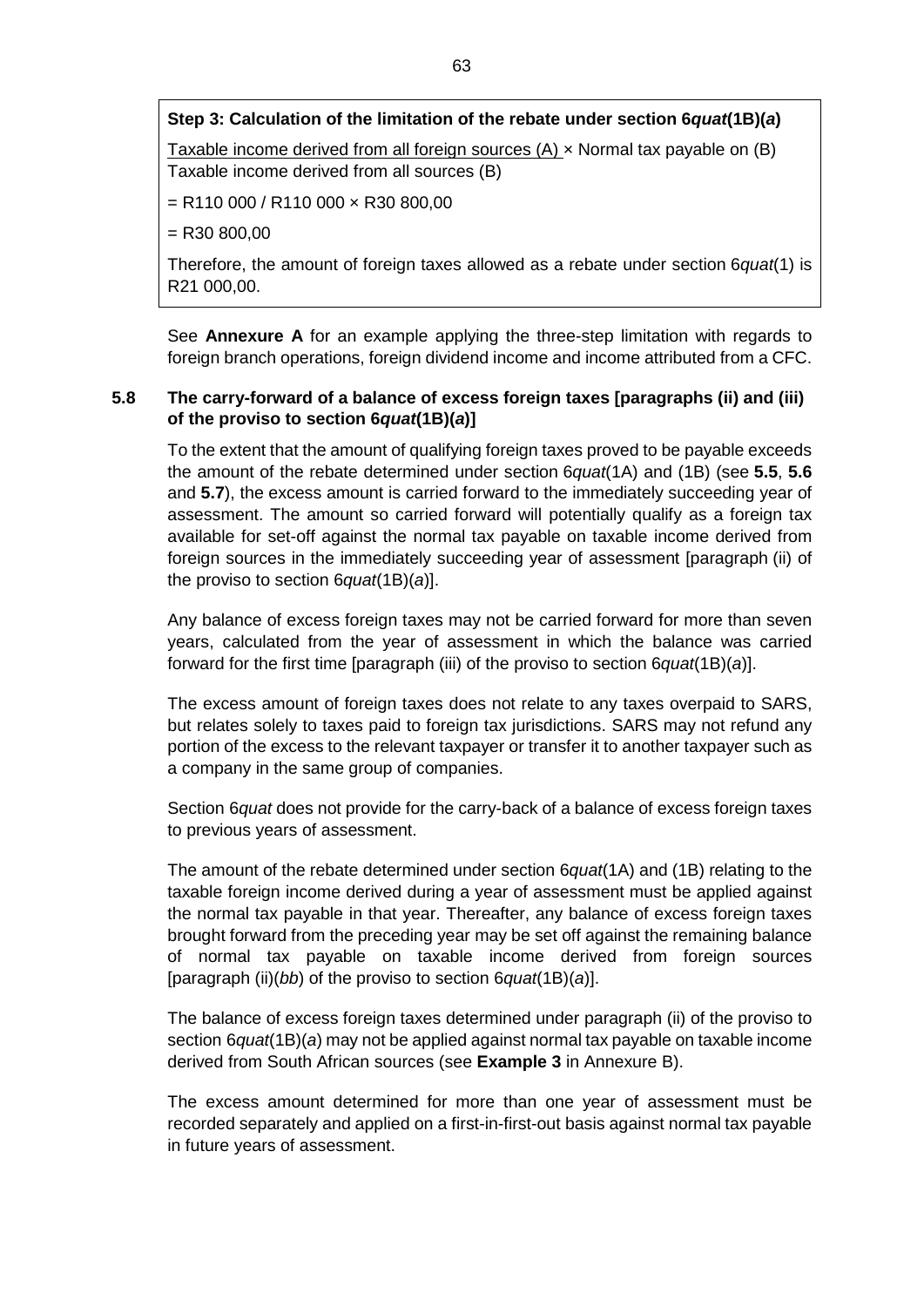# **Example 35 – Foreign tax rate exceeds the normal tax rate**

*Facts:*

Resident Company A received income of R100 000 from a source in Country S. No other income was received by or accrued to Company A from either a local or foreign source.

The income was subject to tax at a rate of 30% in Country S and 28% in South Africa.

 $\blacksquare$ 

| 100 000     |
|-------------|
| 28 000,00   |
| (28,000,00) |
|             |
|             |

**Note:**

# **Qualifying foreign taxes**

 $=$  R100 000  $\times$  30%

 $=$  R30 000,00

# **Limitation of the rebate under section 6***quat***(1B)(***a***)**

Taxable income derived from all foreign sources  $(A) \times$  Normal tax payable on  $(B)$ Taxable income derived from all sources (B)

 $=$  R100 000 / R100 000  $\times$  R28 000,00

 $=$  R28 000,00

The rebate for the current year is R28 000,00. The excess of R2 000,00 (R30 000,00  $-$ R28 000,00) is carried forward to the immediately succeeding year of assessment.

# **Example 36 – Utilisation of excess foreign taxes carried forward from a previous year**

*Facts:*

Resident Company A conducts trading operations in South Africa as well as in Country C. In year 1 Company A had an assessed loss from its South African operations which exceeded the taxable income earned from its operations in Country C.

As a result, excess foreign taxes of R400 000,00 were carried forward under paragraph (ii) of the proviso to section 6*quat*(1B)(*a*) to year 2 to qualify for a rebate.

In year 2 Company A had taxable income from the operations conducted in Country C of R1 500 000. The government of Country C granted special tax incentives in year 2 and as a result no tax was payable in Country C.

Company A's operations in South Africa in year 2 gave rise to income of R15 million and deductible expenses of R10 million. The corporate tax rate is 28%.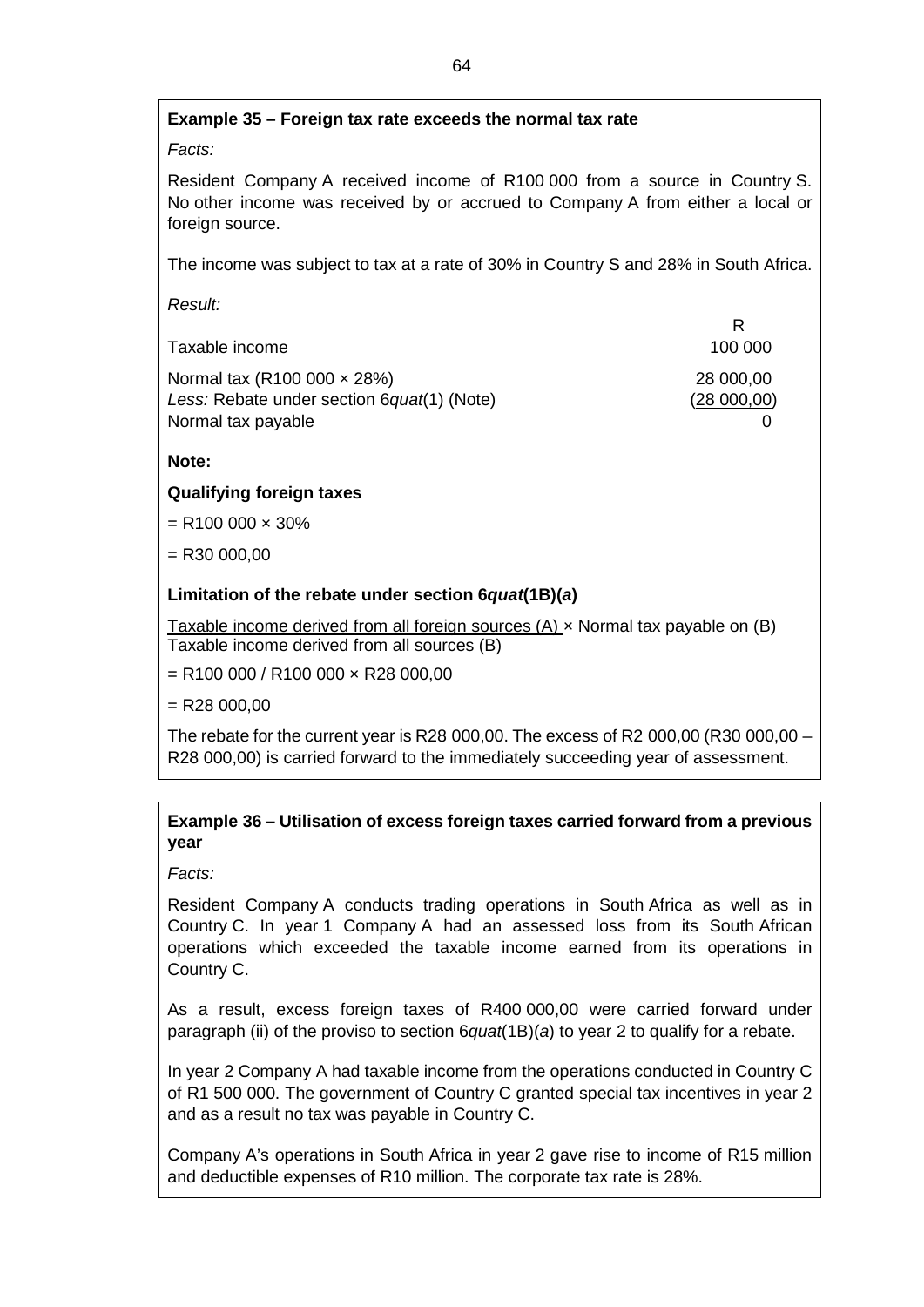*Result:* **Year 2**

# **South African taxable income**

| 1 500 000<br>5 000 000 |
|------------------------|
|                        |
|                        |
| 6 500 000              |
| 1820 000,00            |
| (420 000, 00)          |
| 1 400 000,00           |
|                        |

# **\* Limitation of the rebate under section 6***quat***(1B)(***a***)**

Taxable income derived from all foreign sources  $(A) \times$  Normal tax payable on  $(B)$ Taxable income derived from all sources (B)

 $=$  R1 500 000 / R6 500 000  $\times$  R1 820 000,00

 $= R420 000,00$ 

No foreign taxes were proved to be payable in year 2. However, there was taxable income from foreign sources in year 2 and as a result the excess foreign taxes from year 1 can potentially be used in year 2. The maximum amount of rebate in year 2 is R420 000,00 which means that the full amount of the excess foreign taxes of R400 000,00 carried forward from year 1 can be used in year 2.

### **5.9 Interaction between credit methods of relief under a tax treaty and relief under section 6***quat***(1)**

# **5.9.1 Tax treaty methods for providing relief from double taxation**

This paragraph of the Note discusses the article in tax treaties which deals with the elimination of double taxation not otherwise already eliminated by a country's domestic tax law or by the distributive tax rules in the tax treaty. For example, a tax treaty may grant a particular country the sole taxing right which means that there is no double taxation which needs to be addressed by the article in the tax treaty specifically dealing with the elimination of double taxation. Tax treaties employ two principles to address double taxation, namely, the exemption principle and the credit principle.

Under the credit principle, the resident state calculates the resident's tax liability under its domestic law taking into account the applicable provisions of the tax treaty and allows a deduction from its own tax for the taxes paid in the other country. Two methods for applying the credit principle are –

- the "full credit" method under which the resident state allows a deduction from local tax of the total tax paid in the other country on income which is also taxed in the resident state; and
- the "ordinary credit" method under which the amount of the deduction from local tax permitted by the resident state for the tax paid in the other country on income which is also taxed in the resident state is limited to its own tax applicable to that income.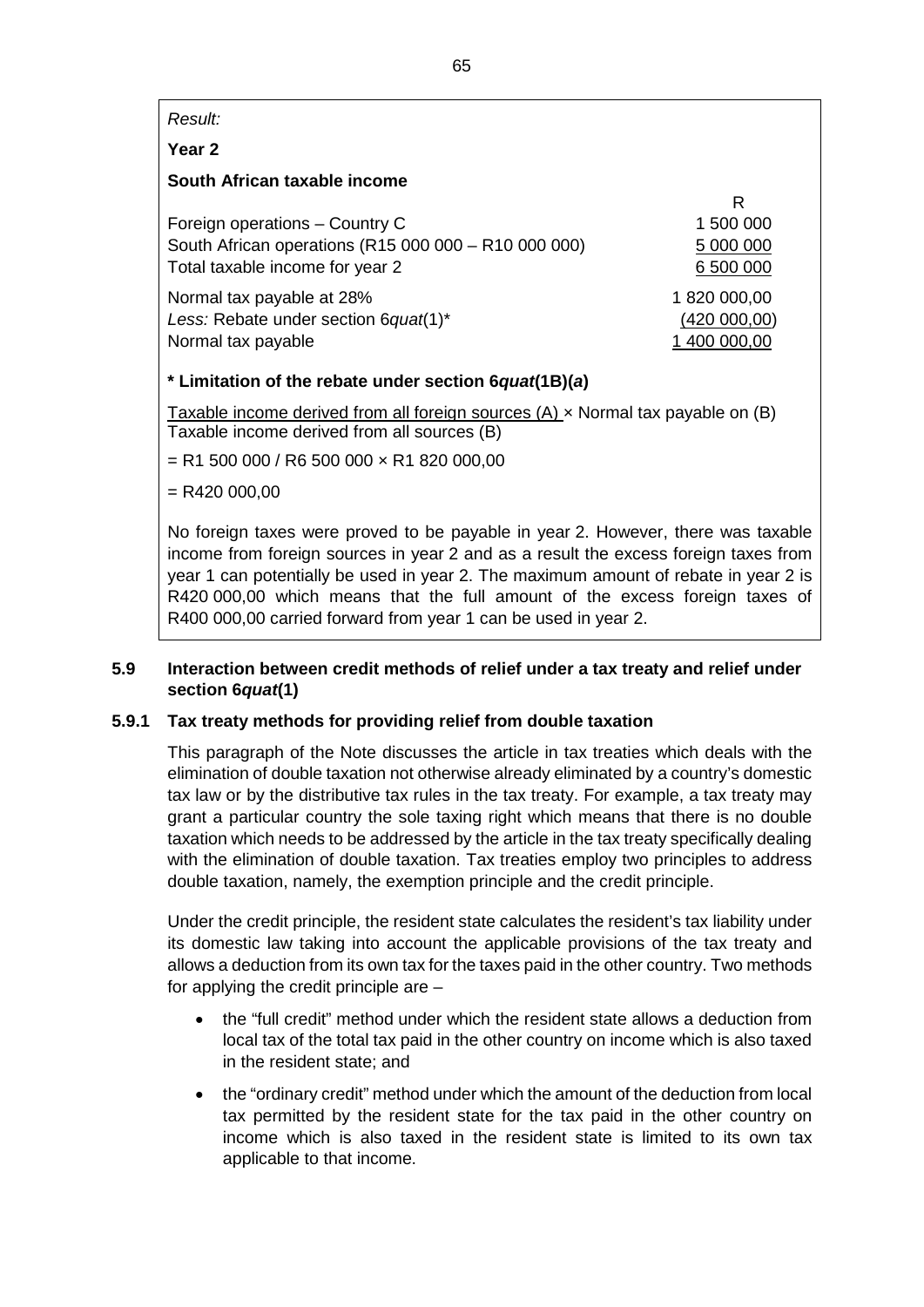The majority of the tax treaties concluded by South Africa provide for the elimination of double taxation under the ordinary credit method while a few of the older treaties provide for the exemption method of relief in the article dealing with the elimination of double tax. [76](#page-65-0) None of South Africa's tax treaties provide for the "full credit" method of relief.

Depending on the particular tax treaty, in some circumstances when the foreign tax which would otherwise be payable has been reduced in accordance with laws designed to promote economic development, the amount of the reduction is considered to be a tax paid for purposes of calculating the credit relief available under section 6*quat*(1) and the tax treaty. See, for example, article 22(2) of the tax treaty between South Africa and Botswana.

### **5.9.2 Choice between the tax treaty credit method and rebate method under section 6***quat***(1)**

Section 6*quat*(2) provides a resident with a choice between the relief provided for in the tax treaty (if applicable) and the relief provided for under section 6*quat*(1) or (1C) as appropriate. A resident is not entitled to claim both forms of relief. A resident may also not elect tax treaty relief and at the same time seek to apply the more favourable elements of section 6*quat* such as the carry-forward of excess taxes.

The choice of relief, namely, section 6*quat*(1)<sup>[77](#page-65-1)</sup> or tax treaty relief, can be exercised annually per taxable income per country. The resident is not bound by a choice made in a previous year of assessment. A resident may elect different methods of relief when more than one treaty applies during a particular year of assessment. SARS will apply section 6*quat*(1) if the resident does not elect which form of relief must be applied.

# **5.9.3 Tax treaty credit method – Effect of wording of relevant articles**

The wording of the relevant article in the tax treaty will determine how the tax treaty credit method must be applied in a specific case. Tax treaty articles can be divided  $into -$ 

- those providing relief from double taxation under the credit method without any reference to the provisions of domestic law relating to the granting of a credit for foreign taxes (namely, section 6*quat*)*,* and
- those which are "subject to" the provisions of the law of South Africa regarding the deduction of foreign taxes from normal tax payable in South Africa (namely, section 6*quat*)*.*

### <span id="page-65-2"></span>**5.9.4 The tax treaty credit method – Articles not "subject to" section 6***quat*

Some tax treaties providing for the credit method of relief are not phrased to be "subject to" domestic law relating to the granting of a credit for foreign taxes (namely, section 6*quat*)*.* In these circumstances a resident may elect to apply the tax treaty credit method of relief instead of the section 6*quat* rebate method of relief (assume the income is foreign-source). This election is sanctioned under section 6*quat*(2).

<span id="page-65-0"></span> $76$  For example, the tax treaties with Germany and Zambia.

<span id="page-65-1"></span><sup>77</sup> For the rest of **5.9** and its subparagraphs assume the income is from a foreign source and that section 6*quat*(1C)(*a*) does not apply.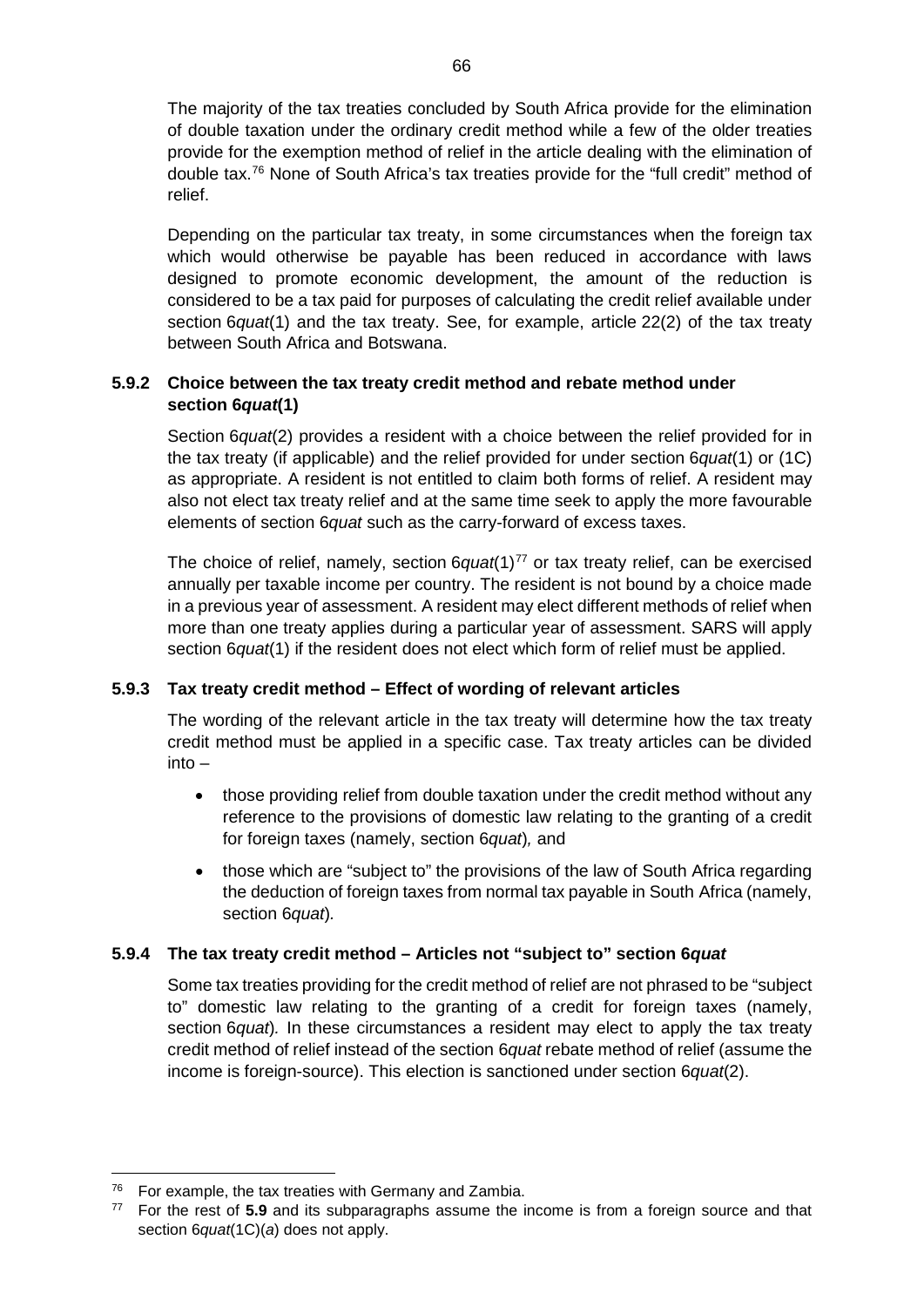The election is made in its entirety, meaning that if a resident elects the relief provided under the tax treaty, none of the provisions of section 6*quat* (including the additional relief measures) apply. A person electing to use a tax treaty credit method will, for example, not be entitled to carry forward any excess foreign taxes under paragraph (ii) of the proviso to section 6*quat*(1B)(*a*).

An example of a tax treaty which is not "subject to" section 6*quat* is the tax treaty between South Africa and Australia.<sup>[78](#page-66-0)</sup> The relevant part of article 23 of the tax treaty, which deals with the elimination of double taxation, reads as follows:

"3. In the case of South Africa, *Australian tax paid* by a resident of South Africa in respect of income taxable in Australia *in accordance with the Agreement*, shall be deducted from *the taxes due according to South African fiscal law*. *The deduction shall not, however, exceed an amount which bears to the total South African tax payable the same ratio as the income concerned bears to the total income*."

(Emphasis added.)

Section 6*quat* therefore does not apply when calculating the relief provided under the tax treaty. Regard must be had to the particular tax treaty, or, if applicable, a separate agreement with the particular country to determine the tax treaty relief. Having regard to the tax treaty with Australia, the following points are, for example, relevant in calculating the tax treaty relief:

- Australian tax paid refers to the tax paid in Australia as calculated under Australian domestic law and the tax treaty.
- "In respect of income taxable in Australia" practically the source of the income will often be Australian, however, this wording does not limit the source of the income to Australia, the income could be sourced in Australia, South Africa or even a third country. The important requirement is that the income must be taxable in Australia.
- "In accordance with the Agreement" means that a credit is available only for the foreign tax paid on items of income correctly taxed under the tax treaty.
- Taxes due according to South African fiscal law refers to the tax payable in South Africa as calculated under the Act and the tax treaty. This requires the calculation of taxable income under the Act (namely, South African tax law).
- The deduction from South African normal tax is limited. The limitation is calculated on a "per country" basis rather than on a "per income item" or an "overall" basis. The maximum deduction is limited to:[79](#page-66-1)

Total South African tax payable x (Taxable) Income concerned<sup>[80](#page-66-2)</sup> Total (taxable) income

- "Income" is interpreted to mean taxable income (see **[5.9.7](#page-72-0)** "Meaning of 'income' in the article dealing with the elimination of double tax in tax treaties").
- > "Total South African tax payable" is, and can only be, calculated under the Act (namely, South African tax law) taking into account the

<span id="page-66-0"></span><sup>&</sup>lt;sup>78</sup> The wording of the specific treaty must be considered, since it can vary from treaty to treaty and differences in wording can impact on the interpretation of the articles of the treaty.

<span id="page-66-1"></span> $79$  Words in brackets are added for clarification.

<span id="page-66-2"></span><sup>80</sup> See bullet points below for further detail.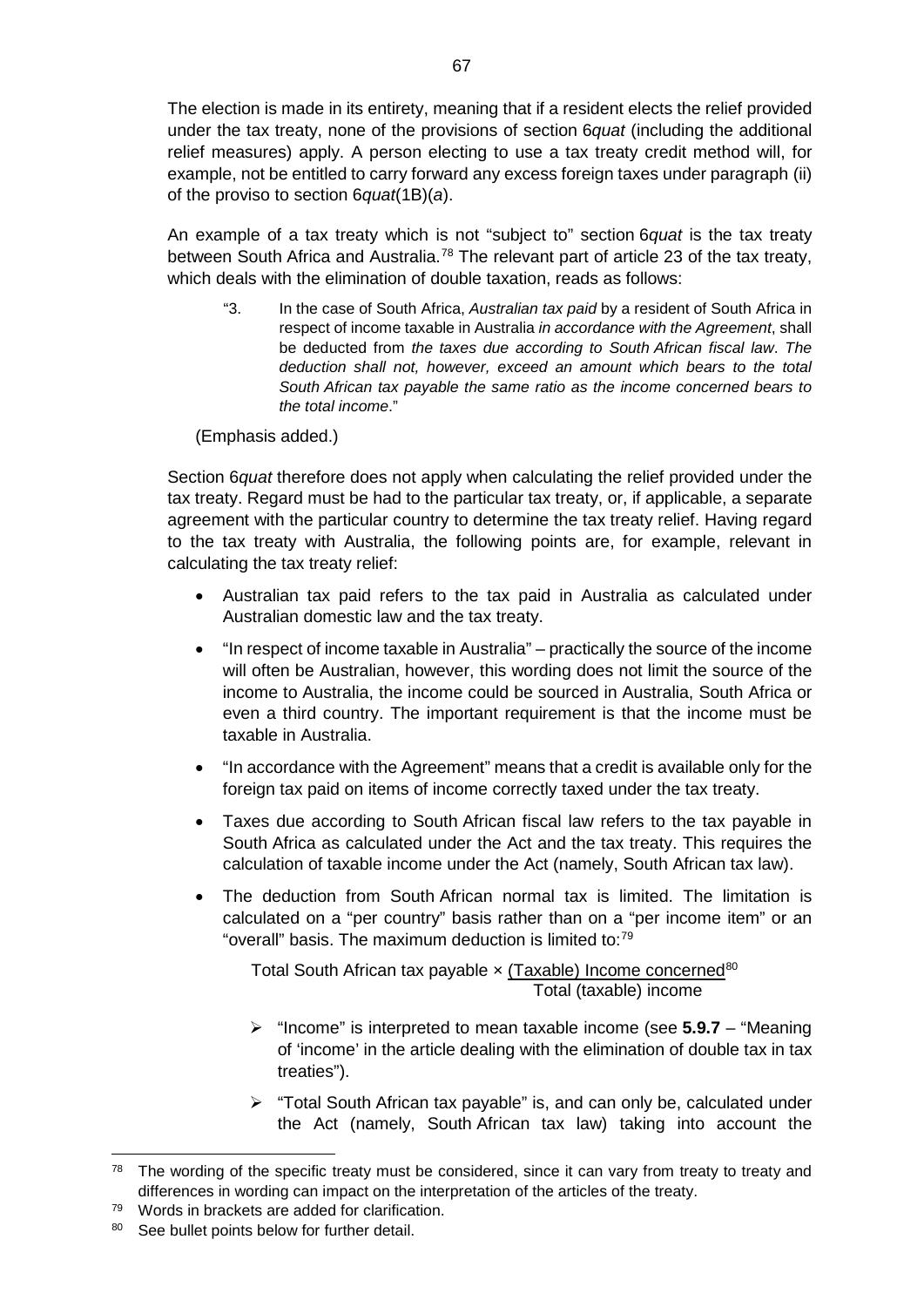provisions of the applicable tax treaty. This determination requires, amongst other aspects, the calculation of taxable income under the Act. Total South African tax is normal tax before the rebate under section 6*quat*(1) but, for natural persons, after the primary, secondary and tertiary rebates under section 6(2) and the medical tax credits under sections 6A and 6B.

- $\triangleright$  "Taxable income concerned" refers to taxable income in respect of the income which is taxed in South Africa and is also taxed, in accordance with the provisions of the tax treaty, in the other country (namely, Australia in this example).
- In calculating the *pro rata* portion of the South African tax which is attributable to the income taxed in both countries, both the taxable income concerned and total taxable income must be calculated in accordance with the Act. Taxable income as determined under the tax laws of the other contracting state is irrelevant.
- $\triangleright$  The calculation of taxable income in accordance with the Act requires an allocation of the appropriate expenses to the income concerned.
- $\triangleright$  Notwithstanding the formula, the maximum deduction, across all countries applicable to a particular taxpayer, is limited to the total South African tax payable in the particular tax year and any excess foreign tax is forfeited.

R

### **Example 37 – Maximum deduction under treaty relief**

*Facts:*

Resident Company A conducts its trading operations in South Africa, Country A and Country B. Company A's taxable income from foreign sources and loss incurred in South Africa were as follows:

| Loss – South African operations | (100000) |
|---------------------------------|----------|
| Taxable income - Country A      | 200 000  |
| Taxable income – Country B      | 300 000  |
|                                 | 400 000  |

Company A paid tax of R58 000,00 in Country A and R75 000,00 in Country B.

The tax treaty between South Africa and Country A and the tax treaty between South Africa and Country B are not subject to section 6*quat*. Company A elected under section 6*quat*(2) to use the treaty relief for the elimination of double taxation, rather than the section 6*quat* method of relief.

*Result:*

**Normal tax payable = South African normal tax less tax treaty credit**

 $= (R400 000 \times 28%) - R112 000,00$  (see calculation 1)

 $= R112 000,00 - R112 000,00$ 

 $= R$ Nil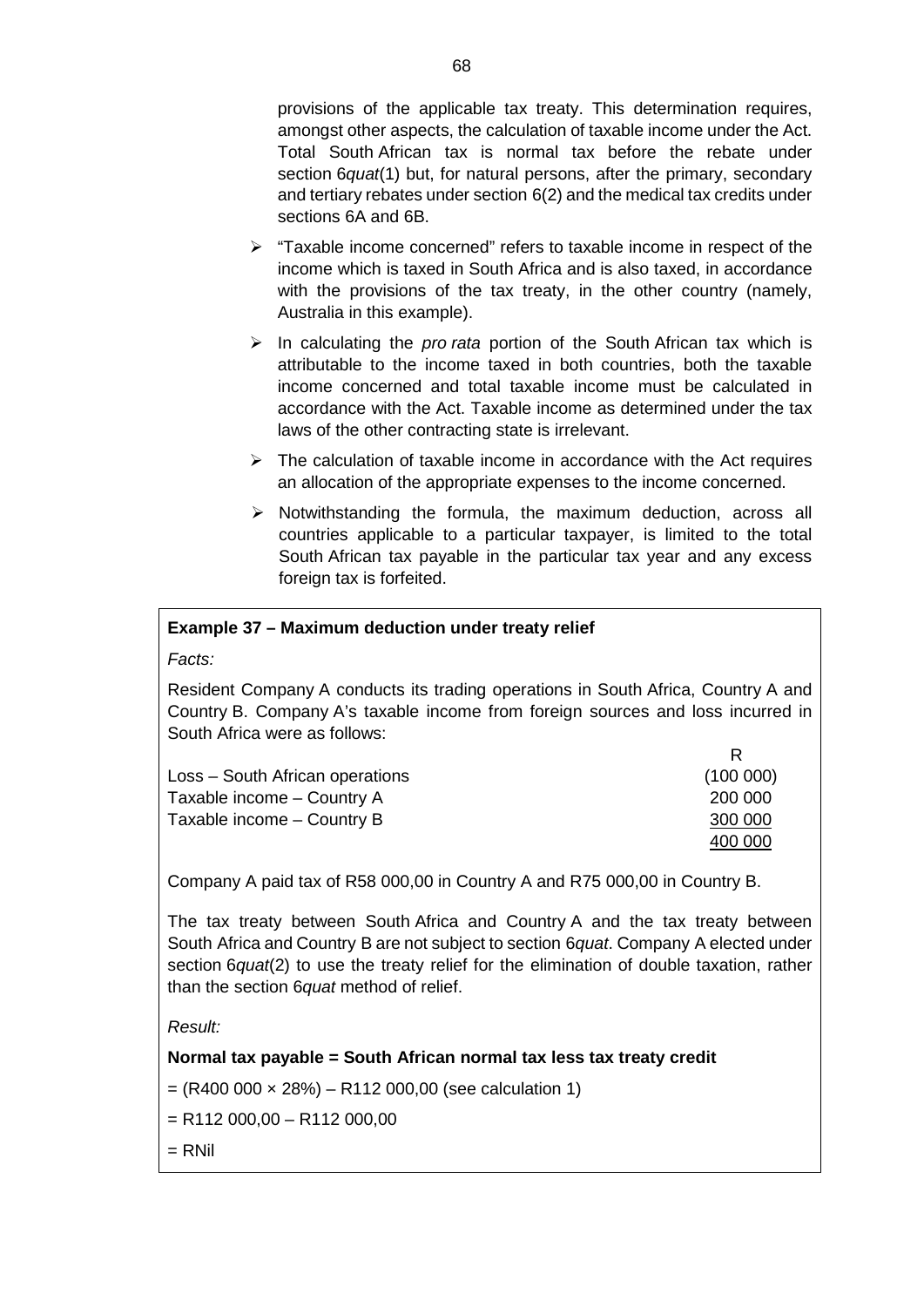#### **Calculation 1**

**The maximum foreign tax credit = maximum Country A foreign tax credit (calculation 2) + maximum Country B foreign tax credit (calculation 3)**

 $=$  R56 000,00 + R75 000,00

 $= R131 000,00$ 

The maximum foreign tax credit in respect of all countries is, however, limited to the total normal tax payable in the particular year of assessment, namely, R112 000,00. The excess of R19 000,00 (maximum deduction of R131 000,00 – South African normal tax of R112 000,00) is forfeited, since it is not refundable and may not be carried forward to the immediately succeeding year of assessment.

### **Calculation 2**

**Calculation of the maximum foreign tax credit in respect of Country A tax paid under the tax treaty on a country-by-country basis**

Foreign tax paid in Country  $A = R58000,00$ 

#### **Maximum treaty credit**

 $=$  Total South African tax payable  $\times$  (Taxable) Income concerned (Country A) Total (taxable) income

 $=$  R112 000,00  $\times$  R200 000 / R400 000

 $=$  R56 000.00

### **Calculation 3**

**Calculation of the maximum foreign tax credit in respect of Country B tax paid under the tax treaty on a country-by-country basis**

Foreign tax paid in Country  $B = R75000,00$ 

#### **Maximum treaty credit**

 $=$  Total South African tax payable  $\times$  (Taxable) Income concerned (Country B) Total (taxable) income

 $=$  R112 000,00  $\times$  R300 000 / R400 000

 $=$  R84 000.00

Therefore, the full amount of foreign tax paid in Country B of R75 000,00 potentially qualifies as a credit.

### **5.9.5 The tax treaty credit method – Articles "subject to" section 6***quat*

In providing for the credit method of relief, some tax treaties stipulate that the credit must be determined –

"*subject to* the provisions of the law of South Africa regarding the deduction from tax payable in South Africa of tax payable in any country other than South Africa".

(Emphasis added.)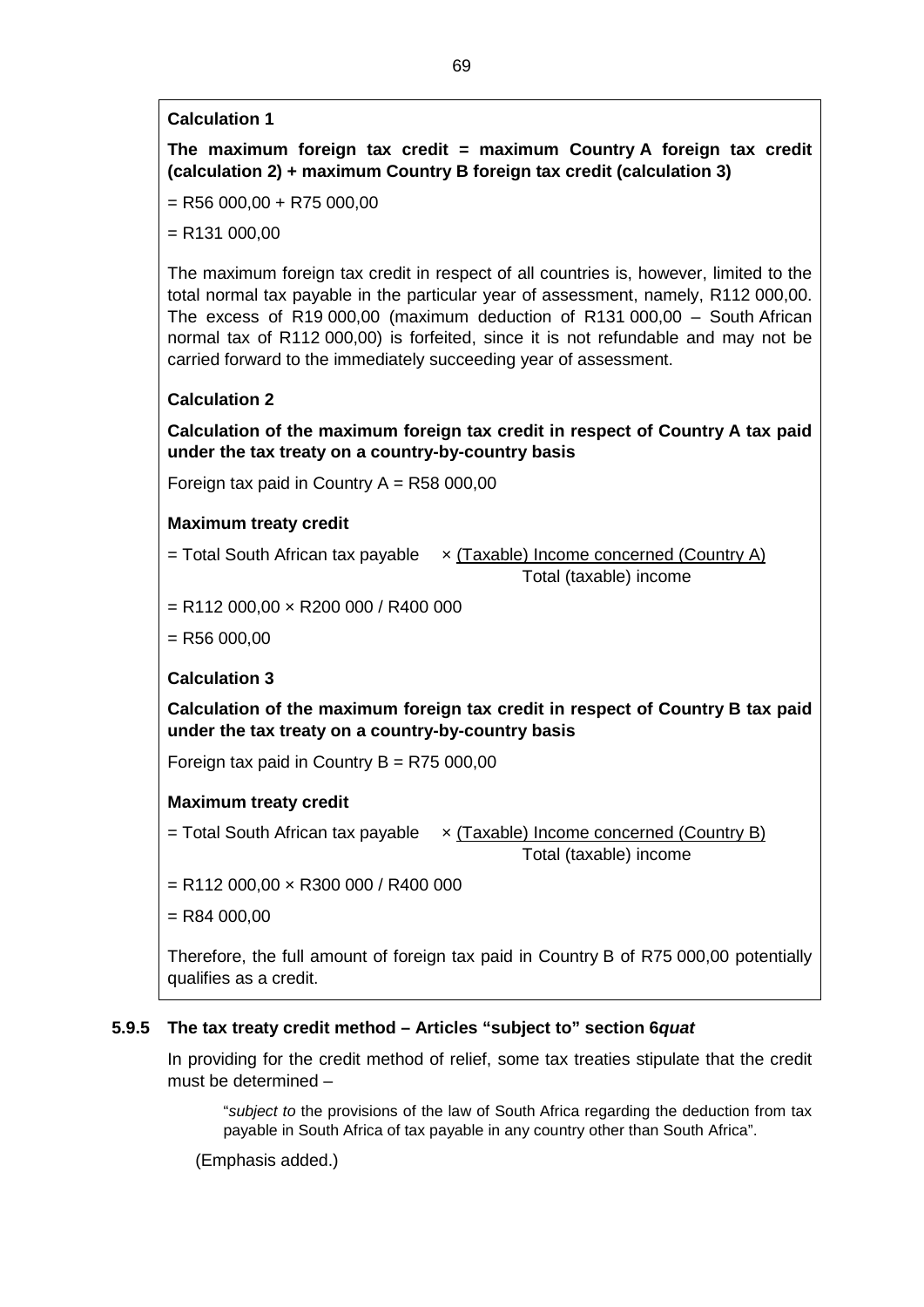The words "subject to" indicate that the credit must be determined under the section of the Act dealing with the deduction of foreign taxes from tax payable, namely, section 6*quat*. In the case of foreign-source income, the whole of section 6*quat* applies and not merely certain elements of it.

Some tax treaties could impose additional limitations on the relief granted, namely, limitations in addition to the requirements of section 6*quat.* A number of the tax treaties which include the *"subject to"* wording also include the same wording as discussed above in relation to tax treaties without the "subject to" wording. This means that the article also contains the following additional limitation:

"Such deduction (*the deduction calculated in terms of section 6quat*) shall not, however, exceed an amount which bears to the total South African tax payable the same ratio as the income concerned bears to the total income."

(Emphasis added.)

In these instances it would not be to the taxpayer's advantage to elect that the tax treaty method of relief apply, since the amount determined under section 6*quat* is potentially further limited under a per country limitation calculation as required under the tax treaty. An article of this nature therefore has the effect that section 6*quat*(1) is often practically the only method available for determining a foreign tax rebate for foreign-source income under a tax treaty which contains a "subject to" provision.

An example of a tax treaty that is "subject to" section 6*quat* is article 22 of the tax treaty between South Africa and Turkey<sup>81</sup> which deals with the elimination of double taxation and provides that double taxation shall be eliminated as follows:

> "In South Africa, *subject to the provisions of the law of South Africa regarding the deduction from tax payable in South Africa of tax payable in any country other than South Africa* (which shall not affect the general principle hereof), *Turkish tax paid* by residents of South Africa in respect of income which, *in accordance with the provisions of this Agreement,* may be taxed in Turkey shall be deducted from the *taxes due according to South African tax law*. Such deduction shall not, however, exceed an amount which bears to the total South African tax payable the same ratio as the income concerned bears to the total income;"

(Emphasis added.)

Assuming the amount which is subject to double tax is foreign-source, the following is relevant in interpreting the tax treaty relief provided under article 22(a) of the tax treaty:

- The taxpayer has a choice between the relief provided under section 6*quat*(1) and the relief provided under the tax treaty between South Africa and Turkey.
- Assuming the taxpayer elects the tax treaty relief, the "subject to the provisions of the law of South Africa" indicates that section 6*quat* must be applied when calculating the relief provided by the tax treaty.

Support for the principle that a resident country's domestic tax law must be applied when the treaty relief is subject to domestic law can be found in the technical explanation document released by the Treasury Department of the United States of America on the tax treaty between the United States of

<span id="page-69-0"></span><sup>&</sup>lt;sup>81</sup> The wording of the specific treaty must be considered, since it can vary from treaty to treaty and differences in wording can impact on the interpretation of the articles of the treaty.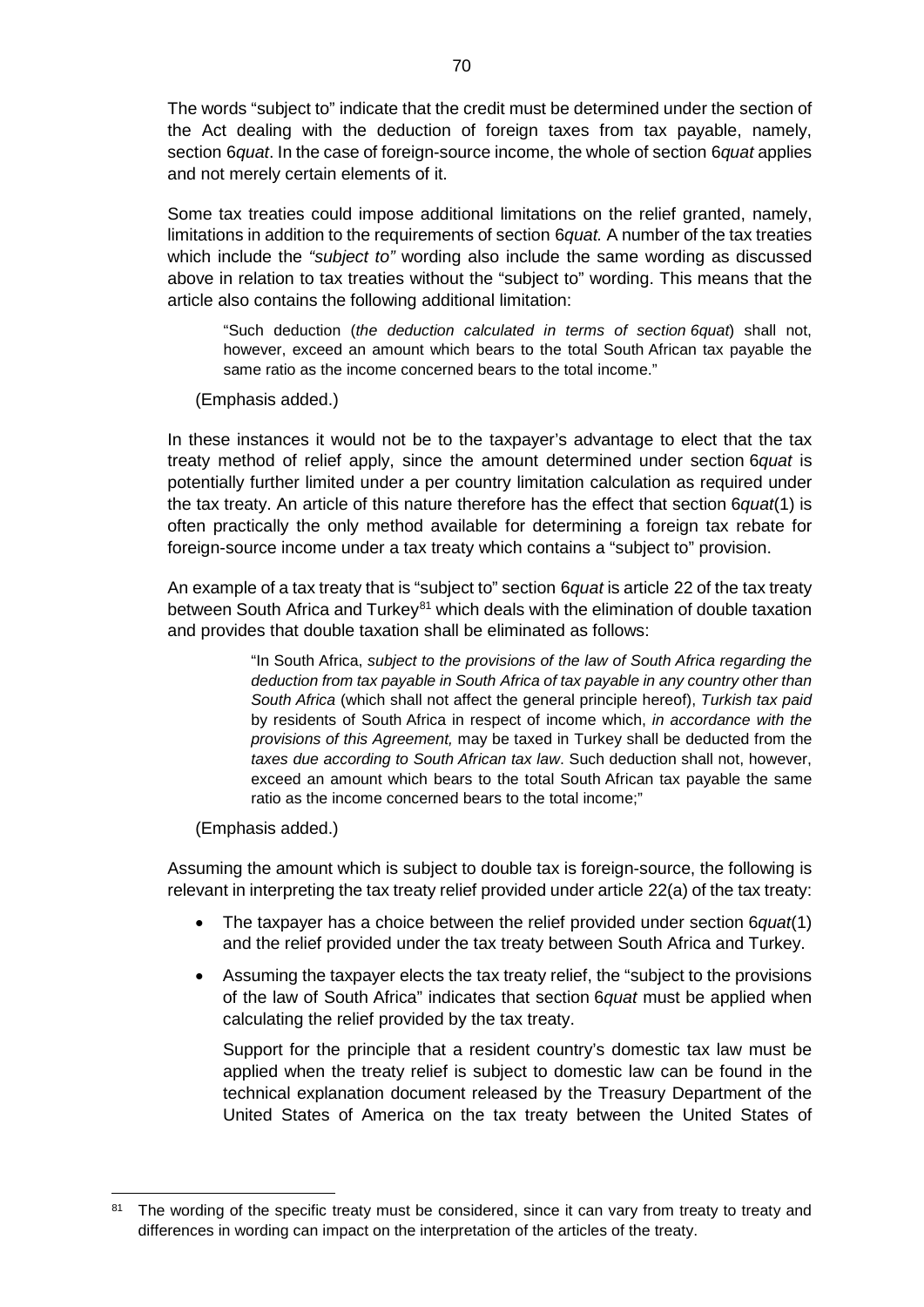America and South Africa which discusses the meaning of "in accordance with the provisions and subject to the limitations of the law of the United States".<sup>[82](#page-70-0)</sup>

- The wording "in respect of income which … may be taxed in Turkey" does not limit the source of the income to a foreign source (Turkey or a third country). However, in the context of section 6*quat*(1) the income must be foreign-source.
- Turkish tax paid refers to the tax paid in Turkey as calculated under Turkish domestic law and the provisions of the tax treaty.
- "In accordance with the provisions of this Agreement" means that a credit is available only for the foreign tax paid on items of income correctly taxed under the tax treaty.
- Taxes due according to South African tax law refers to the tax payable in South Africa as calculated under the Act and the tax treaty. This determination requires, amongst other things, the calculation of taxable income under the Act (namely, South African tax law).
- Having calculated the deduction from South African normal tax under section 6*quat,* there is an additional tax treaty limitation to consider. The tax treaty limitation is the same as the limitation discussed in **[5.9.4](#page-65-2)** and is calculated on a "per country" basis rather than on a "per income item" or an "overall" basis. The maximum deduction is therefore limited to:

Total South African tax payable x (Taxable) Income concerned<sup>[83](#page-70-1)</sup> Total (taxable) income

- "Income" is interpreted to mean "taxable income" (see **[5.9.7](#page-72-0)** "Meaning of "income" in the article dealing with the elimination of double tax in tax treaties").
- > "Total South African tax payable" is and can only be calculated under the Act (namely, South African tax law) taking into account the applicable tax treaty. This requires, amongst other things, the calculation of taxable income under the Act. Total South African tax is normal tax before the rebate under section 6*quat*(1) but, for natural persons, after the primary, secondary and tertiary rebates under section 6(2) and the medical tax credits under section 6A and 6B.
- $\triangleright$  "Taxable income concerned" refers to taxable income in respect of the income which is taxed in South Africa and is also taxed, in accordance with the tax treaty, in the other country (namely, Turkey in this example).
- In calculating the *pro rata* portion of the South African tax which is attributable to the income taxed in both countries, both the taxable income concerned and total taxable income must be calculated in accordance with the Act. Taxable income as determined under the tax laws of the other contracting state is irrelevant.
- $\triangleright$  The calculation of taxable income in accordance with the Act requires an allocation of the appropriate expenses to the income concerned.

<span id="page-70-1"></span>83 See bullet points below for further detail.

<span id="page-70-0"></span><sup>82</sup> Department of Treasury Technical Explanation of the Convention between the United States of America and the Republic of South Africa for the avoidance of double taxation and the prevention of fiscal evasion with respect to taxes on income and capital gains, article 23, available from **[www.irs.gov/pub/irs-trty/safrtech.pdf](http://www.irs.gov/pub/irs-trty/safrtech.pdf)** [Accessed 24 June 2020].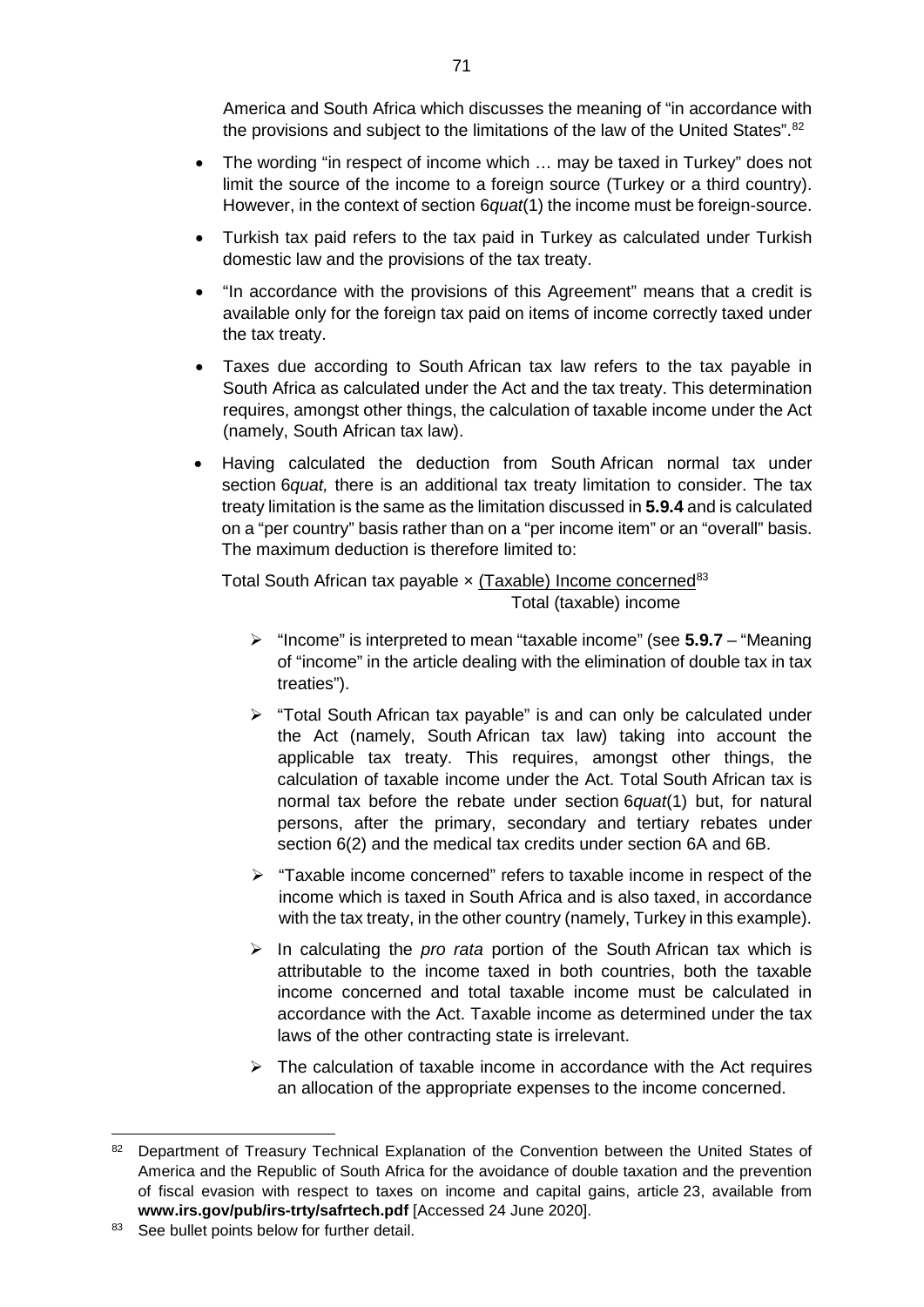$\triangleright$  Notwithstanding the formula, the maximum deduction, across all countries applicable to a particular taxpayer, is limited to the total South African tax payable in the particular year of assessment and any excess foreign tax is forfeited.

### **5.9.6 Application of the tax treaty credit method and section 6***quat* **rebate method in the same year of assessment**

A resident deriving foreign-source amounts from both –

- a foreign country with which South Africa has concluded a tax treaty providing for a credit method of relief which is effectively subject to section 6*quat*, and
- a foreign country with which South Africa has concluded a tax treaty providing for a credit method of relief which is not subject to section 6*quat,*

within the same year of assessment that elects to follow the tax treaty credit method of relief in respect of the tax treaty not subject to section 6*quat*, must perform two separate credit limitation calculations for the year*.*

# **Example 38 – Determination of rebate under section 6***quat***(1) and a tax treaty credit within the same year of assessment**

*Facts:*

Resident Company A conducts its trading operations in South Africa. It also has branches in Country L and Country M. South Africa has a tax treaty with each of these countries. The tax treaty with Country L provides for the credit method of relief and is expressly subject to section 6*quat* while the tax treaty with Country M provides for the credit method of relief without any express reference to section 6*quat*. Company A elects the tax treaty credit method of relief on income derived from Country M.

Taxable income and taxes paid are as follows:

| Description                        | South   | Country | Country                      | Total     |
|------------------------------------|---------|---------|------------------------------|-----------|
|                                    | Africa  |         | м                            |           |
|                                    | R       |         | R                            | R         |
| Taxable income                     | 100 000 | 20 000  | 30 000                       | 150 000   |
| Foreign taxes proved to be payable |         |         | 9 000,00 12 000,00 21 000,00 |           |
| Normal tax payable at 28%          |         |         |                              | 42 000,00 |

*Result:*

# **(a) Calculation of the rebate under section 6***quat***(1) – Country L**

R20 000 / R150 000 × R42 000,00  $=$  R5 600,00

Under paragraph (ii) of the proviso to section 6*quat*(1B)(*a*) the balance of R3 400,00 (R9 000,00 – R5 600,00) may be carried forward to the immediately succeeding year of assessment.

# **(b) Calculation of the tax treaty credit – Country M**

R30 000 / R150 000 × R42 000,00

 $=$  R8 400,00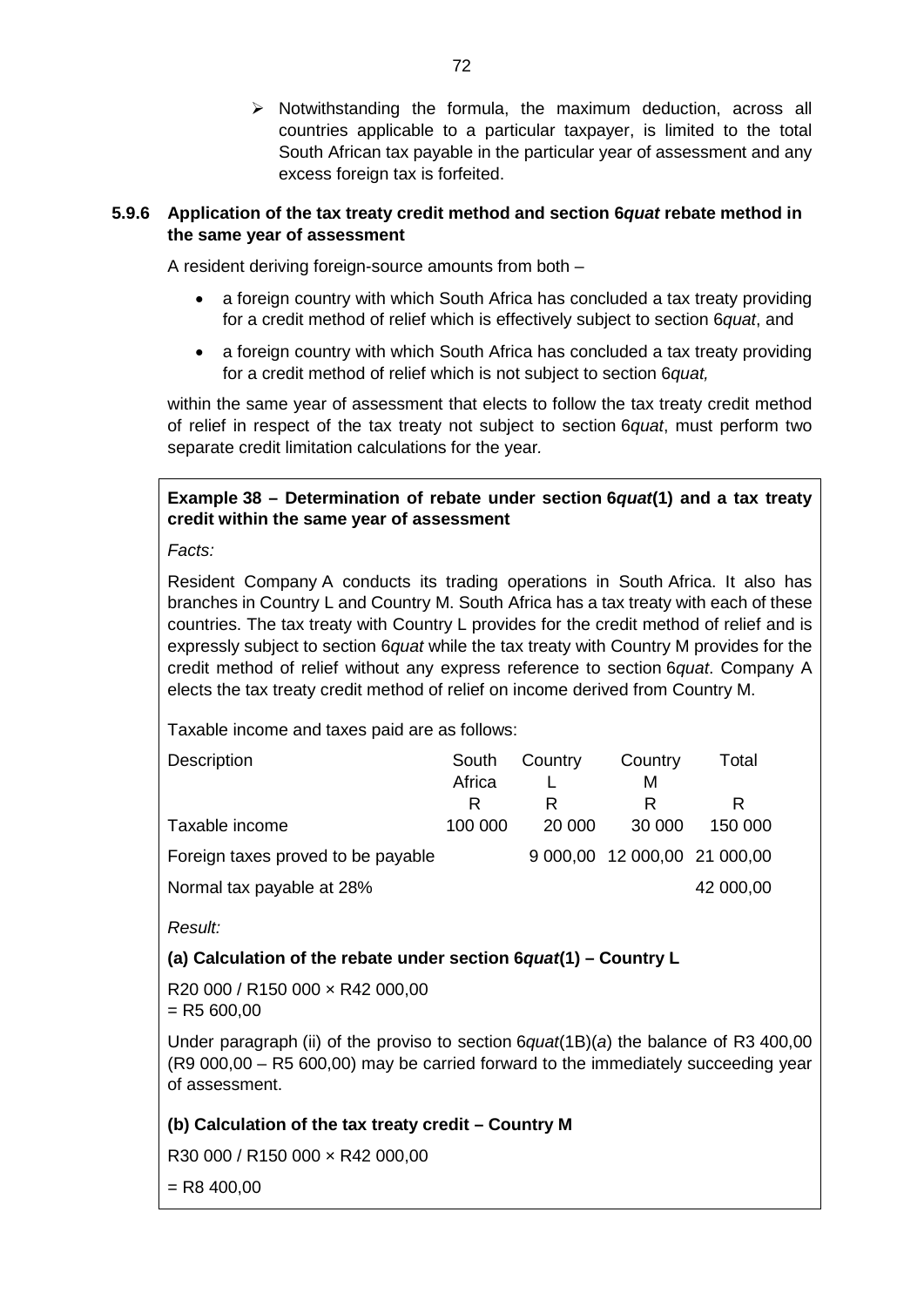The balance of R3 600,00 (R12 000,00 – R8 400,00) is forfeited and may not be carried forward to future years, since the tax treaty does not provide for the carryforward of excess foreign taxes.

### **(c) Calculation of normal tax payable**

| Normal tax payable                  | 42 000,00  |
|-------------------------------------|------------|
| Less: Rebate under section 6quat(1) | (5600,00)  |
| Less: Tax treaty credit rebate      | (8,400,00) |
| Normal tax payable                  | 28 000,00  |

### **5.9.7 Meaning of "income" in the article of a tax treaty dealing with the elimination of double taxation**

The word "income", as used in the article of a tax treaty dealing with the elimination of double taxation when determining the limitation on the amount of the rebate available under the tax treaty, must be interpreted to mean "net income" or "taxable income". It does not mean "income" as defined in section 1(1).

This interpretation is in alignment with the OECD commentary on the maximum credit which provides that  $-84$  $-84$ 

"… the deduction which the State of residence (R) is to allow is restricted to that part of the income tax which is appropriate to the income derived from the State S, or E (socalled 'maximum deduction'). Such maximum deduction may be computed … by apportioning the total tax on total income according to the ratio between the income for which the credit is to be given and the total income....

The maximum deduction is normally computed as the tax on net income, i.e. on the income from State E (or S) less allowable deductions (specified or proportional) connected with such income."

South Africa levies income tax on taxable income and not on "income" as defined in section 1(1) (namely, the end result of gross income less exempt income). A ratio which is based on taxable income of the income concerned (namely, the foreignsource taxable income) to total taxable income achieves the objective of restricting the credit to that part of the tax which is attributable to the foreign-source taxable income. Since South Africa does not impose tax on "income" as defined in section 1(1), basing the apportionment on income or gross income is inappropriate.

### **5.9.8 Payment of foreign tax under the tax treaty credit method**

Under the tax treaty credit method, foreign taxes must be paid before the relief can be granted. In contrast, section 6*quat* merely provides that the foreign taxes must be proved to be *payable*. SARS will not limit the application of the credit relief provided for in the tax treaty to foreign taxes actually paid, but will include an amount which is proved to be payable even if it has not yet been paid.

<span id="page-72-0"></span> <sup>84</sup> OECD *Model Tax Convention on Income and on Capital*: Condensed Version (2017) OECD Publishing at page 398 in paragraphs 62 and 63.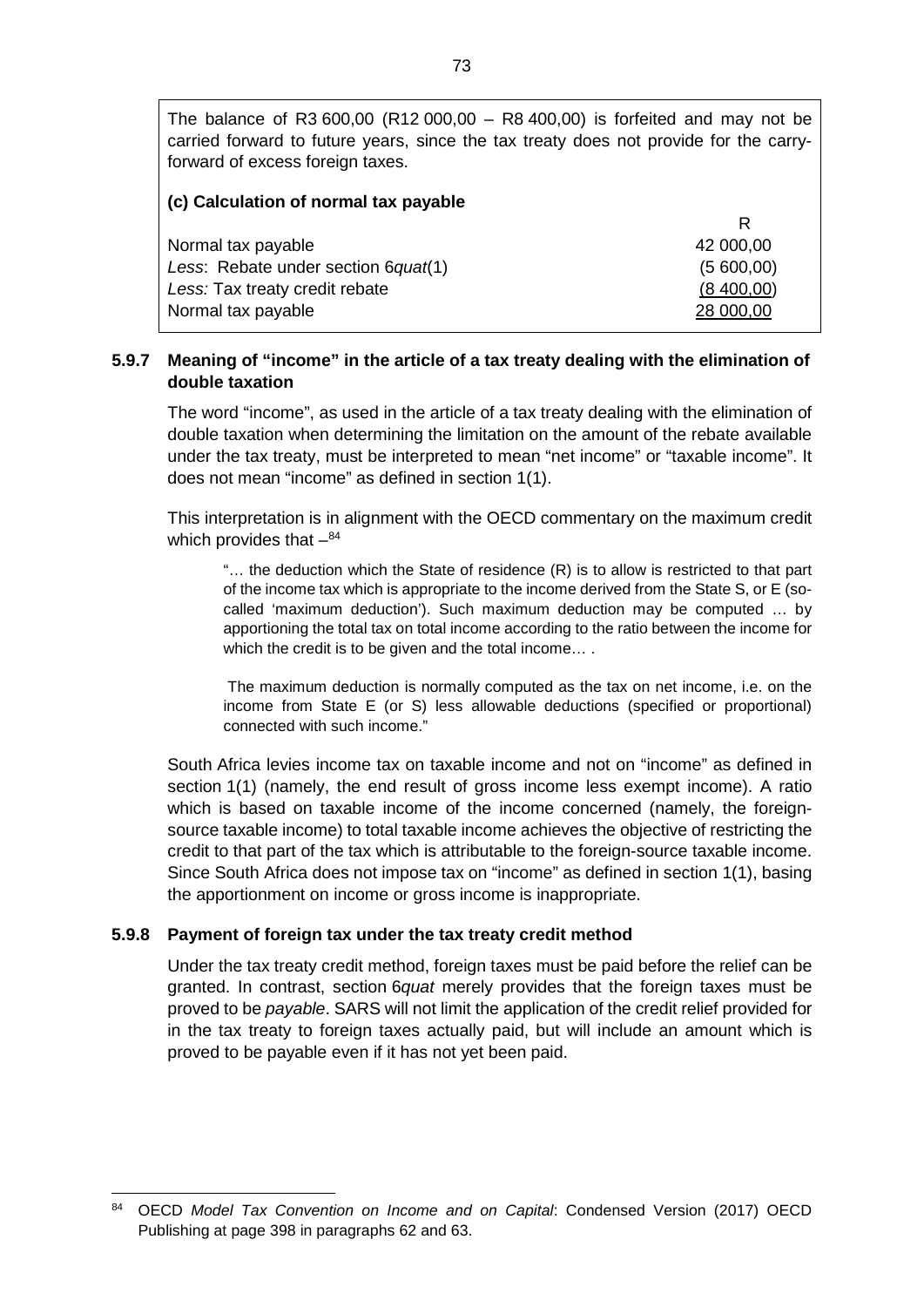### **5.10 Recalculation of the rebate under section 6***quat***(1) [section 6***quat***(5)]**

The entitlement to a rebate under section 6*quat*(1) arises in the year of assessment in which a foreign-source amount (on which foreign taxes are payable) is included in a resident's taxable income. This fact is apparent from the wording of section 6*quat*(1) which provides that when the taxable income of a resident includes the types of foreign-source income specified in the section, the rebate calculated under section 6*quat*(1) must be deducted from the normal tax payable on that taxable income.

The foreign taxes may, however, be incurred in an earlier year of assessment, the same year of assessment or in a subsequent year of assessment to the year in which the foreign-source amount is included in the resident's taxable income. The entitlement to the rebate does not arise in the year of assessment in which the foreign taxes are payable but arises when the foreign-source income is included in taxable income.

Foreign taxes which become payable in an earlier or the same year of assessment can and must be taken into account in the calculation of the rebate under section 6*quat*(1)*.*  It may happen that a foreign tax liability becomes payable only, or is increased or reduced, in a year of assessment subsequent to the year in which the foreign tax rebate has been allowed and subsequently proved to be inaccurate.

Section 6*quat*(5) provides that notwithstanding sections 99(1)<sup>[85](#page-73-0)</sup> or 100 of the TA Act, an additional or reduced assessment may be made within six years *from* the date of the original assessment under which the taxpayer was entitled to the rebate under section 6*quat*(1) to give effect to an increased or reduced foreign tax credit in respect of that year.

Section 6*quat*(5) can also be applied to correct an overstatement or understatement error in the calculation of the amount of the rebate under section 6*quat*(1A) even if all the facts were known at the time of issue of the original assessment.

The onus rests with the taxpayer to immediately notify SARS in writing when that taxpayer claimed a rebate or deduction (or could have claimed a rebate or deduction) for purposes of section 6*quat* in a previous year of assessment and it is subsequently established that the actual amount of foreign tax payable exceeds or is less than that previously taken into account. The taxpayer must also provide SARS with sufficient information to be able to correct the relevant assessment assuming the timing requirements under section 6*quat*(5) are met.

SARS is not bound by the six-year limit if it is satisfied that the amount of tax proved to be payable was incorrectly reflected due to fraud, misrepresentation or non-disclosure of material facts.<sup>[86](#page-73-1)</sup>

<span id="page-73-0"></span><sup>85</sup> Refers to a three-year prescription period.

<span id="page-73-1"></span><sup>86</sup> The exceptions to the prescription periods under section 99(2) of the TA Act also apply to the period prescribed under section 6*quat*(5).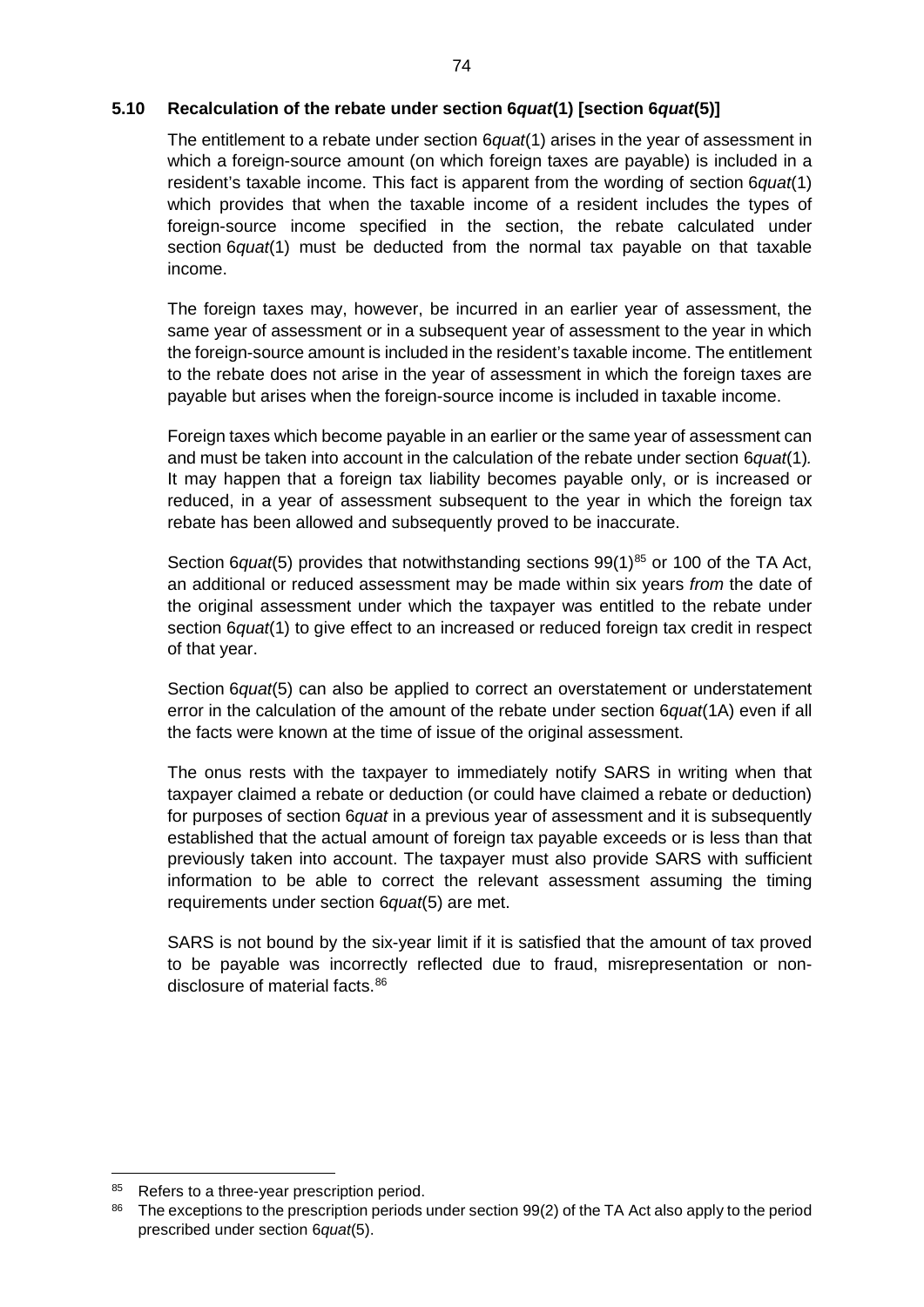# **Example 39 – Foreign taxes paid in a year subsequent to the years in which the related income accrued**

### *Facts:*

Resident A received remuneration for management services from a foreign source under a three-year management contract. For South African tax purposes the income accrues as and when the services are rendered over the period of the contract even though payment takes place only at the end of the contract (namely, at the end of year 3). A final withholding tax is levied by the source country as and when payment is made (namely, in year 3).

The contract income is included in Resident A's taxable income in each of the three years on an accrual basis while the related foreign tax liability arises and is proved to be payable only in year 3.

### *Result:*

The foreign tax paid in year 3 must be allocated to each of the three years in which the management fees accrued. Revised assessments must be issued for years 1 and 2, taking section 6*quat*(5) into account.

### **Example 40 – Refund of foreign taxes in a year of assessment, subsequent to the year in which the income accrued**

*Facts:*

Resident Company A had a capital gain on disposal of rental property in Country R. The capital gain was taxed in Country R in year 1 and payment of foreign tax was made to the tax authorities of Country R at the end of year 1. For South African tax purposes the amount was taxed in year 1. The date of issue of the original assessment for year 1 was 1 February of year 2.

During year 6 Company A discovered that it had incurred some additional expenses in connection with the disposal of the rental property which it had neglected to claim when submitting its tax return in Country R in year 1. Company A submitted a request for a reduced assessment in Country R. Country R's tax authorities approved the request in year 6 and reduced the tax liability of year 1. This resulted in a refund of foreign tax on 31 December of year 7.

### *Result:*

The reduction in foreign taxes has the effect that the rebate originally allowed in year 1 must be reduced. This will result in a corresponding increase in the South African normal tax payable.

The Commissioner must issue an additional assessment to rectify the matter within six years from the date of the assessment in which the rebate was originally allowed.

The six-year period ends six years from 1 February of year 2, namely, on 31 January of year 8. Company A must inform SARS timeously that its foreign tax liability has been reduced. SARS must revise the relevant assessment on or before 31 January of year 8.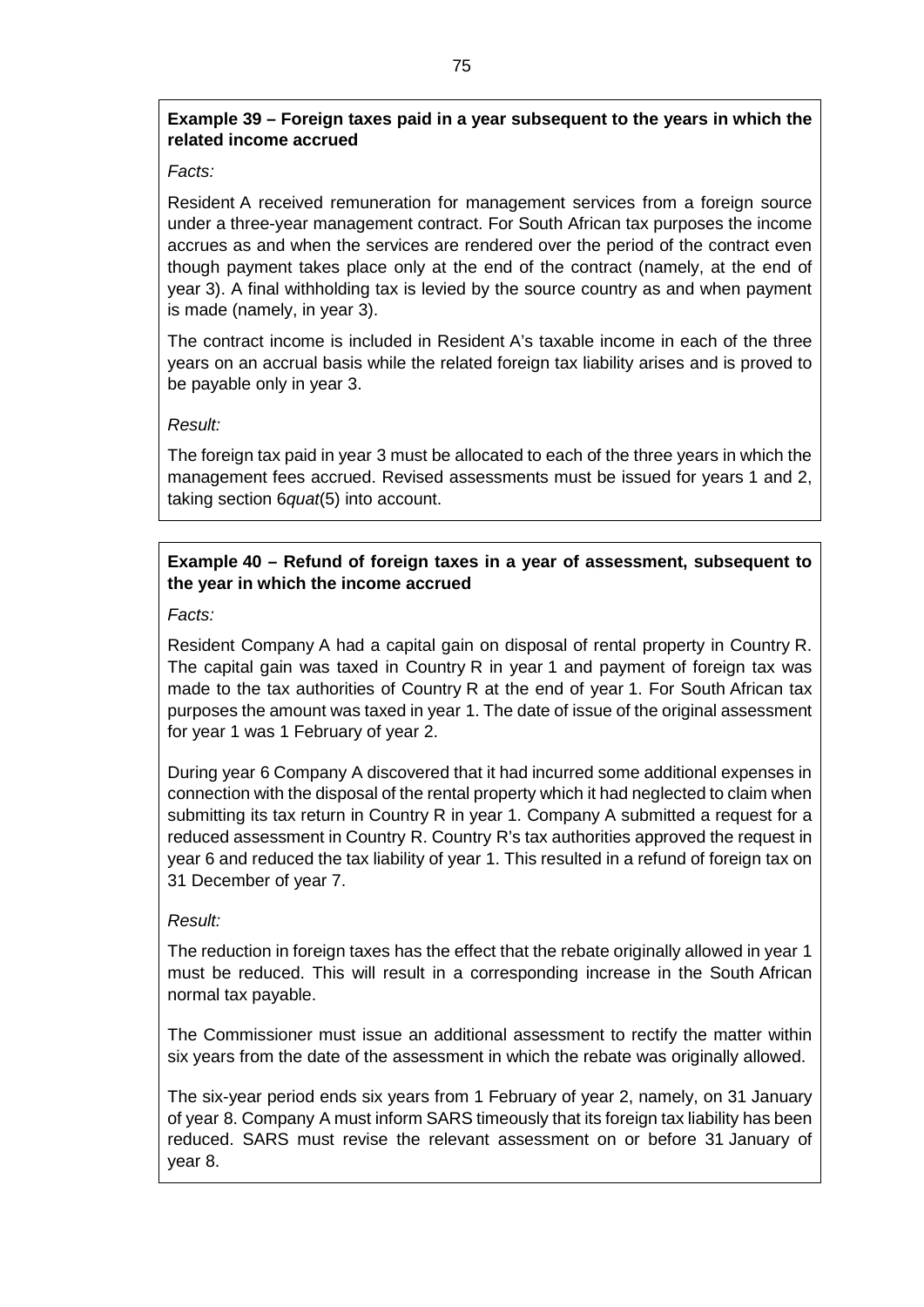Failure by the taxpayer to disclose that the amount of the foreign tax liability was reduced will be regarded as non-disclosure of a material fact. Consequently, SARS will not be bound by the six-year period limitation in section 6*quat*(5) and may revise the relevant assessment at any time.

### **Example 41 – Taxes payable in foreign jurisdiction determined in a year subsequent to the year in which the related foreign-source amount is taxed in South Africa**

*Facts:*

Resident Company A holds 100% of the participation and voting rights in CFC B. A portion of the income of CFC B did not qualify for any of the exemptions in section 9D(9) and an amount equal to the "net income" of CFC B was included in Company A's income. CFC B was subject to tax on the income in the foreign jurisdiction where it carries on its operations. Company A is entitled to claim a rebate under section 6*quat*(1).

However, because of the timing of the submission of the returns and payment of the taxes in the country of residence of CFC B, it was not possible to determine the amount of the foreign taxes proved to be payable when Company A submitted its tax return in South Africa.

*Result:*

Company A's assessment which included CFC B's net income may be reopened within six years under section 6*quat*(5) to allow a rebate for the foreign taxes proved to be payable.

# <span id="page-75-0"></span>**6. The deduction of foreign taxes on income from a South African source [section 6***quat***(1C) and (1D)]**

Section 6*quat*(1C)(*a*) provides for the deduction of foreign taxes from the income of a resident taxpayer when determining the taxable income derived from carrying on any trade. If the taxpayer meets all the requirements of section 6*quat*(1C)(*a*), the taxpayer may elect to claim the deduction under the section but is not compelled to claim it.

The application of section 6*quat*(1C)(*a*) is limited to foreign taxes on income other than taxes contemplated in section 6*quat*(1A). Section 6*quat*(1A) determines the amount of the rebate for purposes of section 6*quat*(1) and under section 6*quat*(1A)(*a*), (*b*) and (*f*) it also specifically refers to income and capital gains from a foreign source which are included in section 6*quat*(1). All foreign taxes on income and capital gains from a foreign source are considered for inclusion in the calculation of the rebate but not all will meet the requirements and therefore qualify for a rebate. The reference in section 6*quat*(1C) to taxes on income contemplated in section 6*quat*(1A) excludes taxes which were considered for inclusion in section 6*quat*(1A) even if they did not qualify for and form part of the rebate under section 6*quat*(1). The deduction under section 6*quat*(1C)(*a*) is therefore limited to foreign taxes levied on income from a South African source derived from trade operations. The taxpayer does not have an election whether to claim a rebate under section 6*quat*(1) or a deduction under section 6*quat*(1C)(*a*). The rebate under section 6*quat*(1) potentially applies to foreign taxes on amounts from a foreign source and the deduction under section 6*quat*(1C)(*a*) potentially applies to foreign taxes on amounts from a South African source.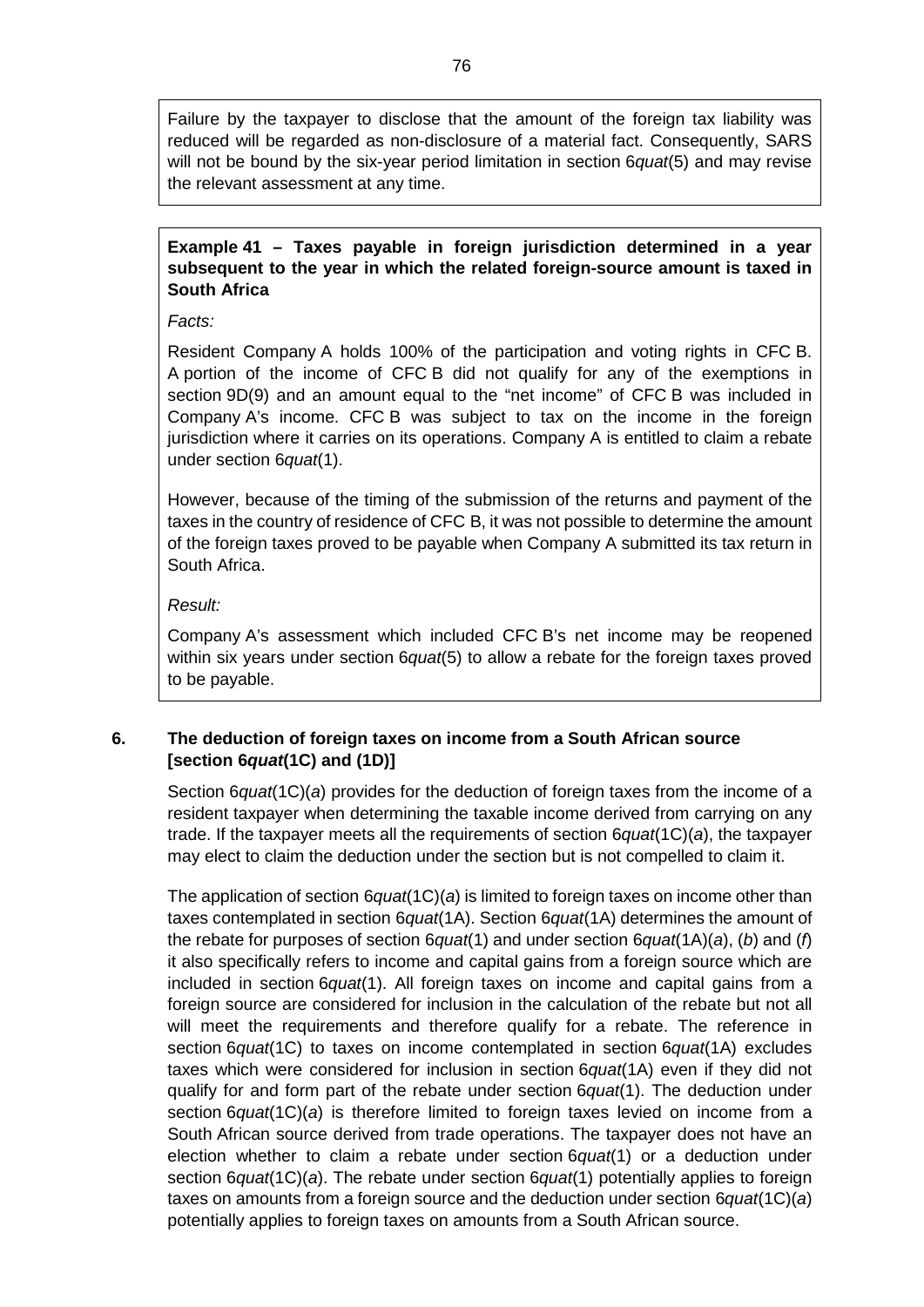The following requirements must be met for section 6*quat*(1C)(*a*) to apply:

- The resident must be carrying on a trade.<sup>[87](#page-76-0)</sup>
- The taxes must be a tax on income other than taxes contemplated in section 6*quat*(1A).
- The taxes must be paid  $88$  or proved to be payable by the resident to any sphere of government of any country other than South Africa, without any right of recovery by any person other than under a mutual agreement procedure under an international tax agreement<sup>[89](#page-76-2)</sup> or a right of recovery under any entitlement to carry back losses arising during any year of assessment to any previous year of assessment.[90](#page-76-3)

The following should be noted in applying section 6*quat*(1C) and (1D):

- A resident may not choose between the rebate method of relief under section 6*quat*(1) and the deduction method of relief under section 6*quat*(1C)(*a*). The deduction method applies only to taxes which are not contemplated in section 6*quat*(1). Therefore, if the income is from a foreign source, the resident can apply only section 6*quat*(1), since a deduction under section 6*quat*(1C)(*a*) is unavailable. Conversely, section 6*quat*(1) does not apply if the income is from a South African source.
- Excess foreign taxes calculated under section 6*quat*(1B)(*a*) (see **[5.5](#page-37-0)**) do not qualify for a deduction under section 6*quat*(1C)(*a*).
- The foreign taxes are deductible only from taxable income derived from the carrying on of any trade. No deduction is permissible against passive income.
- The deduction under section 6*quat*(1C)(*a*) is subject to section 23 which denies a deduction in specified circumstances notwithstanding that the expenditure may have met the requirements for deduction under any other section. Sections 23(*f*) and 23(*g*) respectively deny a deduction if the expense was incurred in respect of an amount which does not constitute income or to the extent the expense was not laid out for purposes of trade.
- The fact that the foreign taxes must be paid or proved to be payable, without any right of recovery by any person other than in terms of a mutual agreement procedure or an entitlement to carry back losses means that the foreign tax jurisdiction must have a legal right under its tax laws and, if applicable, a relevant tax treaty to tax a particular item of income. A deduction will not be allowed when the resident, or another person, has a right of recovery (see **[5.3.3](#page-33-0)**) other than in terms of a mutual agreement procedure under an international agreement or an entitlement to carry back losses. For example, a resident may have a right to dispute the incorrectly levied foreign tax under foreign law or a right to a rebate in respect of the foreign tax. Only the two

<span id="page-76-0"></span><sup>87</sup> See Interpretation Note 33 "Assessed Losses: Companies: The 'trade' and 'Income from Trade' Requirements" for the meaning of "trade" and "carrying on of a trade".

<span id="page-76-1"></span><sup>88</sup> The word "paid" was inserted in section 6*quat*(1C)(*a*) with effect from years of assessment commencing on or after 1 January 2016.

<span id="page-76-2"></span><sup>89</sup> With effect from years of assessment commencing on or after 1 January 2016.

<span id="page-76-3"></span><sup>90</sup> A resident may, for example, make an election in a foreign country for carry-back relief which means that a current year's unabsorbed trade loss will be deducted against assessable income of the immediately preceding year of assessment.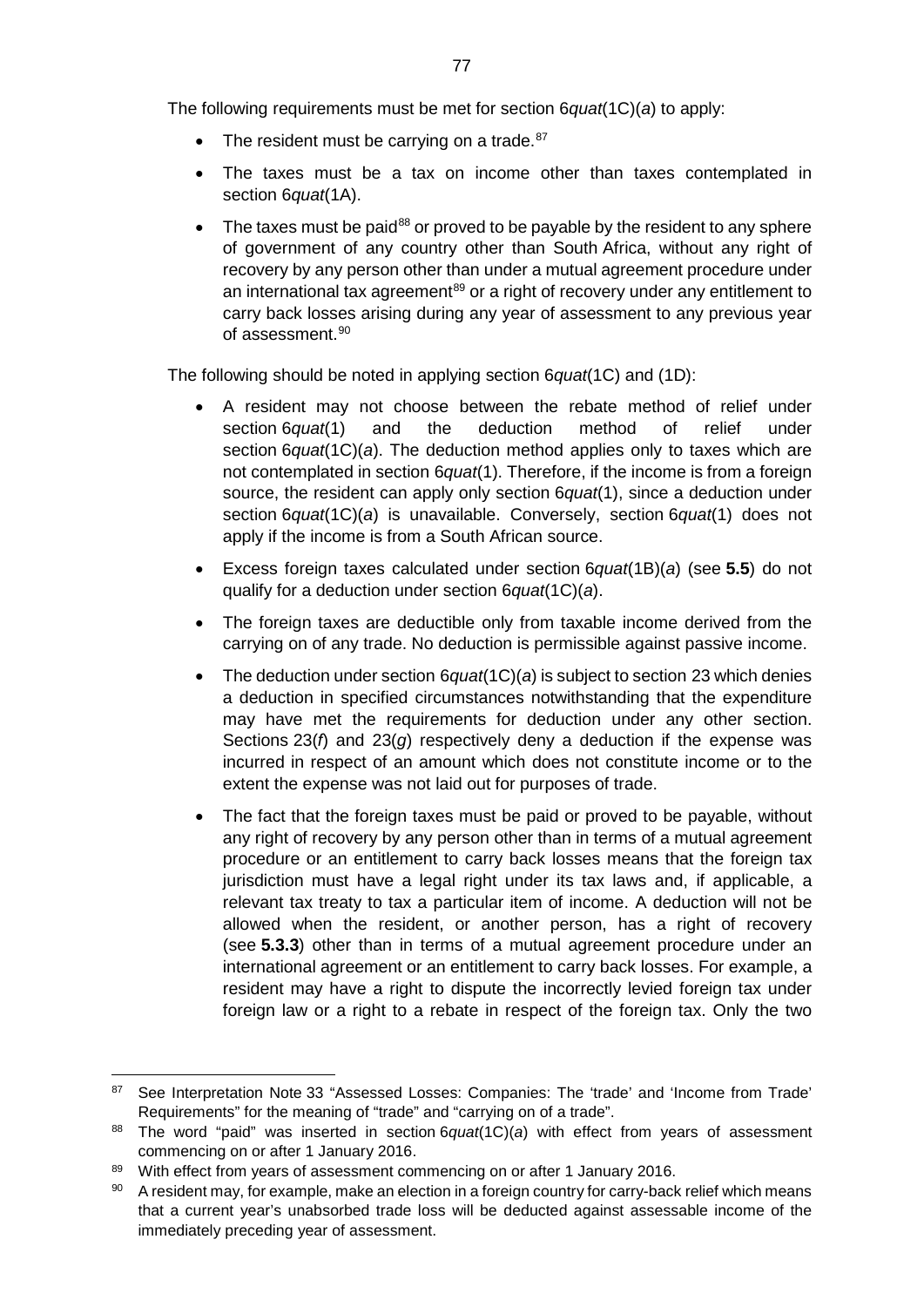specified rights of recovery are not taken into account when assessing whether the foreign tax is paid or proved to be payable, without a right of recovery.

- The foreign taxes are deductible only in the earlier of the year of assessment in which they are paid or proved to be payable, assuming the other requirements of the section are met such as there being no right of recovery (excluding the ones specifically referred to in section 6*quat*(1C)(*a*)). Foreign taxes may not be deducted in an earlier or subsequent year of assessment. A foreign tax that is paid or proved to be payable in year 2 may potentially qualify for a deduction only in year 2 notwithstanding that the income to which it relates may have been partly included in taxable income in year 1 and partly in year 2.
- Section 6*quat*(1D) determines that the amount of foreign taxes which may be deducted under section 6*quat*(1C)(*a*) is limited to the taxable income [before taking into account any deduction under section 6*quat*(1C)(*a*)] attributable to income which is subject to tax as contemplated in that subsection. The deduction under section 6*quat*(1C)(*a*) may therefore not create or increase an assessed loss attributable to that income. For example, service income from a South African source is subject to foreign tax in Country X of R150,00. Taxable income from that service income is R100. The taxpayer incurred a loss from other sources of R500. Section 6*quat*(1D) limits the deduction under section 6*quat*(1C)(*a*) to R100 taxable income from the service income from a South African source. The taxpayer's assessed loss of R500 from other sources may be carried forward to subsequent years of assessment and is not impacted by the application of section 6*quat*(1D) (see **Examples 5 and 6** in **Annexure B** for the application of section 6*quat*(1D) in relation to a natural person).
- In determining the amount of the taxable income attributable to the income subject to foreign taxes contemplated in section 6*quat*(1C)(*a*), with effect from years of assessment commencing on or after 1 March 2018,  $91 91-$ 
	- $\triangleright$  any allowable deductions under sections 11F and 18A must be deemed to have been incurred proportionately in respect of attributable and nonattributable taxable income;
	- $\triangleright$  the deduction under section 11F must be allocated in relation to the taxable income from attributable and non-attributable taxable income before taking into account any deduction under that section and sections 6*quat*(1C) and 18A; and
	- $\triangleright$  the deduction under section 18A must be allocated in relation to attributable and non-attributable taxable income before taking into account any deduction under that section and section 6*quat*(1C) [section 6*quat*(1D)]. See **Example 6** in **Annexure B**.
- Any excess foreign taxes under section 6*quat*(1C)(*a*) are forfeited and will not qualify for a deduction in that year under any other section [section 23B(3)]. Excess foreign taxes may also not be carried forward to succeeding years of assessment.

<span id="page-77-0"></span><sup>91</sup> See earlier issues of this Note for the determination of the amount of taxable income attributable to the income subject to foreign taxes contemplated in section 6*quat*(1C)(*a*), relating to earlier years of assessment.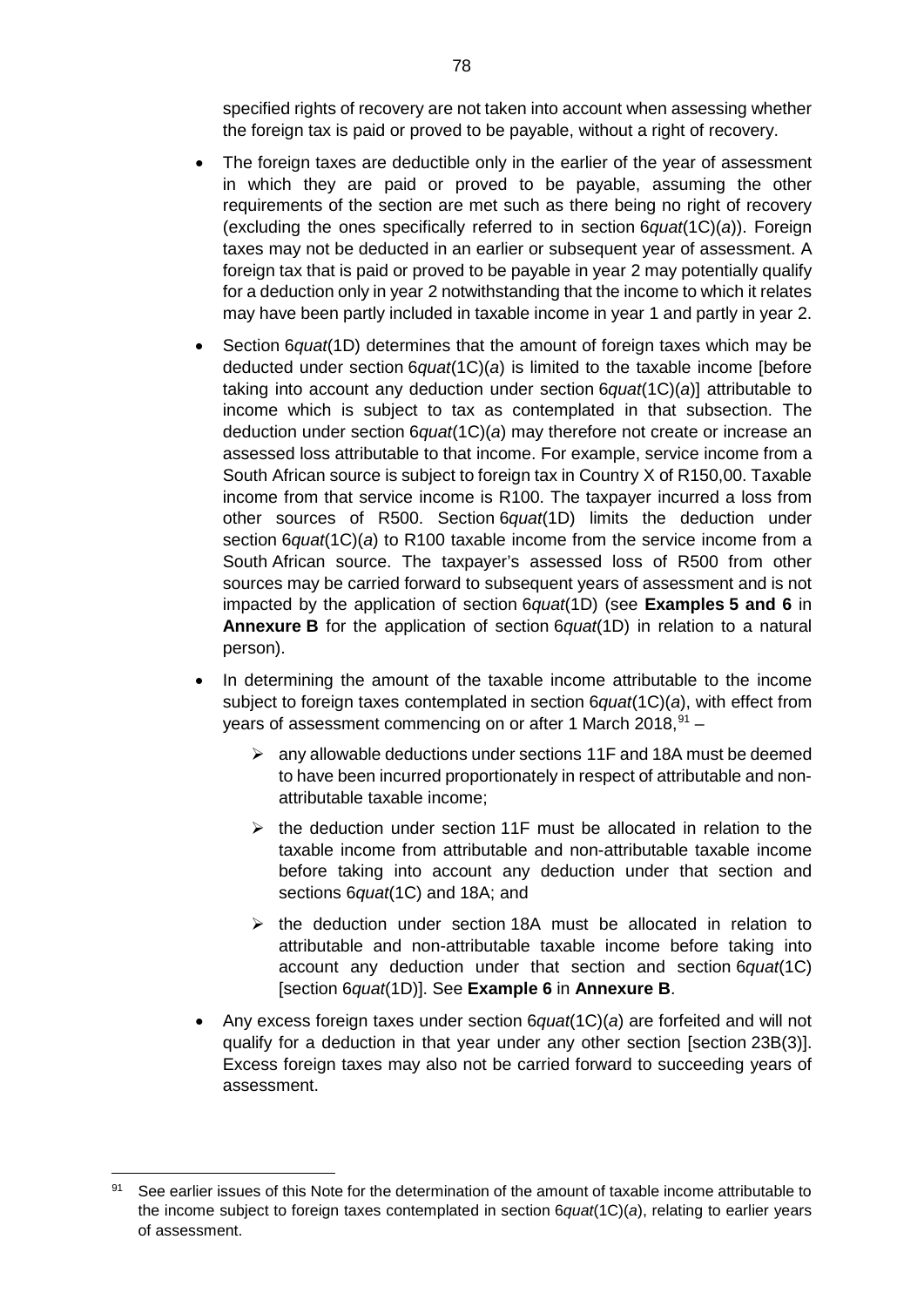• Section 6*quat*(1C)(*b*) provides that when, during any year of assessment, any amount was deducted under section 6*quat*(1C)(*a*) from the income of a resident and, in any year of assessment subsequent to that year of assessment, the person receives a refund for the amount so deducted or is discharged from any liability in respect of that amount, so much of the amount received or so much of the amount of that discharge as does not exceed the amount of the deduction, must be included in income in that subsequent year of assessment.

# **Example 42 – Deduction for foreign taxes under section 6***quat***(1C)(***a***) – A right of recovery exists under a tax treaty**

*Facts:*

Resident A provides managerial and technical support services to a client situated in Foreign Country B. All the work is performed in South Africa. Resident A does not have a permanent establishment in Foreign Country B. Despite the work being done in South Africa, Foreign Country B levies a withholding tax on fees paid for managerial and technical support services. Acting under its domestic law, Foreign Country B withheld the tax from the amount remitted to the resident.

A tax treaty has been entered into between South Africa and Foreign Country B.

The tax treaty between South Africa and Foreign Country B does not specifically deal with income derived from rendering managerial and technical support services. Article 7, which deals with business profits, must be applied. The article provides that the profits of an enterprise of a contracting state shall be taxable only in that state unless the enterprise carries on business in the other contracting state through a permanent establishment situated therein.

The tax treaty also makes provision for a mutual agreement procedure for the recovery of taxes between the contracting states.

### *Result:*

Under South Africa's source rules (see **[5.2.3](#page-17-0)**) the actual source of income derived from the rendering of managerial and technical support services is located in the country where the work is done. In this instance the work is done in South Africa and the income is therefore from a South African source.

Despite the fact that Foreign Country B's tax laws may support its right to tax the income, article 7 in effect confers an exclusive taxing right on South Africa. Resident A therefore has a right of recovery which must be exercised by approaching the tax authorities of Foreign Country B.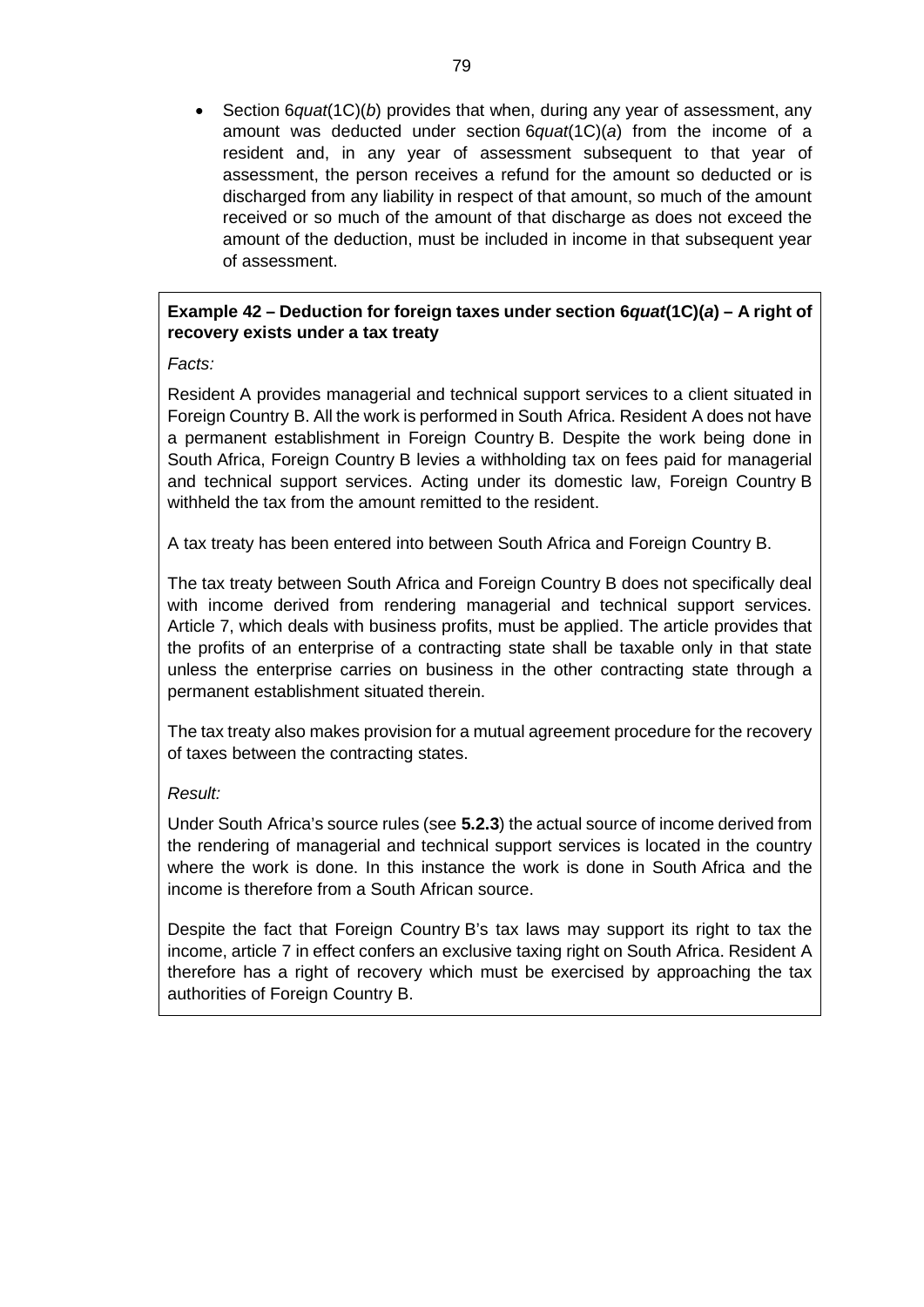**7. The translation of foreign taxes to rand and the treatment of foreign provisional tax payments (section 6***quat***(4) and (4A) and section 66(13A) and paragraph 21(1)(***a***)(ii) and (***b***)(ii) and paragraph 23 of the Fourth Schedule)**

# **7.1 The translation of foreign taxes to rand [section 6***quat***(4)]**

A resident's liability for normal tax is determined in rand. For purposes of this determination any amount in foreign currency and related underlying foreign tax (which may qualify either for a rebate or a deduction) must be translated to rand.

Any foreign taxes proved to be payable as contemplated in section 6*quat*(1A) or any foreign taxes paid or proved to be payable as contemplated in section 6*quat*(1C) in respect of any amount included in a resident's taxable income in any year of assessment must be translated to rand on the last day of the year of assessment in which that amount is required to be included in a person's taxable income by applying the average exchange rate for the year of assessment.<sup>[92](#page-79-0)</sup> The average exchange rate which must be used in translating the foreign tax liability is the average exchange rate for the year of assessment in which the amount received or accrued is included in the taxpayer's taxable income.

"Average exchange rate" is defined in section 1(1) in relation to a year of assessment and means the average determined by using the closing spot rates at the end of daily or monthly intervals during that year of assessment which must be consistently applied within that year of assessment. A person may choose between daily or monthly intervals each year. This choice must, however, be applied consistently in determining the average exchange rates for all foreign currency amounts recognised within that year. For example, a person may not use daily intervals to determine the average exchange rate for amounts received in euro and monthly intervals to determine the average exchange rate for amounts received in Canadian dollars. "Spot rate" is defined in section 1(1) and means the appropriate quoted exchange rate at a specific time by any authorised dealer in foreign exchange for the delivery of currency.

Average exchange rates for a range of foreign currencies are available on the SARS website. These exchange rates may be used to translate foreign taxes to rand. Average exchange rates may also be –

- obtained from any authorised dealer in foreign exchange; or
- compiled using spot rates obtained from any authorised dealer.

# **Example 43 – Translation of foreign taxes to rand**

*Facts:*

During year 1 a resident received interest denominated in euro from Country A on a monthly basis. The interest is subject to a withholding tax in Country A.

# *Result:*

The foreign taxes expressed in euro must be translated to rand by applying the average exchange rate between the rand and the euro for year 1.

<span id="page-79-0"></span> <sup>92</sup> Section <sup>6</sup>*quat*(4).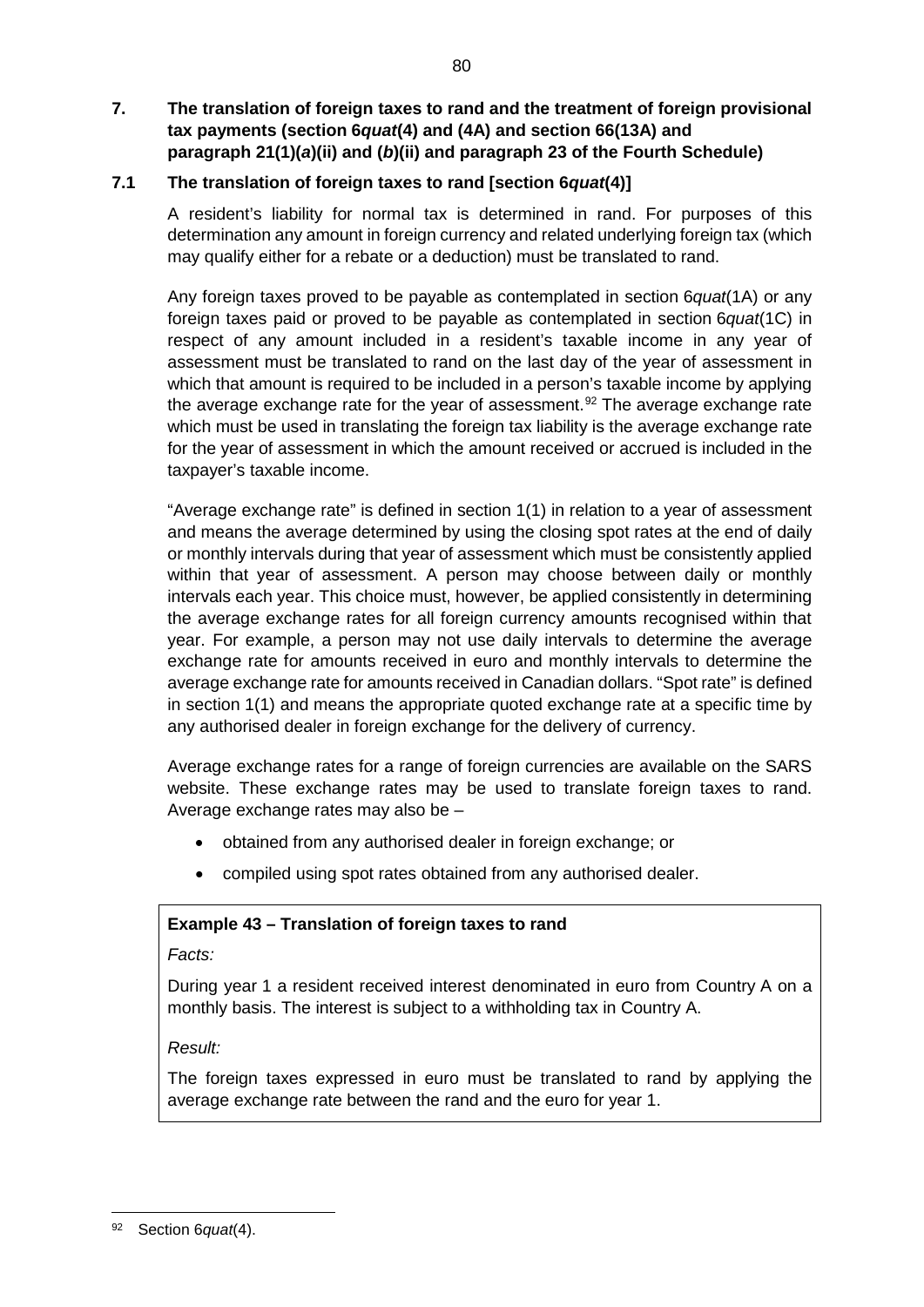Multiple foreign tax liabilities denominated in different currencies must each be translated separately to rand using the applicable average exchange rate.

Fluctuations in exchange rates may cause a difference between –

- the rand equivalent of the amount of the foreign tax liability determined on the date that the liability is incurred; and
- the rand equivalent of the amount (or amounts) of the foreign tax paid, determined on the date (or dates) of payment of the foreign tax liability.

Any such difference has no bearing on the determination of the rand equivalent value of the taxpayer's foreign tax liability for purposes of section 6*quat*. Section 6*quat*(4) requires the foreign tax to be translated at the average exchange rate which applies in the year of assessment in which the amount in foreign currency is required to be included in the taxpayer's taxable income.

Section 24I governs the tax treatment of exchange differences. The spot rate on the date the foreign tax liability is incurred is the ruling exchange rate on transaction date for purposes of section 24I. A foreign exchange gain or loss must be determined on the foreign tax liability on translation and realisation date. There will be a difference between the spot rate on transaction date and the average exchange rate applied under section 6*quat*(4). This difference is not taken into account for tax purposes.

See also Interpretation Note 63 "Rules for the Translation of Amounts Measured in Foreign Currencies other than Exchange Differences Governed by Section 24I and the Eighth Schedule" and Interpretation Note 101 "Section 24I – Gains or losses on Foreign Exchange Transactions".

# **Example 44 – Translation of foreign taxes to rand at the average exchange rate**

*Facts:*

Resident A received income of €100 from a foreign source in Country B in year 1 and became liable for income tax in Country B in that year of assessment. The tax was payable only in year 2. The average exchange rate for year 1 was €1: R14,0000 while the spot rate when the foreign taxes were paid was €1: R12,0000.

### *Result:*

The foreign taxes are translated to rand for the purposes of section 6*quat*(1) by applying the average exchange rate of €1: R14,0000, being the average exchange rate in year 1 in which the resident was obliged to include the income earned in Country B in taxable income (year 1). The difference of R2 between the average exchange rate and the spot rate on the date of payment (14,0000 – 12,0000) is ignored in determining the amount of the foreign tax liability for purposes of the rebate under section 6*quat*.

The resultant movement in the exchange rate between the date the foreign tax liability was incurred, the last day of the year of assessment and the date on which the foreign tax liability is settled must be determined under section 24I and does not impact on the determination of the rebate under section 6*quat*(1).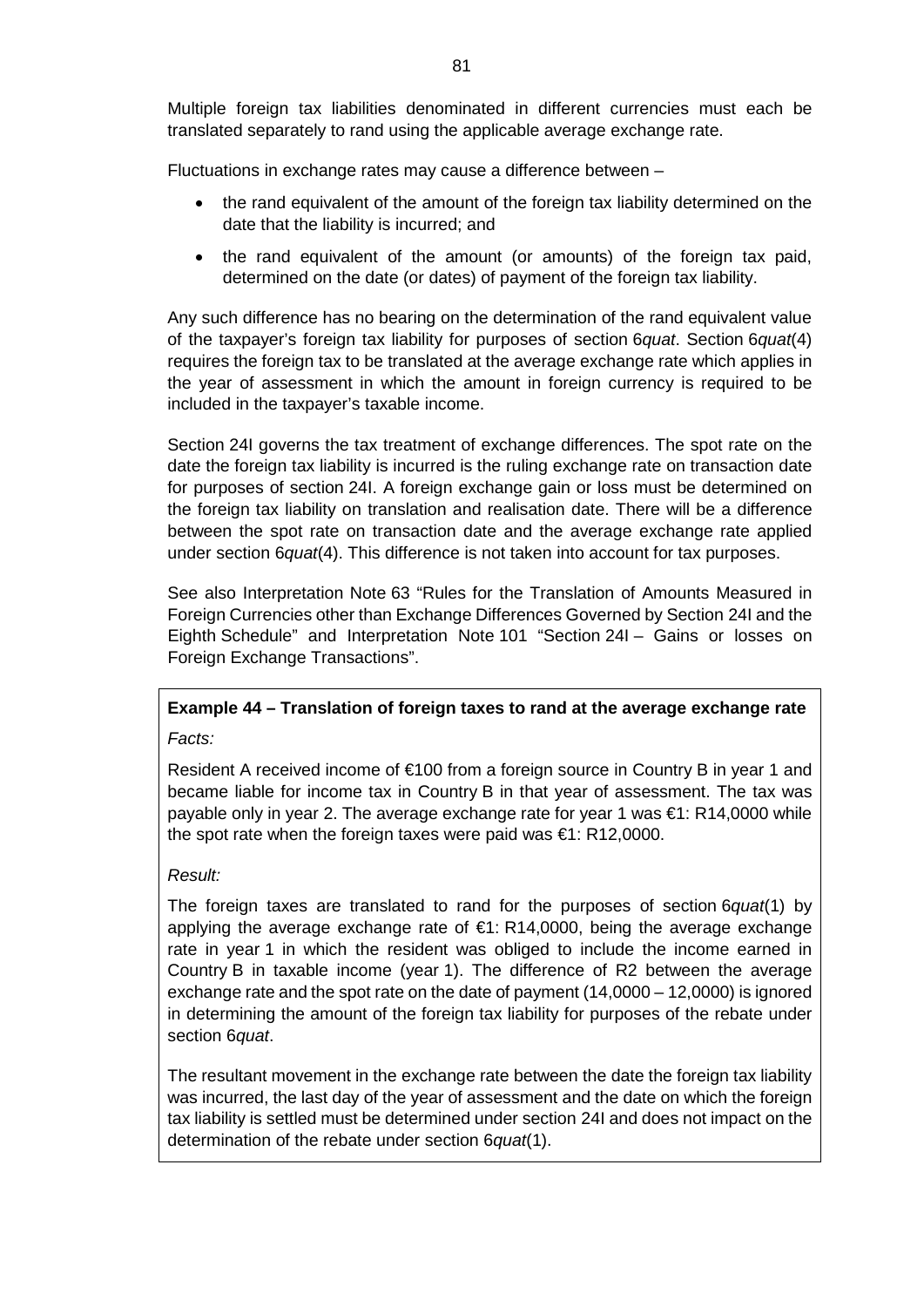# **7.2 Rounding off of foreign tax translated to rand, to the nearest R1 [section 6***quat***(4A)]**

An amount translated under section 6*quat*(4) (see **[7.1](#page-82-0)**) must be rounded off to the nearest rand if it includes a number of cents which is less than one rand. By convention, amounts of less than 50 cents are rounded down, while amounts of 50 cents or more are rounded up. Thus R100,50 would be rounded up to R101 but R100,49 would be rounded down to R100.

# **7.3 A foreign tax year which does not match a South African year of assessment [section 66(13A)]**

Section 66(13A) provides for the situation in which a person (other than a company) cannot conveniently return income for a year of assessment. In such event, the Commissioner may grant permission to draw accounts to a different agreed date. The agreed date may fall before or after the end of the year of assessment. There is no need to apportion the corresponding foreign tax liability between more than one South African year of assessment when the Commissioner grants permission for business income derived by a person (other than a company) from a foreign source to be returned over a period other than a year of assessment. See Interpretation Note 19 "Year of Assessment: Accounts Accepted to a Date other than the Last Day of February" for guidance regarding the practical application of section 66(13A).

# **Example 45 – Determination of the rebate under section 6***quat***(1) when a person's foreign tax year does not match the year of assessment**

*Facts:*

Resident Individual A received business income from Country B during the calendar year ending 31 December year 1. The foreign tax year of an individual in Country B ends on 31 December. Under section 66(13A) SARS granted permission for Individual A to return the business income for the calendar year ending 31 December year 1 in the return of income for year 2 (namely, in the year of assessment ending 28 February year 2).

# *Result:*

The foreign tax liability for the calendar year ending 31 December year 1 must be taken into account in Individual A's year of assessment ending February year 2 in determining the rebate under section 6*quat*(1). The tax liability must be translated to rand at the average exchange rate for the year of assessment ending February year 2.

In the absence of SARS' approval under section 66(13A), Individual A would have included the business income from Country B for the period 1 March year 1 to 31 December year 1 and 1 January year 2 to 28 February year 2 in the year of assessment ending 28 February year 2. In considering the rebate under section 6*quat*(1), the appropriate portion of the foreign tax liability for the years ending 31 December year 1 and 31 December year 2 would be taken into account assuming it satisfied all the requirements discussed earlier in this Note.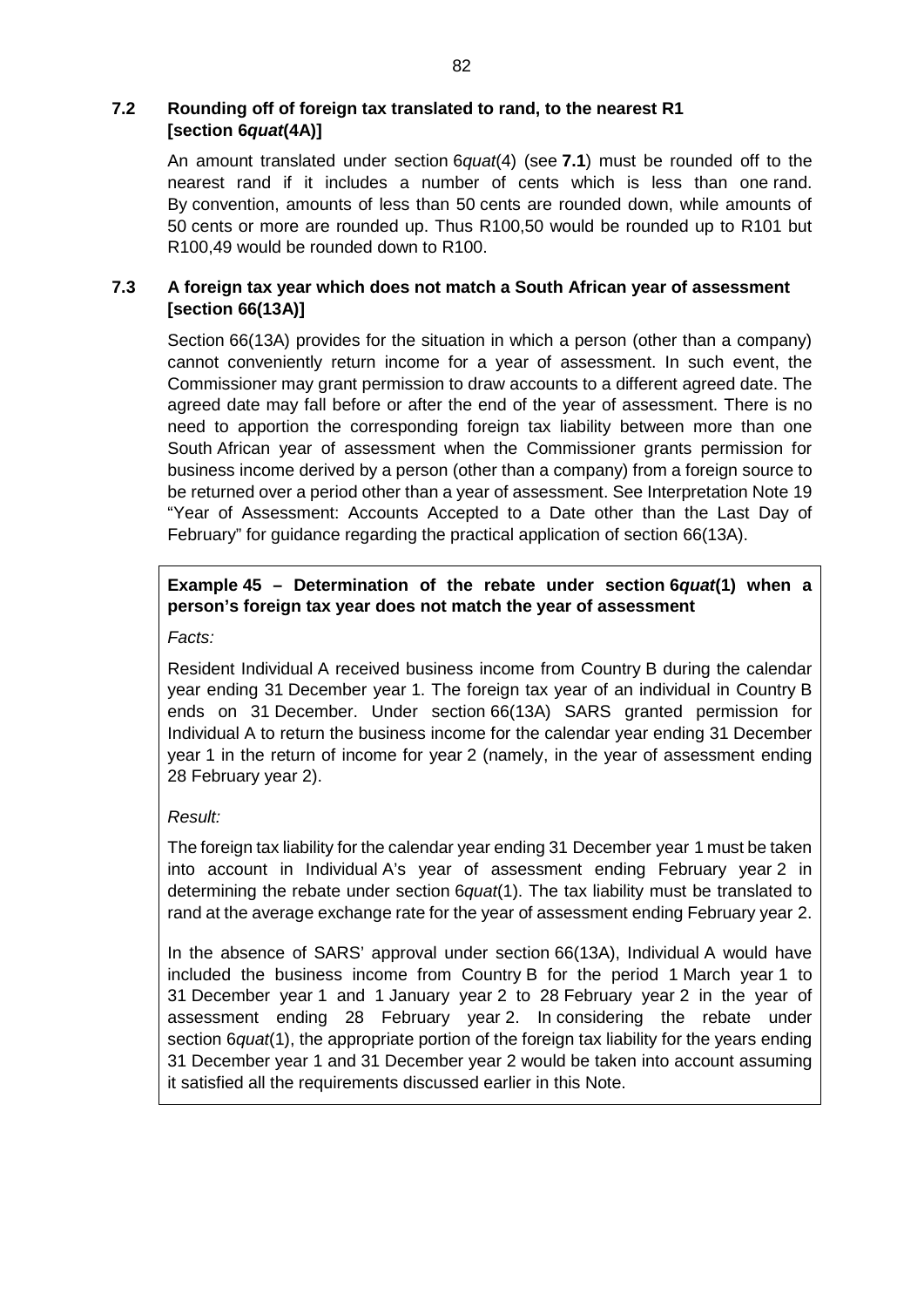### **7.4 Foreign provisional tax payments (paragraphs 21(1)(***a***)(ii) and (***b***)(ii) and paragraph 23 of the Fourth Schedule)**

In determining the amount of provisional tax payable for South African income tax purposes, a provisional taxpayer may take into account any tax proved to be payable to the government of any other country on foreign-source income provided it will qualify as a rebate under section 6*quat*(1). In practice SARS may allow provisional taxpayers to take foreign provisional tax payments (or similar advance payments) legally due and payable into account when determining their local provisional tax payments to the extent that the taxpayer is able to satisfy SARS that those payments will be or are the same or similar to the final tax liability in that country. Each case will be considered on its own merits.

To the extent section 6*quat*(1C)(*a*) applies, provisional taxpayers may take into account any tax paid or proved to be payable to the government of any other country when estimating taxable income for provisional tax purposes.

See **[9.](#page-84-0)** for documentary proof required by SARS for foreign taxes.

### <span id="page-82-0"></span>**8. Deductibility of foreign taxes against income in determining taxable income (sections 11(***a***), 23(***d***), 23(***g***) and 23B)**

Under section 23(*d*) any tax imposed under the Act may not be deducted in determining taxable income. The fact that a deduction of foreign taxes on income is not specifically denied under section 23(*d*) does not mean that foreign taxes automatically qualify for a deduction. To qualify for a deduction the foreign taxes must meet the requirements for deductibility under an appropriate section.

Section 11(*a*) read with section 23(*g*) is relevant in determining whether a foreign tax meets the requirements for deductibility and is therefore deductible in calculating taxable income. Section 6*quat*(1C)(*a*) also provides for a deduction of foreign taxes in limited circumstances (see **[6.](#page-75-0)**).

Section 11(*a*) provides a deduction for expenditure and losses, which are not of a capital nature, actually incurred in the production of the income. In context, the requirement which is of particular relevance is whether the foreign tax has been incurred in the production of income.

A tax, domestic or foreign, on profits is not an expense which has been incurred in the production of income but is instead an appropriation of profits already earned. In *Port Elizabeth Electric Tramway Company Ltd v CIR,* which is supportive of the principle, Watermeyer AJP held that –[93](#page-82-1)

"[t]here is certainly one type of expenditure which must be excluded, and that is expenditure payable out of income after it has been earned. An example is a tax upon profits. In a sense such expenditure might be said to be attendant upon business operations, but there is a real distinction between "charge against profits and an appropriation of profits after they have been earned." See *Van Ryn Deep Ltd. v Commissioner for Inland Revenue* (1922, W.L.D. 22)."

<span id="page-82-1"></span><sup>93 (1936)</sup> CPD 241, 8 SATC 13 at 18.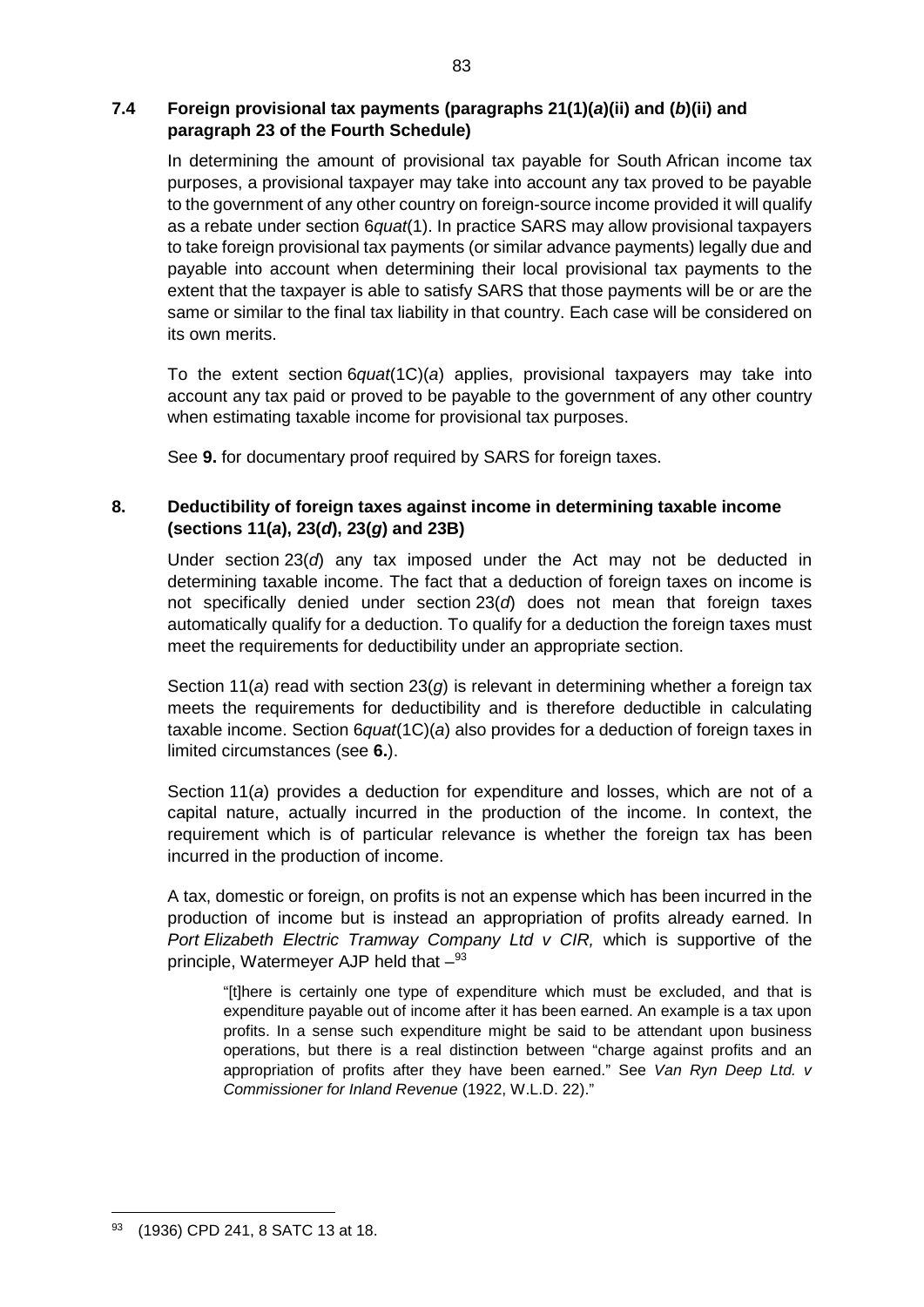In *Van Ryn Deep Ltd v CIR* the court held<sup>[94](#page-83-0)</sup> that provincial tax, which had been imposed upon the profits after the profits had been earned, could in no way be said to have been an expense incurred in earning the profits or connected in any way with the production of the profits. The provincial tax was consequently not deductible for income tax purposes. The court held that what was done either voluntarily or involuntarily with the profits after it is earned does not affect the income tax.

84

Some tax commentators are of the opinion that foreign taxes on income claimed as a rebate under section 6*quat*(1) also qualify for a deduction under section 11(*a*). They appear to base their opinion on the fact that the rebate is a *deduction against normal tax payable* while a deduction under section 11(*a*) constitutes a *deduction against income* for purposes of determining taxable income. Consequently their argument is that there is no double deduction as prohibited under section 23B. It is, however, unnecessary to consider whether section 23B prohibits any double deductions or prohibits double deductions only for the purposes of determining taxable income because there is no deduction for foreign taxes paid under section 11(*a*).

Similarly, taxes on income which are levied on a gross receipts basis, for example, a final withholding tax, are incurred *on* income and not *in* the production of income and therefore do not qualify for a deduction under section 11(*a*).

Taxes which are a charge against profits,  $95$  may, depending on the facts, be incurred in the production of income and qualify for a deduction under section 11(*a*) read with section 23(*g*) provided all the requirements of those sections are met. For example, Resident Company A carries on trading operations outside South Africa. Company A receives taxable sales income and incurs foreign customs duties. The customs duties are a charge against profits and not an appropriation of profits already earned. These duties are expenditure incurred in the production of income and will qualify for a deduction under section 11(*a*) read with section 23(*g*) if all the requirements of those sections are met.

### **Example 46 – Deductibility of foreign taxes**

*Facts:*

Municipality A in Country Z levies two types of taxes, namely a tax on profits and municipal rates and taxes based on the value of properties owned.

### *Result:*

The tax on profits is an appropriation of profits already earned and, depending on the facts, will potentially qualify for a rebate under section 6*quat*(1)*.* A tax on profits is not considered to be incurred in the production of income and will not qualify for a deduction under section 11(*a*).

<span id="page-83-0"></span><sup>94 (1922)</sup> WLD 22, 33 SATC 101 at 105.

<span id="page-83-1"></span><sup>95</sup> A tax is a charge on profits if it is incurred irrespective of whether the taxpayer is in a taxable profit, taxable loss or break even position.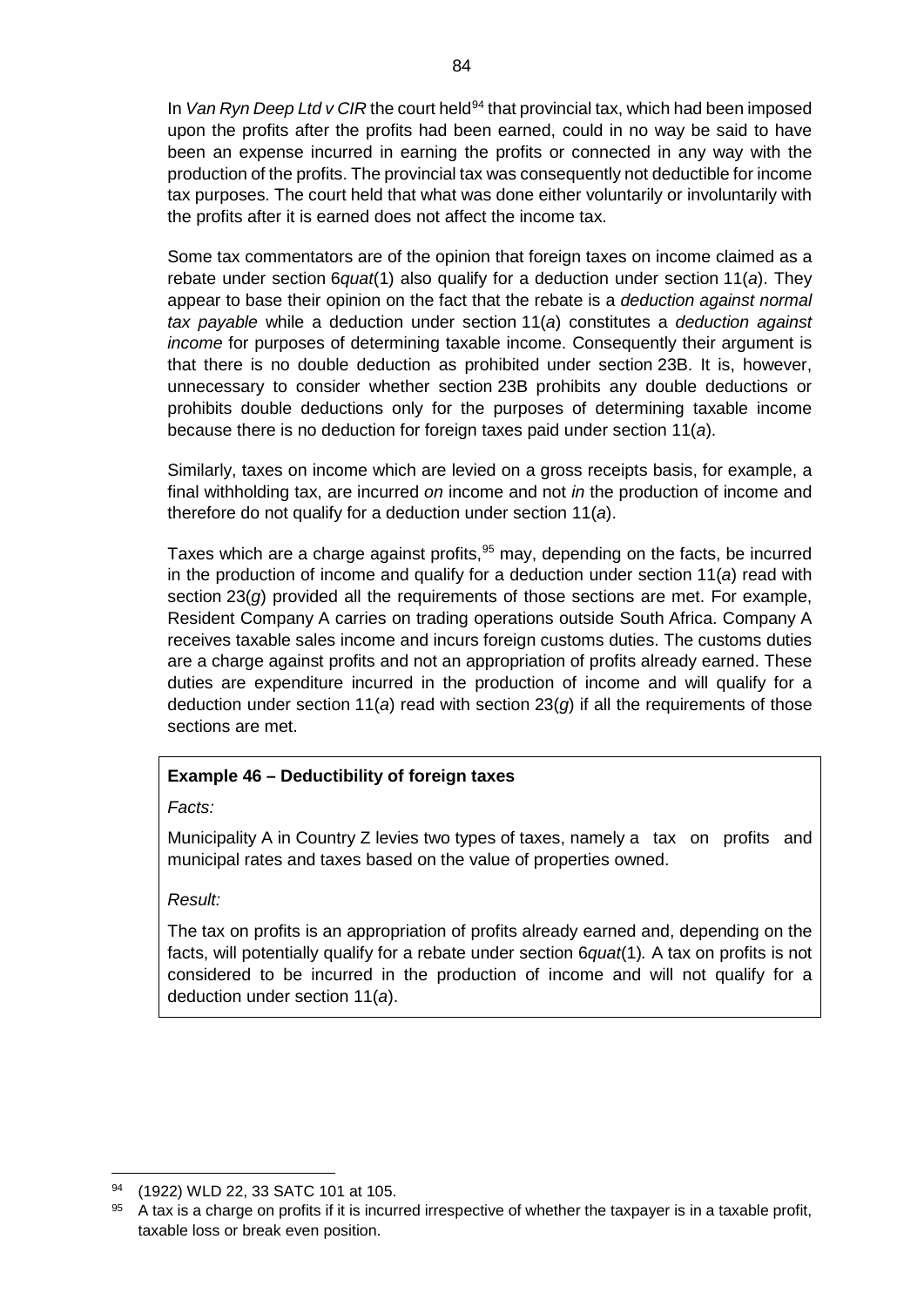In contrast, the municipal rates and taxes are a charge against profits and not a tax on profits. Accordingly, although a charge of this nature will not qualify for a rebate under section 6*quat*(1), it may, depending on the facts, be incurred in the production of income and qualify for a deduction under section 11(*a*). For example, if the property is a rental property a deduction may be claimed under section 11(*a*) for the municipal rates and taxes if all the requirements of the section are met.

### <span id="page-84-0"></span>**9. Documentary proof required by SARS for foreign taxes**

Any foreign-source amount received by or accrued to a resident must be declared in the person's income tax return.

A person bears the onus to prove an entitlement to a rebate under section 6*quat*(1) or a deduction under section 6*quat*(1C)(*a*). A person must keep adequate records of amounts of income as well as foreign taxes proved to be payable or paid.

The requirements detailed in **[9.1](#page-84-1)** – **[9.5](#page-85-0)** reflect the information which is generally required, however SARS is not limited to the items mentioned and may request additional information and supporting documentation in a particular case.

Each case will be considered having regard to the facts of the particular case. Cases in which a taxpayer is unable to meet the requirements detailed in this Note will be handled on a case-by-case basis taking into consideration the facts of the particular case, the reasons why the taxpayer is unable to meet the requirements as detailed in this Note and the alternative sources of evidence provided by the taxpayer.

### <span id="page-84-1"></span>**9.1 Basic information required by SARS for foreign taxes**

SARS may request a resident to submit a statement containing the following information:

- The foreign tax year during which the relevant income was received by or accrued to the person.
- The precise name of the tax and the foreign country in which it was levied.
- The name of the law under which the tax was imposed.
- Whether the tax was levied by the national government, a state or local authority and the name of such authority.

### **9.2 Additional information required when the foreign tax has been withheld at source**

A person must on request provide certified copies of –

- a certificate of tax withheld, issued by the person withholding the tax; or
- a copy of a receipt issued by the relevant revenue authority as evidence of payment to the revenue authority of the amount of tax withheld.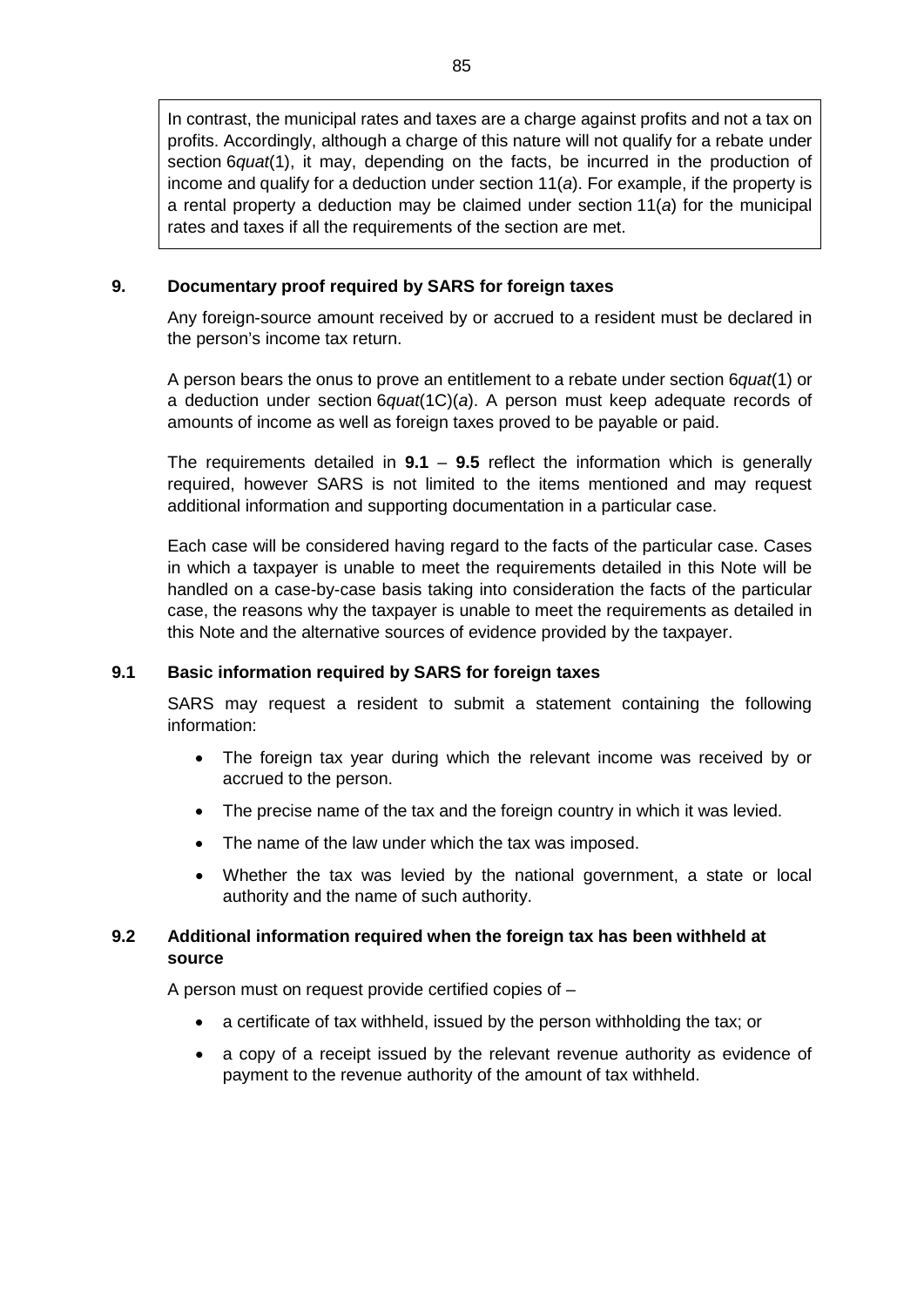### **9.3 Additional information required when the foreign tax was not withheld at source and the foreign tax jurisdiction operates a system of self-assessment of income tax**

A person must on request provide –

- certified copies of the relevant parts of the foreign income tax return containing the calculation of taxable income and taxes due, schedule of provisional tax payments and signature of the resident;
- certified copies of calculations of foreign provisional tax payable;
- documentary proof that a foreign tax liability was incurred, for example, a letter from the relevant foreign tax authority or a receipt for taxes paid; and
- a certificate from the resident's auditor stating that the amount is payable.

### **9.4 Additional information required when the foreign tax was not withheld at source and the foreign tax jurisdiction operates a system of assessment similar to South Africa**

On request a person must provide certified copies of –

- the relevant notice of assessment;
- the relevant parts of the foreign income tax return showing the calculation of the taxable income and taxes due, schedule of provisional tax payments and signature of the resident;
- calculations of any provisional taxes payable; and
- a copy of a statement of account issued by the relevant revenue authority requesting payment.

SARS may request further information such as –

- documentary proof that a foreign tax liability has been incurred, for example, a letter from the relevant foreign tax authority or a receipt for taxes paid; and
- a certificate from the resident's auditor stating that the amount is payable.

# <span id="page-85-0"></span>**9.5 Translation of information worded in a foreign language**

SARS may require a person to have any documentary evidence worded in a foreign language translated to English by a sworn translator.<sup>[96](#page-85-1)</sup> A certificate prepared by the translator officially stating that the translation is a true rendition of the original may also be requested.

<span id="page-85-1"></span><sup>96</sup> Under section 33(1) of the TA Act a senior SARS official may by notice require a person to produce a translation of information, which is not in one of the official languages of South Africa, in one of the official languages determined by the official within a reasonable period.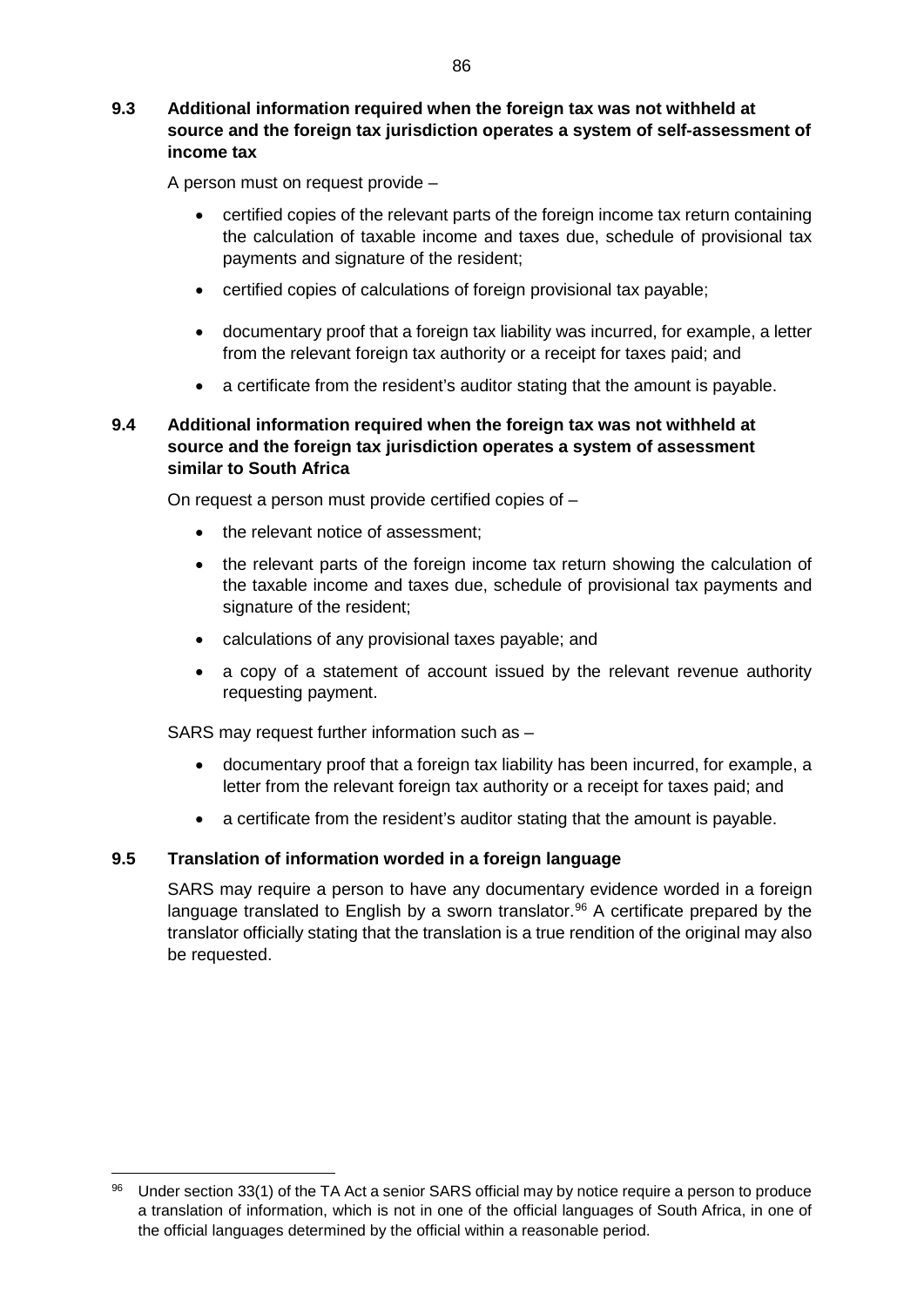### **10. Conclusion**

Section 6*quat*(1) provides for a rebate of foreign taxes on income to be deducted from normal tax payable by a resident. The amount of the rebate is determined under section 6*quat*(1A).

A resident is entitled to claim such a rebate only to the extent that the amount of the foreign tax is proved to be payable to a sphere of government of a foreign country without a right of recovery by any person, other than a right of recovery under any entitlement to carry back losses arising during any year of assessment to any year of assessment before such year of assessment.

A resident will not qualify for a rebate under section 6*quat*(1) for foreign tax proved to be payable to a foreign country on a South African-source amount.

To the extent that the amount of qualifying foreign taxes proved to be payable exceeds the amount of the rebate determined under section 6*quat*(1A) and (1B), the excess amount is carried forward to the immediately succeeding year of assessment. The amount so carried forward will potentially qualify for set-off against the normal tax payable on taxable income derived from foreign sources in the immediately succeeding year of assessment [paragraph (ii) of the proviso to section 6*quat*(1B)(*a*)].

Any balance of excess foreign taxes may not be carried forward for more than seven years, calculated from the year of assessment in which the balance was carried forward for the first time [paragraph (iii) of the proviso to section 6*quat*(1B)(*a*)].

Section 6*quat*(1C)(*a*) provides for the deduction of foreign taxes from the income of a resident taxpayer (as opposed to the claiming of a tax rebate). Its application is limited to foreign taxes other than taxes contemplated in section 6*quat*(1A). Section 6*quat*(1) considers income and capital gains from a foreign source and the deduction under section 6*quat*(1C)(*a*) is limited to foreign taxes levied on South African-source income derived from trade operations.

Taxes must, for purposes of section 6*quat*(1C)(*a*), be paid or proved to be payable by the resident to any sphere of government of any country other than South Africa, without any right of recovery by any person other than under a mutual agreement procedure in terms of an international agreement or a right of recovery under any entitlement to carry back losses arising during any year of assessment to any previous year of assessment.

Section 6*quat*(1C)(*b*) provides that when, during any year of assessment, any amount was deducted under section 6*quat*(1C)(*a*) and the person receives a refund for the amount so deducted or is discharged from any liability for that amount in any subsequent year of assessment, so much of the amount received or so much of the amount of that discharge as does not exceed the amount of the deduction, must be included in the person's income in that subsequent year.

Any foreign taxes proved to be payable for purposes of section 6*quat*(1) or any foreign taxes paid or proved to be payable for purposes of section 6*quat*(1C) in respect of any amount which is included in taxable income in any year of assessment must be translated to rand on the last day of that year of assessment in which the amount is required to be included in a person's taxable income by applying the average exchange rate for the year of assessment. The average exchange rate which must be used in translating the foreign tax liability is the average exchange rate for the year of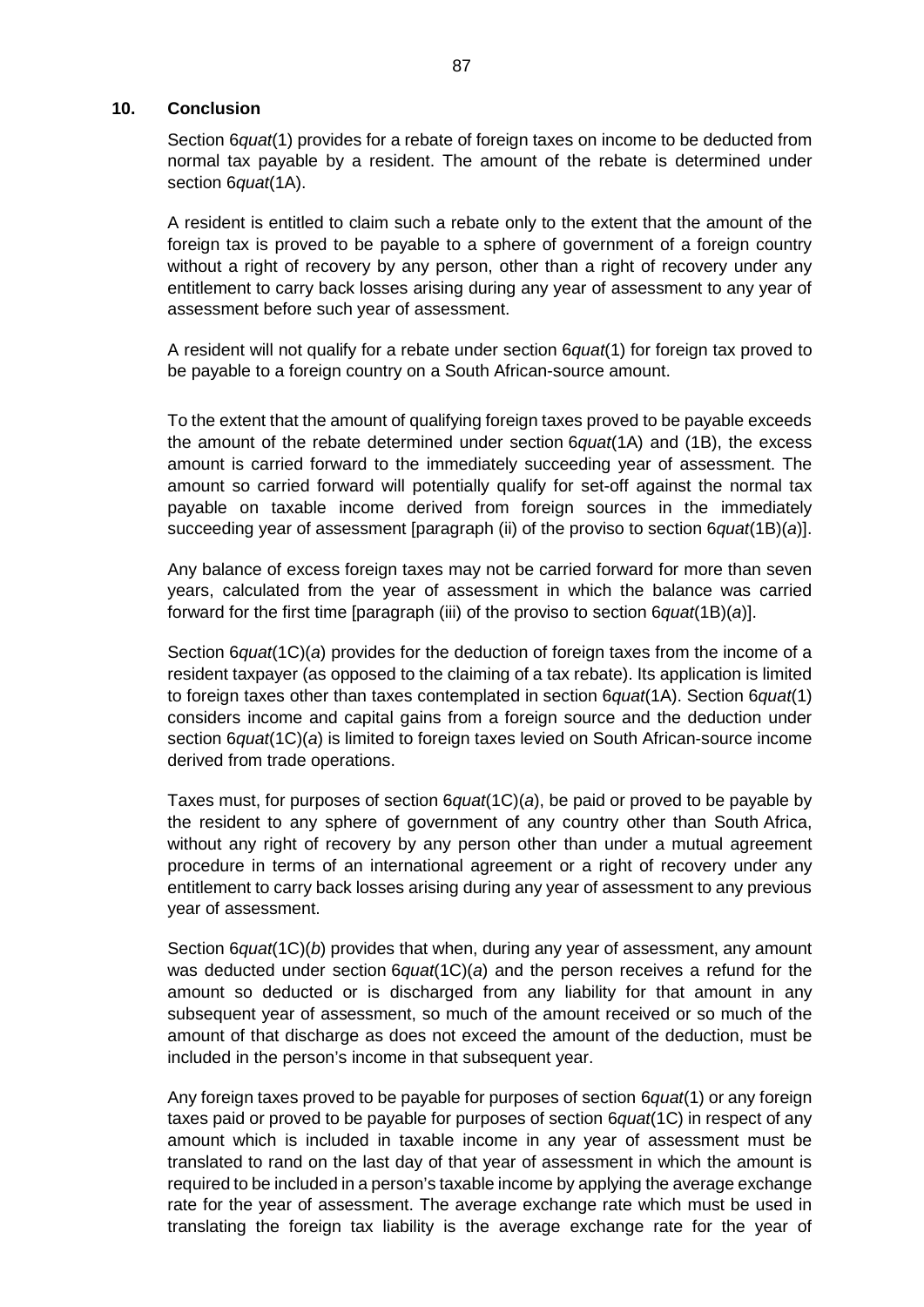assessment in which the amount received or accrued is included in the taxpayer's taxable income.

Section 6*quat*(5) provides that notwithstanding sections 99(1) or 100 of the TA Act, an additional or reduced assessment may be made within six years *from* the date of the original assessment under which the taxpayer was entitled to the rebate under section 6*quat*(1) to give effect to an increased or reduced foreign tax credit for the year.

### **SOUTH AFRICAN REVENUE SERVICE**

| Date of 1st issue | 31 March 2003 |
|-------------------|---------------|
| Date of 2nd issue | 31 March 2009 |
| Date of 3rd issue | 26 June 2015  |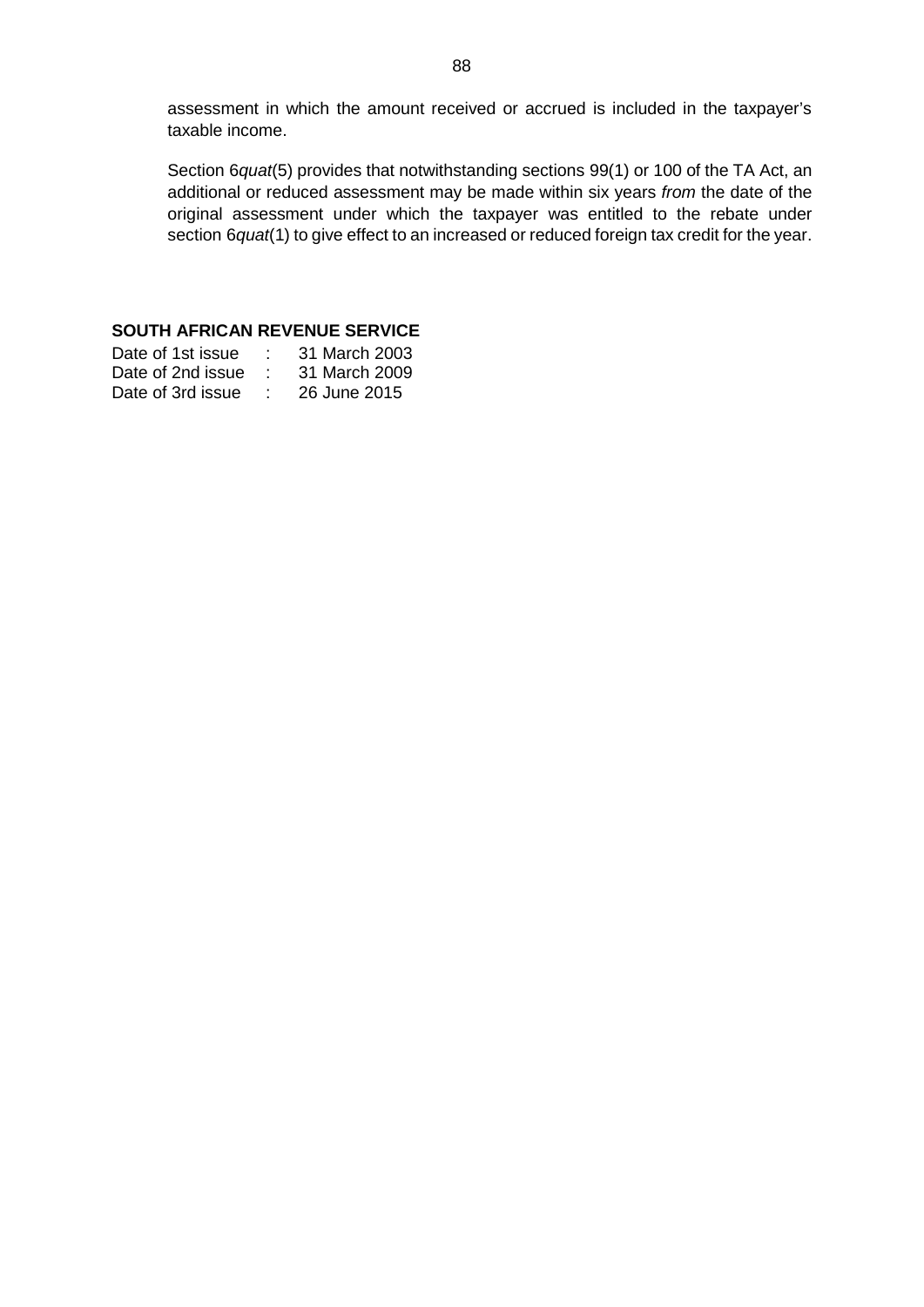| Example – Foreign branch operations, foreign dividend income and income attributed<br>from a CFC - Three-step limitation under section 6quat |                           |                  |                                        |
|----------------------------------------------------------------------------------------------------------------------------------------------|---------------------------|------------------|----------------------------------------|
| Facts:                                                                                                                                       |                           |                  |                                        |
| Resident Company D derived income and incurred expenses as follows during the year of<br>assessment:                                         |                           |                  |                                        |
|                                                                                                                                              | <b>SA Operations</b><br>R | R                | Foreign branch Foreign dividends<br>R. |
| Income                                                                                                                                       | 350 000                   | 120 000          |                                        |
| Deductible expenses                                                                                                                          | (150000)                  | (40000)          |                                        |
| Foreign dividends (Note 1)                                                                                                                   |                           |                  | 52 500                                 |
| Foreign tax proved to be payable                                                                                                             |                           | 20 000,00        | 3 500,00                               |
| Company D held shares in foreign companies which all constituted CFC's (Notes 2 to 4):                                                       |                           |                  |                                        |
|                                                                                                                                              | CFC A                     | CFC <sub>B</sub> | CFC C                                  |
| % Participation rights held by Company D                                                                                                     | 60%                       | 15%              | 75%                                    |
| Net income under section 9D(2A)                                                                                                              | 100 000                   | 100 000          | 100 000                                |
| Taxable income of CFC in foreign country                                                                                                     | 120 000                   | 125 000          | 100 000                                |
| Foreign tax proved to be payable by CFC 12 000,00                                                                                            |                           | 12 500,00        | 8 000,00                               |
| Notes:                                                                                                                                       |                           |                  |                                        |
| $(1)$ The foreign dividend was paid by a foreign company which is not a CFC in relation to                                                   |                           |                  |                                        |

# **Annexure A – Comprehensive Example – Three-step limitation under section 6***quat*

- $(1)$  The foreign dividend was paid by a foreign company which is not a CFC in relation Company D. Company D held 5% of the equity shares in the foreign company.
- (2) CFC A did not have a foreign business establishment in the foreign country. CFC A's net income under section 9D(2A) consisted of interest income.
- (3) CFC B had a foreign business establishment in the foreign country. Although Company A held only 15% of the participation rights in the company, other residents held 60% of the participation rights which means the company is a CFC. CFC B's net income under section 9D(2A) [which constituted interest income in excess of the *de minimis* exclusion in section  $9D(9A)(a)(iii)(cc)$ ] for the year amounted to R100 000.
- (4) CFC C had a foreign business establishment in the foreign country. CFC C's net income under section 9D(2A) was made up as follows:
	- Interest income of R20 000 which was not attributable to CFC C's foreign business establishment.
	- "Diversionary" service income as contemplated in section 9D(9A)(*a*)(ii) attributable to CFC C's foreign business establishment which are not excluded from imputation under section 9D(2) under either section 9D(9A)(*a*) or section 9D(9)(*b*) of R80 000.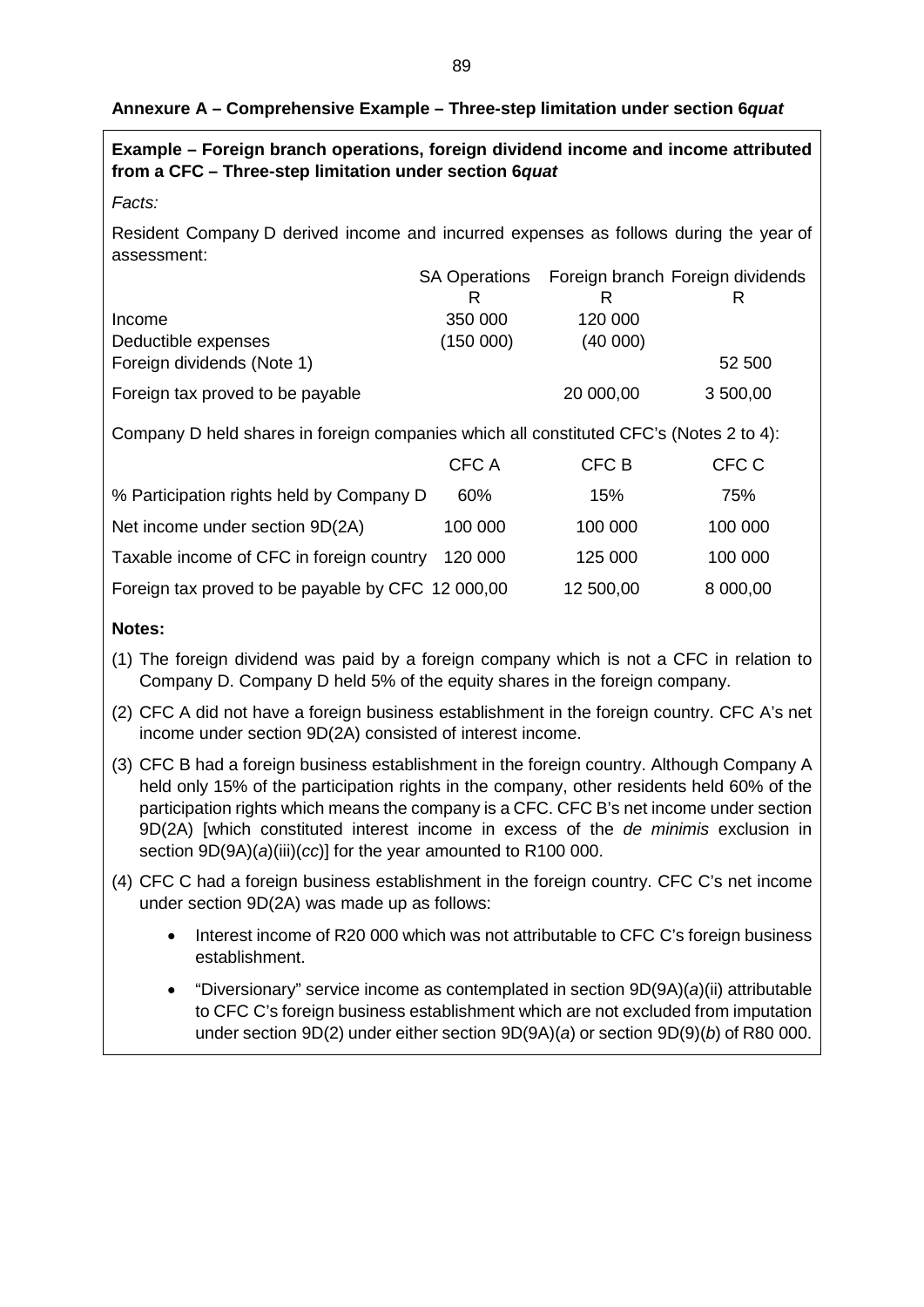### *Result:*

| Determination of Company D's taxable income and normal tax payable |            |
|--------------------------------------------------------------------|------------|
|                                                                    | R          |
| South African-source taxable income (R350 000 - R150 000)          | 200 000    |
| Profits of the foreign branch (R120 000 - R40 000)                 | 80 000     |
| Foreign dividend (Note A)                                          | 37 500     |
| Attributed income from CFC A (R100 000 $\times$ 60%) (Note B)      | 60 000     |
| Attributed income from CFC B (R100 000 x 15%) (Note B)             | 15 000     |
| Attributed income from CFC C (R100 000 x 75%) (Note B)             | 75 000     |
| Taxable income                                                     | 467 500    |
| Normal tax (R467 500 x 28%)                                        | 130 900,00 |
| Less: Rebate under section 6quat(1) (see calculations below)       | (37000,00) |
| Normal tax payable                                                 | 93 900,00  |

# **Notes:**

(A) The foreign dividend is partially exempt under section 10B(3). The taxable portion of the foreign dividend is calculated as follows:

R52 500 – R15 000 (Exempt portion is R52 500  $\times$  8 / 28)<sup>[97](#page-89-0)</sup> = R37 500

(B) Attributed income = net income  $\times$  participation interest

# **Calculation of the rebate of R37 000,00 to be allowed under section 6***quat***(1)**

**Determination of the amounts of foreign taxes potentially qualifying for a rebate under section 6***quat***(1), before applying the limitation under section 6***quat***(1B)(***a***) (see 1 – 5 below)**

# **1. Foreign tax proved to be payable on foreign dividends**

The full amount of withholding tax of R3 500,00 potentially qualifies for a rebate under section 6*quat*(1) [paragraph (ii) of the proviso to section 6*quat*(1A)].

# **2. Foreign tax proved to be payable on income derived from the foreign branch**

The full amount of R20 000,00 potentially qualifies for the rebate under section 6*quat*(1).

# **3. Foreign tax proved to be payable on income attributed from CFC A**

# **Step 1: Determination of foreign taxes attributable to the proportional amount of CFC A's net income included in Company D's income**

[Foreign taxes  $\times$  (CFC A's net income determined under section 9D(2A) / CFC A's taxable income determined under foreign tax  $|aw\rangle^*$   $\times$  participation interest

[R12 000,00 × (R100 000 / R120 000)] × 60%

# $=$  R6 000,00

 $*$  = only applicable if taxable income under foreign tax principles is greater than net income under South African tax principles

<span id="page-89-0"></span><sup>97</sup> This ratio applies to companies with effect from years of assessment commencing on or after 1 March 2017.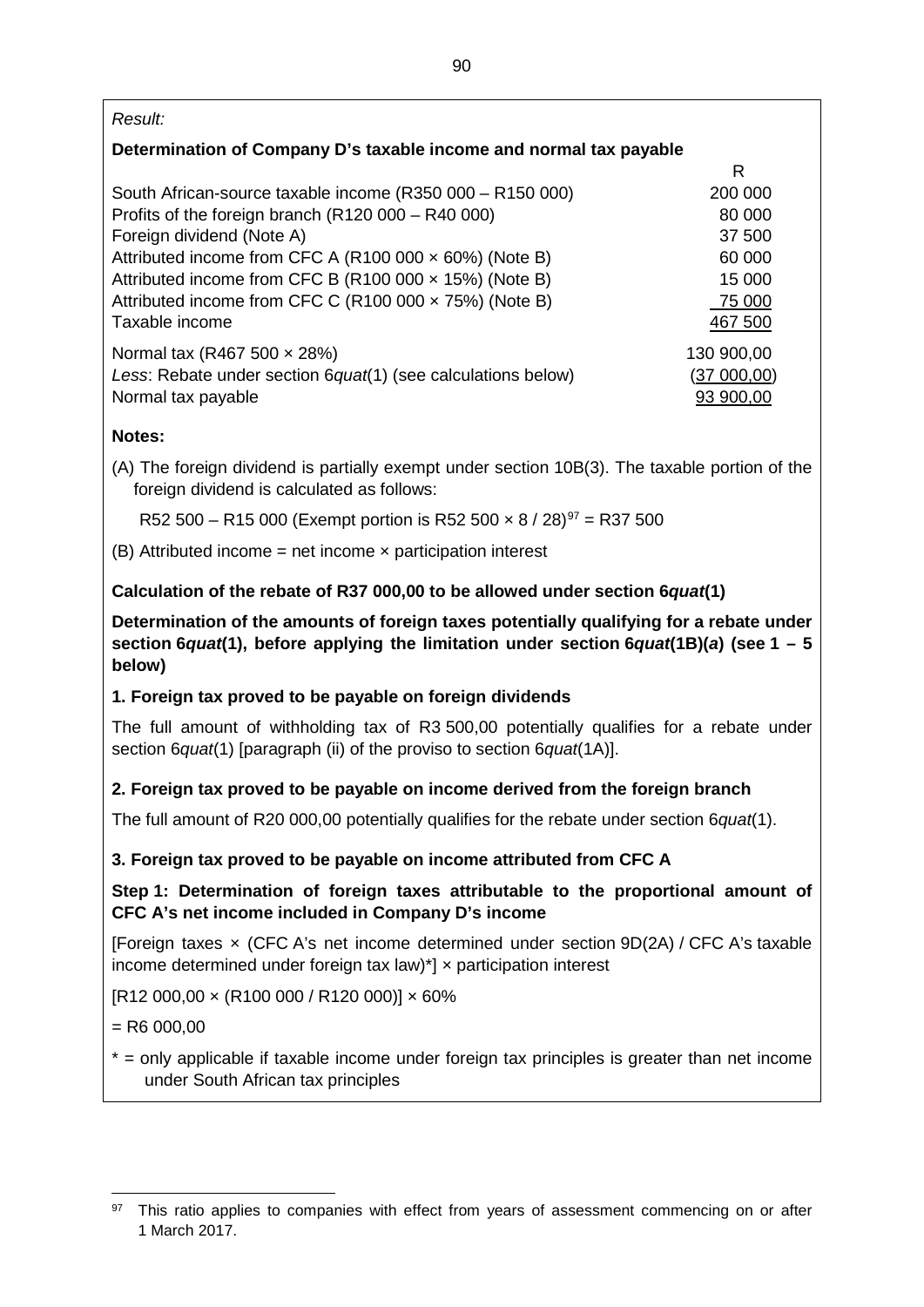# **Step 2: Limitation under paragraph (iA)(***bb***) of the proviso to section 6***quat***(1B)(***a***)**

Paragraph (iA)(*bb*) of the proviso to section 6*quat*(1B)(*a*) does not apply, since CFC A does not have a foreign business establishment in the relevant foreign country.

The amount of foreign taxes proved to be payable by CFC A which potentially qualifies for the rebate under section 6*quat*(1) is therefore R6 000,00.

# **4. Foreign tax proved to be payable on income attributed from CFC B**

# **Step 1: Determination of foreign taxes attributable to the proportional amount of CFC B's net income included in Company D's income**

[Foreign taxes × (CFC B's net income determined under section 9D(2A) / CFC B's taxable income determined under foreign tax  $law$ <sup>\*</sup>]  $\times$  participation interest

[R12 500,00 × (R100 000 / R125 000)] × 15%

 $= R1 500.00$ 

Only applicable if taxable income under foreign tax principles is greater than net income under South African tax principles

# **Step 2: Limitation under paragraph (iA)(***bb***) of the proviso to section 6***quat***(1B)(***a***)**

The limitation under paragraph (iA)(*bb*) of the proviso to section 6*quat*(1B)(*a*) applies, since CFC B's net income includes an amount attributable to a foreign business establishment which is not excluded from attribution under section 9D(9A)(*a*) or section 9D(9)(*b*). As a result, the foreign tax will be limited to the normal tax attributable to the proportional amount of CFC B's net income included in Company D's income:

Proportional amount of CFC B's net income of R15 000 (R100 000 × 15%) / Company D's taxable income of R467 500  $\times$  normal tax payable of R130 900,00 = R4 200,00.

The amount of foreign taxes proved to be payable by CFC B potentially qualifying for a rebate under section 6*quat*(1) is R1 500,00, since this amount is less than the amount of the limitation determined under paragraph (iA)(*bb*) of the proviso to section 6*quat*(1B)(*a*).

# **5. Foreign tax proved to be payable on income attributed from CFC C**

### **Step 1: Determination of foreign taxes attributable to the proportional amount of CFC C's net income included in Company D's income**

[Foreign taxes × (CFC C's net income determined under section 9D(2A) / CFC C's taxable income determined under foreign tax law)\*] x participation interest

[R8 000,00 × (R100 000 / R100 000)] × 75%

 $=$  R6 000,00

Only applicable if taxable income under foreign tax principles is greater than net income under South African tax principles

# **Step 2: Limitation under paragraph (iA)(***bb***) of the proviso to section 6***quat***(1B)(***a***)**

The limitation does not apply to the passive income not attributable to CFC C's foreign business establishment. The limitation applies only to the service income attributable to a CFC's foreign business establishment.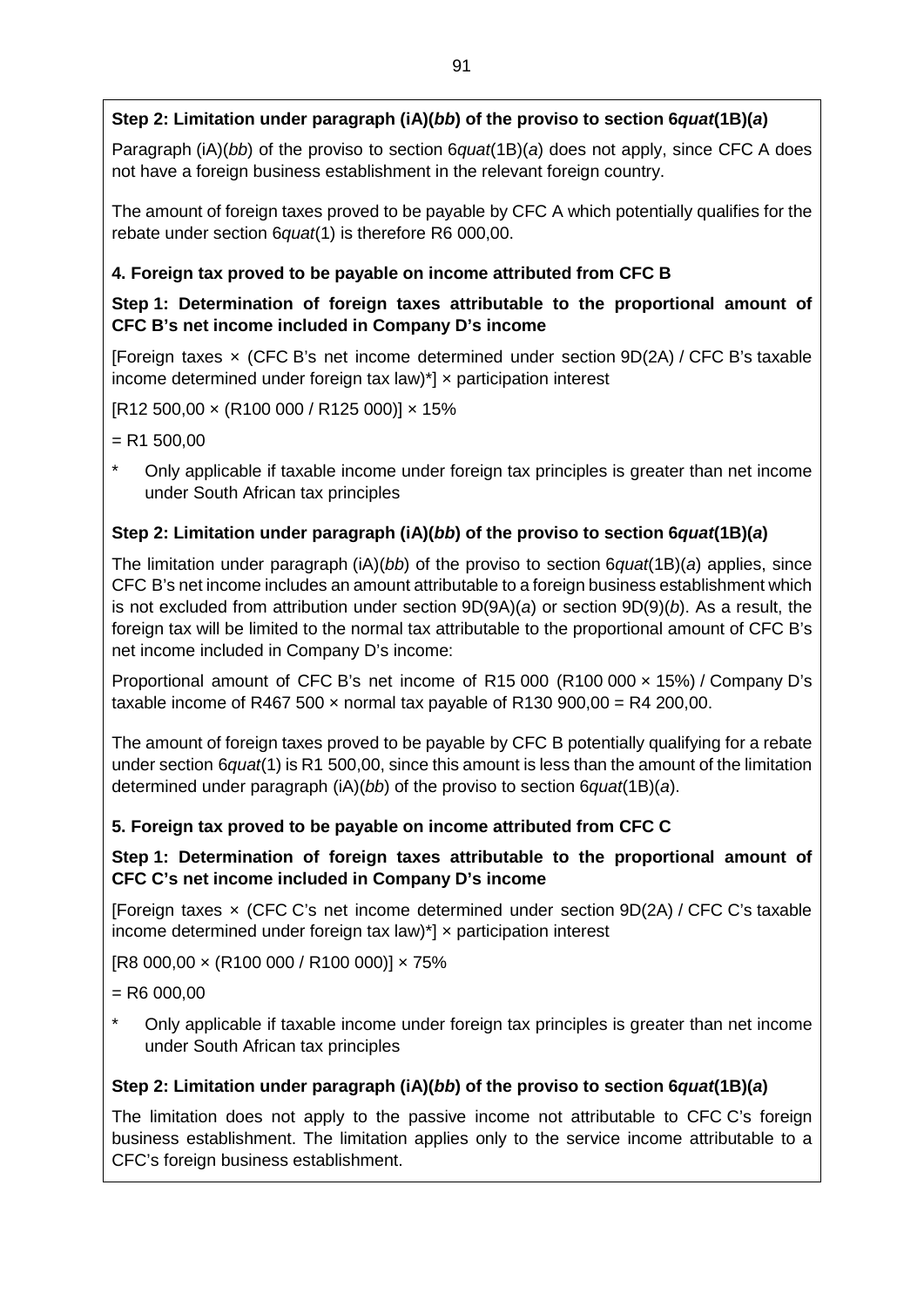# **Determination of foreign tax not subject to limitation under paragraph (iA)(***bb***) of the proviso to section 6***quat***(1B)(***a***)**

Attributable foreign taxes x (CFC C's passive income x participation interest) / (CFC C's total net income × participation interest)

R6 000,00 × (R20 000 × 75%) / (R100 000 × 75%)

 $=$  R6 000,00  $\times$  (R15 000 / R75 000)

 $= R1 200,00$ 

### **Determination of foreign tax subject to limitation under paragraph (iA)(***bb***) of the proviso to section 6***quat***(1B)(***a***)**

Attributable foreign taxes × (CFC C's service income × participation interest) / (CFC C's total net income × participation interest)

R6 000,00 × (R80 000 × 75%) / (R100 000 × 75%)

 $=$  R6 000,00  $\times$  (R60 000 / R75 000)

 $= R4 800.00$ 

The foreign tax of R4 800,00 attributable to the service income will be limited to the amount of normal tax attributable to that amount, namely, R16 800,00, calculated as follows:

Proportional amount of CFC C's service income / Company D's taxable income × Normal tax payable by Company D

R60 000 / R467 500 × R130 900,00

 $=$  R<sub>16</sub> 800.00

Thus, the full amount of foreign taxes of R4 800, 00 attributable to the service income qualifies for a rebate because this amount is less than the limitation of R16 800,00 determined under paragraph (iA)(*bb*) of the proviso to section 6*quat*(1B)(*a*).

The total amount of foreign taxes proved to be payable by CFC C potentially qualifying for a rebate under section 6*quat*(1) is R6 000,00 (R1 200,00 + R4 800,00).

**Summary of foreign taxes potentially qualifying for the rebate under section 6***quat***(1) (see 1 to 5 above)**

|  | Foreign tax relating to $-$ |
|--|-----------------------------|
|--|-----------------------------|

|                                             | R         |
|---------------------------------------------|-----------|
| Foreign dividends                           | 3 500,00  |
| Net income of foreign branch                | 20 000,00 |
| Net income of CFC A attributed to Company D | 6 000,00  |
| Net income of CFC B attributed to Company D | 1 500,00  |
| Net income of CFC C attributed to Company D | 6 000,00  |
| Total                                       | 37 000,00 |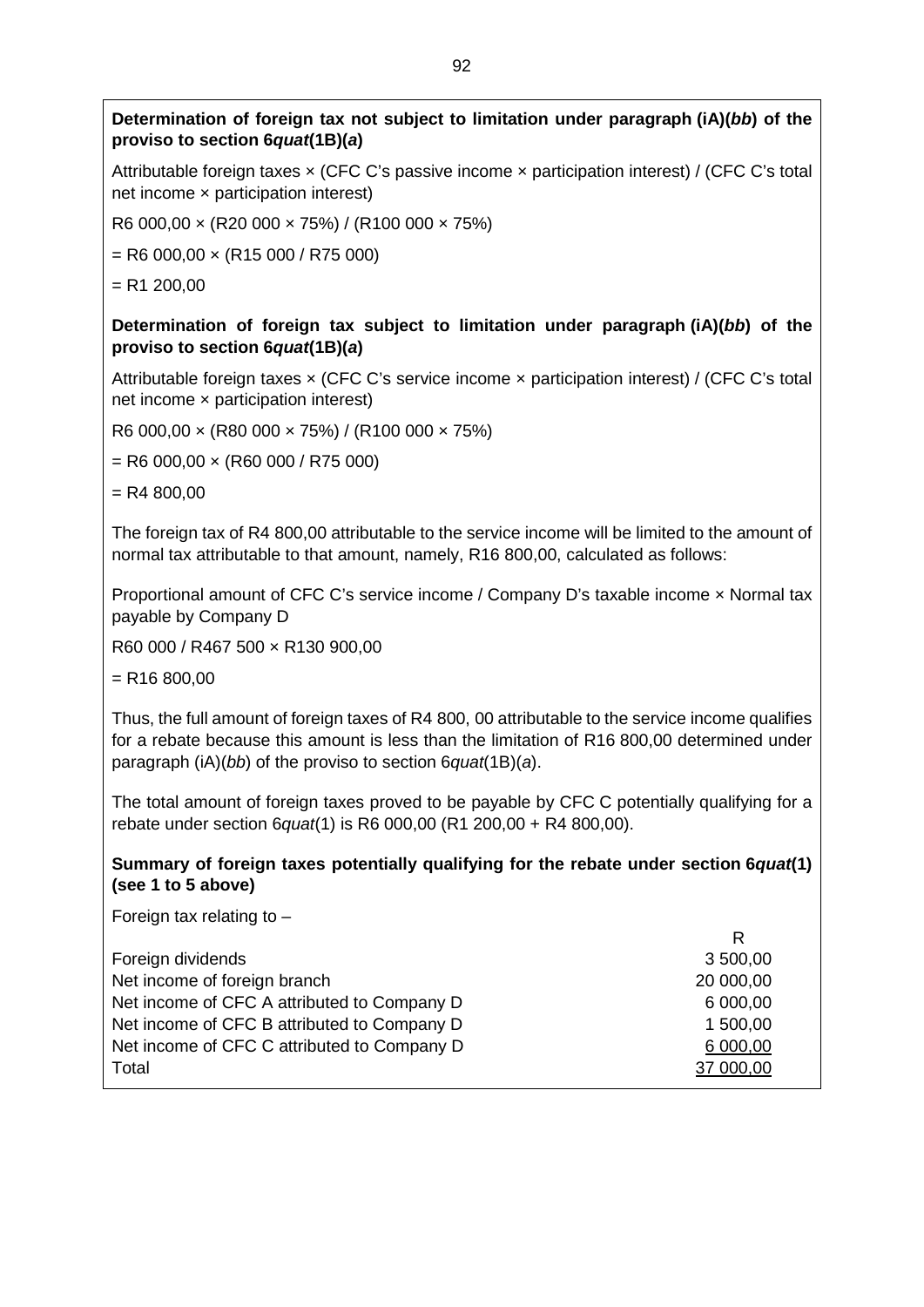### **Final step (Step 3) in determining the overall limitation under section 6***quat***(1B)(***a***)**

Taxable income derived from all foreign sources  $(A) \times$  Normal tax payable on  $(B)$ Taxable income derived from all sources (B)

(R80 000 + R37 500 + R60 000 + 15 000 + R75 000) × R130 900,00

R467 500

 $=$  R267 500  $\times$  R130 900,00 R467 500

 $= R74 900,00$ 

Since the total amount of foreign taxes qualifying for a rebate of R37 000,00 is less than the amount of the limitation determined under section 6*quat*(1B)(*a*) of R74 900,00, the full amount of R37 000,00 is allowed as a rebate under section 6*quat*(1).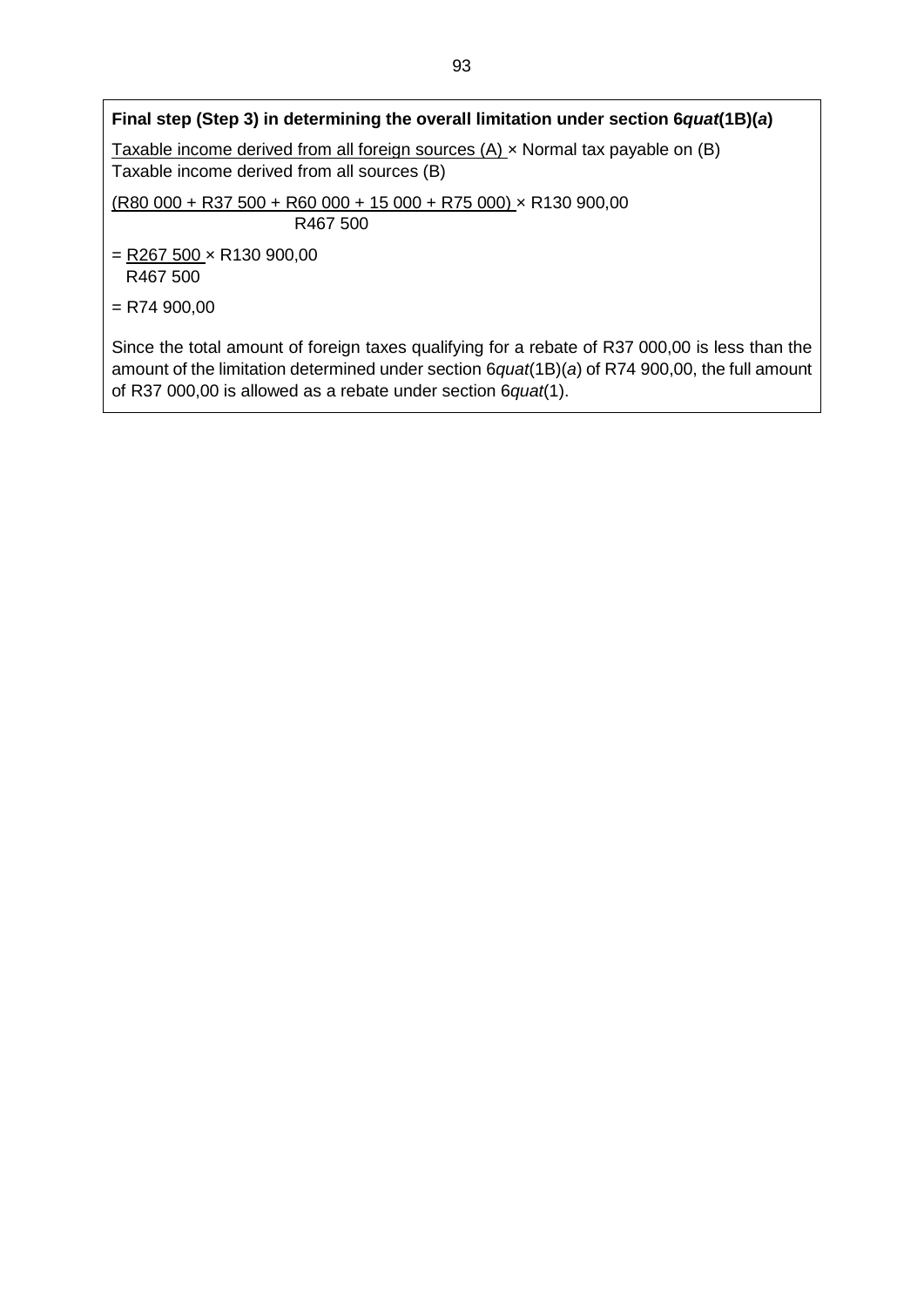# **Annexure B – Additional examples relating to natural persons**

# **Example 1 – Persons married in community of property receiving foreign dividends** *Facts:*

A and B are married in community of property. They are residents and under the age of 65.

B holds 5% of the equity shares in Foreign Company C which are part of their joint estate. On 20 February 2020 Company C paid a dividend of \$5 400 to B. Withholding tax of \$600 was withheld from the gross amount of the dividend of \$6 000. A and B elected to translate the foreign dividend to rand by using the average exchange rate under section 25D(3). Assume that the average exchange rate for the 2020 year of assessment was \$1: R10,0000. B incurred interest of R1 000 in respect of the dividend received.

B received remuneration of R100 000 for the 2020 year of assessment from which employees' tax of R3 778,00 was deducted.

A and B received interest of R62 000 on a joint investment in South Africa.

*Result:*

| Appropriation of foreign dividends and withholding taxes for<br>section $7(2A)(b)$ and $(2B)$ |           |                 | purposes<br>οf  |  |
|-----------------------------------------------------------------------------------------------|-----------|-----------------|-----------------|--|
|                                                                                               | Total     | A               | B               |  |
|                                                                                               | $(100\%)$ | (50%)           | (50%)           |  |
|                                                                                               | R         | R               | R               |  |
| Foreign dividends (\$6 000 $\times$ R10,0000) <sup>98</sup>                                   | 60 000    | 30 000          | 30 000          |  |
| Withholding tax (\$600 $\times$ R10,0000) <sup>99</sup>                                       | 6 000,00  | 3 000,00        | 3 000,00        |  |
| 1. Calculation of normal tax payable by B                                                     |           |                 |                 |  |
| 1.1 Taxable income derived from foreign dividends (foreign source)                            |           |                 |                 |  |
|                                                                                               |           |                 | R               |  |
| Foreign dividends included in gross income                                                    |           |                 | 30 000          |  |
| Less: Exemption under section 10B(3) (R30 000 $\times$ 25 / 45)                               |           |                 | <u>(16 667)</u> |  |
| Taxable foreign dividends                                                                     |           |                 | <u>13 333</u>   |  |
| Note:                                                                                         |           |                 |                 |  |
| Under section $23(q)$ B's portion of the interest incurred is not deductible.                 |           |                 |                 |  |
| 1.2 Taxable income derived from a South African source                                        |           |                 |                 |  |
|                                                                                               |           | R               | R               |  |
| Remuneration                                                                                  |           |                 | 100 000         |  |
| Interest received (R62 000 / 2)                                                               |           | 31 000          |                 |  |
| Less: Interest exemption under section $10(1)(i)$                                             |           | <u>(23 800)</u> | 7 200           |  |
| Taxable income derived from a South African source                                            |           |                 | <u>107 200</u>  |  |

<span id="page-93-0"></span><sup>98</sup> Application of the average exchange rate under section 25D(3).

<span id="page-93-1"></span><sup>99</sup> Application of the average exchange rate under section 6*quat*(4).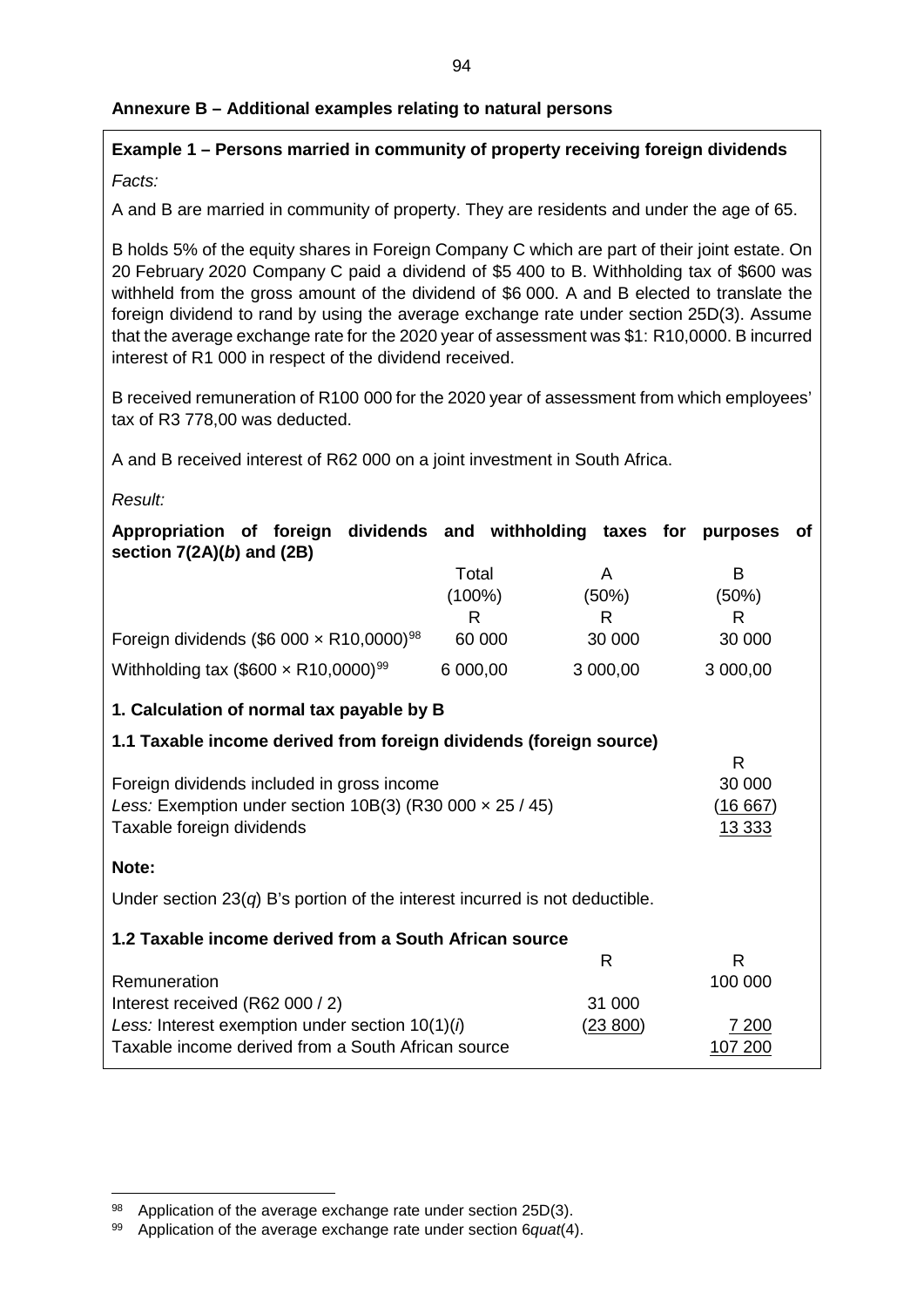| 1.3 Total taxable income derived from all sources                                                                                                                                                                                                                                          | $\mathsf{R}$                   |
|--------------------------------------------------------------------------------------------------------------------------------------------------------------------------------------------------------------------------------------------------------------------------------------------|--------------------------------|
| Taxable income derived from foreign sources<br>Taxable income derived from South African sources<br>Total taxable income                                                                                                                                                                   | 13 3 3 3<br>107 200<br>120 533 |
| 1.4 Calculation of normal tax payable                                                                                                                                                                                                                                                      |                                |
| (a) Calculation of normal tax payable before rebates                                                                                                                                                                                                                                       |                                |
| Normal tax payable (R120 533 $\times$ 18%)                                                                                                                                                                                                                                                 | 21 695,94                      |
| (b) Calculation of the rebate under section 6quat(1)                                                                                                                                                                                                                                       |                                |
| Amount of foreign taxes potentially qualifying for the rebate is R3 000,00.                                                                                                                                                                                                                |                                |
| Calculation of the limitation under section 6quat(1B)(a)                                                                                                                                                                                                                                   |                                |
| Taxable income derived from all foreign sources $(A) \times$ Normal tax payable on $(B)$<br>Taxable income derived from all sources (B)                                                                                                                                                    |                                |
| $R13333 \times R21695,94$<br>R <sub>120</sub> 533                                                                                                                                                                                                                                          |                                |
| $=$ R2 399,94                                                                                                                                                                                                                                                                              |                                |
| Notes:                                                                                                                                                                                                                                                                                     |                                |
| (1) Under paragraph (ii) of the proviso to section 6quat(1A) the amount of foreign taxes<br>attributable to the foreign dividends exempt under section 10B(3) of R16 667, potentially<br>qualifies for the rebate under section 6quat(1).                                                  |                                |
| (2) R2 399,94 is allowed as a rebate under section $6$ <i>quat</i> (1). The balance of R600,06<br>(R3 000,00 - R2 399,94) may be carried forward to the 2021 year of assessment and be<br>available for set-off under paragraph (ii) of the proviso to section 6quat(1B)(a) for that year. |                                |
| (c) Calculation of normal tax payable after taking into account rebates                                                                                                                                                                                                                    |                                |
|                                                                                                                                                                                                                                                                                            | R                              |
| Normal tax payable before rebates<br>Less: Primary rebate                                                                                                                                                                                                                                  | 21 695,94<br>(14220,00)        |
|                                                                                                                                                                                                                                                                                            | 7 475,94                       |
| Less: Rebate under section 6quat(1)                                                                                                                                                                                                                                                        | (2399, 94)                     |
| Less: Employees' tax<br>Normal tax payable                                                                                                                                                                                                                                                 | (3778,00)<br>1 298,00          |
| 2. Calculation of normal tax payable by A                                                                                                                                                                                                                                                  |                                |
| 2.1 Taxable income derived from foreign dividends (foreign source)                                                                                                                                                                                                                         |                                |
| Foreign dividends included in gross income                                                                                                                                                                                                                                                 | 30 000                         |
| Less: Exemption under section 10B(3) (R30 000 $\times$ 25 / 45)<br>Taxable income from foreign dividends                                                                                                                                                                                   | <u>(16 667)</u><br>13 333      |
| Note:                                                                                                                                                                                                                                                                                      |                                |
| Under section $23(q)$ A's portion of the interest incurred is not deductible.                                                                                                                                                                                                              |                                |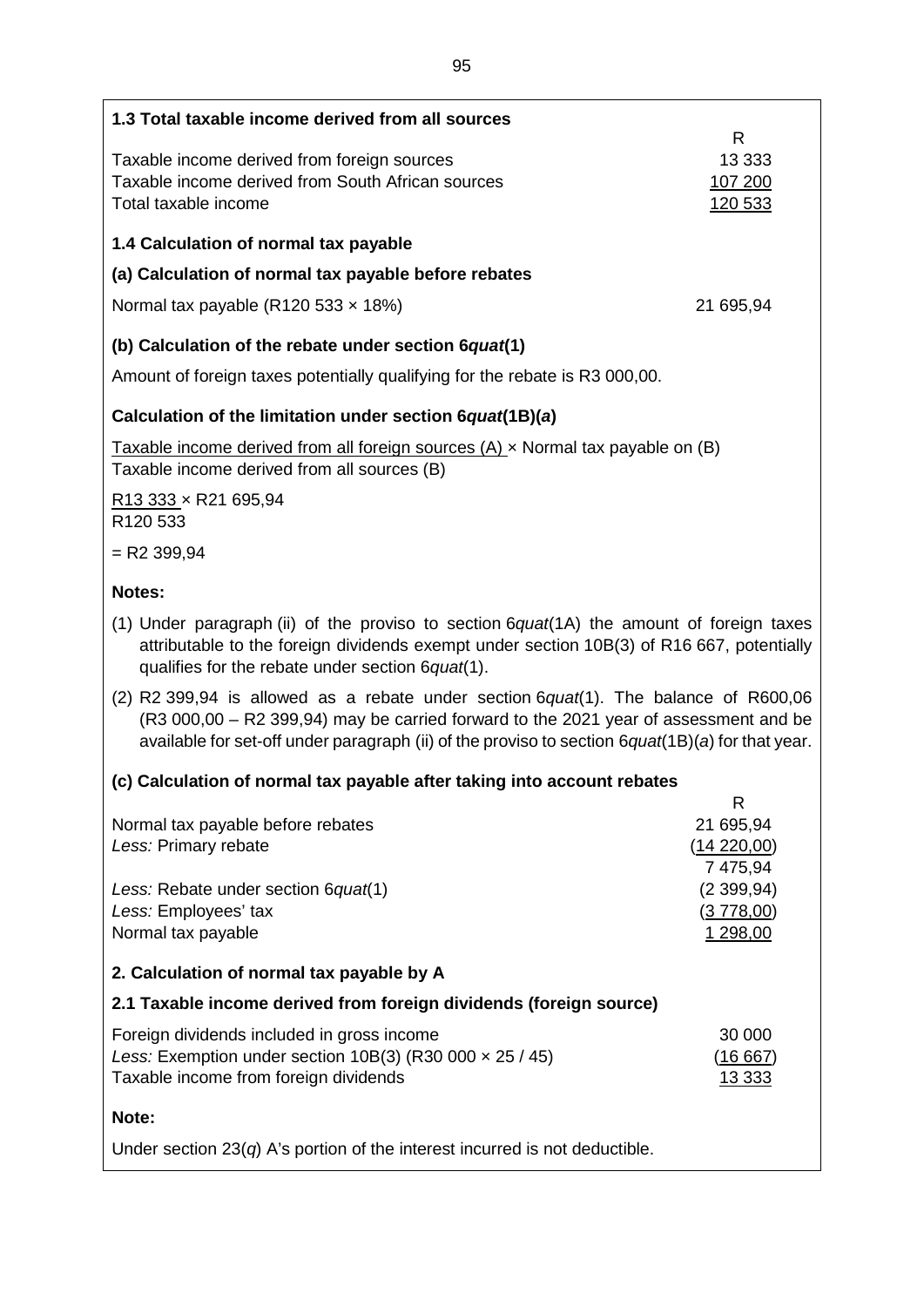| 2.2 Taxable income derived from a South African source                                                                                                                                                                                                                                                            |                        |                                    |
|-------------------------------------------------------------------------------------------------------------------------------------------------------------------------------------------------------------------------------------------------------------------------------------------------------------------|------------------------|------------------------------------|
| Interest received (R62 000 / 2)<br>Less: Interest exemption under section $10(1)(i)$<br>Taxable income derived from a South African source                                                                                                                                                                        | R<br>31 000<br>(23800) | R<br><u>7 200</u><br><u>7 200</u>  |
| 2.3 Total taxable income derived from all sources                                                                                                                                                                                                                                                                 |                        |                                    |
| Taxable income derived from foreign sources<br>Taxable income derived from South African sources<br>Total taxable income                                                                                                                                                                                          |                        | 13 3 3 3<br><u>7 200</u><br>20 533 |
| 2.4 Calculation of normal tax payable                                                                                                                                                                                                                                                                             |                        |                                    |
| (a) Calculation of normal tax payable before rebates                                                                                                                                                                                                                                                              |                        |                                    |
| Normal tax payable (R20 533 $\times$ 18%)                                                                                                                                                                                                                                                                         |                        | 3 695,94                           |
| (b) Calculation of the rebate under section 6quat(1)                                                                                                                                                                                                                                                              |                        |                                    |
| Amount of foreign taxes potentially qualifying for the rebate is R3 000,00.                                                                                                                                                                                                                                       |                        |                                    |
| Calculation of the limitation under section 6quat(1B)(a)                                                                                                                                                                                                                                                          |                        |                                    |
| Taxable income derived from all foreign sources (A) x Normal tax payable on (B)<br>Taxable income derived from all sources (B)                                                                                                                                                                                    |                        |                                    |
| $R13333 \times R3695,94$<br>R <sub>20</sub> 533                                                                                                                                                                                                                                                                   |                        |                                    |
| $=$ R2 399,94                                                                                                                                                                                                                                                                                                     |                        |                                    |
| Notes:                                                                                                                                                                                                                                                                                                            |                        |                                    |
| (1) Under paragraph (ii) of the proviso to section 6quat(1A) the amount of foreign taxes<br>attributable to the foreign dividends which are exempt under section 10B(3) of R16 667,<br>potentially qualifies for the rebate under section 6quat(1).                                                               |                        |                                    |
| (2) R2 399,94 may be allowed as a rebate under section 6quat(1) against normal tax payable.<br>The balance of R600,06 (R3 000,00 - R2 399,94) may be carried forward to the 2021 year<br>of assessment and be available for set-off under paragraph (ii) of the proviso to<br>section 6quat(1B)(a) for that year. |                        |                                    |
| (c) Calculation of normal tax payable after taking into account rebates                                                                                                                                                                                                                                           |                        |                                    |
| Normal tax payable before rebates                                                                                                                                                                                                                                                                                 |                        | R<br>3 695,94                      |
| Less: Primary rebate $-$ section $6(2)$ $-$ limited to the amount of                                                                                                                                                                                                                                              |                        |                                    |
| normal tax payable                                                                                                                                                                                                                                                                                                |                        | <u>(3 695,94)</u>                  |
| Less: Rebate under section 6quat(1) (Note)                                                                                                                                                                                                                                                                        |                        | 0<br><u>(0)</u>                    |
| Normal tax payable                                                                                                                                                                                                                                                                                                |                        | $\underline{0}$                    |
| Note:                                                                                                                                                                                                                                                                                                             |                        |                                    |

Since the amount of normal tax payable is RNil after deducting the primary rebate, the amount of the rebate under section 6*quat*(1) is limited to RNil. The amount of R2 399,94 is forfeited and may not be carried forward to the 2021 year of assessment. This amount also does not qualify for a deduction under section 6*quat*(1C)(*a*).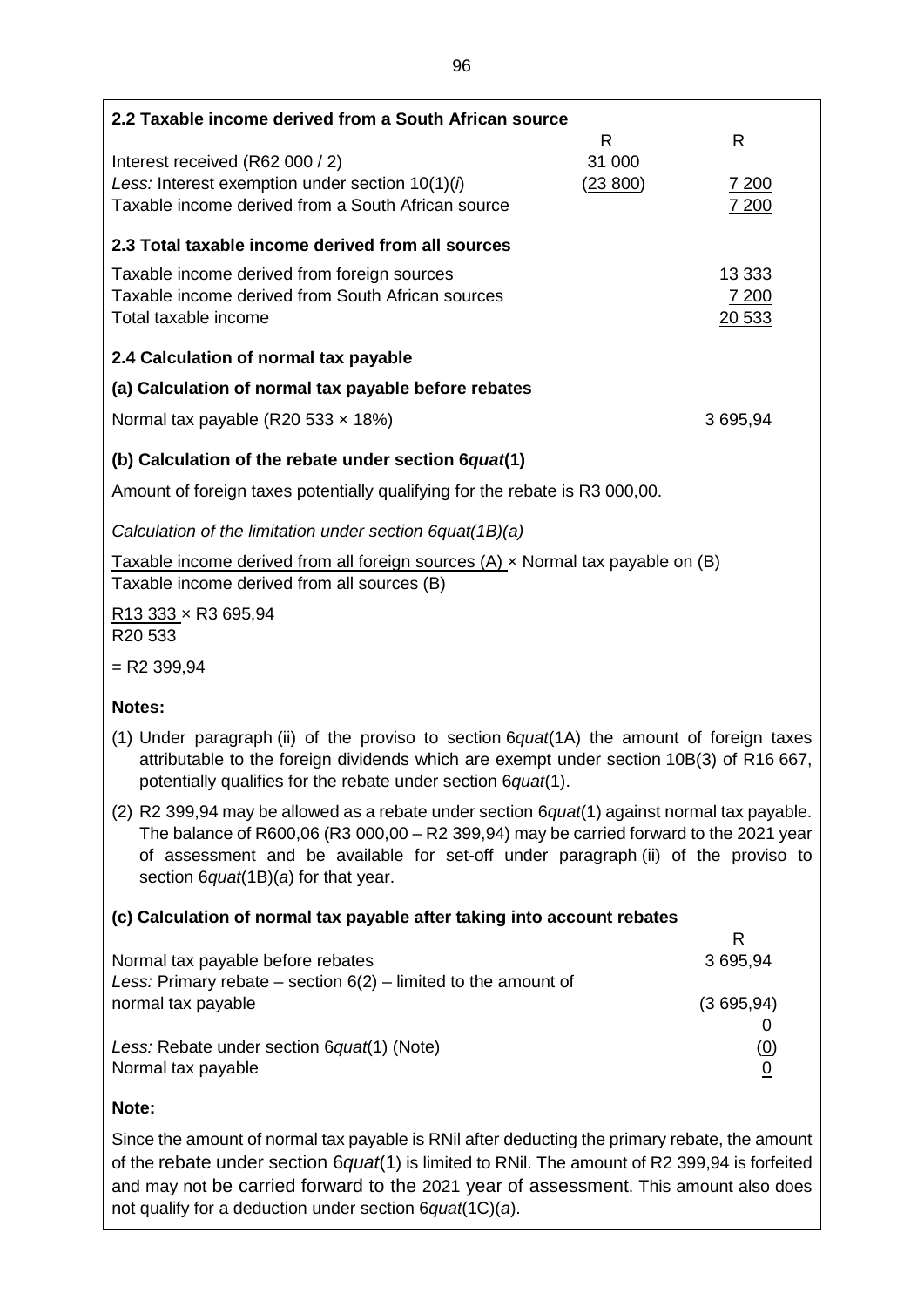# **Example 2 – Natural person receiving foreign dividends and foreign interest**

*Facts:*

A (the taxpayer), aged 30, is married to B. A and B are residents of South Africa. B is a member of A's medical aid. The following income accrued to or was received by A during the 2020 year of assessment and the following expenses were incurred and taxes paid:

|                                                         | <b>SA source</b> | Foreign source | Total        |
|---------------------------------------------------------|------------------|----------------|--------------|
|                                                         | R                | R              | R            |
| Pensionable salary                                      | 200 000          |                | 200 000      |
| Foreign dividends                                       |                  | 56 500         | 56 500       |
| Interest                                                | 121 000          | 44 000         | 165 000      |
| Pension fund contributions                              | 16 000           |                | 16 000       |
| Retirement annuity fund contributions                   | 15 000           |                | 15 000       |
| Medical aid fund contributions                          | 25 000           |                | 25 000       |
| Qualifying medical expenses                             | 16 152           |                | 16 152       |
| Donations to an approved public                         |                  |                |              |
| benefit organisation*                                   | 1 500            |                | 1 500        |
| Employees' tax                                          | 18 880,00        |                | 18 880,00    |
| Withholding tax on foreign dividends                    |                  | 20 000,00      | 20 000,00    |
| Withholding tax on foreign interest                     |                  | 8 800,00       | 8 800,00     |
| *<br>A obtained a section 18A receipt for the donation. |                  |                |              |
| Result:                                                 |                  |                |              |
| (a) Calculation of taxable income                       |                  |                |              |
|                                                         | <b>SA</b> source | Foreign source | Total        |
|                                                         | $\mathsf{R}$     | R              | $\mathsf{R}$ |
| Salary                                                  | 200 000          |                | 200 000      |
| Foreign dividends                                       |                  | 56 500         | 56 500       |
| Interest                                                | 121 000          | 44 000         | 165 000      |
| Total gross income                                      | 321 000          | 100 500        | 421 500      |
| Less: Exemptions                                        |                  |                |              |
| Foreign dividends - section 10B(3)                      |                  |                |              |
| $(R56 500 \times 25 / 45)$                              |                  | (31389)        | (31 389)     |
| Interest – section $10(1)(i)$                           | (23, 800)        |                | (23 800)     |
| Income                                                  | 297 200          | 69 111         | 366 311      |
| Less: Deduction for contributions to                    |                  |                |              |

retirement funds – section 11F (see below)  $(25 151)$   $(5 849)$   $(31 000)$ 

under section 18A 272 049 63 262 335 311

– section 18A (see below) (1 217) (283) (1 500) Taxable income 270 832 62 979 333 811

Taxable income before the deduction

*Less*: Deduction for donations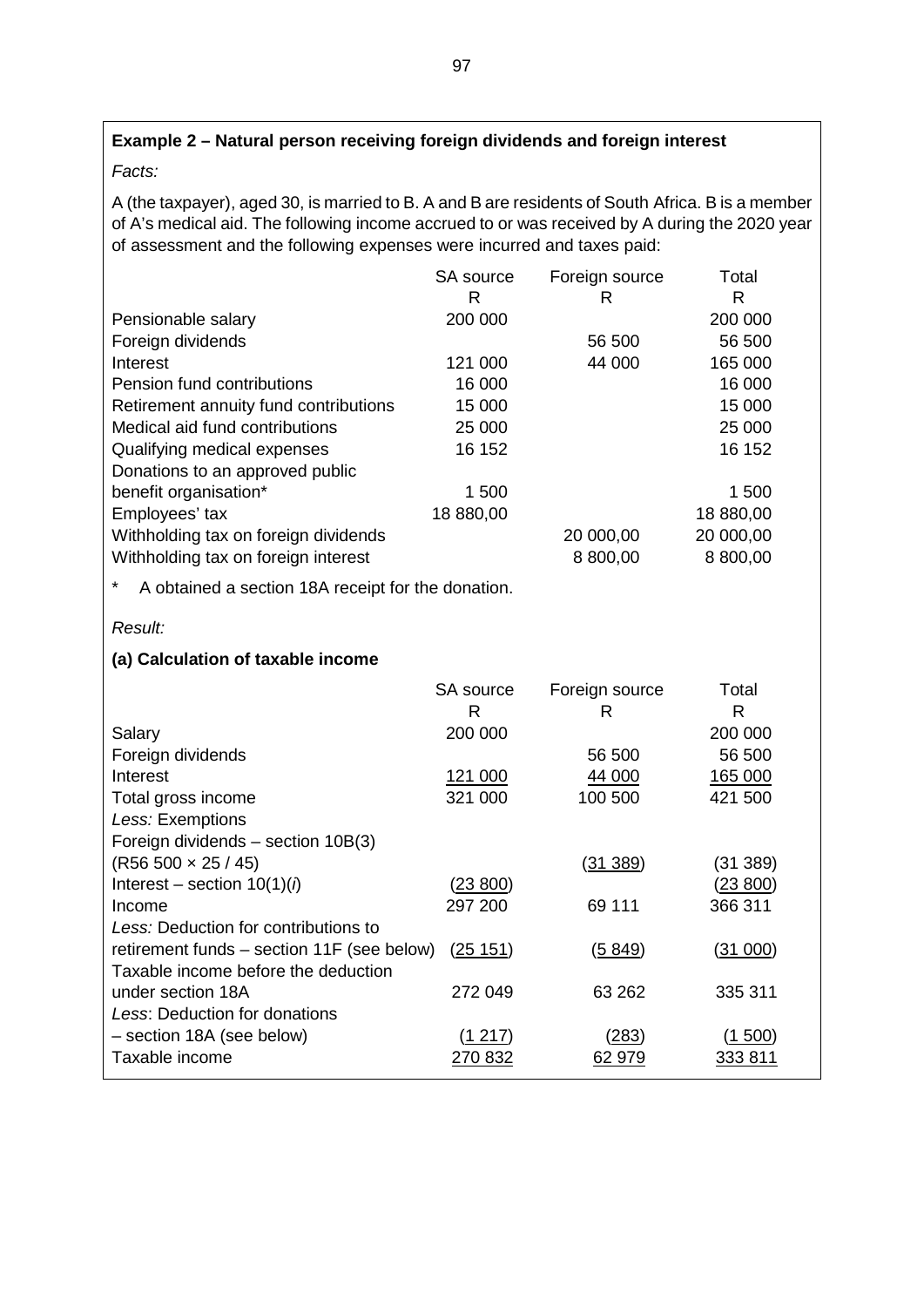# **Calculation of the deduction under section 11F**

The deduction of the contributions to retirement funds is limited to the l*esser of:*

- (a) R350 000; or
- (b) 27,5% of the higher of  $-$ 
	- (i) Remuneration of R200 000; or
	- (ii) Taxable income of R366 311 before allowing a deduction for donations

 $= R100736$ 

(c) Taxable income before inclusion of the taxable capital gain and allowing a deduction for donations  $=$  R366 311

The maximum amount to be allowed under section 11F is R100 736. The full amount of R31 000 (R16 000 + R15 000) is therefore allowable under section 11F.

For purposes of determining the limitation under section 6*quat*(1B)(*a*) on the rebate under section 6*quat*(1), the contributions to retirement funds of R31 000 are apportioned between South African-source and foreign-source taxable income under section 6*quat*(1B)(*a*)(i)(*aa*):

South African source: R31 000 × R297 200 / R366 311 = R25 151

Foreign source: R31 000 × R69 111 / R366 311 = R5 849

# **Calculation of the deduction under section 18A**

The deduction is limited to 10% of taxable income, therefore R33 531 (R335 311  $\times$  10%).

For purposes of determining the limitation under section 6*quat*(1B)(*a*) on the rebate under section 6*quat*(1), the donations of R1 500 are apportioned between South African-source and foreign-source taxable income under section 6*quat*(1B)(*a*)(i)(*aa*):

South African source: R1 500 × R272 049 / R335 311 = R1 217

Foreign source: R1 500 × R63 262 / R335 311 = R283

# **(b) Calculation of normal tax before rebates**

Normal tax payable: (Rates of tax – 2020 year of assessment)

|                                                                              | -         |
|------------------------------------------------------------------------------|-----------|
| On R305 850                                                                  | 63 853,00 |
| On R27 961 [(R333 811 taxable income – R305 850 per tax table) $\times$ 31%] | 8 667,91  |
| Normal tax payable                                                           | 72 520,91 |

R

# **(c) Sum of qualifying foreign taxes which relate to total taxable foreign income**

| Foreign taxes payable on foreign dividends (Note)               | 20 000,00 |
|-----------------------------------------------------------------|-----------|
| Foreign taxes payable on foreign interest                       | 8 800,00  |
| Foreign taxes paid which relate to total taxable foreign income | 28 800,00 |

# **Note:**

Under paragraph (ii) of the proviso to section 6*quat*(1A) the amount of foreign taxes attributable to the exempt foreign dividends of R31 389 potentially qualifies for the rebate under section 6*quat*(1).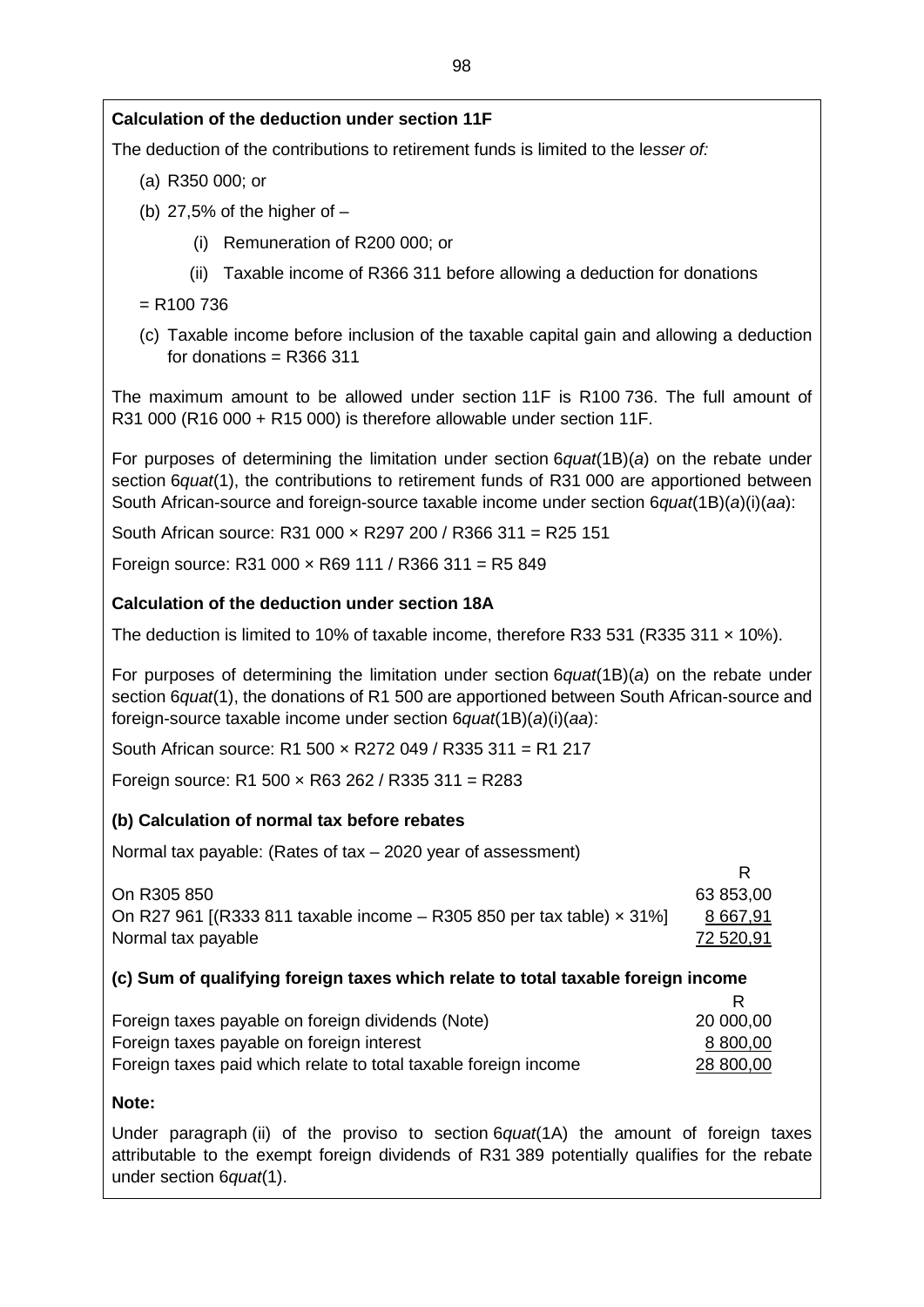# **(d) Calculation of the rebate under section 6***quat***(1)**

# **Calculation of the limitation under section 6***quat***(1B)(***a***)**

Taxable income derived from all foreign sources  $(A) \times$  Normal tax payable on  $(B)$ Taxable income derived from all sources (B)

R62 979 × R72 520,91 R333 811

 $= R13682.28$ 

# **Note:**

The amount of the limitation is less than the sum of qualifying foreign taxes of R28 800,00. The rebate under section 6*quat*(1) for the 2020 year of assessment is limited to R13 682,28 while the excess of R15 117,72 (R28 800,00 – R13 682,28) may be carried forward to the 2021 year of assessment to be used in determining the set-off under paragraph (ii) of the proviso to section 6*quat*(1B)(*a*) for that year of assessment.

### **(e) Calculation of the rebates under sections 6A and 6B**

# **Medical scheme fees tax credit – Section 6A**

(R620 × 12 months)

 $=$  R7 440.00

### **Additional medical expenses tax credit – Section 6B**

### **Formula:**

25% of the excess of  $\frac{1}{2}$  (Medical aid contributions as exceeds "4  $\times$  medical scheme fees tax credit") + qualifying medical expenses} as exceeds 7,5% × taxable income]

= 25% of the excess of  $[{(R25 000 - "R7 440 \times 4") + R16 152} - (taxable income \times 7.5%)}]$ 

- $= 25\%$  of the excess of  $\frac{1}{2}$  (RNil) + R16 152} (R333 811 × 7,5%)]
- $= 25\%$  of the excess of [R16 152 25 035,83]
- = 25% of the excess of (RNil)

The additional medical expenses tax credit is RNil.

# **(f) Calculation of normal tax payable after taking into account the rebates under sections 6(2), 6A, 6B and 6***quat***(1)**

|                                                           | R          |
|-----------------------------------------------------------|------------|
| Normal tax payable before rebates                         | 72 520,91  |
| Less: Primary rebate $-$ section 6(2)                     | (14220,00) |
|                                                           | 58 300,91  |
| Less: Medical scheme fees tax credit – section 6A         | (7440,00)  |
| Less: Additional medical expenses tax credit – section 6B | (0)        |
| Less: Rebate for foreign taxes - section 6quat(1)         | (13682,28) |
|                                                           | 37 178,63  |
| Less: Employees' tax                                      | (18880,00) |
| Normal tax payable                                        | 18 298,63  |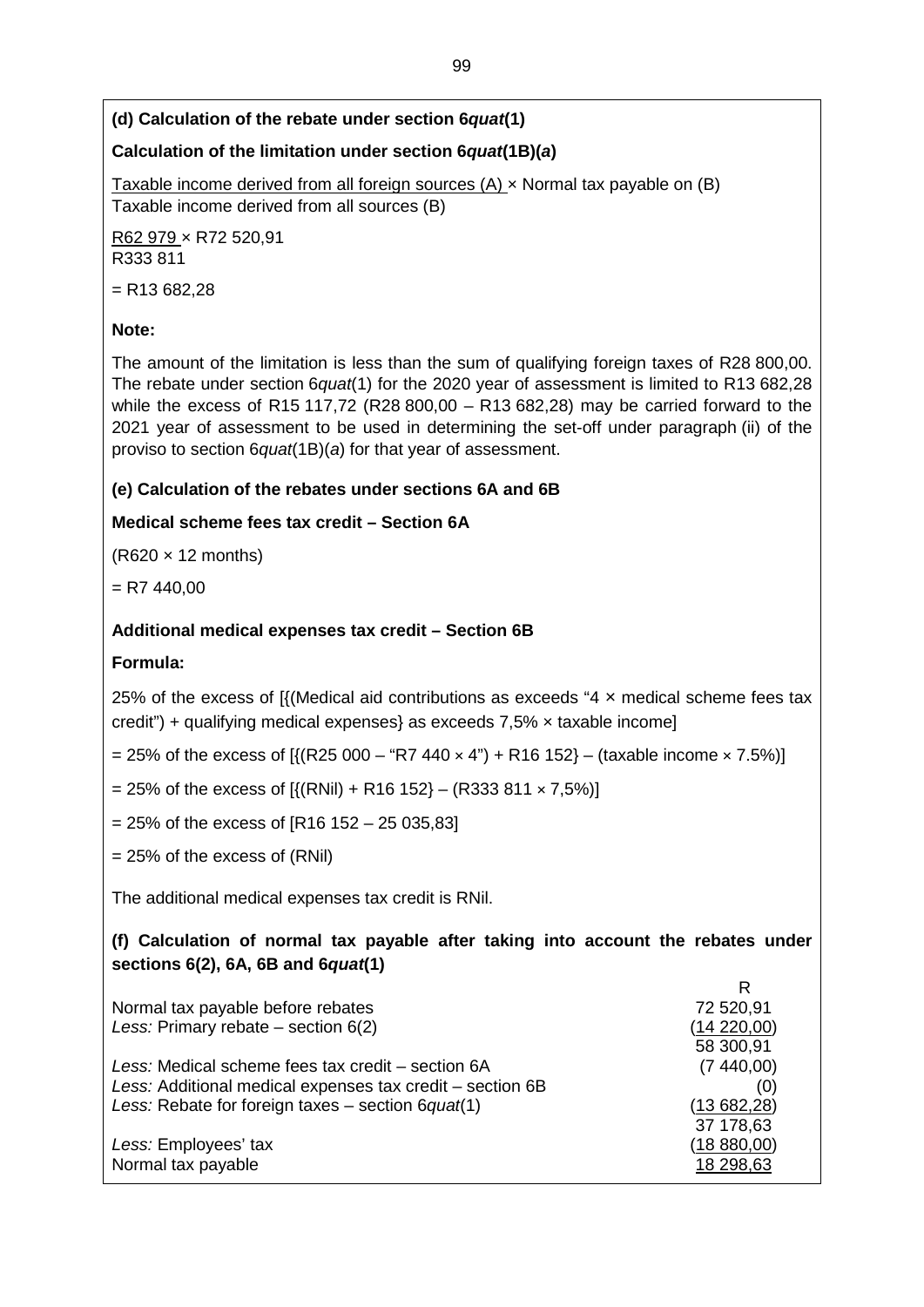# **Example 3 – Pensioner receiving foreign dividends and foreign interest**

*Facts:*

B (the taxpayer), aged 70 and single, is a resident. The following income accrued to or was received by B during the 2020 year of assessment and the following expenses were incurred and taxes paid:

|                                                                | <b>SA</b> source | Foreign source | Total    |
|----------------------------------------------------------------|------------------|----------------|----------|
|                                                                | R                | R              | R        |
| Pension                                                        | 100 000          |                | 100 000  |
| Foreign dividends                                              |                  | 56 500         | 56 500   |
| Interest                                                       | 121 500          | 44 000         | 165 500  |
| Qualifying medical expenses                                    | 38 000           |                | 38 000   |
| Donations to an approved public                                |                  |                |          |
| benefit organisation                                           | 5 000*           |                | 5 0 0 0  |
| Withholding tax on foreign dividends                           |                  | 5 650,00       | 5 650,00 |
| Withholding tax on foreign interest                            |                  | 2 000,00       | 2 000,00 |
| Excess foreign taxes brought forward from                      |                  |                |          |
| the 2019 year of assessment - paragraph (ii)                   |                  |                |          |
| of the proviso to section 6quat(1B)(a)                         |                  |                | 8 500,00 |
| $^\star$<br>B obtained a section 18A receipt for the donation. |                  |                |          |
| Result:                                                        |                  |                |          |
| (a) Calculation of taxable income                              |                  |                |          |
|                                                                | <b>SA</b> source | Foreign source | Total    |
|                                                                | R                | R              | R        |
| Pension                                                        | 100 000          |                | 100 000  |
| Foreign dividends                                              |                  | 56 500         | 56 500   |
| Interest                                                       | 121 500          | 44 000         | 165 500  |
| Total gross income                                             | 221 500          | 100 500        | 322 000  |
| Less: Exemptions                                               |                  |                |          |
| Foreign dividends - section 10B(3)                             |                  |                |          |
| $(R56 500 \times 25 / 45)$                                     |                  | (31389)        | (31 389) |
| Interest – section $10(1)(i)$                                  | (34 500)         |                | (34500)  |
| Income                                                         | 187 000          | 69 111         | 256 111  |
| Less: Deduction for donations                                  |                  |                |          |
| - section 18A (see below)                                      | (3651)           | (1349)         | (5000)   |
| Taxable income                                                 | 183 349          | 67 762         | 251 111  |

### **Calculation of the deduction under section 18A**

# **Calculation of the limitation under section 18A(1)**

The deduction is limited to 10% of taxable income, therefore R25 611 (R256 111  $\times$  10%).

For purposes of determining the limitation under section 6*quat*(1B)(*a*) on the rebate under section 6*quat*(1), the deduction is apportioned between South African-source and foreignsource taxable income under section 6*quat*(1B)(*a*):

South African source: R5 000 × R187 000 / R256 111 = R3 651

Foreign source: R5 000 × R69 111 / R256 111 = R1 349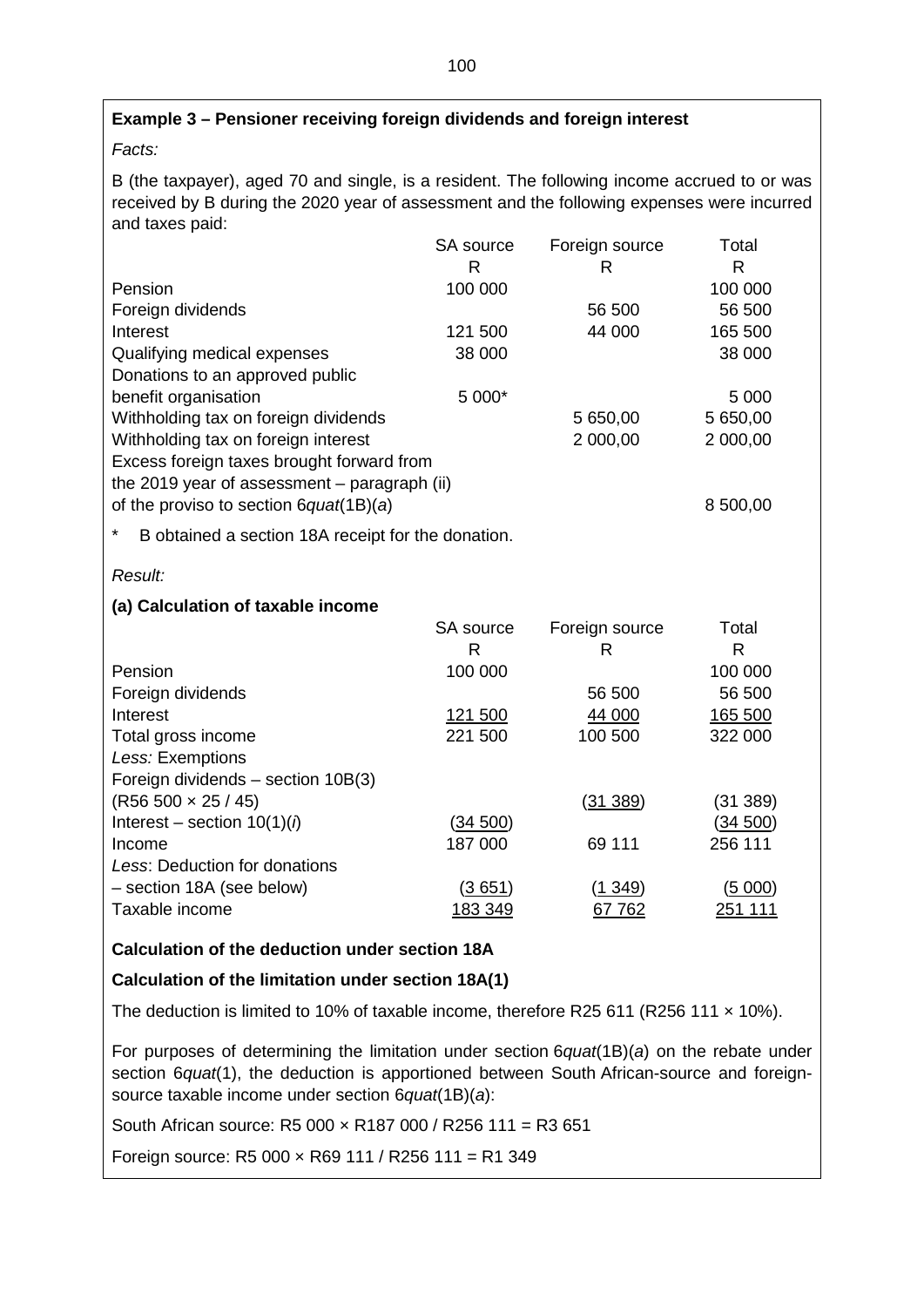| R                                                                                |  |  |  |
|----------------------------------------------------------------------------------|--|--|--|
| 35 253,00                                                                        |  |  |  |
| 14 367,86                                                                        |  |  |  |
| 49 620,86                                                                        |  |  |  |
| (c) Sum of qualifying foreign taxes which relate to total taxable foreign income |  |  |  |
| R                                                                                |  |  |  |
| 5 650,00                                                                         |  |  |  |
| 2 000,00                                                                         |  |  |  |
|                                                                                  |  |  |  |

# **Note:**

Under paragraph (ii) of the proviso to section 6*quat*(1A) the amount of foreign taxes attributable to the exempt foreign dividends of R31 389 potentially qualifies for the rebate under section 6*quat*(1).

Foreign taxes paid which relate to total taxable foreign income 7 650,00

### **(d) Calculation of the rebate under section 6***quat***(1)**

### **Calculation of the limitation under section 6***quat***(1B)(***a***)**

Taxable income derived from all foreign sources  $(A) \times$  Normal tax payable on  $(B)$ Taxable income derived from all sources (B)

R67 762 × R49 620,86 R251 111

 $= R13 390, 13$ 

### **Note:**

The amount of the limitation exceeds the sum of qualifying foreign taxes of R7 650,00. The full amount of R7 650,00 is therefore allowed as a rebate under section 6*quat*(1) for the 2020 year of assessment.

### **(e) Calculation of the rebates under sections 6A and 6B**

### **Medical scheme fees tax credit – Section 6A**

B did not belong to a medical aid fund and therefore does not qualify for the rebate under section 6A.

### **Additional medical expenses tax credit – Section 6B**

# **Formula:**

 $[(33,3% \times \text{ medical aid contributions as exceeds "3 x medical scheme fees tax credit") +$ (33,3% × qualifying medical expenses)]

 $= (33,3\% \times RNil) + (33,3\% \times R38\ 000)$ 

 $= R12 654,00$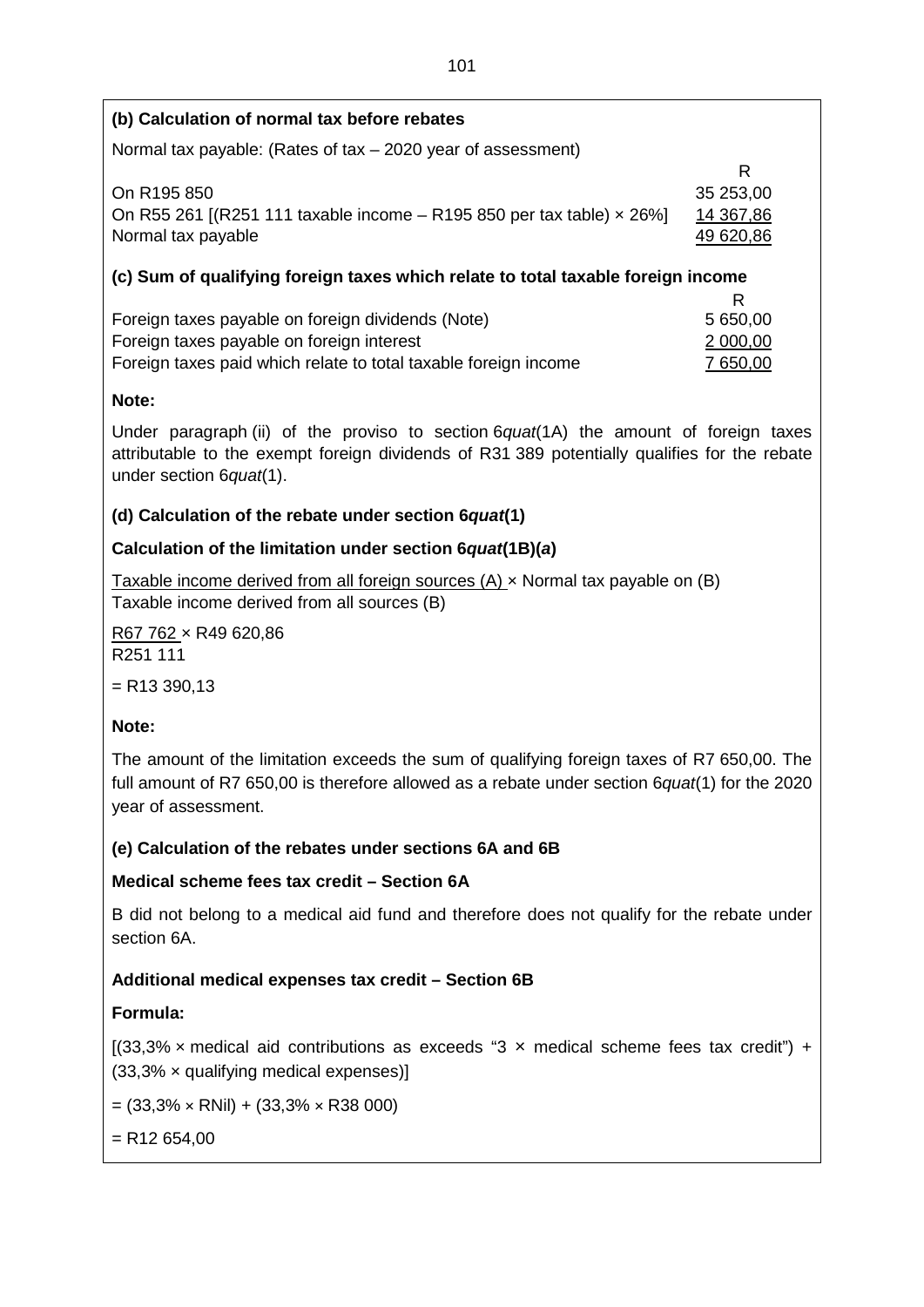| (f) Calculation of normal tax payable after taking into account the rebates under<br>sections 6(2), 6B and 6quat                                                           |            |
|----------------------------------------------------------------------------------------------------------------------------------------------------------------------------|------------|
|                                                                                                                                                                            | R          |
| Normal tax before rebates                                                                                                                                                  | 49 620,86  |
| Less: Primary rebate – section $6(2)(a)$                                                                                                                                   | (14220,00) |
| Less: Secondary rebate – section $6(2)(b)$                                                                                                                                 | (7794,00)  |
|                                                                                                                                                                            | 27 606,86  |
| Less: Medical scheme fees tax credit - section 6A                                                                                                                          | (0)        |
| Less: Additional medical expenses tax credit - section 6B                                                                                                                  | (12654,00) |
| Less: Rebate for foreign taxes - section 6quat(1)                                                                                                                          | (7650,00)  |
|                                                                                                                                                                            | 7 302,86   |
| Less: Rebate for excess foreign taxes brought forward from                                                                                                                 |            |
| the previous year of assessment – paragraph $(ii)(bb)$ of the proviso                                                                                                      |            |
| to section $6$ quat(1B)(a)*                                                                                                                                                | (5740, 13) |
| Normal tax payable                                                                                                                                                         | 1 562,73   |
| The portion of the excess foreign taxes brought forward from the 2019 year of assessment<br>which may be utilised in the 2020 year of assessment is calculated as follows: |            |
|                                                                                                                                                                            | R          |
| Amount of the limitation determined under section 6quat(1B)(a)                                                                                                             | 13 390,13  |
| Less: Rebate for foreign taxes $-2020$ – section 6quat(1)                                                                                                                  | (7650,00)  |
| Available for utilisation in respect of excess foreign taxes brought forward                                                                                               |            |
| from previous years of assessment                                                                                                                                          | 5 740, 13  |
| (g) Calculation of excess foreign taxes to be carried forward to the 2021 year of<br>assessment                                                                            |            |
|                                                                                                                                                                            | R          |
| Excess foreign taxes brought forward from the 2019 year of                                                                                                                 |            |
| assessment – paragraph (ii)(bb) of the proviso to section $6$ quat(1B)(a)                                                                                                  | 8 500,00   |
| Less: Amount available for utilisation and utilised in respect of excess                                                                                                   |            |
| foreign taxes brought forward from previous years of assessment                                                                                                            |            |
| (see calculation of normal tax payable above)                                                                                                                              | (5740, 13) |
| Excess foreign taxes from the 2019 year of assessment to be carried                                                                                                        |            |
| forward to the 2021 year of assessment                                                                                                                                     | 2 759,87   |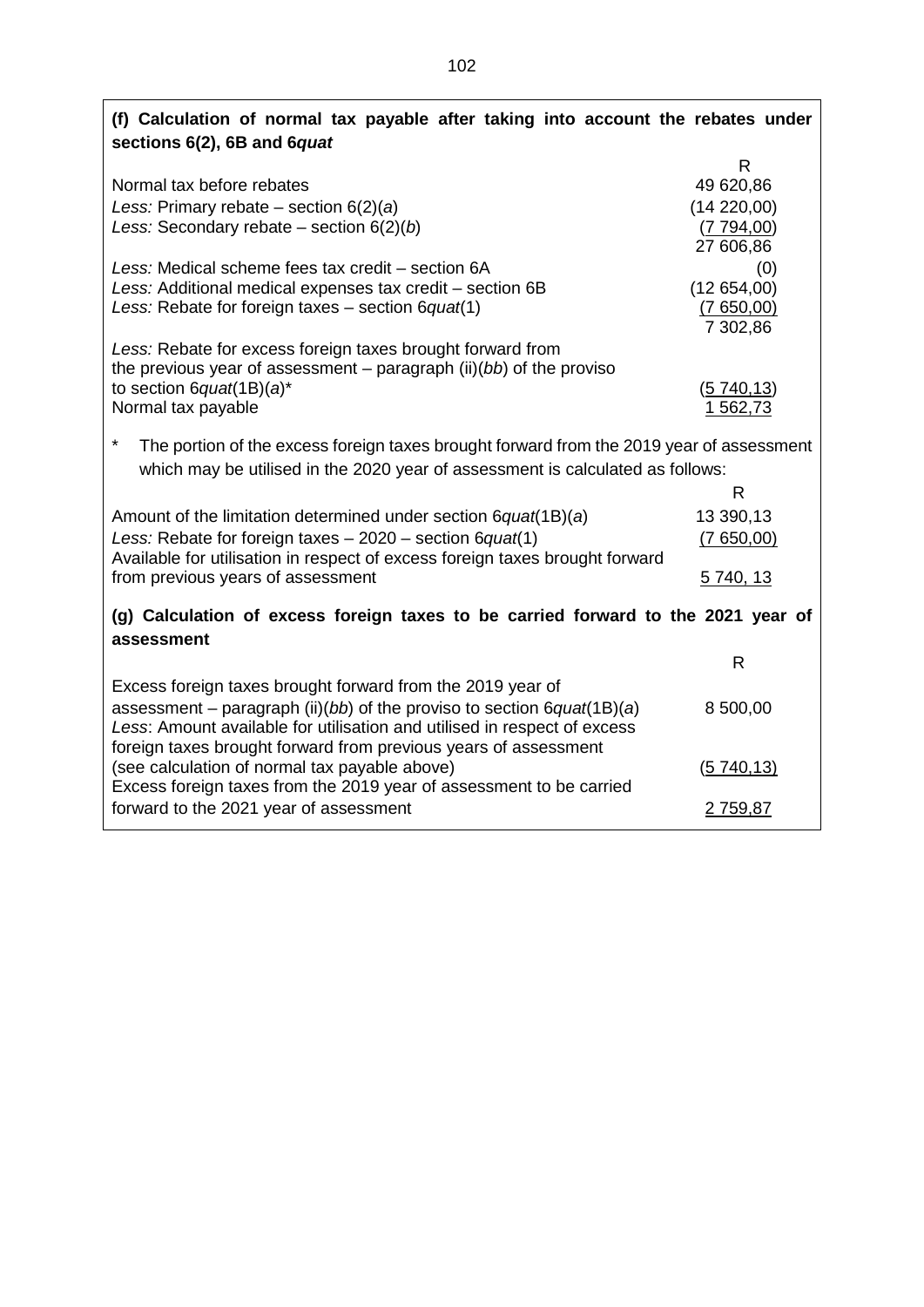# **Example 4 – Natural person receiving foreign dividends and a foreign capital gain**

*Facts:*

D (the taxpayer), aged 26, is married to E. D and E are residents. E is a member of D's medical aid.

The following income accrued to or was received by D during the 2020 year of assessment and the following expenses were incurred and taxes paid:

|                                      | <b>SA source</b> | Foreign source* | Total     |
|--------------------------------------|------------------|-----------------|-----------|
|                                      | R                | R               | R         |
| Salary                               | 200 000          |                 | 200 000   |
| Foreign dividends                    |                  | 60 000          | 60 000    |
| Capital gain                         | 410 000          | 360 000         | 770 000   |
| Medical aid fund contributions       | 25 000           |                 | 25 000    |
| Qualifying medical expenses          | 31 548           |                 | 31 548    |
| Donations to an approved public      |                  |                 |           |
| benefit organisation                 | 50 000**         |                 | 50 000    |
| <b>PAYE</b>                          | 22 135,00        |                 | 22 135,00 |
| Withholding tax on foreign dividends |                  | 4 000,00        | 4 000,00  |
| Foreign tax on capital gain          |                  | 72 000,00       | 72 000,00 |

\* None of the income from a foreign source is attributable to a permanent establishment of D located outside South Africa.

\*\* D obtained a section 18A receipt for the donation.

*Result:*

### **(a) Calculation of taxable income**

|                                    | <b>SA</b> source | Foreign source  | Total    |
|------------------------------------|------------------|-----------------|----------|
|                                    | R                | R               | R        |
| Salary                             | 200 000          |                 | 200 000  |
| Foreign dividends                  |                  | 60 000          | 60 000   |
| Total gross income                 | 200 000          | 60 000          | 260 000  |
| Less: Exemptions                   |                  |                 |          |
| Foreign dividends - section 10B(3) |                  |                 |          |
| $(R60\,000 \times 25 / 45)$        |                  | <u>(33 333)</u> | (33 333) |
| Income                             | 200 000          | 26 667          | 226 667  |
| Taxable capital gain (see below)   | 155 481          | 136 519         | 292 000  |
| Taxable income before deduction    |                  |                 |          |
| under section 18A                  | 355 481          | 163 186         | 518 667  |
| Less: Deduction for donations      |                  |                 |          |
| - section 18A (see below)          | <u>(34 269)</u>  | <u>(15 731)</u> | (50 000) |
| Taxable income                     | 321 212          | 147 455         | 468 667  |

# **Calculation of taxable capital gain**

# **Sum of capital gains**

South African source of R410 000 + foreign source of R360 000

 $= R770,000$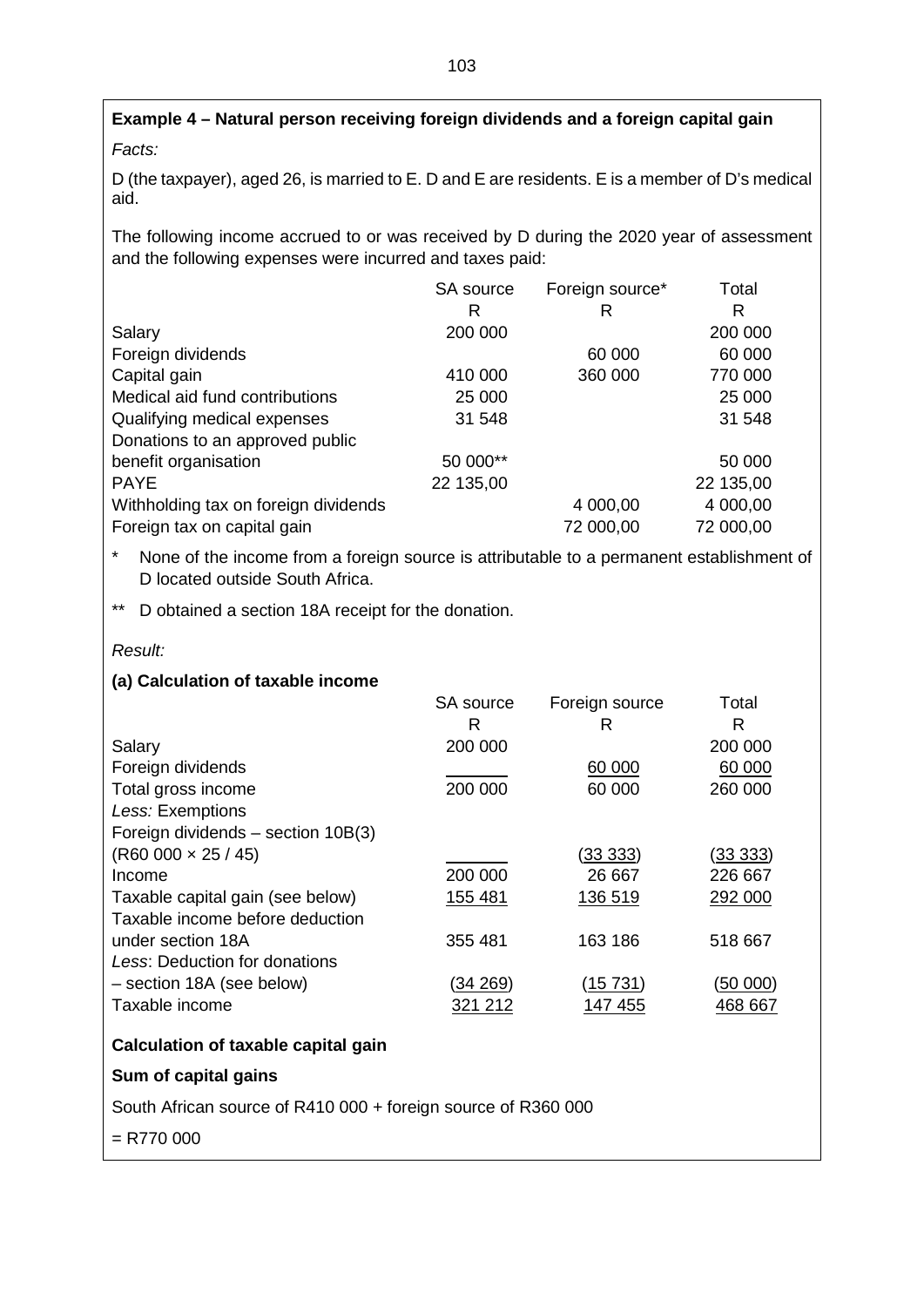# **Aggregate capital gain and net capital gain**

Sum of capital gains of R770 000 – annual exclusion of R40 000

 $= R730,000$ 

# **Taxable capital gain**

Net capital gain of R730 000  $\times$  inclusion rate of 40%

 $= R292 000$ 

# **South African portion of total taxable capital gain**

R410 000 / R770 000 × R292 000

 $=$  R<sub>155</sub> 481

Portion of the taxable capital gain allocated to foreign sources (see (*c*) below)

R360 000 / R770 000 × R292 000

 $= R136519$ 

# **Calculation of the deduction under section 18A**

# **Calculation of the limitation under section 18A(1)**

The deduction is limited to 10% of taxable income, therefore R51 867 (R518 667  $\times$  10%).

For purposes of determining the limitation under section 6*quat*(1B)(*a*) on the rebate under section 6*quat*(1), the amount of R50 000 is apportioned between South African-source and foreign-source taxable income under section 6*quat*(1B)(*a*):

South African source: R50 000 × R355 481 / R518 667 = R34 269

Foreign source: R50 000 × R163 186 / R518 667 = R15 731

# **(b) Calculation of normal tax payable before rebates**

Normal tax payable: (Rates of tax – 2020 year of assessment)

R On R423 300 263,000 263,000 263,000 263,000 263,000 263,000 263,000 263,000 263,000 263,000 263,000 263,000 26 On R45 367 [(R468 667 taxable income – R423 300 per tax table) x 36%] 16 332,12 Normal tax payable **116 595,12** 

**(c) Calculation of the portion of foreign taxes proved to be payable on the foreign taxable capital gain which potentially qualifies for a rebate under section 6***quat***(1)**

**Step 1 –The comparative inclusion limitation (Calculation of the portion of foreign taxes relating to the foreign taxable capital gain included in taxable income)**

Amount of the foreign taxable capital gain included in taxable income x Foreign tax payable Amount of foreign taxable capital gain subject to foreign taxes

R136 519 / R360 000 × R72 000,00

 $=$  R27 303,80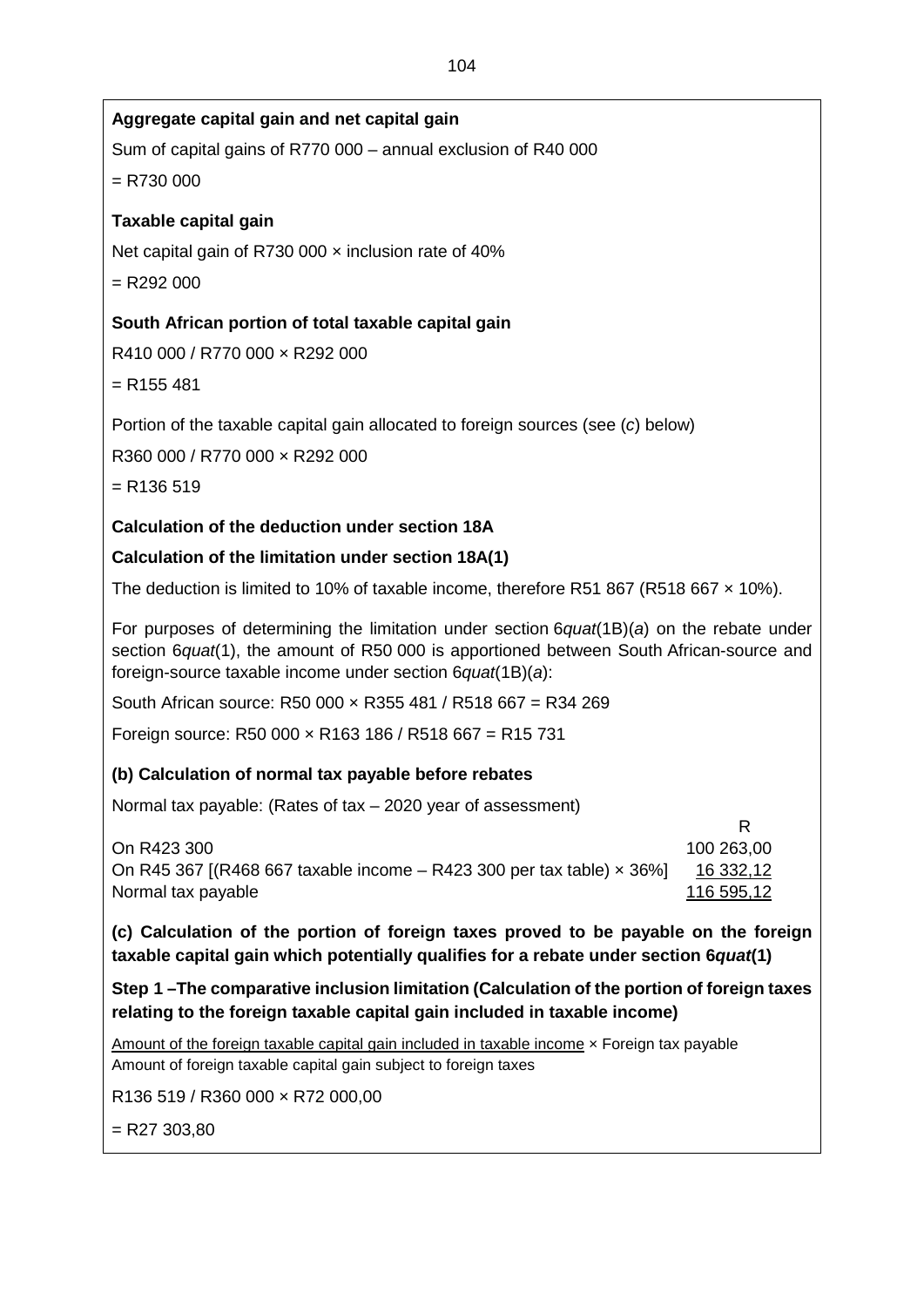**Step 2 – The comparative rate of tax on a foreign taxable capital gain – Determination of the limitation under paragraph (iB) of the proviso to section 6***quat***(1B)(***a***)**

Paragraph (iB) of the proviso to section 6*quat*(1B)(*a*) applies because the capital gain is not attributable to a permanent establishment outside South Africa, therefore the amount calculated in step 1 is limited to:

Amount of foreign taxable capital gain which is not attributable to D's PE outside South Africa included in taxable income x Normal tax payable Total taxable income derived from all sources

R136 519 / R468 667 × R116 595,12

 $=$  R33 963.24

The limitation is greater than the amount calculated in step 1. The amount of R27 303,80 therefore potentially qualifies for a rebate under section 6*quat*(1).

**Step 3 – The overall normal tax on taxable income limitation [section 6***quat***(1B)(***a***)] –see (e) below.**

# **(d) Sum of qualifying foreign taxes which relate to total taxable foreign income**

| Foreign taxes payable on foreign taxable capital gain (see (c) above) | 27 303,80 |
|-----------------------------------------------------------------------|-----------|
| Foreign taxes payable on foreign dividends (Note)                     | 4 000,00  |
| Foreign taxes paid which relate to total taxable foreign income       | 31 303,80 |

### **Note:**

Under paragraph (ii) of the proviso to section 6*quat*(1A) the amount of foreign taxes attributable to the exempt foreign dividends of R33 333 potentially qualifies for the rebate under section 6*quat*(1).

# **(e) Calculation of the rebate under section 6***quat***(1)**

The foreign taxes of R31 303,80 qualify for a rebate under section 6*quat*(1) subject to the limitation under section 6*quat*(1B)(*a*).

# **Calculation of the limitation under section 6***quat***(1B)(***a***)**

Taxable income derived from all foreign sources  $(A) \times$  Normal tax payable on  $(B)$ Taxable income derived from all sources (B)

R147 455 × R116 595,12 R468 667

 $=$  R36 683,90

The full amount of R31 303,80 therefore potentially qualifies for the rebate under section 6*quat*(1), since this amount is less than the amount determined under section 6*quat*(1B)(*a*) of R36 683,90.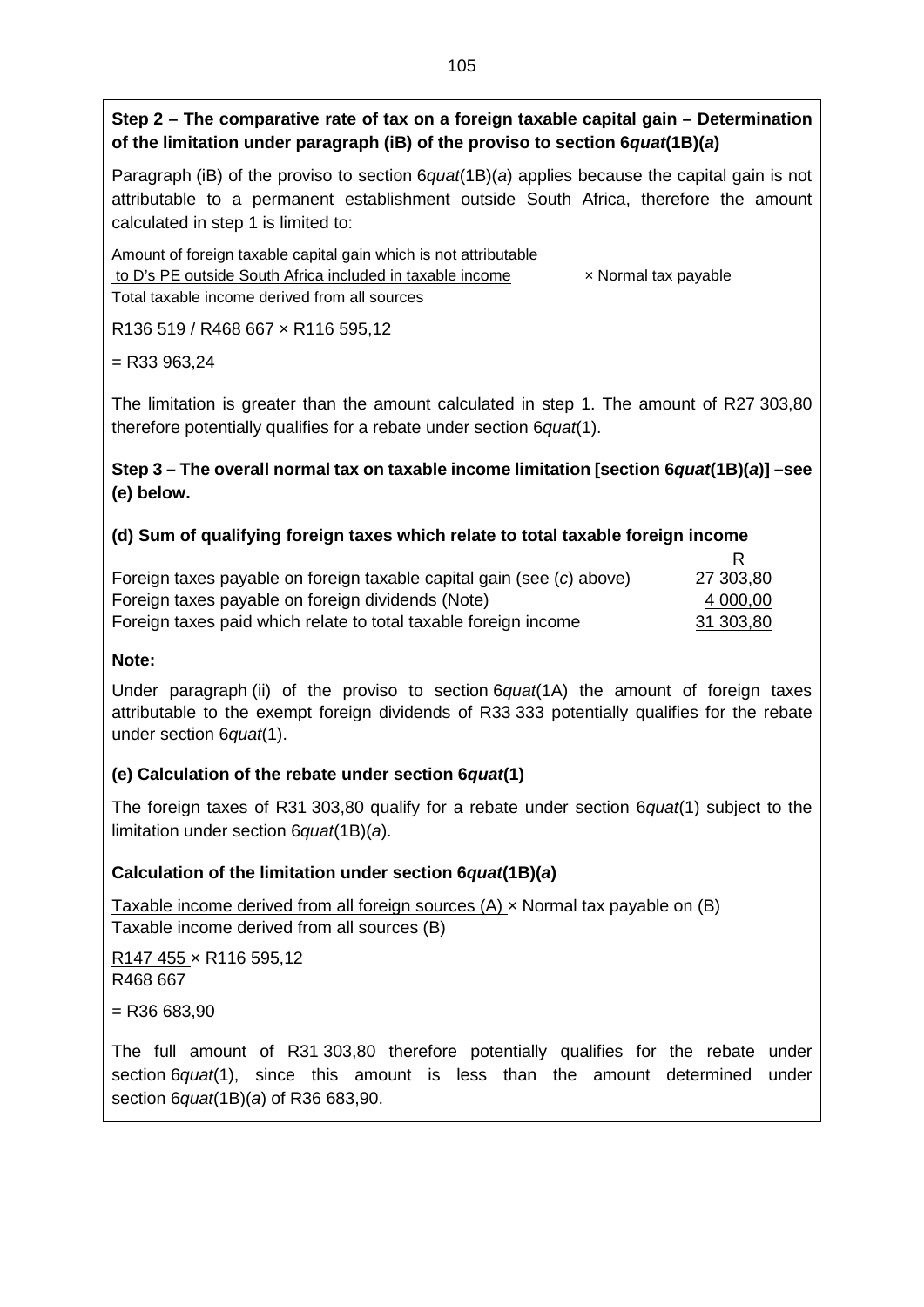| (f) Calculation of the rebates under sections 6A and 6B                                                                                                                              |                          |  |  |
|--------------------------------------------------------------------------------------------------------------------------------------------------------------------------------------|--------------------------|--|--|
| Medical scheme fees tax credit - Section 6A                                                                                                                                          |                          |  |  |
| $R620 \times 12$ months                                                                                                                                                              |                          |  |  |
| $= R7440,00$                                                                                                                                                                         |                          |  |  |
| Additional medical expenses tax credit - Section 6B                                                                                                                                  |                          |  |  |
| Formula:                                                                                                                                                                             |                          |  |  |
| 25% of the excess of [{(Medical aid contributions as exceeds "4 $\times$ medical scheme fees tax<br>credit") + qualifying medical expenses} as exceeds $7,5% \times$ taxable income] |                          |  |  |
| = 25% of the excess of $\{(R25 000 - "R7 440 \times 4") + R31 548\} - (taxable income \times 7.5%)$                                                                                  |                          |  |  |
| = 25% of the excess of $[{(RNii) + R31548} - (R468 667 \times 7.5\%)]$                                                                                                               |                          |  |  |
| $= 25\%$ of the excess of [R31 548 - 35 150]                                                                                                                                         |                          |  |  |
| $= 25\%$ of the excess of RNil                                                                                                                                                       |                          |  |  |
| $= RNil$                                                                                                                                                                             |                          |  |  |
| (g) Calculation of normal tax payable after taking into account the rebates under<br>sections $6(2)$ , 6A, 6B and $6$ quat(1)                                                        |                          |  |  |
|                                                                                                                                                                                      | R                        |  |  |
| Normal tax before rebates                                                                                                                                                            | 116 595,12               |  |  |
| Less: Primary rebate $-$ section 6(2)                                                                                                                                                | (14220,00)<br>102 375,12 |  |  |
| Less: Medical scheme fees tax credit - section 6A                                                                                                                                    | (7440,00)                |  |  |
| Less: Additional medical expenses tax credit - section 6B                                                                                                                            | (0)                      |  |  |
| Less: Rebate for foreign taxes – section $6$ quat(1)                                                                                                                                 | (31 303,80)<br>63 631,32 |  |  |
| Less: Employees' tax                                                                                                                                                                 | (22 135,00)              |  |  |
| Normal tax payable                                                                                                                                                                   | 41 496,32                |  |  |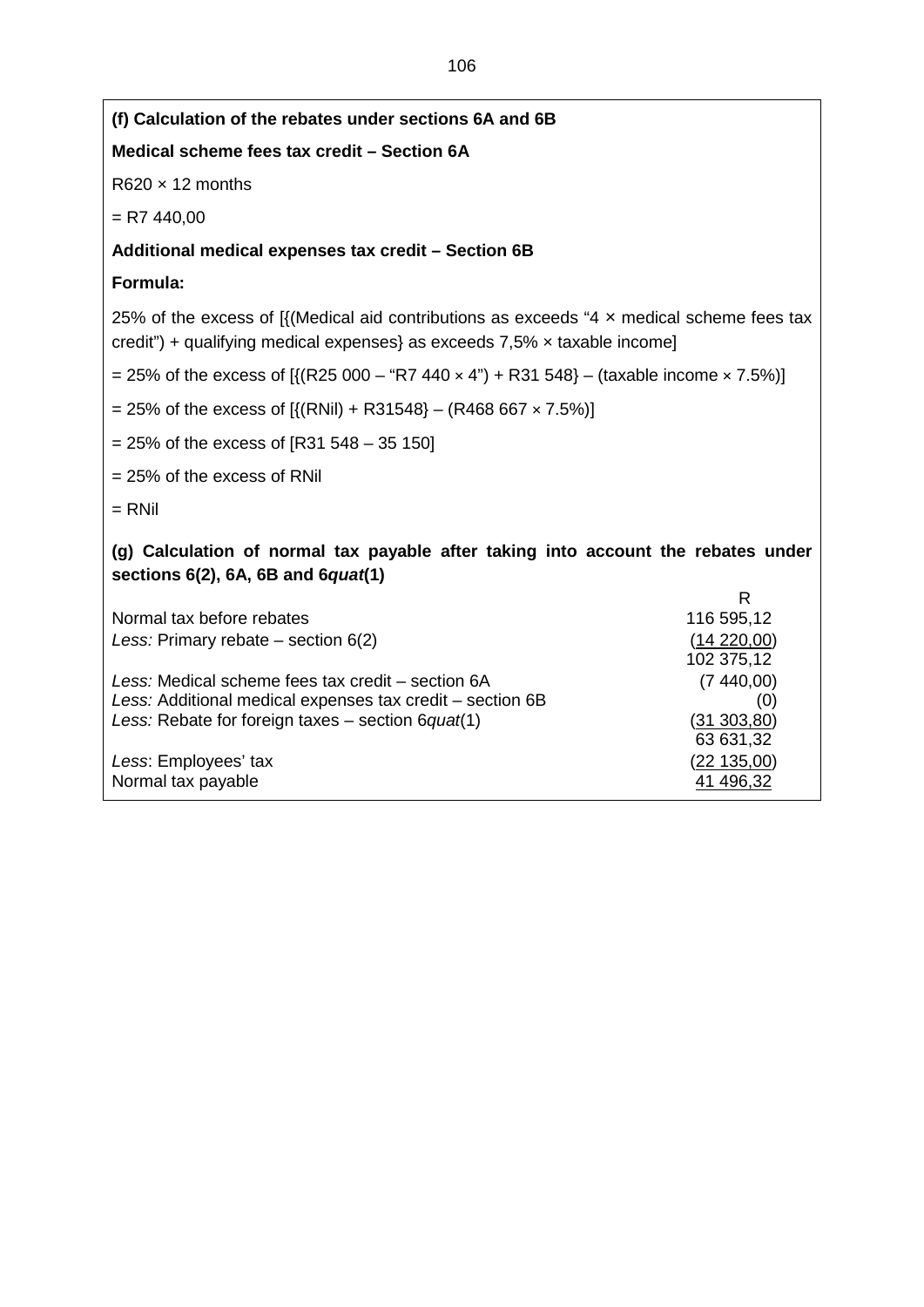# **Example 5 – Natural person receiving South African-source and foreign-source consulting fees and foreign dividends**

### *Facts:*

X (the taxpayer), aged 33, is married to Z. Both are residents. Z belongs to X's medical aid. During the 2020 year of assessment X derived income from local and foreign sources. None of the income derived by X from a foreign source is attributable to a permanent establishment of X located outside South Africa.

X is a business management consultant who provides consulting services to a company resident in Country A of which 60% is rendered in South Africa while the remaining 40% is rendered in Country A. Under the tax laws of Country A withholding tax is levied at a flat rate of 15% on gross receipts. Country A regards all the income derived under the service contract as being derived from a source in Country A because the payment of the consulting fees is funded from Country A. South Africa regards the source of the income as the place where the services are rendered, namely, 60% is sourced in South Africa and the remaining 40% is sourced in Country A.

South Africa has not entered into a tax treaty with Country A. X elected that the foreign taxes attributable to South African-source service fees be deducted from income derived from service fees under section 6*quat*(1C)(*a*).

The following income accrued to or was received by X during the 2020 year of assessment and the following expenses were incurred and taxes paid:

|                                                                | <b>SA source</b> | Foreign source | Total     |
|----------------------------------------------------------------|------------------|----------------|-----------|
|                                                                | R                | R              | R         |
| Consulting fees (R200 000 $\times$ 60% / 40%)                  | 120 000          | 80 000         | 200 000   |
| Foreign dividends                                              |                  | 60 000         | 60 000    |
| Expenses incurred in the production of                         |                  |                |           |
| consulting fees (R50 000 x 60% / 40%)                          | 30 000           | 20 000         | 50 000    |
| Medical aid fund contributions                                 | 34 496           |                | 34 496    |
| Qualifying medical expenses                                    | 31 548           |                | 31 548    |
| Donations to an approved public                                |                  |                |           |
| benefit organisation                                           | 20 000*          |                | 20 000    |
| Withholding tax on consulting fees                             |                  | 30 000,00      | 30 000,00 |
| Withholding tax on foreign dividends                           |                  | 4 000,00       | 4 000,00  |
| $^\star$<br>X obtained a section 18A receipt for the donation. |                  |                |           |
| Result:                                                        |                  |                |           |
| (a) Calculation of taxable income                              |                  |                |           |
|                                                                | <b>SA source</b> | Foreign source | Total     |
|                                                                | R                | R              | R         |
| <b>Consulting fees</b>                                         | 120 000          | 80 000         | 200 000   |
| Foreign dividends                                              |                  | 60 000         | 60 000    |
| Total gross income                                             | 120 000          | 140 000        | 260 000   |
| Less: Exemptions                                               |                  |                |           |
| Foreign dividends - section 10B(3)                             |                  |                |           |
| $(R60\,000 \times 25 / 45)$                                    |                  | (3333)         | (3333)    |
| Income                                                         | 120 000          | 106 667        | 226 667   |
| Less: Expenses incurred in the production                      |                  |                |           |
| of consulting fees                                             | (30000)          | (20 000)       | (50000)   |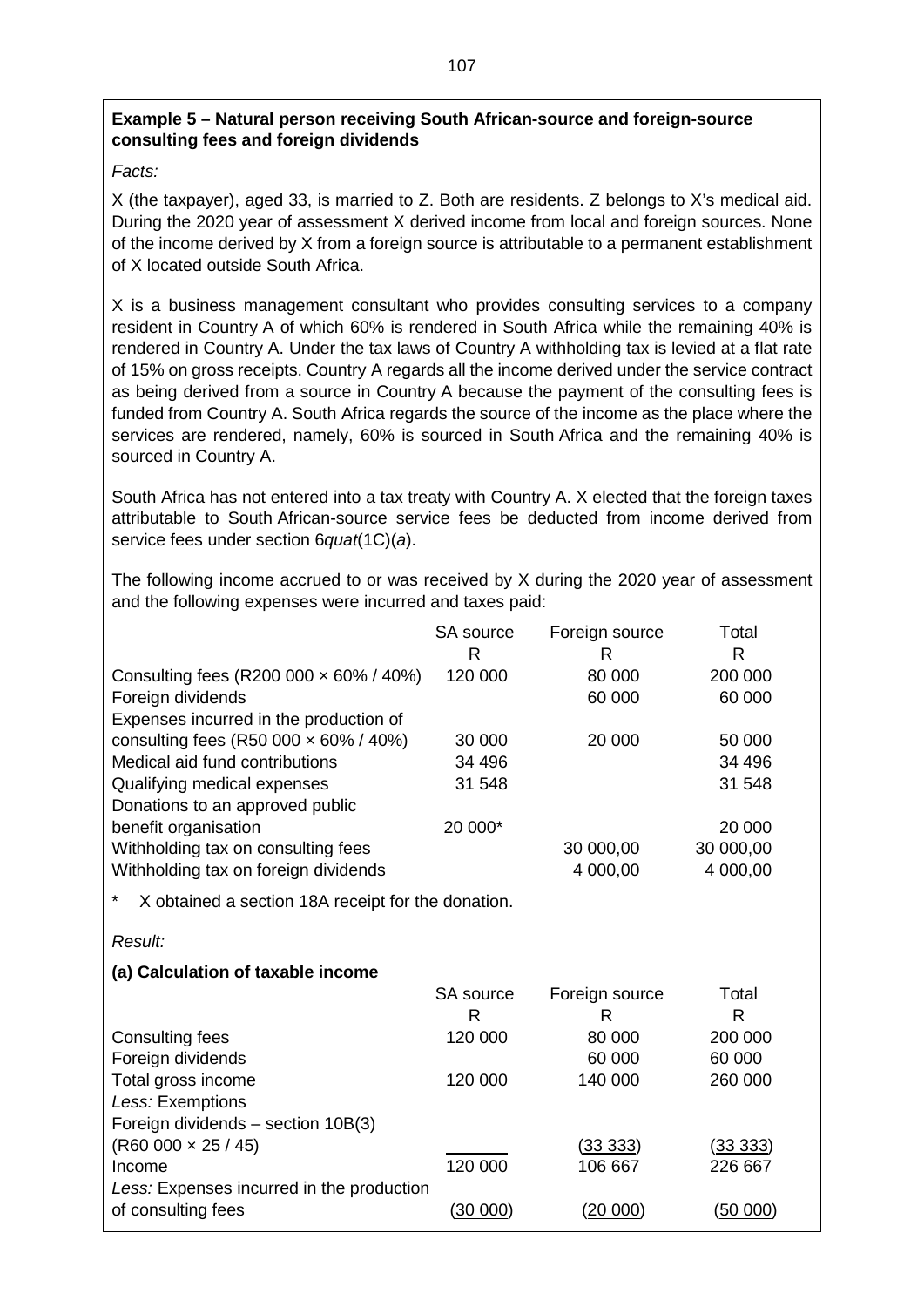| Taxable income before deductions under     |         |         |          |
|--------------------------------------------|---------|---------|----------|
| sections 6quat(1C)(a) and 18A              | 90 000  | 86 667  | 176 667  |
| Less: Deduction for donations              |         |         |          |
| - section 18A (see below)                  | (9 000) | (8 667) | 17 667)  |
| Taxable income before the deduction under  |         |         |          |
| section $6$ quat $(1C)(a)$                 | 81 000  | 78 000  | 159 000  |
| Less: Deduction under section 6quat(1C)(a) |         |         |          |
| (see below)                                | (18000) |         | (18 000) |
| Taxable income                             | 63 000  | 78 OOG  | 141 000  |

# **Calculation of the deduction under section 18A**

# **Calculation of the limitation under section 18A(1)**

The deduction is limited to 10% of taxable income, therefore R17 667 (R176 667  $\times$  10%).

For purposes of determining the limitation under section 6*quat*(1B)(*a*) on the rebate under section 6*quat*(1) and the limitation under section 6*quat*(1D) on the deduction under section 6*quat*(1C)*,* the amount of R17 667 is apportioned between South African-source and foreign-source taxable income under section 6*quat*(1B)(*a*):

South African source: R17 667 × R90 000 / R176 667 = R9 000

Foreign source: R17 667 × R86 667 / R176 667 = R8 667

# **Calculation of the deduction under section 6***quat***(1C)(***a***)**

### **Foreign taxes attributable to South African-source income**

R30 000,00 × 60%

 $= R18 000,00$ 

Section 6*quat*(1D) determines that the amount of foreign taxes which may be deducted under section 6*quat*(1C)(*a*) (R18 000,00) is limited to the taxable income [before taking into account any deduction under section 6*quat*(1C)(*a*)] attributable to income from a South African source which is subject to foreign tax as contemplated in section 6*quat*(1C) (R81 000). The amount of the limitation determined under section 6*quat*(1D) of R81 000 is more than the foreign taxes of R18 000,00. Therefore, the amount of the deduction under section 6*quat*(1C) is R18 000,00.

If X had provided consulting services in South Africa to other clients which were not subject to foreign tax as contemplated in section 6*quat*(1C), the taxable income attributable to the consulting fees from *those* services would not form part of the limitation calculation. The limitation in section 6*quat*(1D) is equal to the taxable income [before taking into account any deduction under section 6*quat*(1C)(*a*)] *attributable to income from a South African source which is subject to foreign tax as contemplated in section 6quat(1C)*.

# **(b) Calculation of normal tax before rebates**

Normal tax payable: (Rates of tax – 2020 year of assessment)

R141 000 @ 18% 25 380,00

R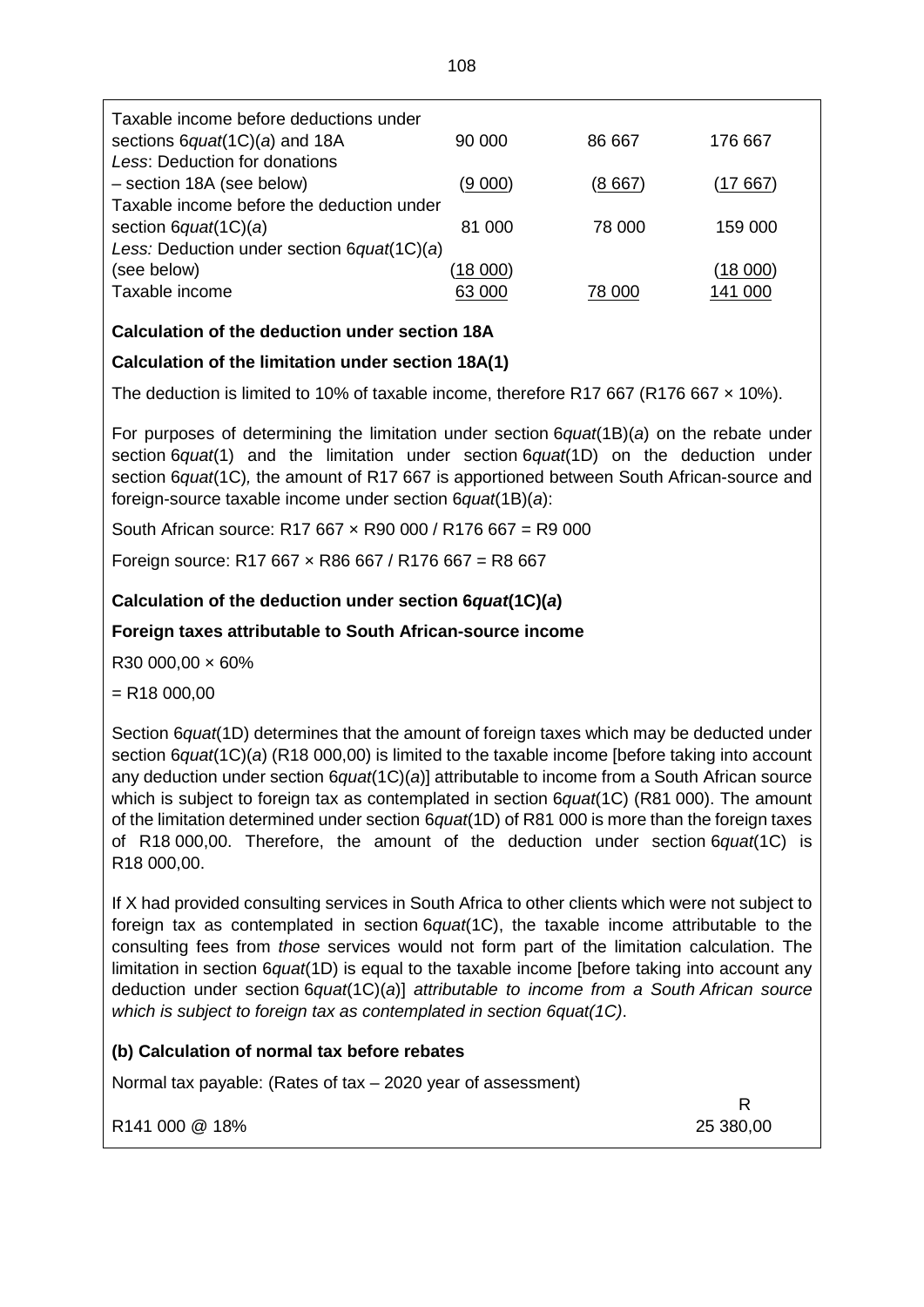| (c) Sum of qualifying foreign taxes which relate to total taxable foreign income |           |  |  |  |
|----------------------------------------------------------------------------------|-----------|--|--|--|
|                                                                                  |           |  |  |  |
| Foreign taxes payable on consulting fees (R30 000,00 $\times$ 40%)               | 12 000,00 |  |  |  |
| Foreign taxes payable on foreign dividends (Note)                                | 4 000,00  |  |  |  |
| Foreign taxes paid which relate to total taxable foreign income                  | 16 000,00 |  |  |  |

# **Note:**

Under paragraph (ii) of the proviso to section 6*quat*(1A) the amount of foreign taxes attributable to the exempt foreign dividends of R33 333 potentially qualifies for the rebate under section 6*quat*(1).

# **(d) Calculation of the rebate under section 6***quat***(1)**

*Calculation of the limitation under section 6quat(1B)(a)*

Taxable income derived from all foreign sources  $(A) \times$  Normal tax payable on  $(B)$ Taxable income derived from all sources (B)

R78 000 × R25 380,00 R141 000

 $= R14 040,00$ 

The amount of the limitation is less than the sum of qualifying foreign taxes of R16 000,00. The rebate under section 6*quat*(1) for the 2020 year of assessment is therefore limited to R14 040,00 while the excess of R1 960,00 (R16 000,00 – R14 040,00) may be carried forward to the 2021 year of assessment to be used in determining the set-off under paragraph (ii) of the proviso to section 6*quat*(1B)(*a*) for that year.

### **(e) Calculation of the rebates under sections 6A and 6B**

### **Medical scheme fees tax credit – Section 6A**

 $R620 \times 12$  months

 $= R7 440.00$ 

### **Additional medical expenses tax credit – Section 6B**

### **Formula:**

25% of the excess of [{(Medical aid contributions as exceeds "4  $\times$  medical scheme fees tax credit") + qualifying medical expenses} as exceeds 7,5% × taxable income]

 $= 25\%$  of the excess of  $[ {(R34 496 - "R7 440 \times 4") + R31 548} - (R141 000 \times 7.5%) }$ 

 $= 25\%$  of the excess of  $[\{R4 736 + R31 548\} - (R141 000 \times 7.5\%)]$ 

 $= 25%$  of the excess of [R36 284 – R10 575]

- $= 25\%$  of the excess of R25 709
- $=$  R6 427,25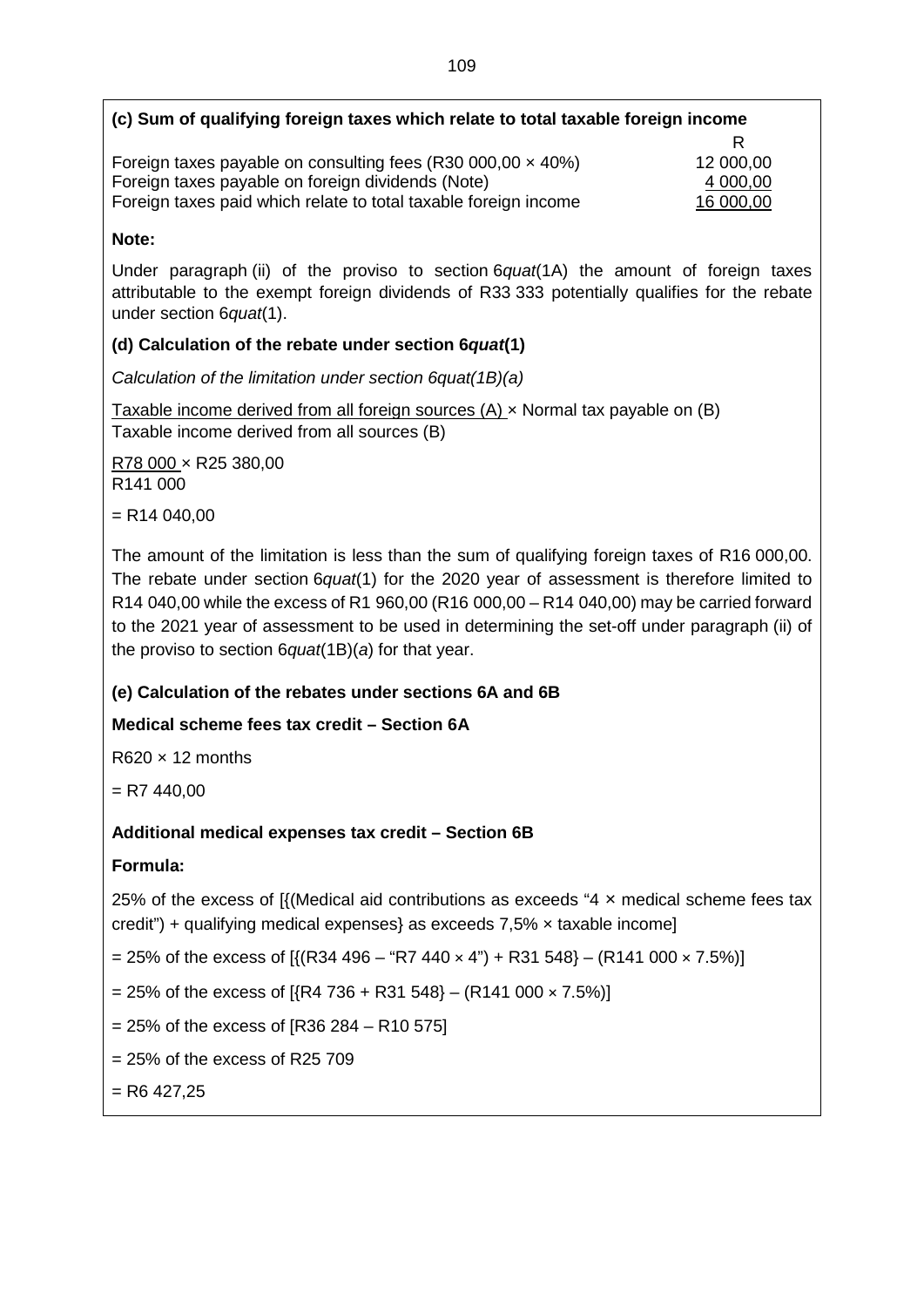| (f) Calculation of normal tax payable after taking into account the rebates under |
|-----------------------------------------------------------------------------------|
| R                                                                                 |
| 25 380,00                                                                         |
| (14 220,00)                                                                       |
| 11 160,00                                                                         |
| <u>(7 440,00)</u>                                                                 |
| 3720,00                                                                           |
|                                                                                   |
| (3 720,00)                                                                        |
|                                                                                   |
|                                                                                   |
| $\overline{(0)}$                                                                  |
| $\overline{0}$                                                                    |
|                                                                                   |
|                                                                                   |

The foreign taxes of R14 040,00 are forfeited, since normal tax payable before allowing the rebate is RNil. This amount may not be carried forward to the 2021 year of assessment to be used in determining the rebate under section 6*quat*(1) for that year.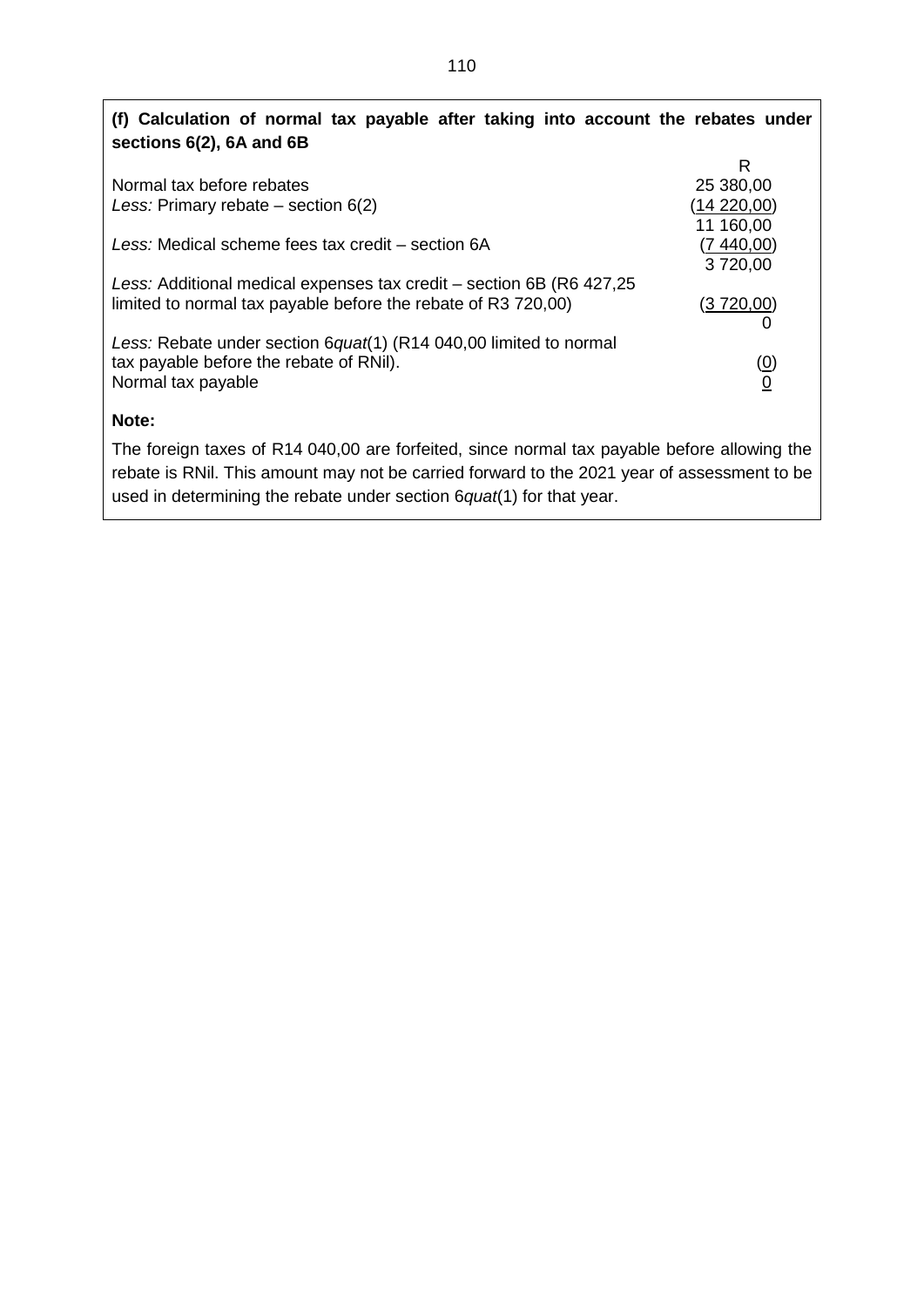# **Example 6 – Natural person receiving SA and foreign-source consulting income and a local capital gain**

### *Facts:*

The taxpayer, aged 30, received the following income during the 2020 year of assessment and incurred the following expenses:

|                                      | SA source | Foreign source | Total     |
|--------------------------------------|-----------|----------------|-----------|
|                                      | R         | R              | R         |
| Consulting fees                      | 120 000   | 80 000         | 200 000   |
| Expenses incurred – consulting fees* | (30000)   | (20 000)       | (50 000)  |
| Taxable capital gain                 | 50 000    |                | 50 000    |
| Retirement fund contributions        | (100000)  |                | (100000)  |
| Donations to an approved public      |           |                |           |
| benefit organisation**               | (20 000)  |                | (20 000)  |
| Withholding tax on consulting fees   | 36 000,00 | 24 000,00      | 60 000,00 |

\* The taxpayer obtained a section 18A receipt for the donation.

\*\* The taxpayer did not belong to a medical scheme and did not claim any medical expenses.

### *Result:*

### **(a) Calculation of taxable income**

|                                             | SA source       | Foreign source  | Total           |
|---------------------------------------------|-----------------|-----------------|-----------------|
|                                             | R               | R               | R               |
| Consulting fees                             | 120 000         | 80 000          | 200 000         |
| Less: Expenses incurred – consulting fees   | (30 000)        | (20 000)        | (50000)         |
| Taxable income before taxable capital gain  |                 |                 |                 |
| and the deductions under sections           |                 |                 |                 |
| $6$ quat(1C)(a), 11F and 18A                | 90 000          | 60 000          | 150 000         |
| Taxable capital gain                        | 50 000          | <u>0</u>        | 50 000          |
| Taxable income before the deductions        |                 |                 |                 |
| under sections 6quat(1C)(a), 11F and 18A    | 140 000         | 60 000          | 200 000         |
| Less: Deduction for contributions to        |                 |                 |                 |
| retirement funds - section 11F              |                 |                 |                 |
| (see below)                                 | <u>(38 500)</u> | <u>(16 500)</u> | <u>(55 000)</u> |
| Taxable income after section 11F            | 101 500         | 43 500          | 145 000         |
| Less: Deduction for donations - section 18A |                 |                 |                 |
| (see below)                                 | (10_150)        | <u>(4 350)</u>  | (14500)         |
| Taxable income before the deduction         |                 |                 |                 |
| under section $6$ quat(1C)(a)               | 91 350          | 39 150          | 130 500         |
| Less: Deduction under section 6quat(1C)(a)  |                 |                 |                 |
| (see below)                                 | (36 000)        | <u>(0)</u>      | (36 000)        |
| Taxable income                              | 55 350          | <u>39 150</u>   | 94 500          |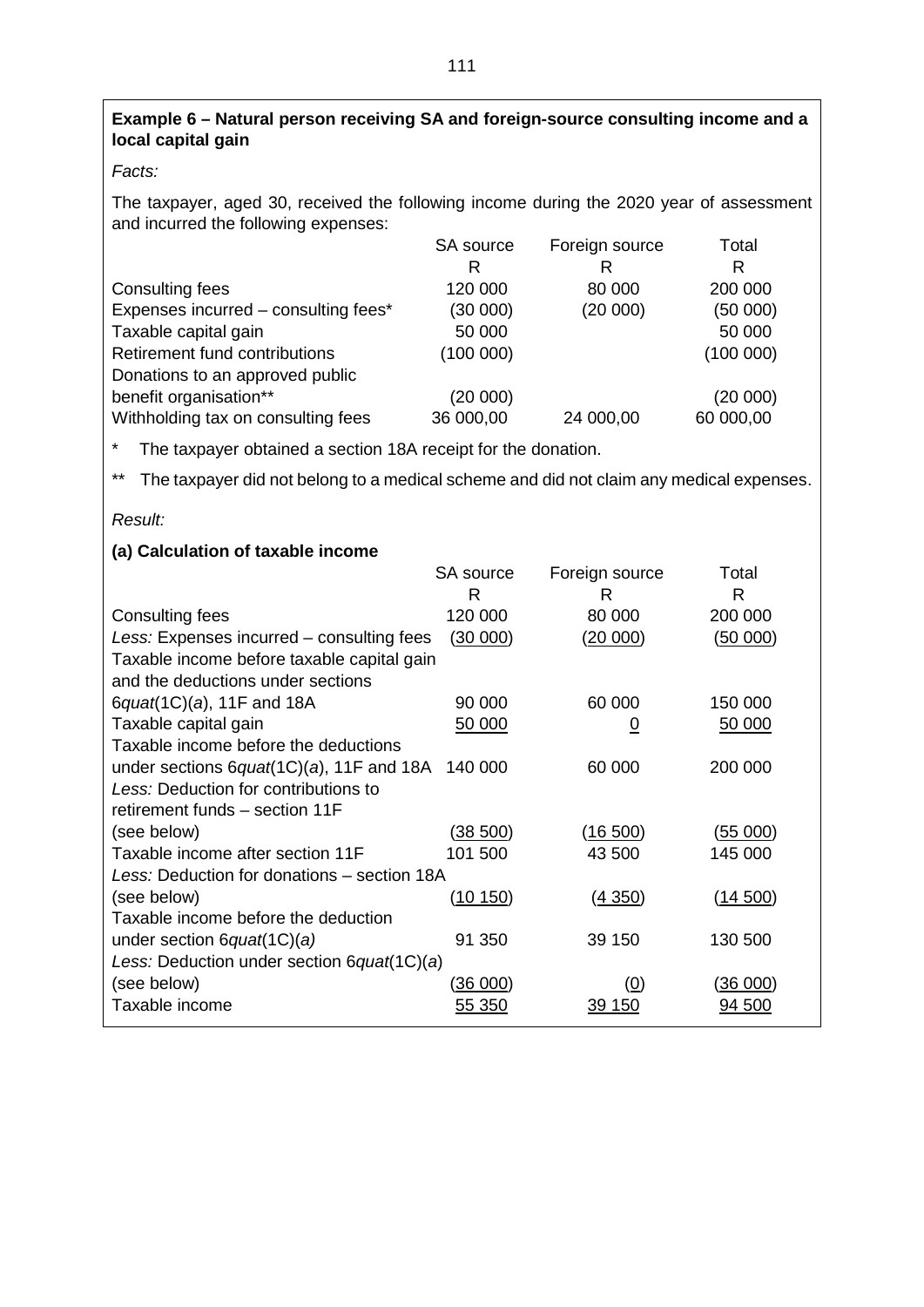# **(b) Calculation of the deduction under section 11F**

The deduction of the contributions to retirement funds (R100 000) is limited to the lesser of:

- (a) R350 000; or
- (b) 27,5% of the higher of  $-$ 
	- (i) Remuneration of R0; or
	- (ii) R200 000 (Taxable income before allowing the deductions under sections 6*quat*(1C), 11F and 18A) (Taxable consulting income of R150 000 + taxable capital gain of R50 000)
	- = R55 000; or
- (c) Taxable income before allowing the deductions under sections 6*quat*(1C), 11F and 18A and before the inclusion of the taxable capital gain = R150 000.

The maximum amount allowed under section 11F in the current year is R55 000. Retirement fund contributions of R45 000 (R100 000 – R55 000) are carried forward to the 2021 year of assessment.

For purposes of determining the limitation under section 6*quat*(1B)(*a*) on the rebate under section 6*quat*(1) and the limitation under section 6*quat*(1D) on the deduction under section 6*quat*(1C)*,* the amount of R55 000 is treated as having been incurred proportionately in respect of South African and foreign-source taxable income. R38 500 (R55 000  $\times$ R140 000 / R200 000) is treated as having been incurred in respect of South African-source taxable income. R16 500 (R55 000 × R60 000 / R200 000) is treated as having been incurred in respect of foreign-source taxable income.

# **(c) Calculation of the deduction under section 18A**

The deduction is limited to 10% of taxable income of R145 000 (Taxable consulting income of R95 000 + taxable capital gain of R50 000) = R14 500. Donations of R5 500 (R20 000 – R14 500) are carried forward to the 2021 year of assessment.

For purposes of determining the limitation under section 6*quat*(1B)(*a*) on the rebate under section 6*quat*(1) and the limitation under section 6*quat*(1D) on the deduction under section 6*quat*(1C)*,* this amount is treated as having been incurred proportionately in respect of South African and foreign-source taxable income. R 10 150 (R14 500 × R101 500 / R145 000) is treated as having been incurred in respect of South African taxable income. R4 350 (R14500  $\times$  R43 500 / R145 000) is treated as having been incurred in respect of foreign-source taxable income.

# **(d) Calculation of the deduction under section 6***quat***(1C)**

Under section *6quat*(1D)*,* the amount of foreign taxes which may be deducted under section 6*quat*(1C)(*a*) is limited to the taxable income [before taking into account any deduction under section 6*quat*(1C)(*a*)] attributable to income which is subject to tax as contemplated in that subsection. The relevant taxable income is R58 725, therefore the full amount of R36 000,00 may be deducted.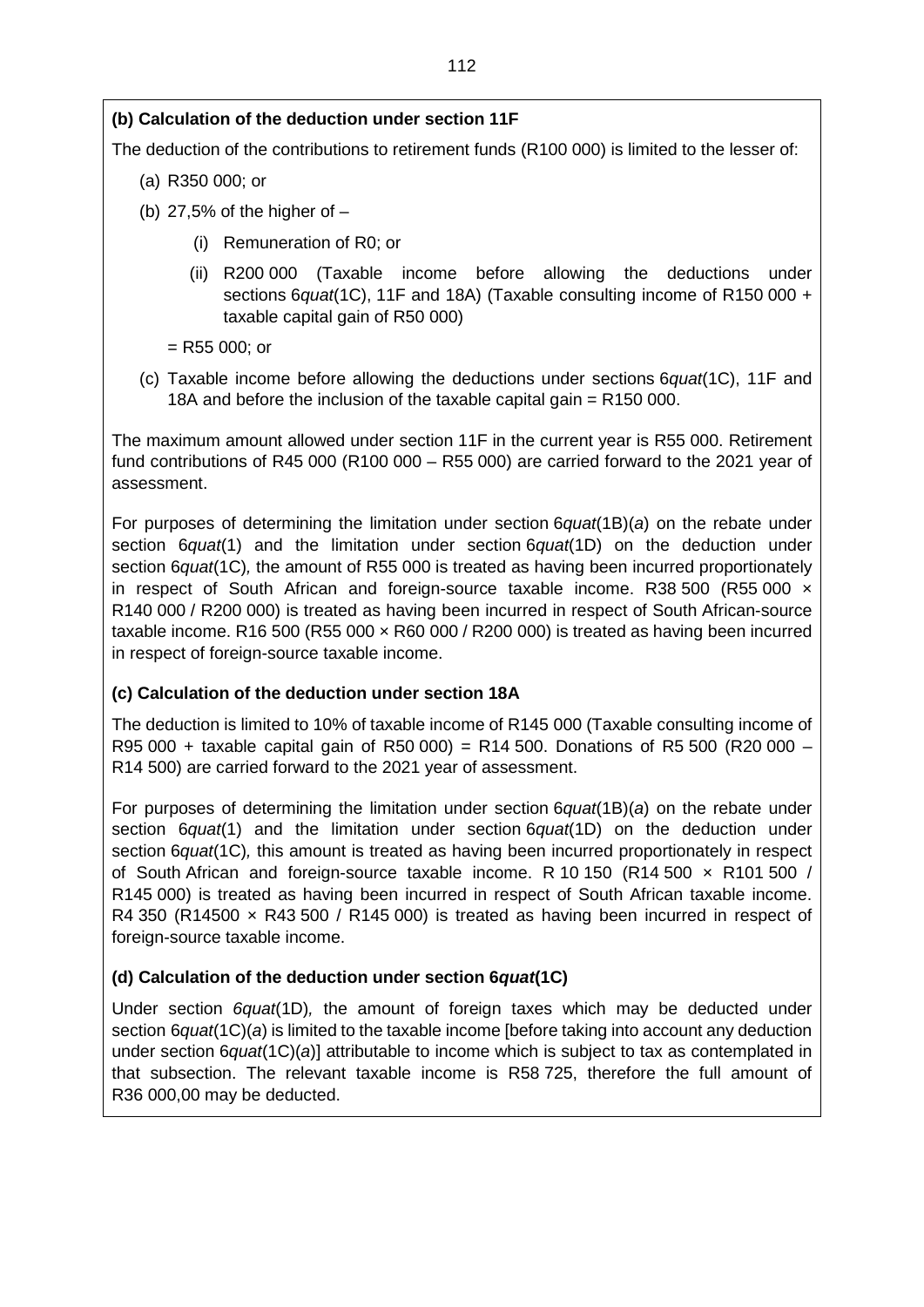| Taxable income of R58 725 referred to above is calculated as follows: |         |
|-----------------------------------------------------------------------|---------|
|                                                                       | R       |
| Net consulting income                                                 | 90 000  |
| Less: Deduction for contributions to retirement funds – section 11F   |         |
| (R38 500 x R90 000 / R140 000)                                        | (24750) |
|                                                                       | 65 250  |
| Less: Deduction for donations – section 18A (R65 250 $\times$ 10%)    | (6525)  |
|                                                                       | 58 725  |

If the taxpayer had provided consulting services in South Africa to other clients which were not subject to foreign tax as contemplated in section 6*quat*(1C), the taxable income attributable to the consulting fees from *those* services would not form part of the limitation calculation. The limitation in section 6*quat*(1D) is equal to the taxable income [before taking into account any deduction under section 6*quat*(1C)(*a*)] *attributable to income from a South African source which is subject to foreign tax as contemplated in section 6quat(1C)*.

R

# **(e) Calculation of normal tax before rebates**

Normal tax payable: (Rates of tax – 2020 year of assessment)

R94 500 @ 18% 17 010,00

**(f) Calculation of the rebate under section 6***quat***(1)**

# **Calculation of the limitation under section 6***quat***(1B)(***a***)**

Taxable income derived from all foreign sources  $(A) \times$  Normal tax payable on  $(B)$ Taxable income derived from all sources (B)

R39 150 × R17 010,00 R94 500

 $=$  R7 047.00

The amount of the limitation of R7 047,00 is less than the sum of qualifying foreign taxes of R24 000,00. The rebate under section 6*quat*(1) for the 2020 year of assessment is therefore limited to R7 047,00 while the excess of R19 953,00 (R24 000,00 – R7 047,00) may be carried forward to the 2021 year of assessment to be used in determining the set-off under paragraph (ii) of the proviso to section 6*quat*(1B)(*a*) for that year.

# **(g) Calculation of normal tax payable after taking into account the rebates under sections 6(2) and 6***quat***(1)**

| Normal tax before rebates                                        | 17 010,00  |
|------------------------------------------------------------------|------------|
| Less: Primary rebate – section $6(2)$                            | (14220,00) |
|                                                                  | 2 790,00   |
| Less: Rebate under section 6quat(1) (R7 047,00 limited to normal |            |
| tax payable before the rebate of R2 790,00).                     | (2790,00)  |
| Normal tax payable                                               |            |

### **Note:**

Foreign taxes of R4 257,00 (R7 047,00 – R2 790,00) are forfeited, since the rebate under section 6*quat*(1) is limited to normal tax payable before allowing the rebate of R2 790,00. The amount of R4 257,00 may not be carried forward to the 2021 year of assessment to be used in determining the rebate under section 6*quat*(1) for that year.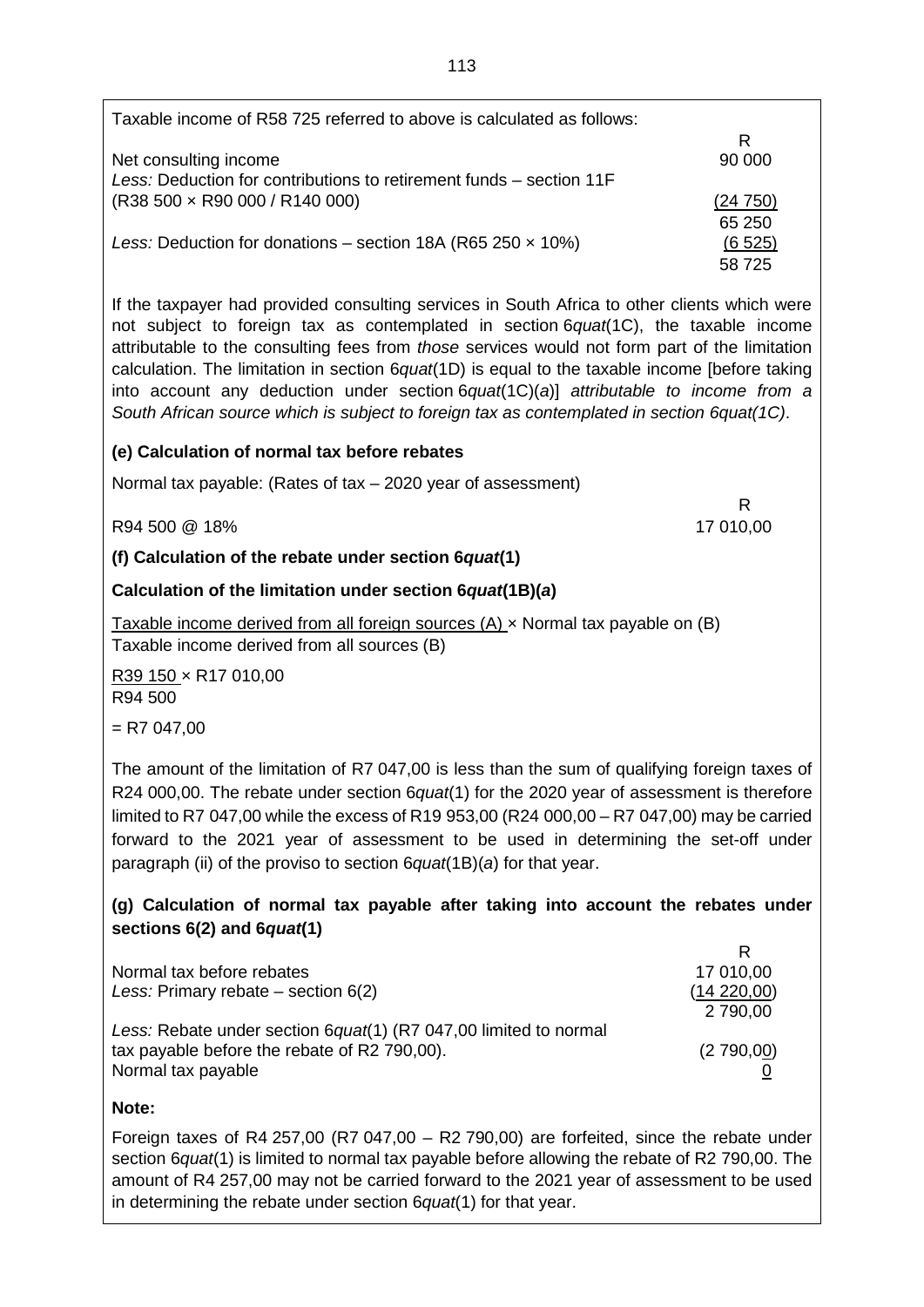# **Example 7 – Foreign taxes relating to services rendered outside South Africa**

*Facts:*

Individual A, aged 30, rendered services inside and outside South Africa during the 2021 year of assessment. Remuneration for services rendered inside South Africa amounted to R500 000. Remuneration of R1 500 000 was received for services rendered outside South Africa. Individual A qualified for the exemption for services rendered outside South Africa of R1 250 000 under section 10(1)(*o*)(ii). Foreign taxes of R450 000,00 were withheld from the remuneration of R1 500 000.

*Result:*

# **Calculation of the rebate under section 6***quat***(1)**

# **(a) Total taxable income from all sources**

| Taxable income from a South African source                         | 500 000 |
|--------------------------------------------------------------------|---------|
| Taxable income from a foreign source $(R1 500 000 - R1 250 000^*)$ | 250 000 |
| Total taxable income                                               | 750 000 |

announced in the February 2020 budget speech, awaiting legislation

# **(b) Calculation of normal tax payable before rebates**

Normal tax payable: (Rates of tax – 2021 year of assessment)

| On R744 800                                                                 | 218 139,00 |
|-----------------------------------------------------------------------------|------------|
| On R5 200 [(R750 000 taxable income – R744 800 per tax table) $\times$ 41%] | 2 132,00   |
| Normal tax payable                                                          | 220 271,00 |

# **(c) Calculation of the amount of foreign taxes qualifying for a rebate under section 6***quat***(1)**

*Limitation of the amount of foreign taxes under section 6quat(1A)*

Remuneration for foreign services included in taxable income x Foreign tax Total remuneration for foreign services

R250 000 (R1 500 000 – R1 250 000) × R450 000,00

R1 500 000

= R75 000,00 (Note 1)

*Limitation of the rebate under section 6quat(1B)(a)*

Taxable income derived from all foreign sources (A) x Normal tax payable on B Total taxable income derived from all sources (B)

R250 000 × R220 271,00 R750 000

 $= R73 423.67$ 

Therefore, the amount of the rebate is R73 423,67 (Note 2).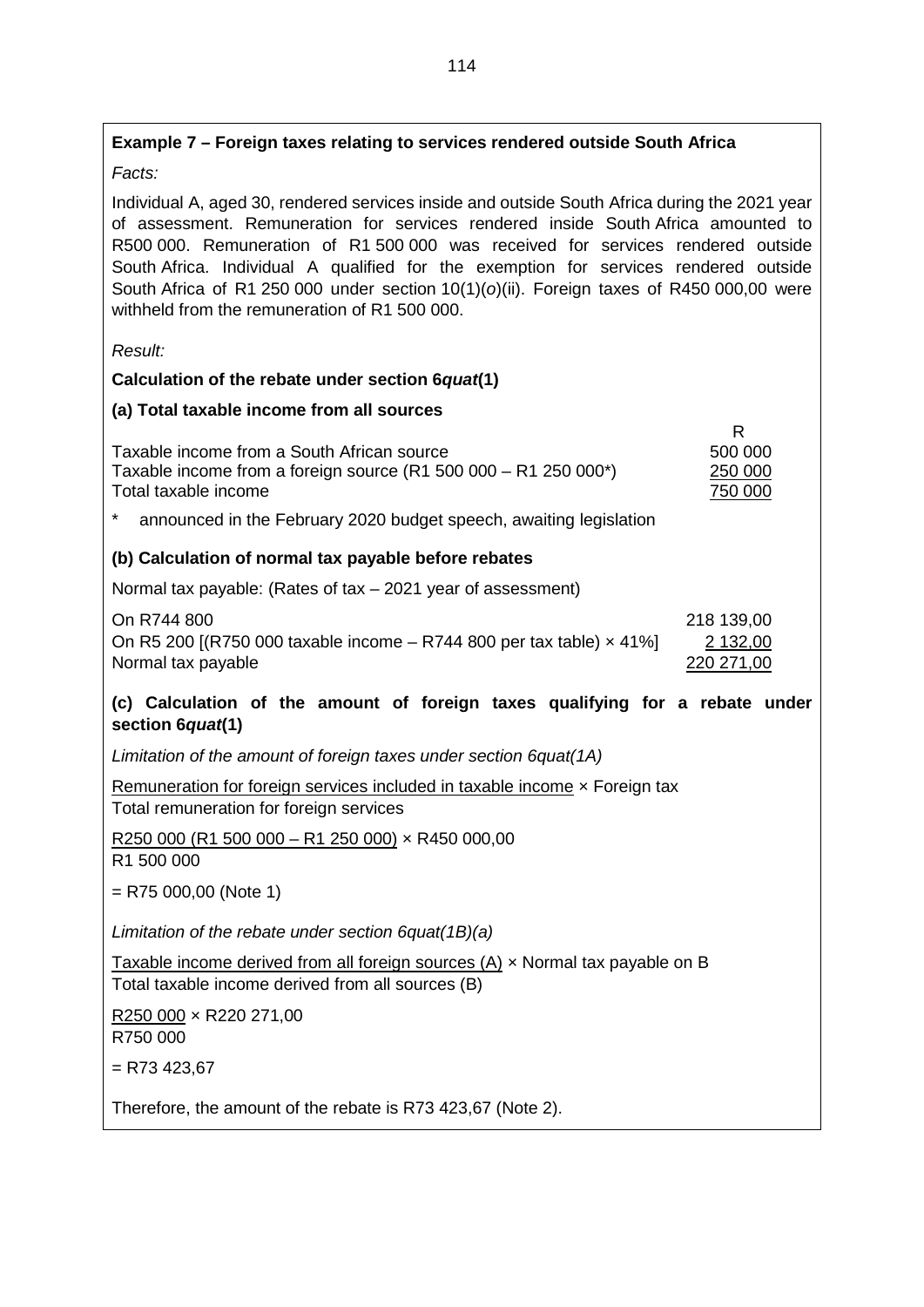| (d) Calculation of normal tax payable after taking into account the rebates under |  |  |  |  |  |  |
|-----------------------------------------------------------------------------------|--|--|--|--|--|--|
| sections $6(2)$ and $6$ <i>quat</i> (1)                                           |  |  |  |  |  |  |

| Normal tax before rebates             | 220 271,00    |
|---------------------------------------|---------------|
| Less: Primary rebate $-$ section 6(2) | (14958,00)    |
|                                       | 205 313,00    |
| Less: Rebate under section 6quat(1)   | (73, 423, 67) |
| Normal tax payable                    | 131 889,33    |

# **Notes:**

- (1) Under section 6*quat*(1A)(*a*)(i) foreign taxes qualifying for a rebate under section 6*quat*(1) are limited to foreign taxes in respect of foreign income included in a resident's taxable income. Foreign taxes in respect of the exempt foreign income of R1 250 000, therefore do not qualify for the rebate under section 6*quat*(1) and are not carried forward to subsequent years of assessment.
- (2) R73 423,67 of the qualifying withholding tax of R75 000,00 is deductible from normal tax payable. The balance of R1 576,33 (R75 000,00 – R73 423,67) is carried forward to the 2022 year of assessment under paragraph (ii)(*aa*) of the proviso to section 6*quat*(1B)(*a*).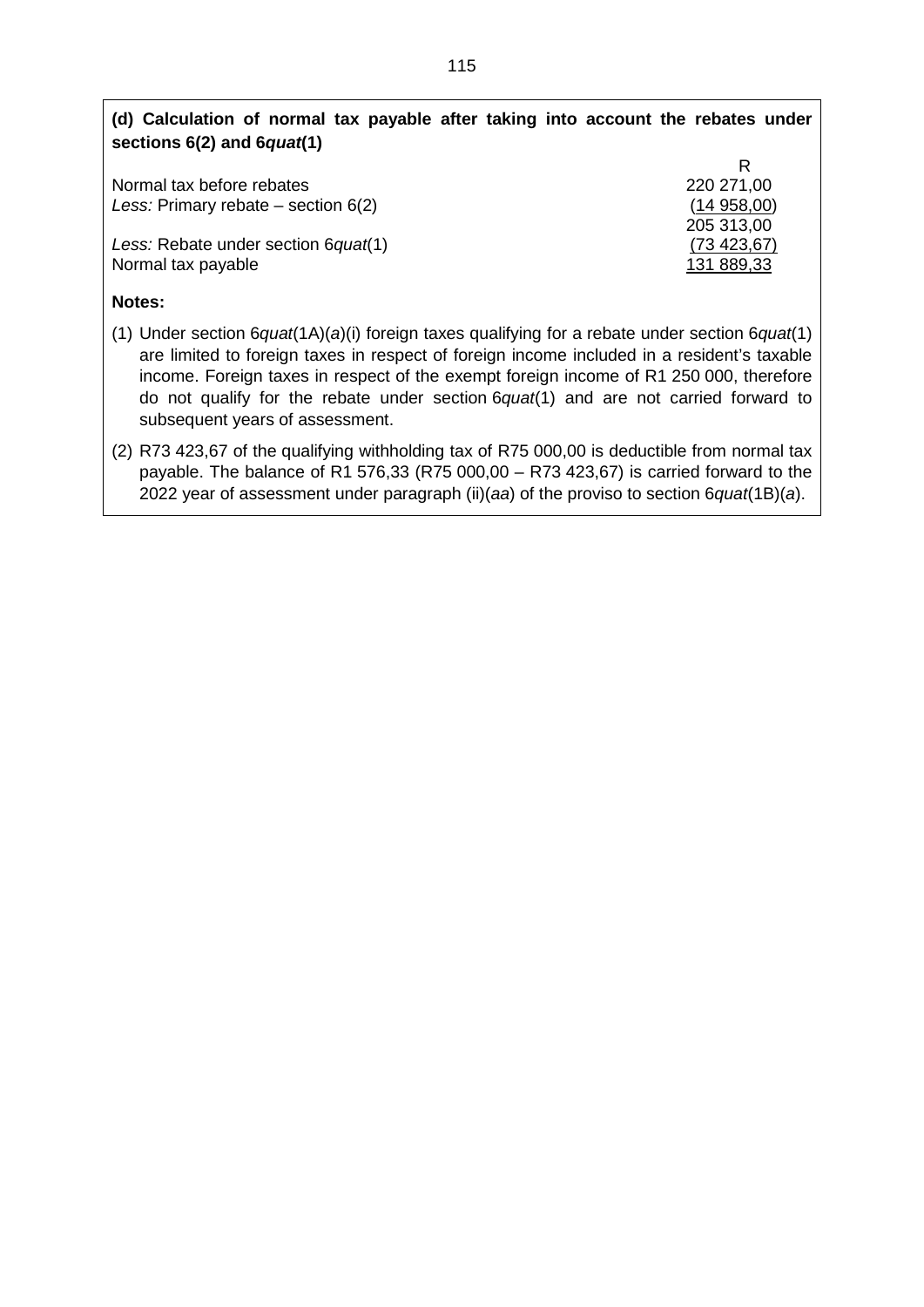# **Annexure C – The law**

# **Section 6***quat*

 $\mathbf{r}$ 

|     | 6quat. Rebate or deduction in respect of foreign taxes on income.-(1) Subject to<br>subsection (2), where the taxable income of any resident during a year of assessment includes—                                                                                                                                                                                                                                                                     |
|-----|--------------------------------------------------------------------------------------------------------------------------------------------------------------------------------------------------------------------------------------------------------------------------------------------------------------------------------------------------------------------------------------------------------------------------------------------------------|
| (a) | any income received by or accrued to such resident from any source outside the<br>Republic; or                                                                                                                                                                                                                                                                                                                                                         |
| (b) | any proportional amount contemplated in section 9D; or                                                                                                                                                                                                                                                                                                                                                                                                 |
| (c) | .                                                                                                                                                                                                                                                                                                                                                                                                                                                      |
| (d) | .                                                                                                                                                                                                                                                                                                                                                                                                                                                      |
| (e) | any taxable capital gain contemplated in section 26A, from a source outside the<br>Republic; or                                                                                                                                                                                                                                                                                                                                                        |
| (f) | any amount-                                                                                                                                                                                                                                                                                                                                                                                                                                            |
|     | (i) contemplated in paragraph (a) or (b) which is received by or accrued to any other<br>person and which is deemed to have been received by or accrued to such resident<br>in terms of section 7;                                                                                                                                                                                                                                                     |
|     | (ii) of capital gain of any other person from a source outside the Republic and which is<br>attributed to that resident in terms of paragraph 68, 69, 70, 71, 72 or 80 of the<br>Eighth Schedule; or                                                                                                                                                                                                                                                   |
|     | (iii) contemplated in paragraphs $(a)$ , $(b)$ or $(e)$ which represents capital of a trust, and<br>which is included in the income of that resident in terms of section 25B(2A) or taken<br>into account in determining the aggregate capital gain or aggregate capital loss of<br>that resident in terms of paragraph 80(3) of the Eighth Schedule,                                                                                                  |
|     | in determining the normal tax payable in respect of that taxable income there must be deducted a rebate<br>determined in accordance with this section.                                                                                                                                                                                                                                                                                                 |
|     | (1A) For the purposes of subsection (1), the rebate shall be an amount equal to the sum of any<br>taxes on income proved to be payable to any sphere of government of any country other than the<br>Republic, without any right of recovery by any person (other than a right of recovery in terms of any<br>entitlement to carry back losses arising during any year of assessment to any year of assessment prior<br>to such year of assessment) by- |
| (a) | such resident in respect of-                                                                                                                                                                                                                                                                                                                                                                                                                           |
|     | (i) any income contemplated in subsection $(1)(a)$ ; or                                                                                                                                                                                                                                                                                                                                                                                                |
|     | $(ii)$                                                                                                                                                                                                                                                                                                                                                                                                                                                 |
|     | (iii) any amount of taxable capital gain as contemplated in subsection $(1)(e)$ ; or                                                                                                                                                                                                                                                                                                                                                                   |
| (b) | any controlled foreign company, in respect of such proportional amount contemplated<br>in subsection $(1)(b)$ , subject to section 72A $(3)$ ; or                                                                                                                                                                                                                                                                                                      |
| (c) | .                                                                                                                                                                                                                                                                                                                                                                                                                                                      |
| (d) | .                                                                                                                                                                                                                                                                                                                                                                                                                                                      |
| (e) | المتحدث والمناور                                                                                                                                                                                                                                                                                                                                                                                                                                       |
| (f) | any other person contemplated in subsection $(1)(f)(i)$ or (ii) or any trust contemplated in<br>subsection $(1)(f)(iii)$ , in respect of the amount included in the taxable income of that<br>resident as contemplated in subsection $(1)(f)$ ,                                                                                                                                                                                                        |
|     | which is so included in that resident's taxable income: Provided that-                                                                                                                                                                                                                                                                                                                                                                                 |
|     | (i) where such resident is a member of any partnership or a beneficiary of any trust and<br>such partnership or trust is liable for tax as a separate entity in such other country, a<br>proportional amount of any tax payable by such entity, which is attributable to the<br>interest of such resident in such partnership or trust, shall be deemed to have been<br>payable by such resident; and                                                  |
|     | (ii) for the purposes of this subsection, the amount so included in such resident's taxable<br>income must be determined without regard to section 10B(3).                                                                                                                                                                                                                                                                                             |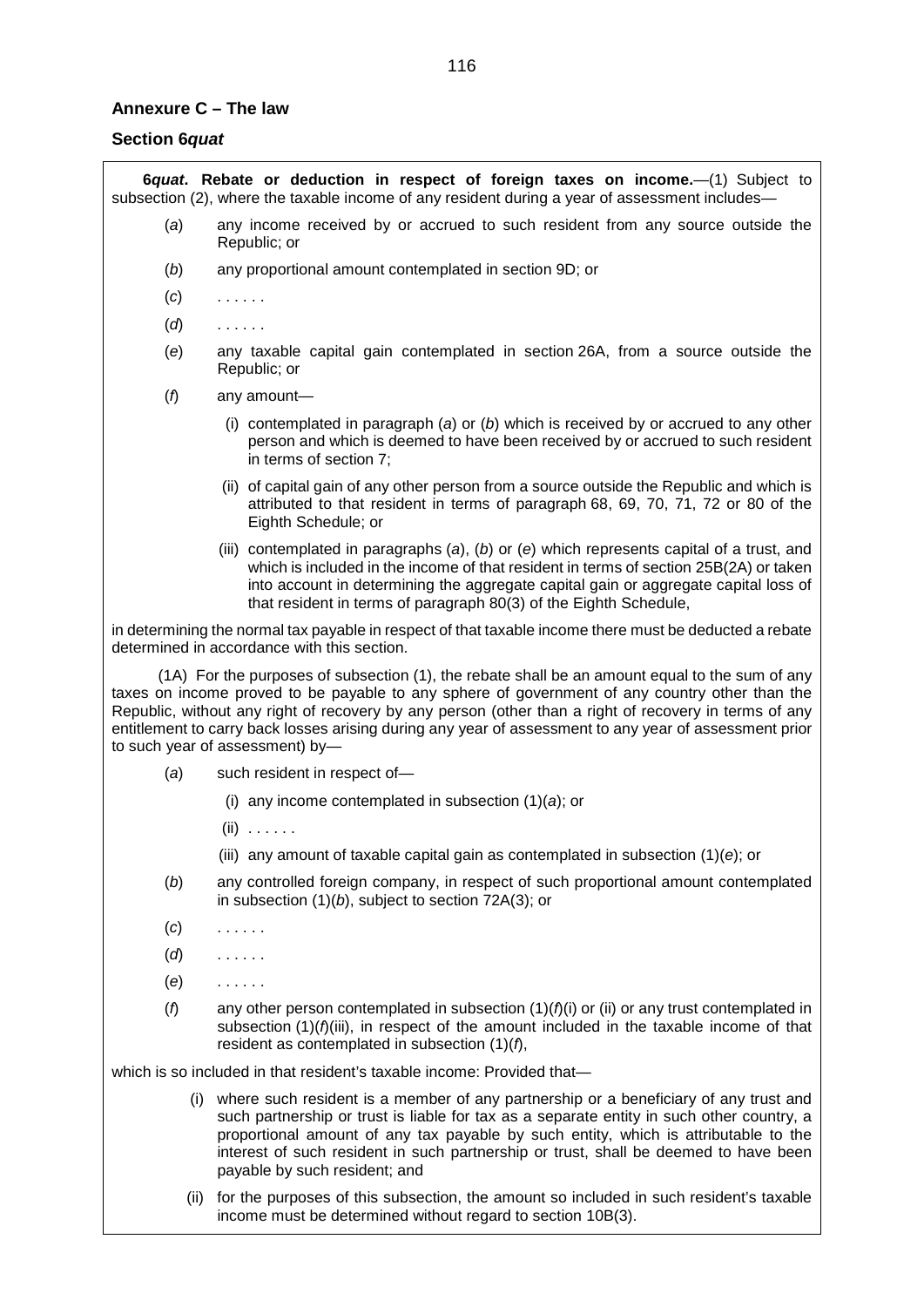- (1B) Notwithstanding the provisions of subsection (1A)— (*a*) the rebate or rebates of any tax proved to be payable as contemplated in subsection (1A), shall not in aggregate exceed an amount which bears to the total normal tax payable the same ratio as the total taxable income attributable to the income, proportional amount, taxable capital gain or amount, as the case may be, which is included as contemplated in subsection (1), bears to the total taxable income: Provided that— (i) in determining the amount of the taxable income that is attributable to that income, proportional amount, taxable capital gain or amount— (*aa*) any allowable deductions contemplated in sections 11F and 18A must be deemed to have been incurred proportionately in respect of taxable income derived from sources within and outside the Republic; (*bb*) the deduction under section 11F must be allocated in relation to the taxable income from sources within and outside the Republic before taking into account any deduction in terms of that section, subsection (1C) and section 18A; and (*cc*) the deduction under section 18A must be allocated in relation to taxable income from sources within and outside the Republic before taking into account any deduction in terms of that section and subsection (1C); (iA) the taxes contemplated in subsection (1A)(*b*) that are attributable to any proportional amount which— (*aa*) . . . . . . (*bb*) relates to any amount contemplated in section 9D(9A)(*a*) which is not excluded from the application of section 9D(2) in terms of that section or section 9D(9)(*b*), shall in aggregate be limited to the amount of the normal tax which is attributable to those proportional amounts; (iB) the taxes contemplated in subsection  $(1A)(a)(iii)$  which are attributable to any taxable capital gain in respect of an asset which is not attributable to a permanent establishment of the resident outside the Republic, must in aggregate be limited to the amount of normal tax which is attributable to that taxable capital gain; (ii) where the sum of any such taxes proved to be payable (excluding any taxes contemplated in paragraphs (iA) and (iB) of this proviso) exceeds the rebate as so determined (hereinafter referred to as the excess amount), that excess amount may— (*aa*) be carried forward to the immediately succeeding year of assessment and shall be deemed to be a tax on income paid to the government of any other country in that year; and (*bb*) be set off against the amount of any normal tax payable by that resident during that year of assessment in respect of any amount derived from any other country which is included in the taxable income of that resident during that year, as contemplated in subsection (1), after any tax payable to the government of any other country in respect of any amount so included during such year of assessment which may be deducted in terms of subsections (1) and (1A), has been deducted from the amount of such normal tax payable in respect of such amount so included; and (iii) the excess amount shall not be allowed to be carried forward for more than seven years reckoned from the year of assessment when such excess amount was for the first time carried forward; (*b*) . . . . . . (*c*) . . . . . . (*d*) . . . . . .
	- (*e*) . . . . . .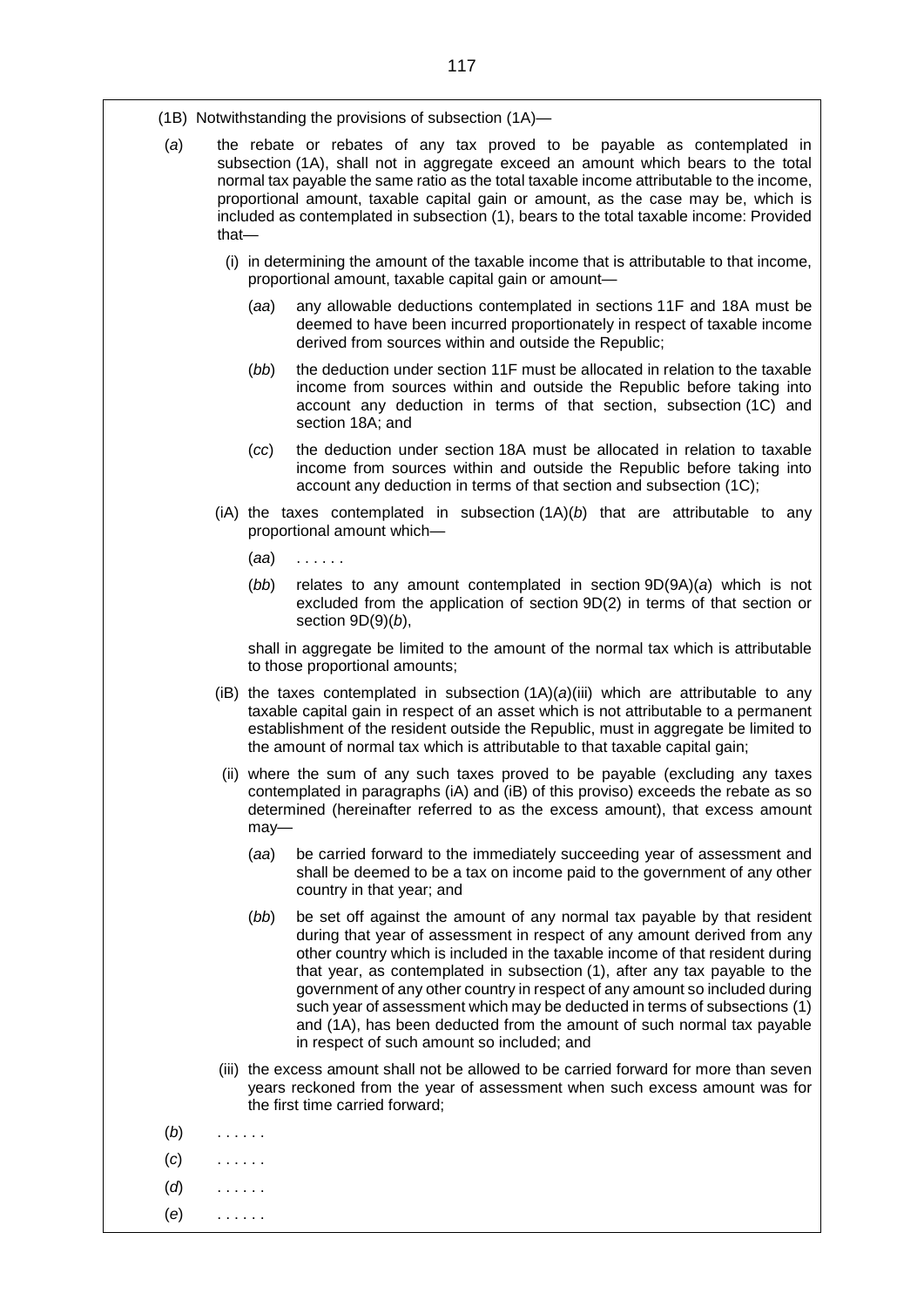(1C)(*a*) For the purpose of determining the taxable income derived by any resident from carrying on any trade, there may at the election of the resident be allowed as a deduction from the income of such resident so derived the sum of any taxes on income (other than taxes contemplated in subsection (1A)) paid or proved to be payable by that resident to any sphere of government of any country other than the Republic, without any right of recovery by any person other than in terms of a mutual agreement procedure in terms of an international tax agreement or a right of recovery in terms of any entitlement to carry back losses arising during any year of assessment to any year of assessment prior to such year of assessment.

(*b*) Where, during any year of assessment, any amount was deducted in terms of this subsection from the income of a resident and, in any year of assessment subsequent to that year of assessment, that resident receives any amount by way of refund in respect of the amount so deducted or is discharged from any liability in respect of that amount, so much of the amount so received or so much of the amount of that discharge as does not exceed that amount must be included in the income of that resident in respect of that subsequent year of assessment.

(1D) Notwithstanding subsection (1C), the deduction of any tax paid or proved to be payable as contemplated in that subsection shall not in aggregate exceed the total taxable income (before taking into account any such deduction) attributable to income which is subject to taxes as contemplated in that subsection: Provided that in determining the amount of the taxable income that is attributable to that income—

- (*a*) any allowable deductions contemplated in sections 11F and 18A must be deemed to have been incurred proportionately in respect of attributable and non-attributable taxable income;
- (*b*) the deduction under section 11F must be allocated in relation to the taxable income from attributable and non-attributable taxable income before taking into account any deduction in terms of that section, subsection (1C) and section 18A; and
- (*c*) the deduction under section 18A must be allocated in relation to attributable and non-attributable taxable income before taking into account any deduction in terms of that section and subsection (1C).

(2) The rebate under subsection (1) and the deduction under subsection (1C) shall not be granted in addition to any relief to which the resident is entitled under any agreement between the governments of the Republic and the said other country for the prevention of or relief from double taxation, but may be granted in substitution for the relief to which the resident would be so entitled.

(3) For the purposes of this section—

**"controlled company"** . . . . . .

**"controlling company"** . . . . . .

**"group of companies"** . . . . . .

**"qualifying interest"** . . . . . .

**"taxes on income"** does not include any compulsory payment to the government of any other country which constitutes a consideration for the right to extract any mineral or natural oil.

(4) For the purpose of this section the amount of any foreign tax proved to be payable as contemplated in subsection (1A) or any amount paid or proved to be payable as contemplated in subsection (1C) in respect of any amount which is included in the taxable income of any resident during any year of assessment, shall be translated to the currency of the Republic on the last day of that year of assessment by applying the average exchange rate for that year of assessment.

(4A) If the amount translated in accordance with subsection (4) includes a number of cents that is less than one rand, that amount must be rounded off to the nearest rand.

(5) Notwithstanding section 99(1) or 100 of the Tax Administration Act, an additional or reduced assessment in respect of a year of assessment to give effect to subsections (1) and (1A) may be made within a period that does not exceed six years from the date of the original assessment in respect of that year.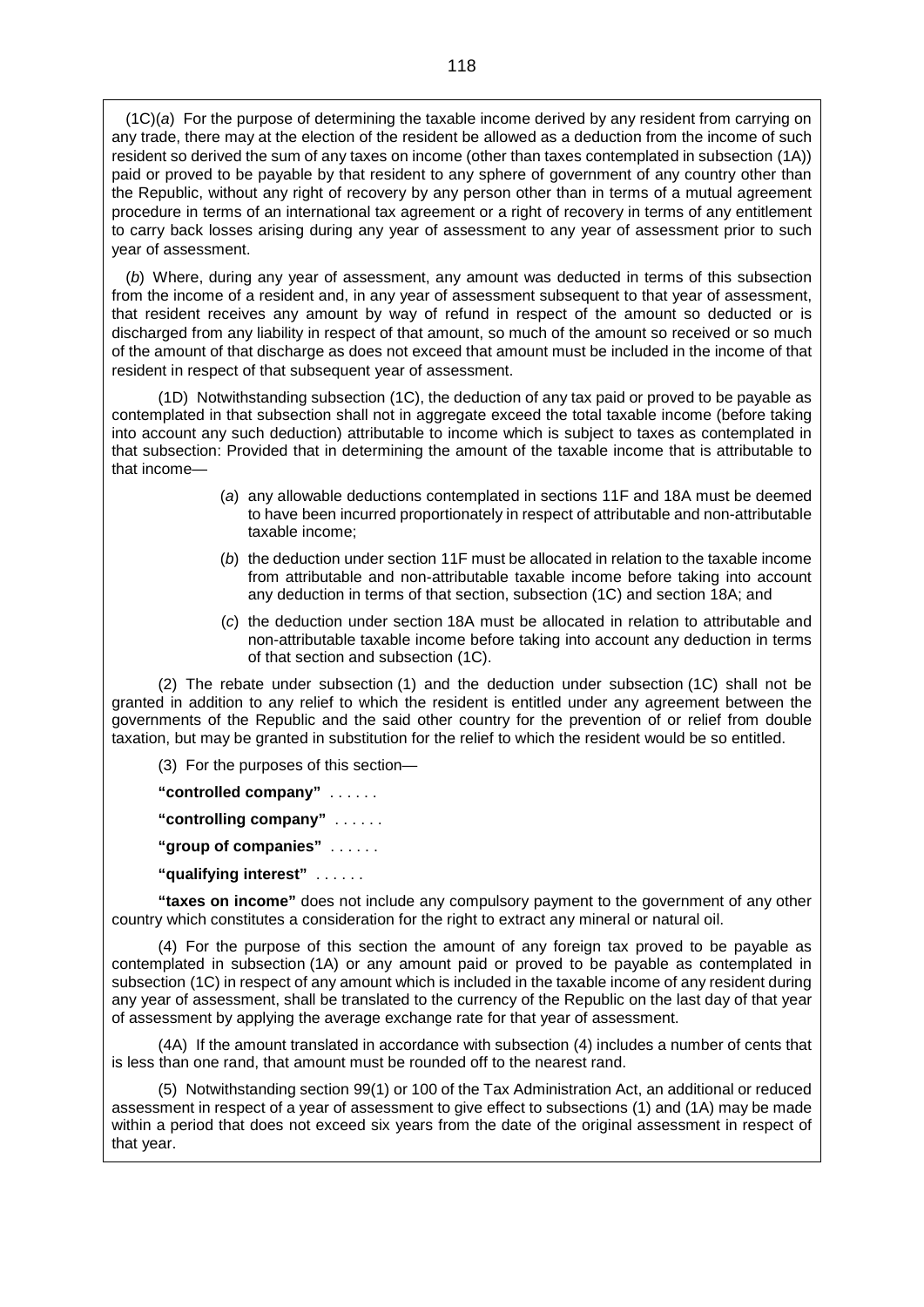#### **7. When income is deemed to have accrued or to have been received.—**

(2) Any income received by or accrued to any person married in or out of community of property (hereinafter referred to as the recipient) shall be deemed for the purposes of this Act to be income accrued to such person's spouse (hereinafter referred to as the donor) if—

- (*a*) such income was derived by the recipient in consequence of a donation, settlement or other disposition made by the donor on or after 20 March 1991 or of a transaction, operation or scheme entered into or carried out by the donor on or after that date, and the sole or main purpose of such donation, settlement or other disposition or of such transaction, operation or scheme was the reduction, postponement or avoidance of the donor's liability for any tax, levy or duty which, but for such donation, settlement, other disposition, transaction, operation or scheme, would have become payable by the donor under this Act or any other Act administered by the Commissioner; or
- (b) income was received by or accrued to the recipient-
	- (i) from any trade carried on by the recipient in partnership or association with the donor or which is in any way connected with any trade carried on by the donor; or
	- (ii) from the donor or any partnership of which the donor was at the time of such receipt or accrual a member or any private company of which the donor was at such time the sole or main holder of shares or one of the principal holder of shares,

and such income represents the whole or any portion of the total income so received by or accrued to the recipient which exceeds the amount of income to which the recipient would reasonably be entitled having regard to the nature of the relevant trade, the extent of the recipient's participation therein, the services rendered by the recipient or any other relevant factor; or

(*c*) . . . . . .

(2A) In the case of spouses who are married in community of property—

- (*a*) any income (other than income derived from the letting of fixed property) which has been derived from the carrying on of any trade shall, if such trade is carried on—
	- (i) by only one of the spouses, be deemed to have accrued to that spouse; or
	- (ii) jointly by both spouses, be deemed, subject to the provisions of subsection (2)(*b*), to have accrued to both spouses in the proportions determined by them in terms of the agreement that regulates their joint trade or, if there is no such agreement, in the proportion to which each spouse would reasonably be entitled having regard to the nature of the relevant trade, the extent of each spouse's participation therein, the services rendered by each spouse or any other relevant factor; and
- (*b*) any income derived from the letting of fixed property and any income derived otherwise than from the carrying on of any trade shall be deemed to have accrued in equal shares to both spouses: Provided that any such income which does not fall into the joint estate of the spouses shall be deemed to be income accrued to the spouse who is entitled thereto.

(2B) So much of any deduction or allowance which may be made under the provisions of this Act in the determination of the taxable income derived from any income referred to in subsections (2) and (2A) as relates to any portion of such income which is under the provisions of that subsection deemed to be income accrued to a spouse shall be deemed to be a deduction or allowance which may be made in the determination of the taxable income of such spouse.

- (2C) For the purposes of subsection (2A)—
- (*a*) any benefit paid or payable to a spouse in his or her capacity as a member or past member of a pension fund, pension preservation fund, provident fund, provident preservation fund, benefit fund, retirement annuity fund or any other fund of a similar nature shall be deemed to be income derived by such spouse from a trade carried on by him or her;
- (*b*) any annuity amount (as defined in section 10A) paid or payable to a spouse shall be deemed to be income derived by such spouse from a trade carried on by him; and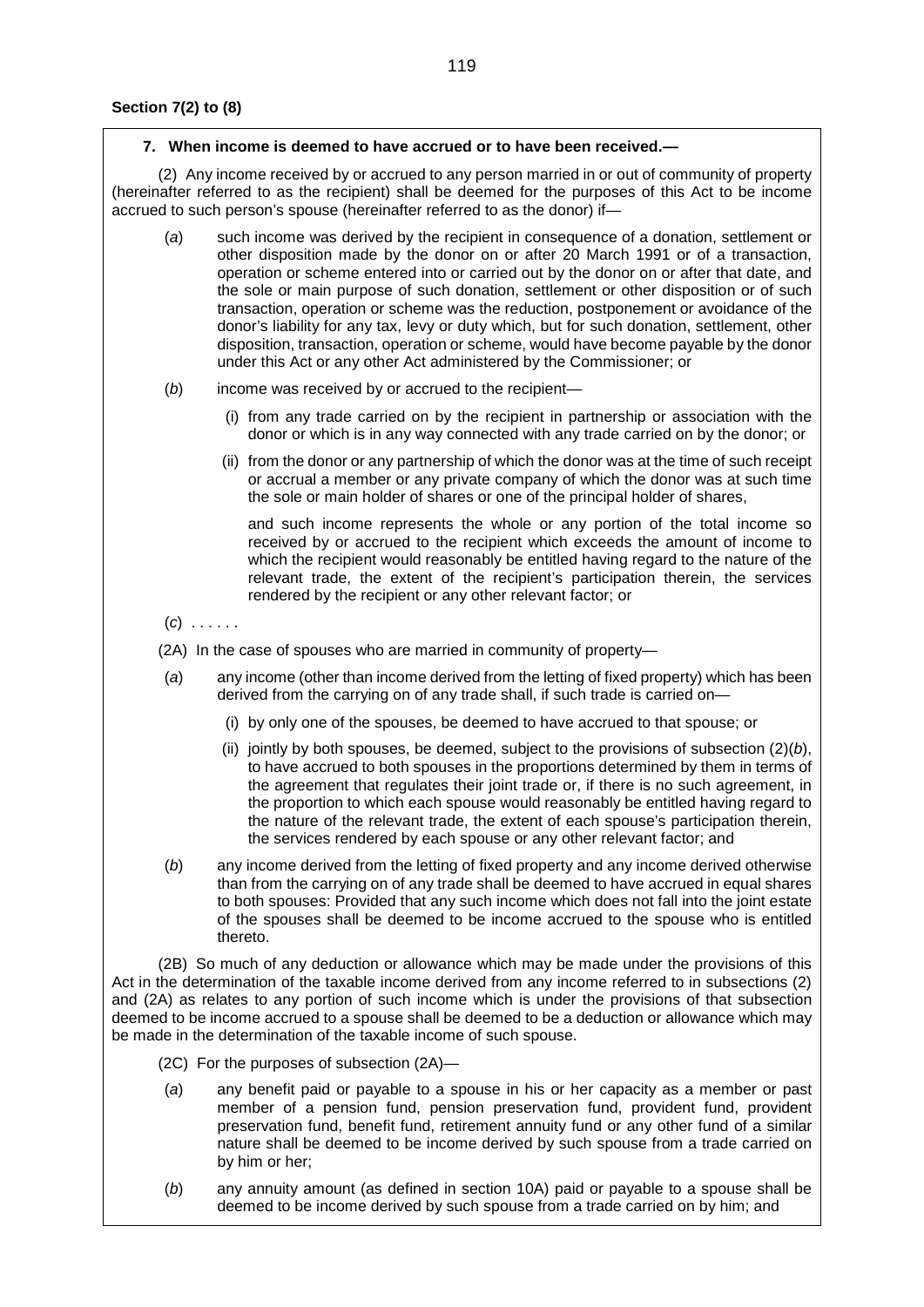- (*c*) where any spouse is the—
	- (i) registered holder of a patent as defined in the Patents Act or any design as defined in the Designs Act or any trade mark as defined in the Trade Marks Act; or
	- (ii) author of a work on which copyright has been conferred in terms of the Copyright Act or the owner of such a copyright by reason of assignment, testamentary disposition or operation of law; or
	- (iii) holder of any other property or right of a similar nature,

any income derived from the grant of the right of use of such patent, design, trade mark, copyright or other property or right shall be deemed to be income derived by such spouse from a trade carried on by him.

(3) Income shall be deemed to have been received by the parent of any minor child or stepchild, if by reason of any donation, settlement or other disposition made by that parent of that child—

- (*a*) it has been received by or has accrued to or in favour of that child or has been expended for the maintenance, education or benefit of that child; or
- (*b*) it has been accumulated for the benefit of that child.

(4) Any income received by or accrued to or in favour of any minor child or stepchild of any person, by reason of any donation, settlement or other disposition made by any other person, shall be deemed to be the income of the parent of that child, if such parent or his or her spouse has made a donation, settlement or other disposition or given some other consideration in favour directly or indirectly of the said other person or his or her family.

(5) If any person has made any donation, settlement or other disposition which is subject to a stipulation or condition, whether made or imposed by such person or anybody else, to the effect that the beneficiaries thereof or some of them shall not receive the income or some portion of the income thereunder until the happening of some event, whether fixed or contingent, so much of any income as would, but for such stipulation or condition, in consequence of the donation, settlement or other disposition be received by or accrue to or in favour of the beneficiaries, shall, until the happening of that event or the death of that person, whichever first takes place, be deemed to be the income of that person.

(6) If any deed of donation, settlement or other disposition contains any stipulation that the right to receive any income thereby conferred may, under powers retained by the person by whom that right is conferred, be revoked or conferred upon another, so much of any income as in consequence of the donation, settlement or other disposition is received by or accrues to or in favour of the person on whom that right is conferred, shall be deemed to be the income of the person by whom it is conferred, so long as he retains those powers.

(7) If by reason of any donation, settlement or other disposition made, whether before or after the commencement of this Act, by any person (hereinafter referred to as the donor)—

- (*a*) the donor's right to receive or have paid to him or for his benefit any amount by way of rent, dividend, foreign dividend, interest, royalty or similar income in respect of any movable or immovable property (including without limiting the foregoing any lease, company share, marketable security, deposit, loan, copyright, design or trade mark) or in respect of the use of, or the granting of permission to use, such property, is ceded or otherwise made over to any other person or to a third party for that other person's benefit in such manner that the donor remains the owner of or retains an interest in the said property or if the said property or interest is transferred, delivered or made over to the said other person or to a third party for the said other person's benefit, in such manner that the donor is or will at a fixed or determinable time be entitled to regain ownership of or the interest in the said property; or
- (*b*) the donor's right to receive or have paid to him or for his benefit any income that is or may become due to him by any other person acting in a fiduciary capacity is ceded or otherwise made over to any other person or to a third party for that other person's benefit in such manner that the donor is or will at a determinable time be entitled to regain the said right.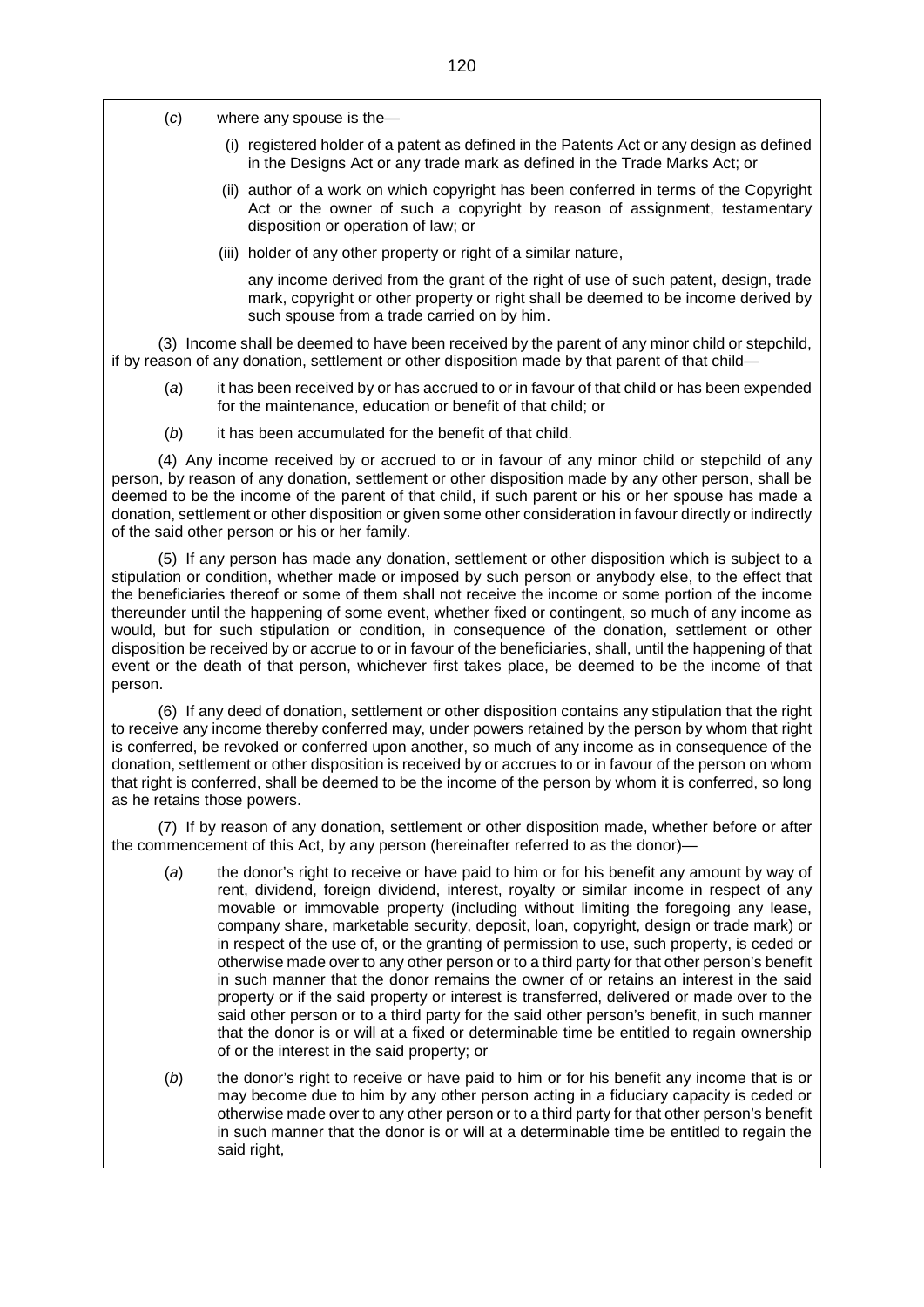any such rent, dividend, foreign dividend, interest, royalty or income (including any amount which, but for this subsection, would have been exempt from tax in the hands of the said other person) as is received by or accrues to or for the benefit of the said other person on or after 1 July 1983 and which would otherwise, but for the said donation, settlement or other disposition, have been received by or have accrued to or for the benefit of the donor, shall be deemed to have been received by or to have accrued to the donor.

(8)(*a*) Where by reason of or in consequence of any donation, settlement or other disposition (other than a donation, settlement or other disposition to an entity which is not a resident and which is similar to a public benefit organisation contemplated in section 30) made by any resident, any amount is received by or accrued to any person who is not a resident (other than a controlled foreign company in relation to such resident), which would have constituted income had that person been a resident, there shall be included in the income of that resident so much of that amount as is attributable to that donation, settlement or other disposition.

(*a*A) In determining, for purposes of paragraph (*a*), whether an amount received by or that accrued to a person who is not a resident would have constituted income had that person been a resident, the provisions of section 10B(2)(*a*) must be disregarded in respect of a receipt or accrual consisting of or derived, directly or indirectly, from a foreign dividend—

- (i) paid or payable by a company if—
	- (*aa*) more than 50 per cent of the total participation rights, as defined in section 9D(1), or of the voting rights in that company are directly or indirectly held or are exercisable, as the case may be, by that person whether alone or together with any one or more persons that are connected persons in relation to that person; and
	- (*bb*) the resident who made the donation, settlement or other disposition or any person that is a connected person in relation to that resident is a connected person in relation to the person who is not a resident; and
- (ii) to the extent to which that foreign dividend is not derived from an amount that must be included in the income of or that must be attributed as a capital gain to—
	- (*aa*) the resident who made that donation, settlement or other disposition; or
	- (*bb*) a resident who is a connected person in relation to the resident referred to in item (*aa*).

(*b*) So much of any expenditure, allowance or loss incurred by the person contemplated in paragraph (*a*) as does not exceed the amount included in the income of the resident in terms of that paragraph and which would be allowable as a deduction under this Act in the determination of the taxable income derived from that amount had that person been a resident, is deemed to be an expenditure, allowance or loss incurred by that resident for purposes of the determination of the taxable income of that resident from that amount.

### **Section 9(2)(***b***), (***j***) and (***k***)**

(2) An amount is received by or accrues to a person from a source within the Republic if that amount—

- (*b*) constitutes interest as defined in section 24J where that interest—
	- (i) is attributable to an amount incurred by a person that is a resident, unless the interest is attributable to a permanent establishment which is situated outside the Republic; or
	- (ii) is received or accrues in respect of the utilisation or application in the Republic by any person of any funds or credit obtained in terms of any form of interest-bearing arrangement;
- (*j*) constitutes an amount received or accrued in respect of the disposal of an asset that constitutes immovable property held by that person or any interest or right of whatever nature of that person to or in immovable property contemplated in paragraph 2 of the Eighth Schedule and that property is situated in the Republic;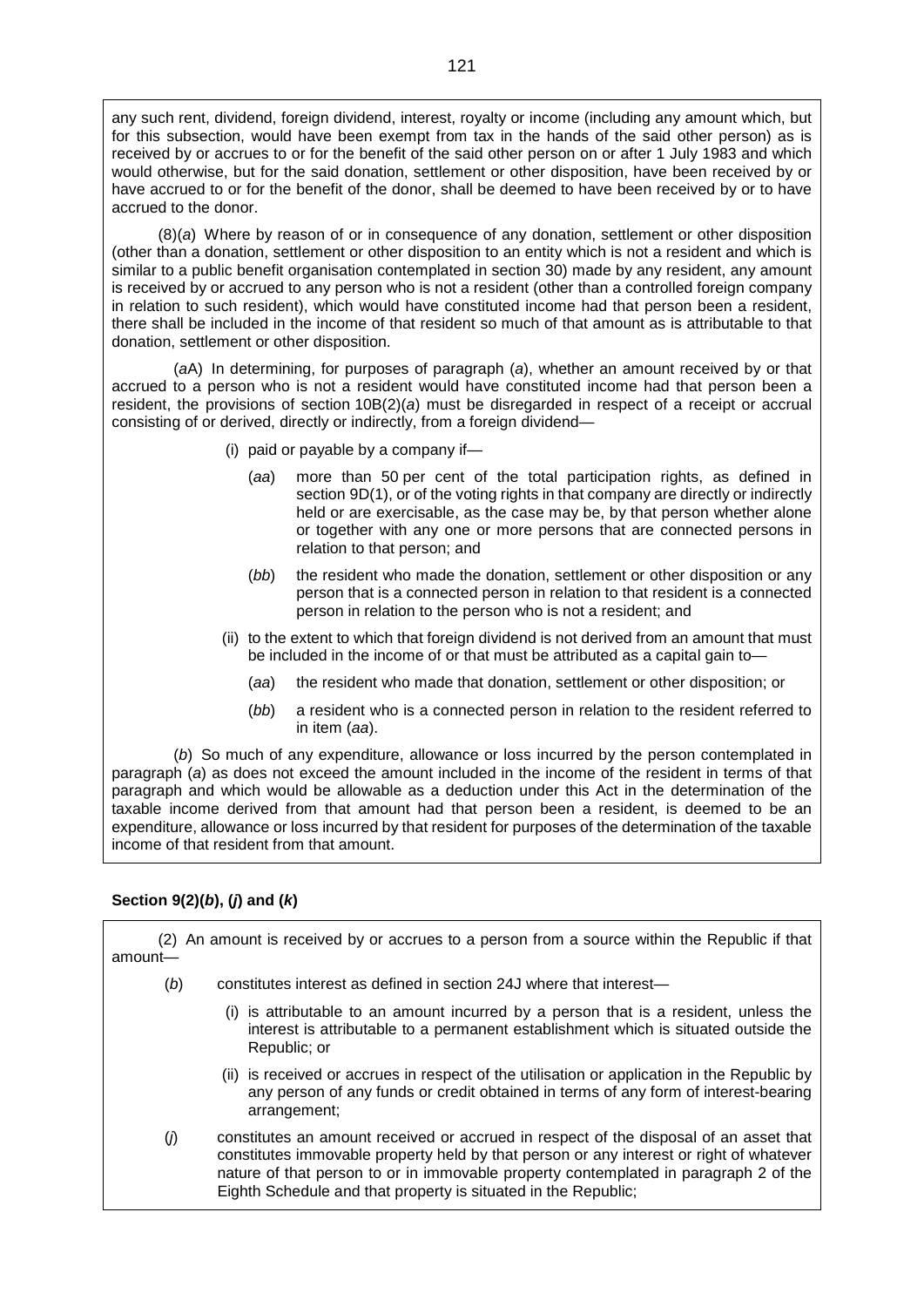(*k*) constitutes an amount received or accrued in respect of the disposal of an asset other than an asset contemplated in paragraph (*j*) if— (i) that person is a resident and— (*aa*) that asset is not effectively connected with a permanent establishment of that person which is situated outside the Republic; and (*bb*) the proceeds from the disposal of that asset are not subject to any taxes on income payable to any sphere of government of any country other than the Republic; or (ii) that person is not a resident and that asset is attributable to a permanent establishment of that person which is situated in the Republic; or

### **Section 9(4)(***d***)**

| amount- | (4) An amount is received by or accrues to a person from a source outside the Republic if that                                                                                                    |
|---------|---------------------------------------------------------------------------------------------------------------------------------------------------------------------------------------------------|
| (d)     | constitutes an amount received or accrued to that person in respect of the disposal of<br>an asset that is not from a source within the Republic in terms of subsection $(2)(i)$ or $(k)$ ;<br>or |

#### **Section 9D(2) before proviso's**

| (2) There shall be included in the income for the year of assessment of any resident (other than<br>a resident that is a headquarter company) who directly or indirectly holds any participation rights in a<br>controlled foreign company- |                                                                                                                                                                                                                                                                                                                                                                                                                                                                                                                         |
|---------------------------------------------------------------------------------------------------------------------------------------------------------------------------------------------------------------------------------------------|-------------------------------------------------------------------------------------------------------------------------------------------------------------------------------------------------------------------------------------------------------------------------------------------------------------------------------------------------------------------------------------------------------------------------------------------------------------------------------------------------------------------------|
| (a)                                                                                                                                                                                                                                         | on the last day of the foreign tax year of that controlled foreign company which ends<br>during that year of assessment, an amount equal to-                                                                                                                                                                                                                                                                                                                                                                            |
|                                                                                                                                                                                                                                             | (i) where that foreign company was a controlled foreign company for the entire foreign<br>tax year, the proportional amount of the net income of that controlled foreign<br>company determined for that foreign tax year, which bears to the total net income<br>of that company during that foreign tax year, the same ratio as the percentage of<br>the participation rights of that resident in relation to that company bears to the total<br>participation rights in relation to that company on that last day; or |
|                                                                                                                                                                                                                                             | (ii) where that foreign company became a controlled foreign company at any stage<br>during that foreign tax year, at the option of the resident, either-                                                                                                                                                                                                                                                                                                                                                                |
|                                                                                                                                                                                                                                             | an amount which bears to the proportional amount determined in<br>(aa)<br>accordance with subparagraph (i), the same ratio as the number of days<br>during that foreign tax year that the foreign company was a controlled foreign<br>company bears to the total number of days in that foreign tax year; or                                                                                                                                                                                                            |
|                                                                                                                                                                                                                                             | the proportional amount determined in the manner contemplated in<br>(bb)<br>subparagraph (i) (as if the day that foreign company commenced to be a<br>controlled foreign company was the first day of its foreign tax year), of the<br>net income of that company for the period commencing on the day that the<br>foreign company commenced to be a controlled foreign company and<br>ending on the last day of that foreign tax year; or                                                                              |
| (b)                                                                                                                                                                                                                                         | immediately before that foreign company ceased to be a controlled foreign company at<br>any stage during that year of assessment before the last day of the foreign tax year of<br>that controlled foreign company, an amount which shall be equal to, at the option of the<br>resident, either-                                                                                                                                                                                                                        |
|                                                                                                                                                                                                                                             | (i) an amount determined in accordance with paragraph $(a)(ii)(aa)$ ; or                                                                                                                                                                                                                                                                                                                                                                                                                                                |
|                                                                                                                                                                                                                                             | (ii) the proportional amount determined in the manner contemplated in paragraph $(a)(i)$<br>of the net income of that company determined for the period commencing on the<br>first day of that foreign tax year and ending on the day before the company so<br>ceased to be a controlled foreign company:                                                                                                                                                                                                               |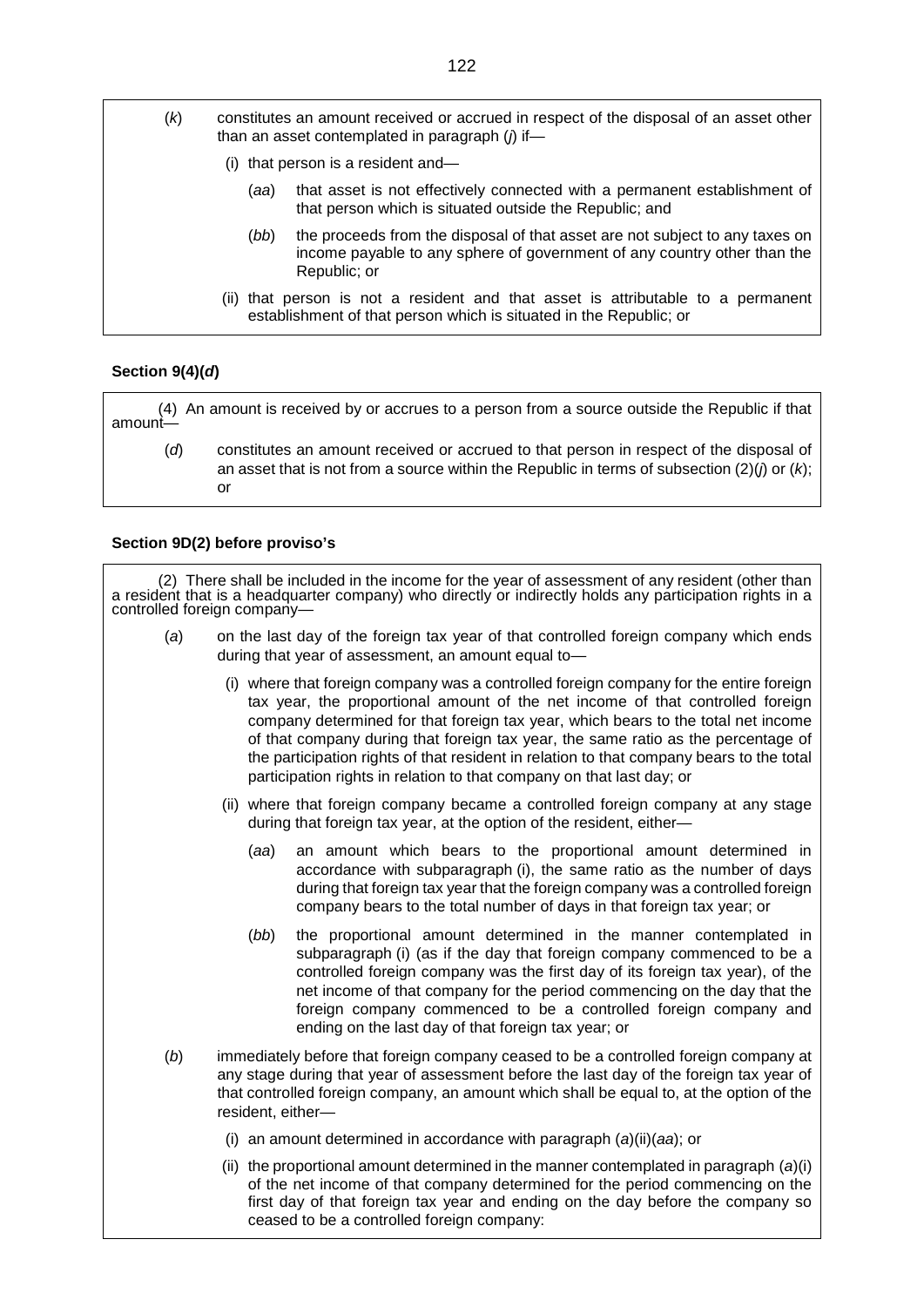#### **Section 9D(2A) before proviso's**

(2A) For the purposes of this section the **"net income"** of a controlled foreign company in respect of a foreign tax year is an amount equal to the taxable income of that company determined in accordance with the provisions of this Act as if that controlled foreign company had been a taxpayer, and as if that company had been a resident for purposes of the definition of "gross income", sections 7(8), 10(1)(*h*), 25B and paragraphs 2(1)(*a*), 24, 70, 71, 72 and 80 of the Eighth Schedule:

### **Section 9D(9)(***b***)**

(9) Subject to subsection (9A), in determining the net income of a controlled foreign company in terms of subsection (2A), there must not be taken into account any amount which—

- (*b*) is attributable to any foreign business establishment of that controlled foreign company (whether or not as a result of the disposal or deemed disposal of any assets forming part of that foreign business establishment) and, in determining that amount and whether that amount is attributable to a foreign business establishment—
	- (i) that foreign business establishment must be treated as if that foreign business establishment were a distinct and separate enterprise engaged in the same or similar activities under the same or similar conditions and dealing wholly independently with the controlled foreign company of which the foreign business establishment is a foreign business establishment; and
	- (ii) that determination must be made as if the amount arose in the context of a transaction, operation, scheme, agreement or understanding that was entered into on the terms and conditions that would have existed had the parties to that transaction, operation, scheme, agreement or understanding been independent persons dealing at arm's length;

#### **Section 9D(9A)(***a***)(i)(***aa***)**

(9A)(*a*) Any amount which is attributable to a foreign business establishment of a controlled foreign company as contemplated in subsection (9)(*b*) must, notwithstanding that subsection, be taken into account in determining the net income of that controlled foreign company if that amount—

- (i) is derived from the sale of goods by that controlled foreign company directly or indirectly to any connected person (in relation to that controlled foreign company) who is a resident, unless—
	- (*aa*) that controlled foreign company purchased those goods within the country of residence of that controlled foreign company from any person who is not a connected person in relation to that controlled foreign company;

#### **Section 11(***a***)**

**11. General deductions allowed in determination of taxable income.**—For the purpose of determining the taxable income derived by any person from carrying on any trade, there shall be allowed as deductions from the income of such person so derived—

(*a*) expenditure and losses actually incurred in the production of the income, provided such expenditure and losses are not of a capital nature;

#### **Section 23(***d***) and (***g***)**

**23. Deductions not allowed in determination of taxable income.**—No deductions shall in any case be made in respect of the following matters, namely—

(*d*) any tax imposed under this Act or interest or penalty imposed under any other Act administered by the Commissioner;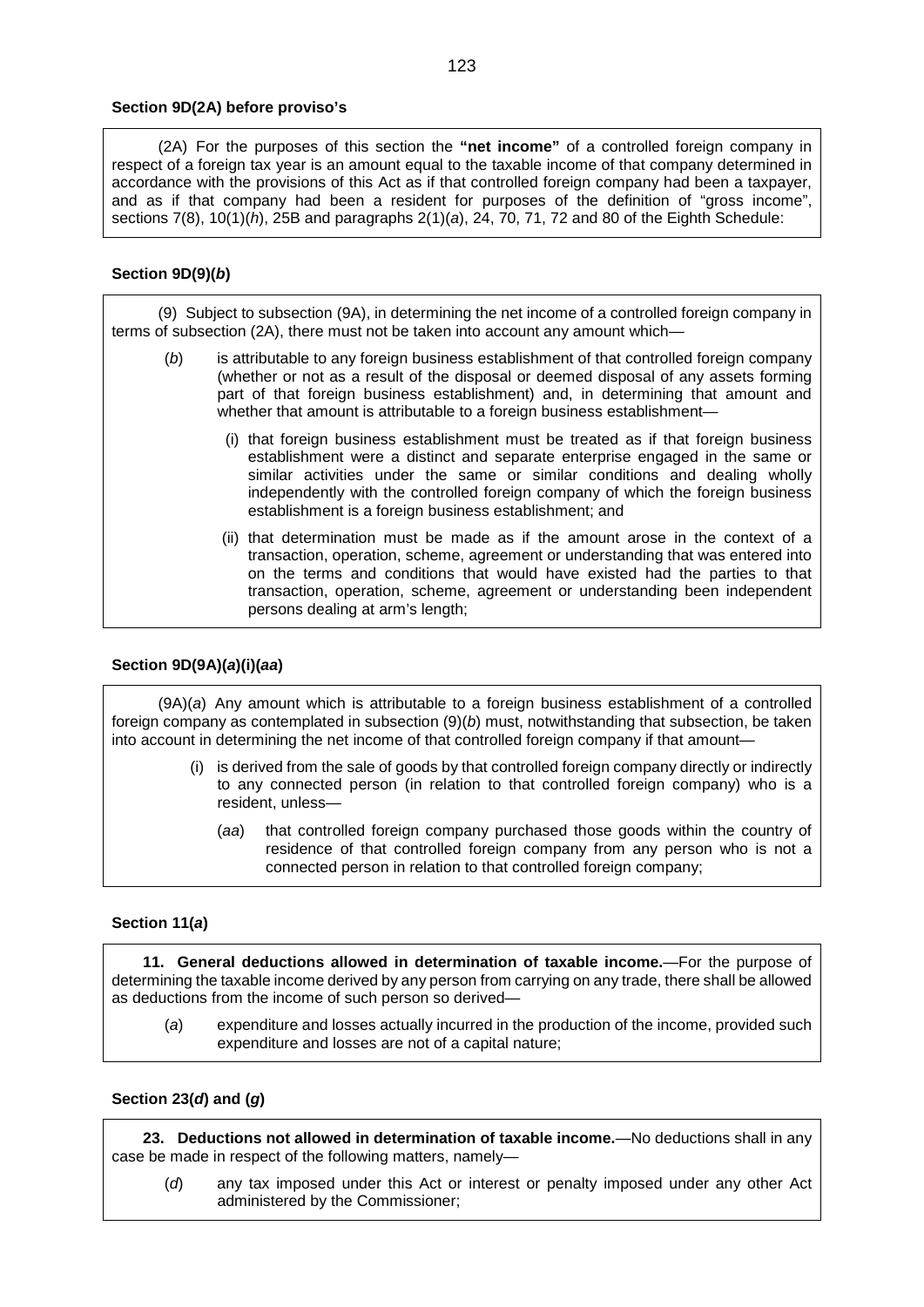(*g*) any moneys, claimed as a deduction from income derived from trade, to the extent to which such moneys were not laid out or expended for the purposes of trade;

#### **Section 72A**

**72A. Return relating to controlled foreign company.**—(1)Every resident who on the last day of the foreign tax year of a controlled foreign company or immediately before a foreign company ceases to be a controlled foreign company directly or indirectly, together with any connected person in relation to that resident, holds at least 10 per cent of the participation rights in any controlled foreign company (otherwise than indirectly through a company which is a resident), must submit to the Commissioner a return.

(2) A resident must have available for submission to the Commissioner when so requested, a copy of the financial statements of the controlled foreign company for the relevant foreign tax year of that controlled foreign company.

(3) Where a person in respect of any year of assessment fails to comply with the provisions of—

- $(a)$
- (*b*) subsection (2) and no reasonable grounds exist either for that failure which is outside the control of the person or for that person to believe that such person was not subject to that requirement—
	- (i) the proportional amount which must be included in the income of that person in terms of section 9D for that year shall be determined with reference only to the receipts and accruals of the controlled foreign company; and
	- (ii) the provisions of section 6*quat* shall not apply in respect of any tax proved to be payable to the government of any other country with respect to the proportional amount of the net income of that controlled foreign company which is included in the income of that person in terms of section 9D.

#### **Eighth Schedule – Paragraphs 68 to 72**

**68. Attribution of capital gain to spouse.**—(1) Where a person's capital gain or a capital gain that has vested in or is treated as having vested in that person during the year of assessment in which it arose can be attributed wholly or partly to—

- (*a*) any donation, settlement or other disposition; or
- (*b*) any transaction, operation or scheme,

made, entered into or carried out by that person's spouse mainly for purposes of reducing, postponing or avoiding that spouse's liability for any tax, duty or levy which would otherwise have become payable under any Act administered by the Commissioner, so much of the gain as can be so attributed must be disregarded when determining that person's aggregate capital gain or aggregate capital loss and taken into account when determining the aggregate capital gain or aggregate capital loss of that person's spouse.

- (2) Where a person's capital gain is derived from—
- (*a*) any trade carried on by that person in partnership or association with that person's spouse or which is in any way connected with any trade carried on by that spouse; or
- (*b*) that person's spouse or any partnership or private company at a time when that spouse was a member of that partnership or the sole, main or one of the principal holders of shares in that company,

so much of that gain as exceeds the amount to which that person would reasonably be entitled having regard to the nature of the relevant trade, the extent of that person's participation therein, the services rendered by that person or any other relevant factor, must be disregarded when determining that person's aggregate capital gain or aggregate capital loss and taken into account when determining the aggregate capital gain or aggregate capital loss of that person's spouse.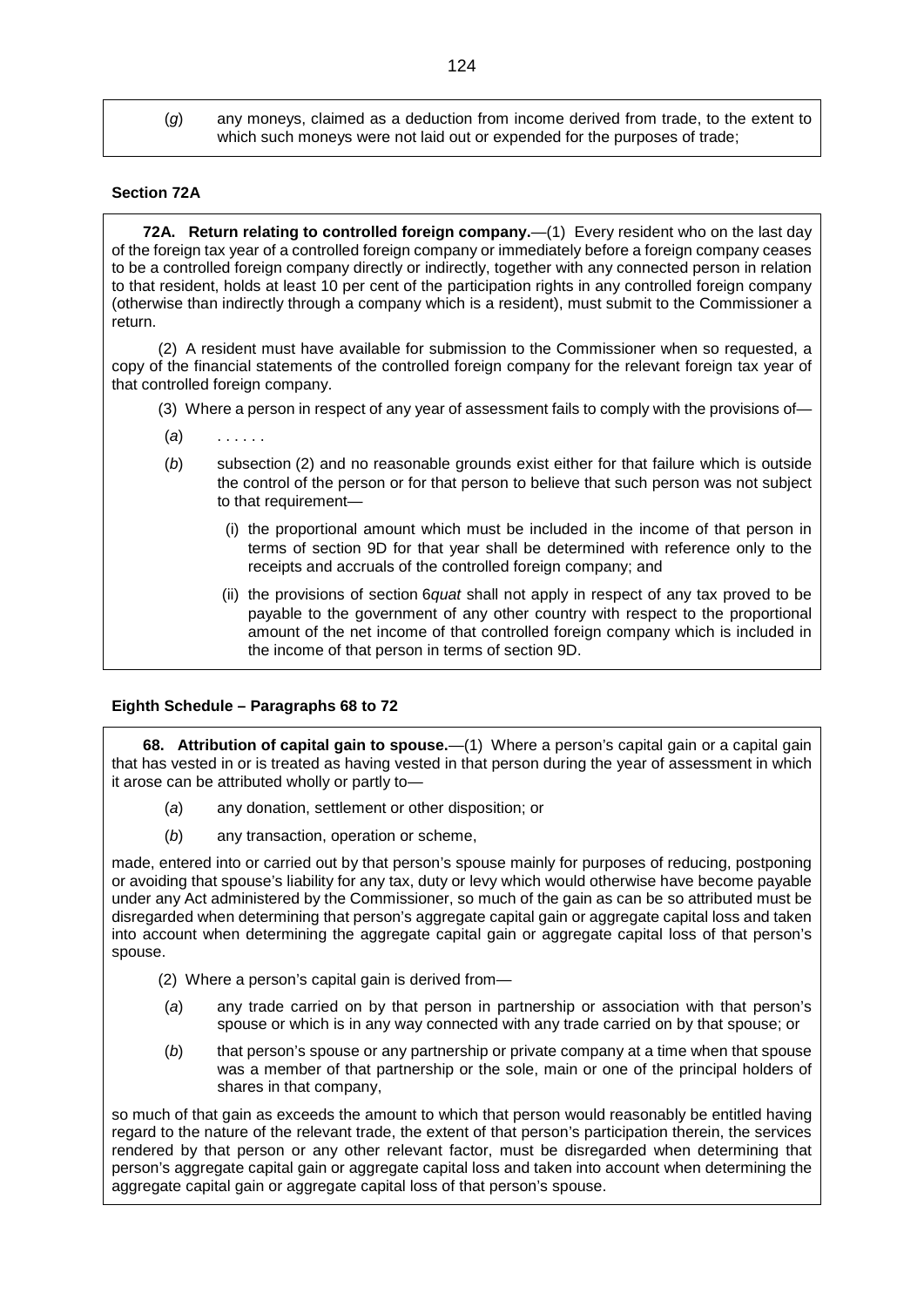**69. Attribution of capital gain to parent of minor child.**—Where a minor child's capital gain or a capital gain that has vested in or is treated as having vested in or that has been used for the benefit of that child during the year of assessment in which it arose can be attributed wholly or partly to any donation, settlement or other disposition—

- (*a*) made by a parent of that child; or
- (*b*) made by another person in return for any donation, settlement or other disposition or some other consideration made or given by a parent of that child in favour directly or indirectly of that person or his or her family,

so much of that gain as can be so attributed must be disregarded when determining that child's aggregate capital gain or aggregate capital loss and must be taken into account in determining the aggregate capital gain or aggregate capital loss of that parent.

#### **70. Attribution of capital gain subject to conditional vesting.**—Where—

- (*a*) a person has made a donation, settlement or other disposition that is subject to a stipulation or condition imposed by that person or anyone else in terms of which a capital gain or a portion of any capital gain attributable to that donation, settlement or other disposition shall not vest in the beneficiaries of that donation, settlement or other disposition or some of those beneficiaries until the happening of some fixed or contingent event;
- (*b*) a capital gain that is attributable to that donation, settlement or other disposition has arisen during a year of assessment throughout which the person who made that donation, settlement or other disposition has been a resident; and
- (*c*) that capital gain or a portion thereof has not vested during that year in any beneficiary who is a resident,

that capital gain or that portion thereof must be taken into account in determining the aggregate capital gain or aggregate capital loss of the person who made that donation, settlement or other disposition and disregarded when determining the aggregate capital gain or aggregate capital loss of any other person.

#### **71. Attribution of capital gain subject to revocable vesting.**—Where—

- (*a*) a deed of donation, settlement or other disposition confers a right upon a beneficiary thereof who is a resident to receive a capital gain attributable to that donation, settlement or other disposition or any portion of that gain;
- (*b*) that right may be revoked or conferred upon another by the person who conferred it; and
- (*c*) a capital gain attributable to that donation, settlement or other disposition or a portion of that gain has in terms of that right vested in that beneficiary during a year of assessment throughout which the person who conferred that right has been a resident and has retained the power to revoke that right,

that capital gain or that portion thereof must be disregarded when determining the aggregate capital gain or aggregate capital loss of that beneficiary and be taken into account when determining the aggregate capital gain or aggregate capital loss of the person retaining the power of revocation.

#### **72. Attribution of capital gain and other amounts vesting in person that is not a resident.**— (1) This paragraph applies where—

- (*a*) a resident has made a donation, settlement or other disposition to any person (other than an entity which is not resident and which is similar to a public benefit organisation contemplated in section 30);
- (*b*) a capital gain (including any amount that would have constituted a capital gain had that person been a resident) attributable to that donation, settlement or other disposition has arisen during a year of assessment; and
- (*c*) an amount consisting of or derived, directly or indirectly, from—
	- (i) that capital gain; or
	- (ii) the amount that would have constituted a capital gain,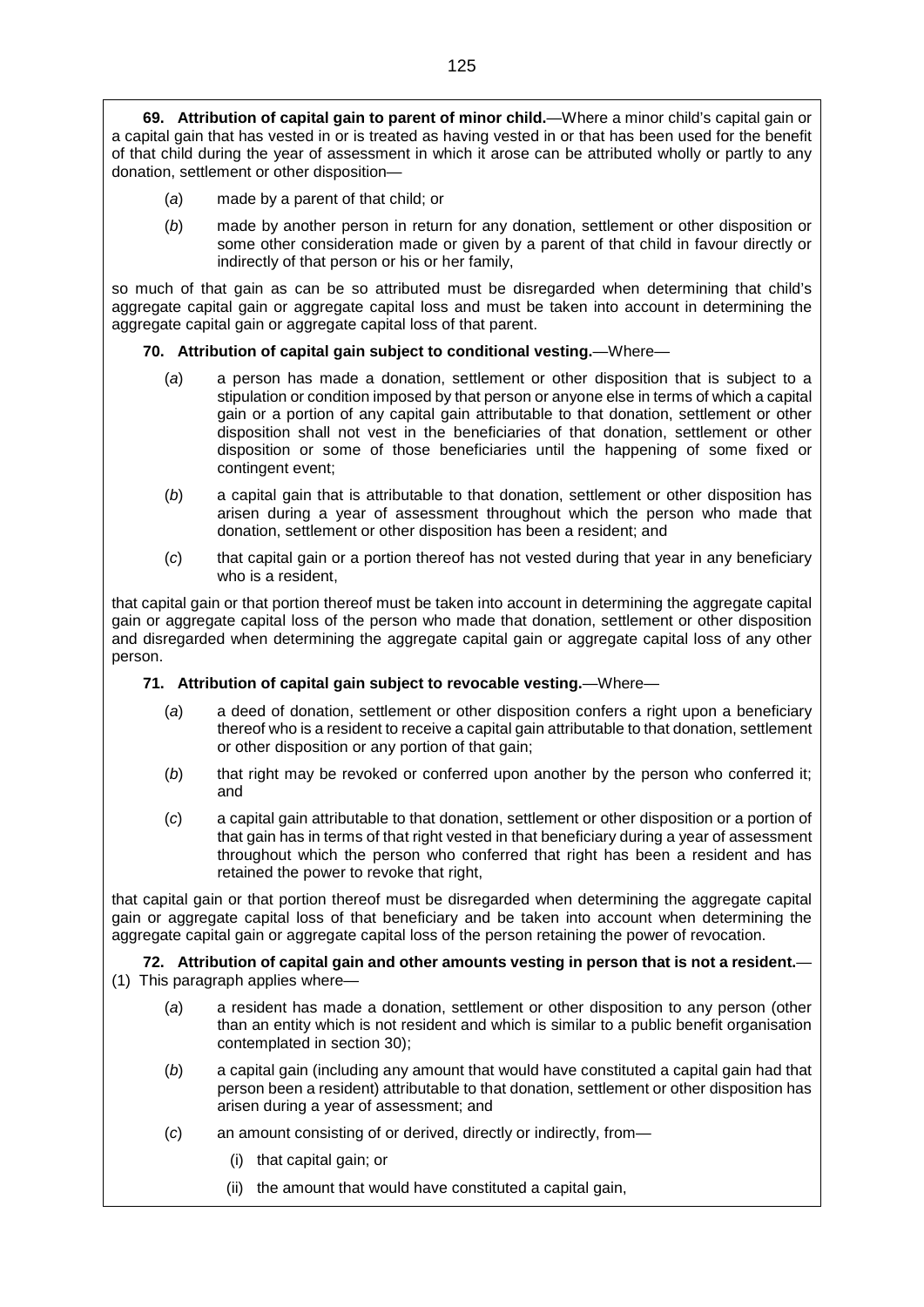has during that year vested in or is treated as having vested in any person who is not a resident (other than a controlled foreign company, in relation to that resident).

(2) In determining, for purposes of subparagraph (1), whether an amount would have constituted a capital gain had a person been a resident, the provisions of paragraph 64B(1) and (4) must be disregarded in respect of an amount derived by that person, directly or indirectly, from the disposal of an equity share in a foreign company if—

- (*a*) more than 50 per cent of the total participation rights, as defined in section 9D(1), or of the voting rights in that company are directly or indirectly held or are exercisable, as the case may be, by that person whether alone or together with any one or more persons that are connected persons in relation to that person; and
- (*b*) the resident who made the donation, settlement or other disposition or any person that is a connected person in relation to that resident is a connected person in relation to the person who is not a resident; and
- (*c*) to the extent to which that amount is not included in the income of or attributed as a capital gain to—
	- (i) the resident who made that donation, settlement or other disposition; or
	- (ii) a resident who is a connected person in relation to the resident referred to in subitem (i).

(3) An amount that is equal to so much of the amount described in item (*c*) of subparagraph (1) that has vested in or is treated as having vested in the person who is not a resident as consists of or is derived, directly or indirectly, from—

- (*a*) the capital gain must be disregarded when determining the aggregate capital gain or aggregate capital loss of that person; and
- (*b*) the capital gain or the amount that would have constituted a capital gain must be taken into account as a capital gain when determining the aggregate capital gain or aggregate capital loss of the resident who made the donation, settlement or other disposition described in subparagraph (1).

### **Eighth Schedule – Paragraph 80**

**80. Capital gain attributed to beneficiary.**—(1) Subject to paragraphs 68, 69 and 71, where a trust vests an asset in a beneficiary of that trust (other than any person contemplated in paragraph 62(*a*) to (*e*) or a person who acquires that asset as an equity instrument as contemplated in section 8C(1)) who is a resident, and determines a capital gain in respect of that disposal or, if that trust is not a resident, would have determined a capital gain in respect of that disposal had it been a resident—

- (*a*) that capital gain must be disregarded for the purpose of calculating the aggregate capital gain or aggregate capital loss of the trust; and
- (*b*) that capital gain or the amount that would have been determined as a capital gain must be taken into account as a capital gain for the purpose of calculating the aggregate capital gain or aggregate capital loss of the beneficiary to whom that asset was so disposed of.

(2) Subject to paragraphs 64E, 68, 69 and 71, where a trust determines a capital gain (or, if that trust is not a resident, would have determined a capital gain had it been a resident) in respect of the disposal of an asset in a year of assessment during which a beneficiary of that trust (other than any person contemplated in paragraph 62(*a*) to (*e*)) who is a resident has a vested right or acquires a vested right (including a right created by the exercise of a discretion) to an amount derived, directly or indirectly, from that capital gain or from the amount that would have been determined as a capital gain had that trust been a resident but not to the asset disposed of, an amount that is equal to so much of the amount to which that beneficiary of that trust is entitled in terms of that right as consists of or is derived, directly or indirectly, from—

(*a*) that capital gain must be disregarded for the purpose of calculating the aggregate capital gain or aggregate capital loss of the trust; and